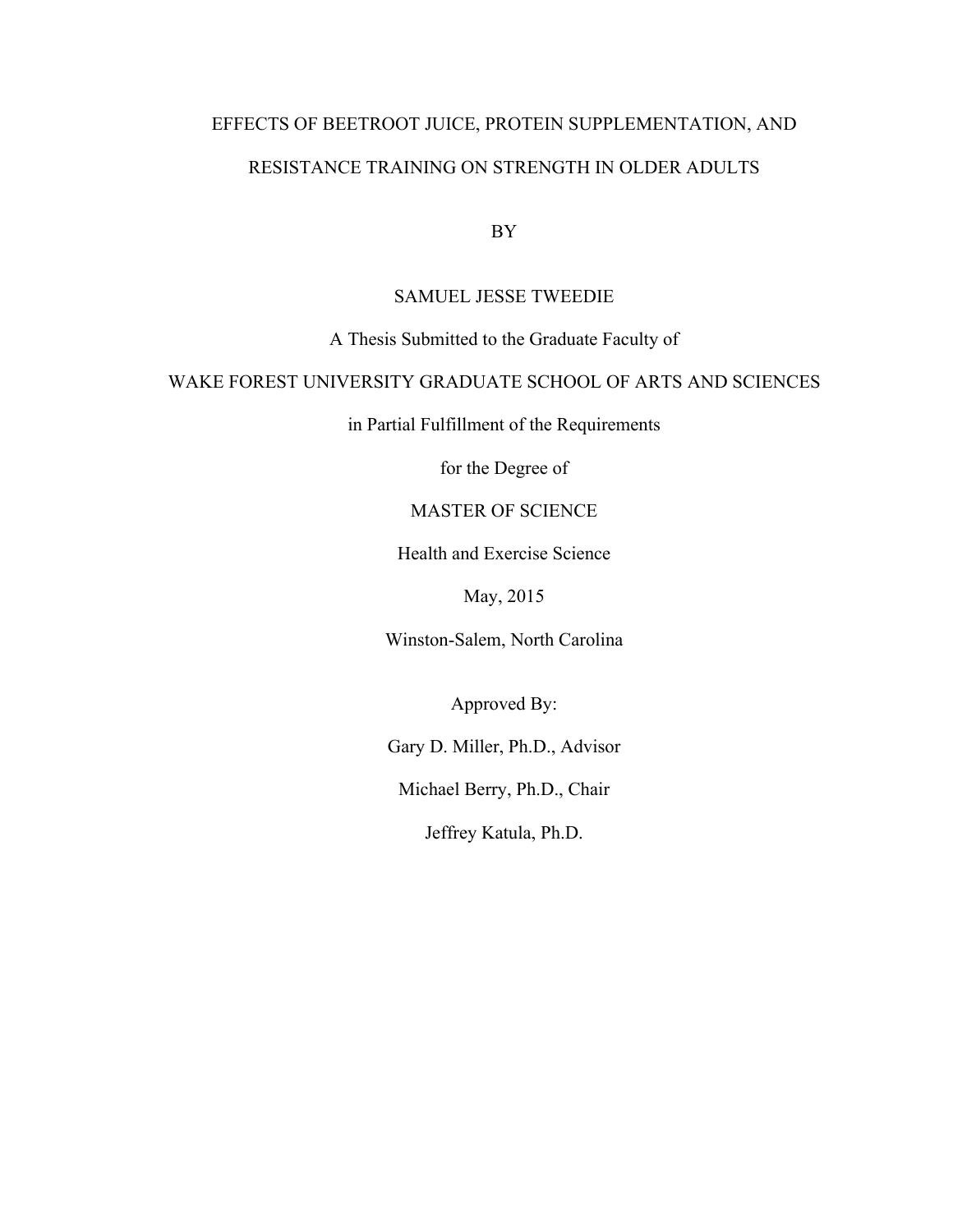# **DEDICATION**

This thesis is dedicated to my mom, Tracy Tweedie, who has never stopped believing in me. Her continual encouragement helped me through the toughest challenges I have ever overcome, completing graduate school while simultaneously pursuing my passion of opening my own fitness and performance facility. Without her support I would not be who I am today with the ability to look back on my accomplishments. Thanks for not letting me quit even when the tasks seemed impossible to complete.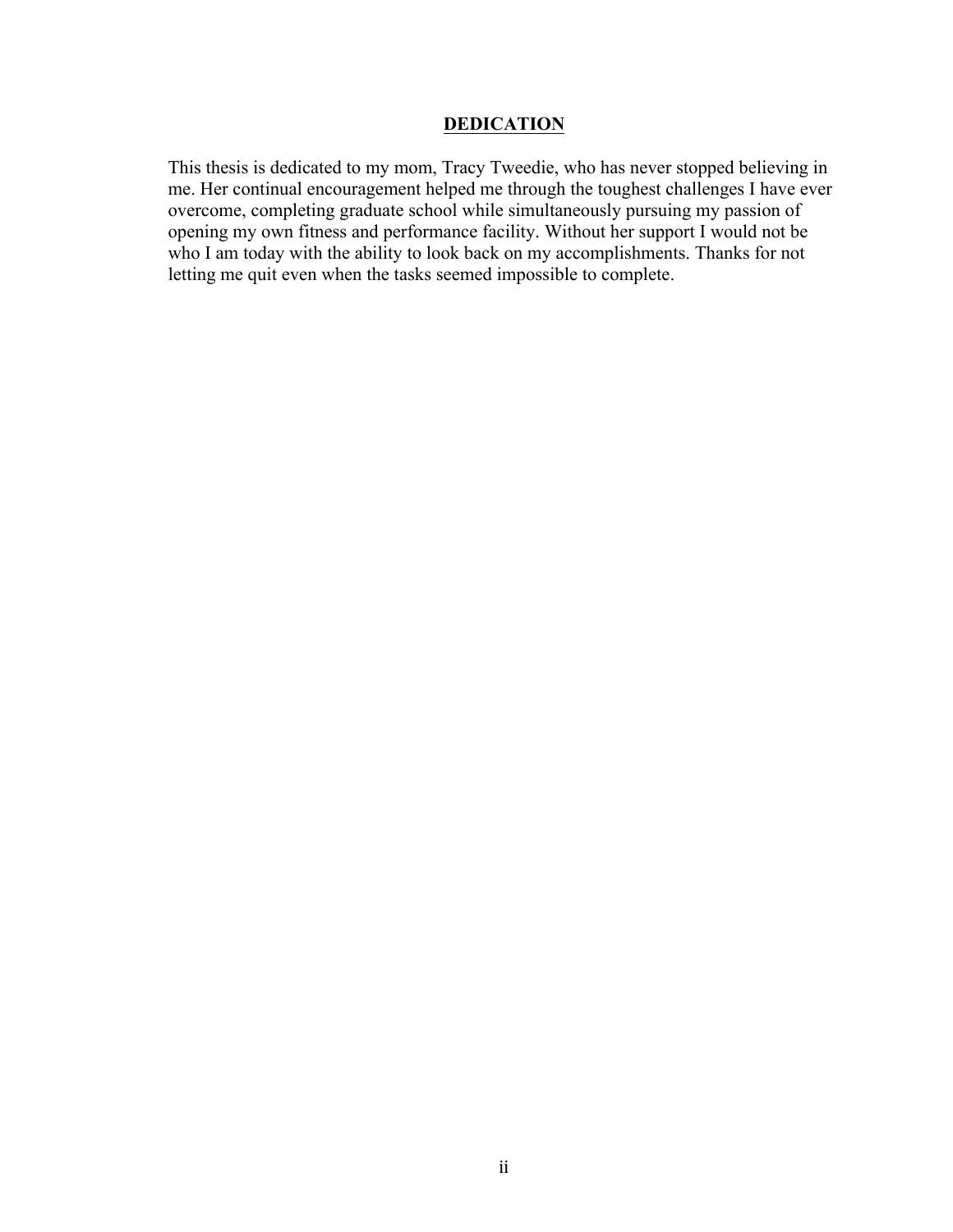# **ACKNOWLEDGEMENTS**

First off, I want to thank two of my best friends for always being there when I needed them, Ryan Michael Farris and Drew King. You two have been through some of the toughest times of my life and never once told me I couldn't accomplish what I put my mind to. Without you two, this may never have gotten finished.

Secondly, I would like to thank my girlfriend. You've been absolutely incredible at keeping me on task and dealing with me over the last several months and I can't thank you enough for continually encouraging me to keep going.

I also want acknowledge my brother and sister, Ben and Jordan Tweedie, for being part of the best family I could ask for. You two have set the bar incredibly high and I'm proud to be your brother.

Formally, I would like to thank:

Dr. Gary Miller, my thesis advisor, for allowing me the opportunity to work with him as well as guiding me through this difficult process. Your permission to complete this thesis while away from the university has led me down a path with endless possibilities.

Dr. Michael Berry, for serving on my thesis committee and having the sense of humor that made me laugh even in the most formal of situations. I appreciate your working with me from a distance and helping me truly appreciate the use of acronyms.

Dr. Jeffrey Katula, for serving on my thesis committee and keeping me focused on the importance of simplicity as well as having weekends start on Wednesday.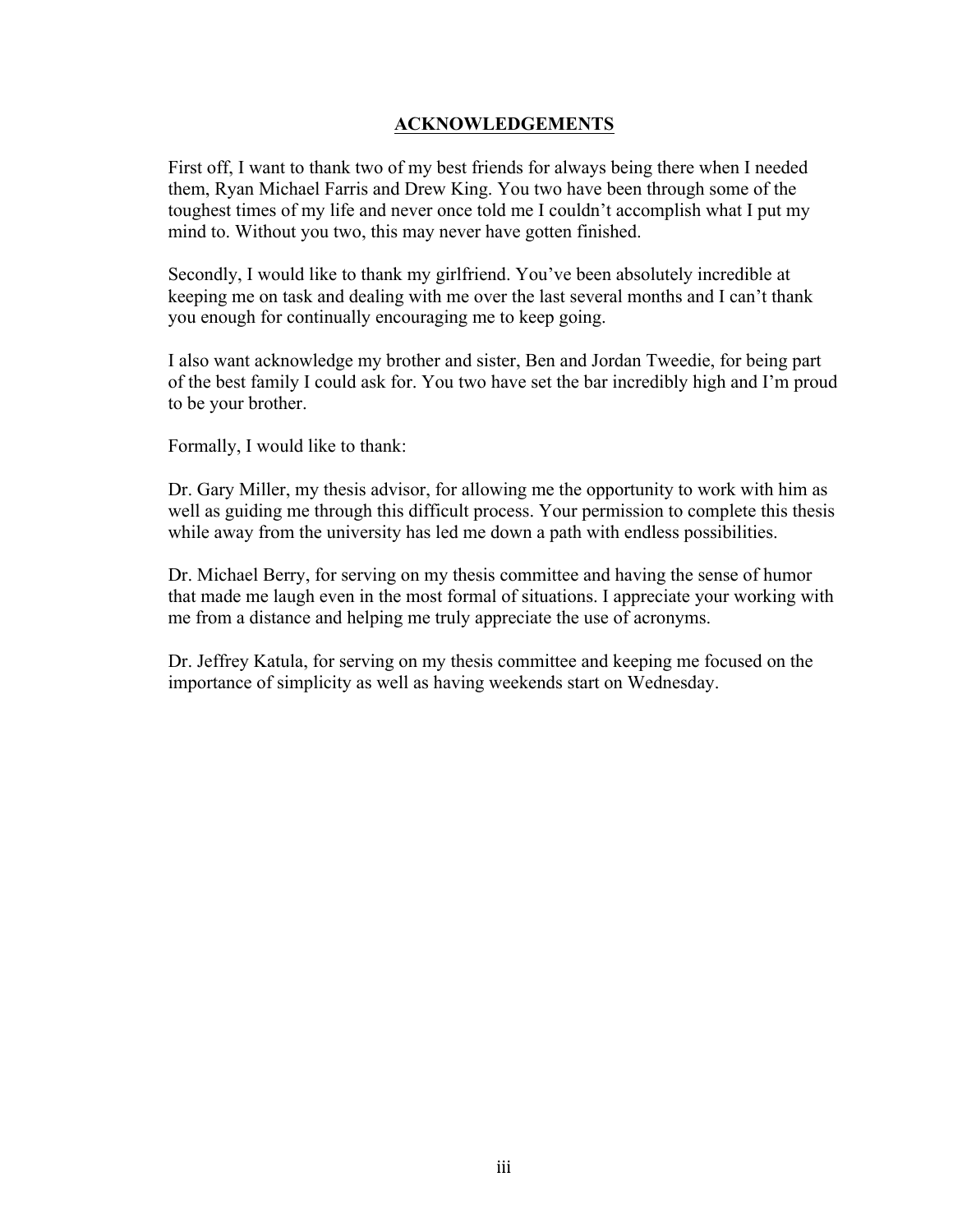# **TABLE OF CONTENTS**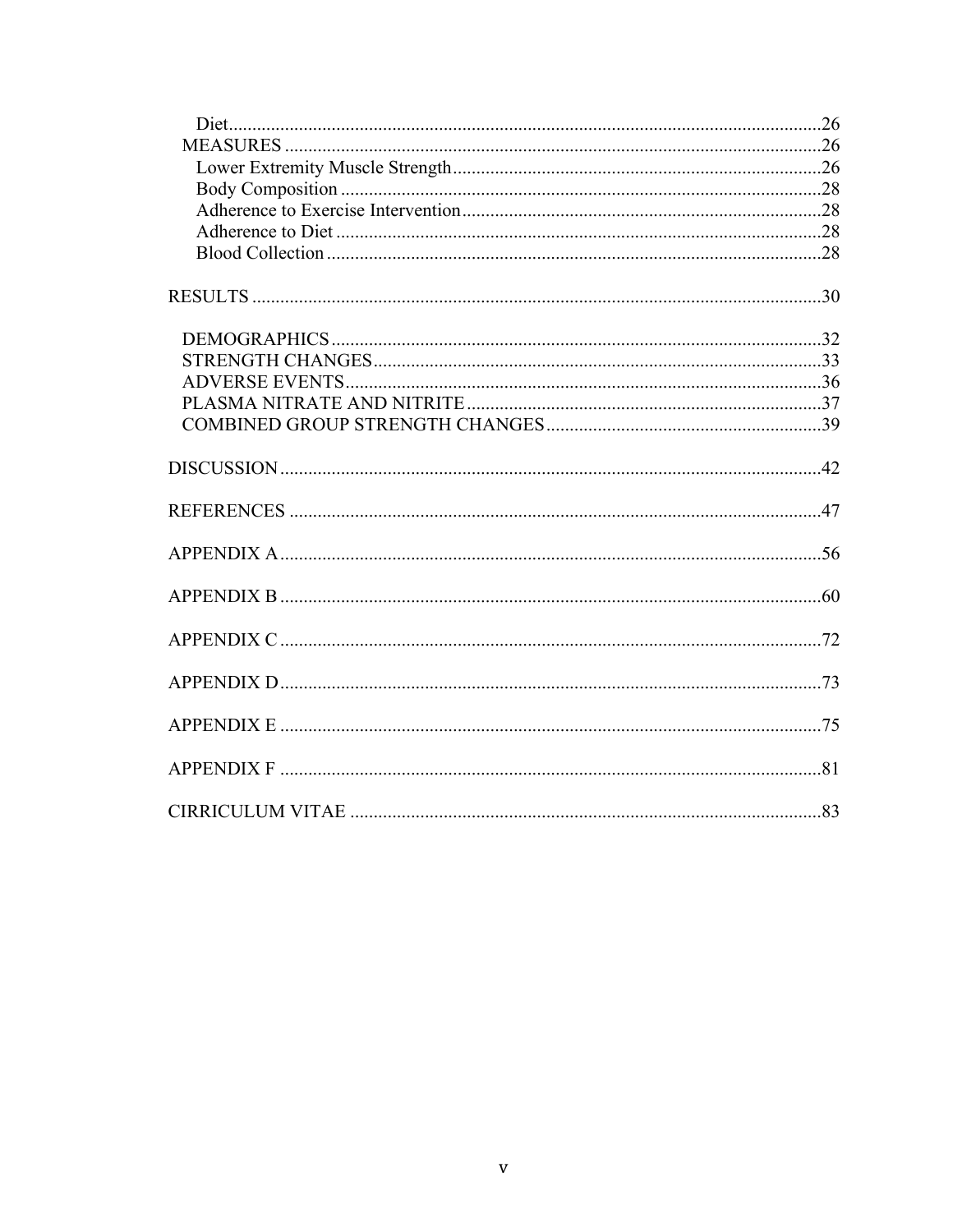## **LIST OF ILLUSTRATIONS AND TABLES**

- Figure 1. Oxidation/Reduction of Organic Nitrates
- Figure 2. Baseline Characteristics of Subjects in PRO and PRO+N groups
- Table I. Demographics and Outcome Variables at Baseline
- Figure 3a. Change in Quadriceps Strength
- Figure 3b. Change in Quadriceps Strength per Kg Bodyweight
- Figure 3c. Change in Quadriceps Strength per Kg LBM
- Table II. Adherence to Protocol
- Figure 4a. Change in Plasma Nitrate
- Figure 4b. Change in Plasma Nitrite
- Figure 5a. Combined Group Quadriceps Strength Changes
- Figure 5b. Combined Group Quadriceps Strength/Kg Bodyweight Changes
- Figure 5c. Combined Group Quadriceps Strength/Kg LBM Changes
- Figure 6a. Pre-Post Differences in Mean Blood Nitrate Baseline
- Figure 6b. Pre-Post Differences in Mean Blood Nitrite Baseline
- Figure 6c. Pre-Post Differences in Mean Blood Nitrate Follow-up
- Figure 6d. Pre-Post Differences in Mean Blood Nitrite Follow-up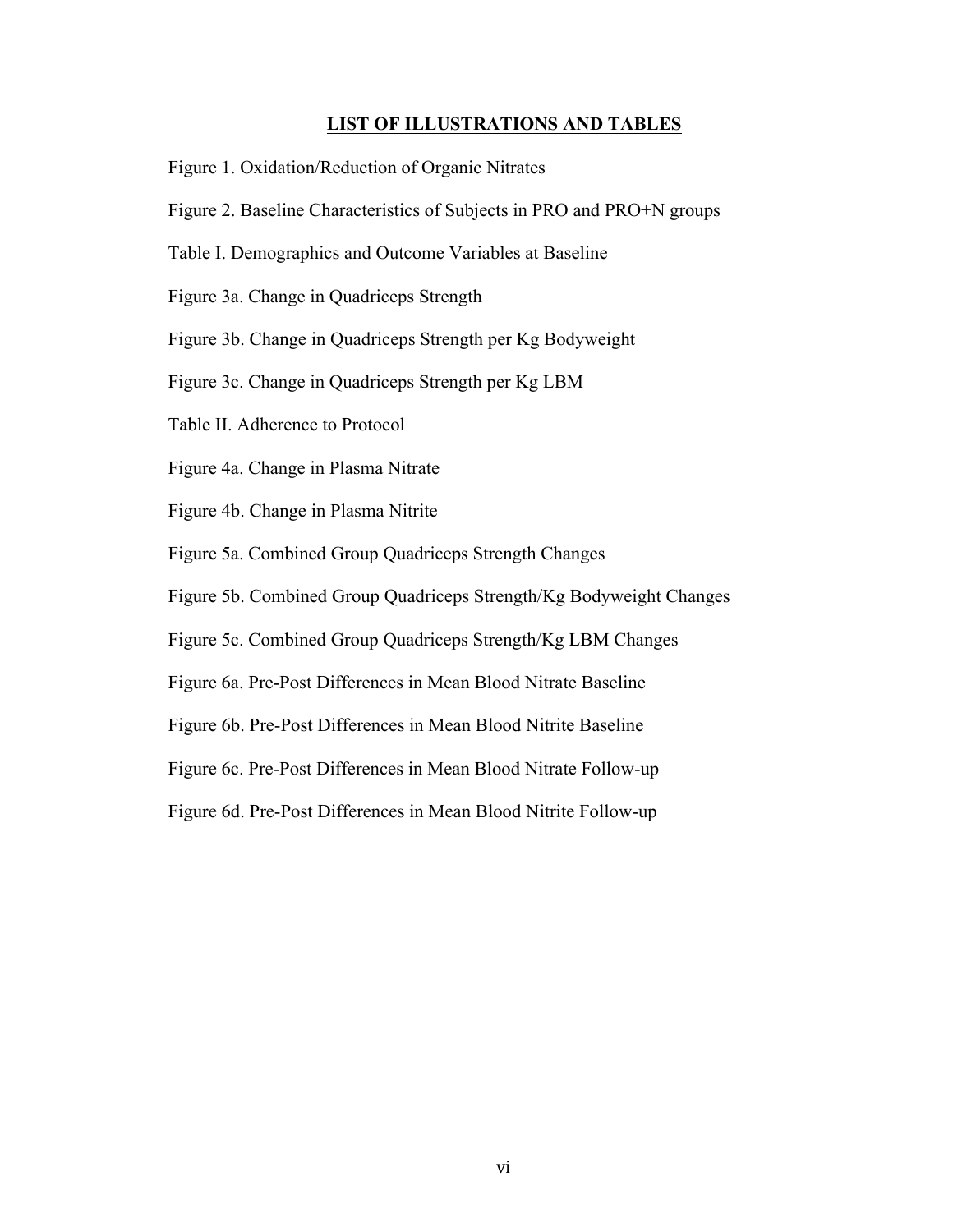# **LIST OF ABBREVIATIONS**

- 1. BCAA: branched chain amino acid
- 2. BMC: bone mineral content
- 3. BMI: body mass index
- 4. BRJ+: nitrate positive beetroot juice supplement
- 5. BRJ-: nitrate removed beetroot juice supplement
- 6. cGMP: cyclic gyanosine-3',5'-monophosphate
- 7. COPD: chronic obstructive pulmonary disease
- 8. CRC: clinical research center
- 9. DEXA: dual energy x-ray absorptiometry
- 10. Dl: deciliter
- 11. EAA: essential amino acid
- 12. FFM: fat free mass
- 13. FM: fat mass
- 14. FSR: fractional synthesis rate
- 15. GRC: geriatric research center
- 16. GTN: nitroglycerine
- 17. HMB: beta-hydroxy-methyl-butyrate
- 18. ISDN: isosorbide-dinitrate
- 19. ISMN: isosorbide-mononitrate
- 20. Kg: kilogram
- $21 \text{ L}$ : liter
- 22. LBM: lean body mass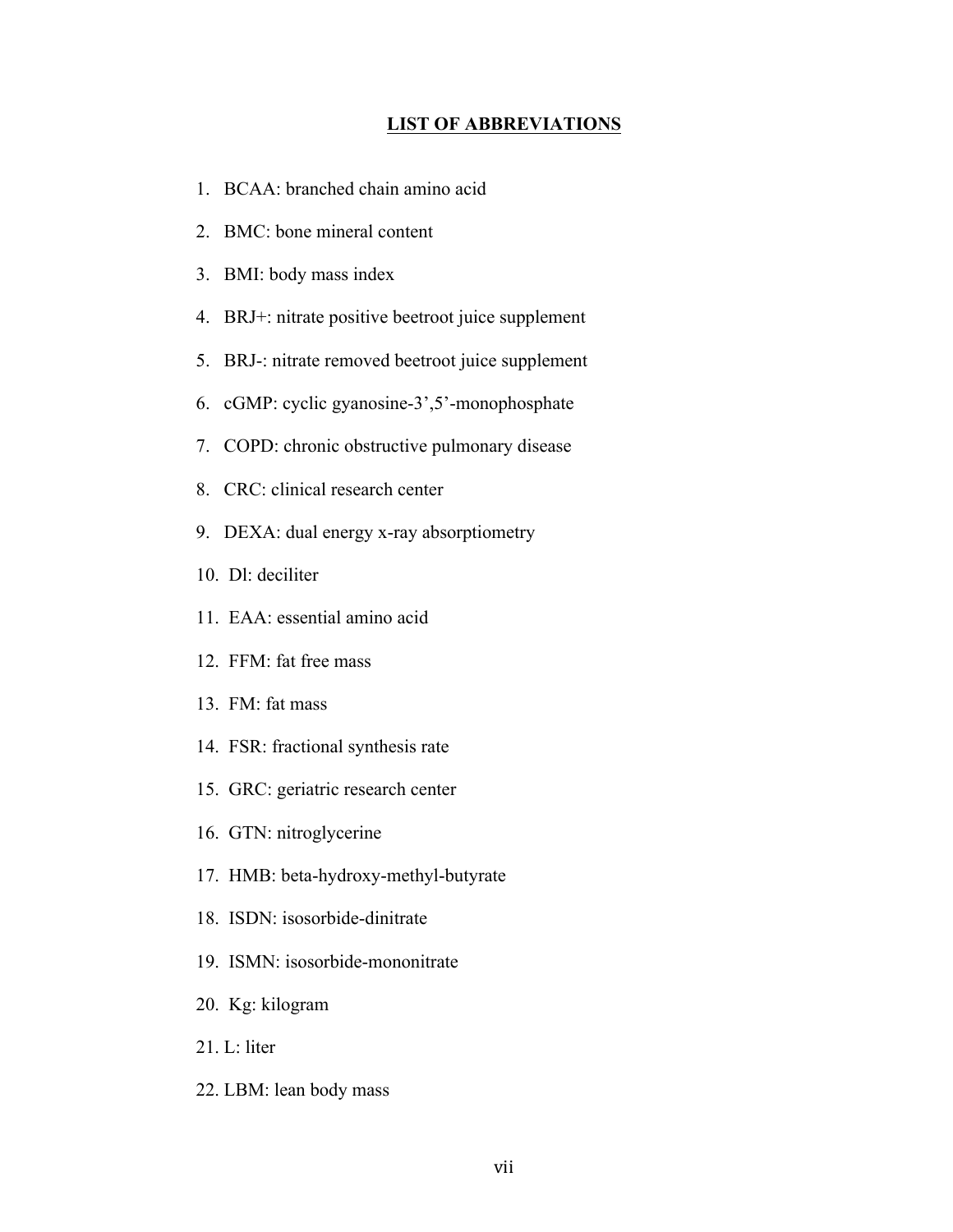- 23. mg: milligram
- 24. mmol: millimole
- 25. NO: nitric oxide
- 26. NO2-: nitrate
- 27.  $NO<sub>3</sub>$ -: nitrite
- 28. O2: oxygen
- 29. PETN: pentaerythrityl tetranitrate
- 30. RM: repetition maximum
- 31. VITAL: volunteers in touch with aging and life
- 32.  $VO<sub>2</sub>: oxygen consumption$
- 33. 1-RM: 1-repetition maximum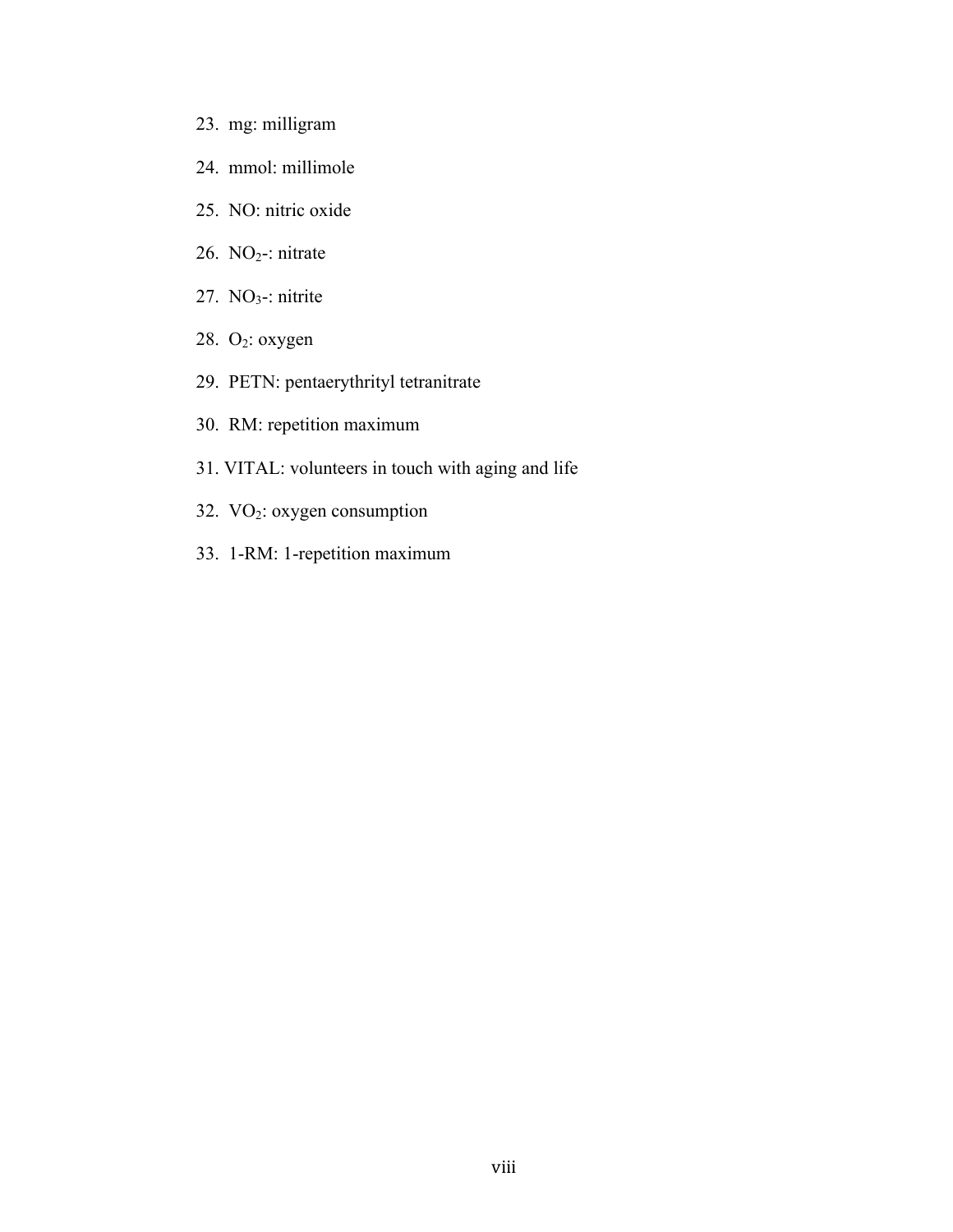#### **ABSTRACT**

Reductions in muscle strength, lean body mass, and insulin sensitivity occur with aging; a novel intervention of dietary nitrates, protein supplement, and resistance training was tested to improve these age-related declines. Beetroot juice is a dietary source high in nitrates. **PURPOSE:** The primary purpose was to examine the effects of this intervention on quadriceps muscle strength in healthy older adults. Secondary outcomes were to determine feasibility regarding recruitment and intervention delivery.

**METHODOLOGY:** Healthy older adults (n=24) were randomized into either a nitrate rich beetroot juice supplement (BRJ+) or a nitrate depleted beetroot juice supplement (BRJ-), while undergoing a 10 week progressive resistance exercise training program and consuming a protein supplement. Beetroot juice (with and without nitrate) and protein supplements were consumed immediately post-workout. **STATISTICAL ANALYSIS:** ANCOVA tested for intervention effects on quadriceps strength. Paired t-tests examined changes over time in variables. **RESULTS:** There were no significant differences between groups in quadriceps strength measures. In a pooled sample, differences (p=0.004) were shown in quadriceps strength between baseline and follow-up. The intervention was well tolerated with high session attendance and supplement consumption. Change in plasma nitrate occurred with BRJ+ but not BRJ-. Effect sizes were small for quadriceps muscle strength (0.25, BRJ+ and 0.20, BRJ-).

**CONCLUSIONS:** Beetroot juice with nitrate does not enhance strength in healthy older adults more than that observed with a resistance exercise and protein supplement training program. The intervention was well tolerated. Greater effects from the intervention may occur in an insulin resistant population.

ix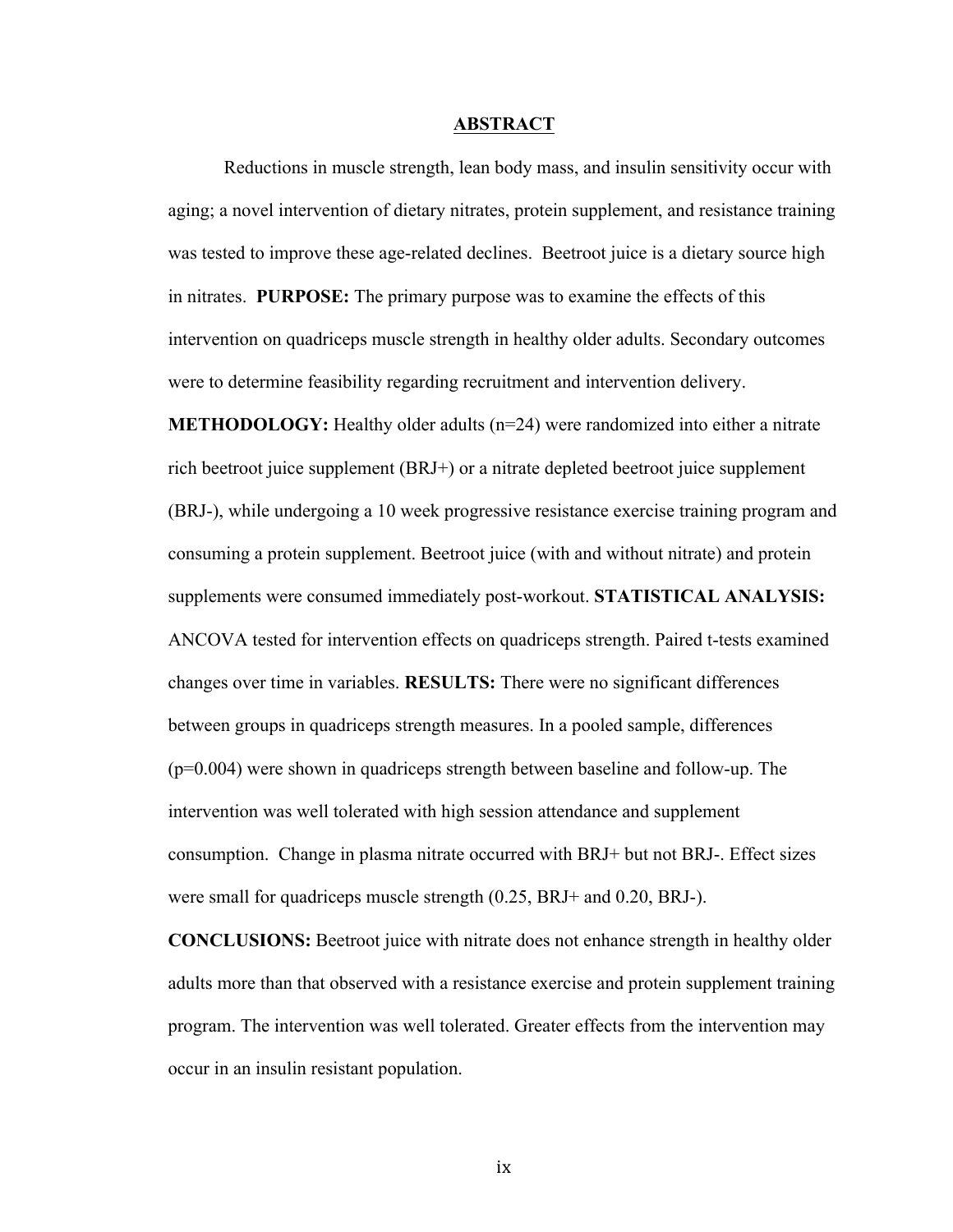#### **INTRODUCTION**

Consequences of aging include a decrease in physical function and reductions in skeletal muscle strength<sup>122</sup>. These have been related to poor health outcomes such as increased morbidity, mortality, and loss of independence.<sup>98,122</sup> With the U.S. population aging as illustrated by a greater percentage of our population over the age of  $60^{122}$ , this puts a tremendous burden on our health care system. Research shows that muscle strength at age 70 is only  $\sim 80\%$  of younger adults in their 20's. Continuing declines occur such that by age 90, muscle strength has decreased to about  $\sim$ 50% of younger individuals.<sup>96,98</sup> In conjunction with this decrease in strength, there is a declination in fat free mass (FFM) in older adults at a rate of about  $1.5$  kg/decade.<sup>99,100</sup> Accompanying this reduction in FFM is a decrease in post-prandial protein synthesis observed with aging as compared to a younger cohort. <sup>71</sup> Furthermore, older adults show signs of a decrease in insulin sensitivity, $\frac{1}{1}$  which is evident even in the presence of normal glucose homeostasis. These physiological alterations attributed to aging may be dampened or reversed through targeted lifestyle interventions involving diet and physical activity.

Similar to a younger cohort, implementing a resistance training program has been shown to improve muscular strength as well as improve FFM in older adults.<sup>16,21-25, 28-30</sup> Increases in strength in older adults are apparent with resistance training programs varying in intensities ranging from  $60-85\%$  1-RM.<sup>31</sup> Furthermore, adding a protein supplement to a resistance training program in older adults enhances increases in FFM compared to those undergoing the same resistance training program supplemented with a placebo. Importantly, the amino acid leucine is not only an essential component of proteins, but it also behaves as a signaling molecule for muscle protein synthesis as well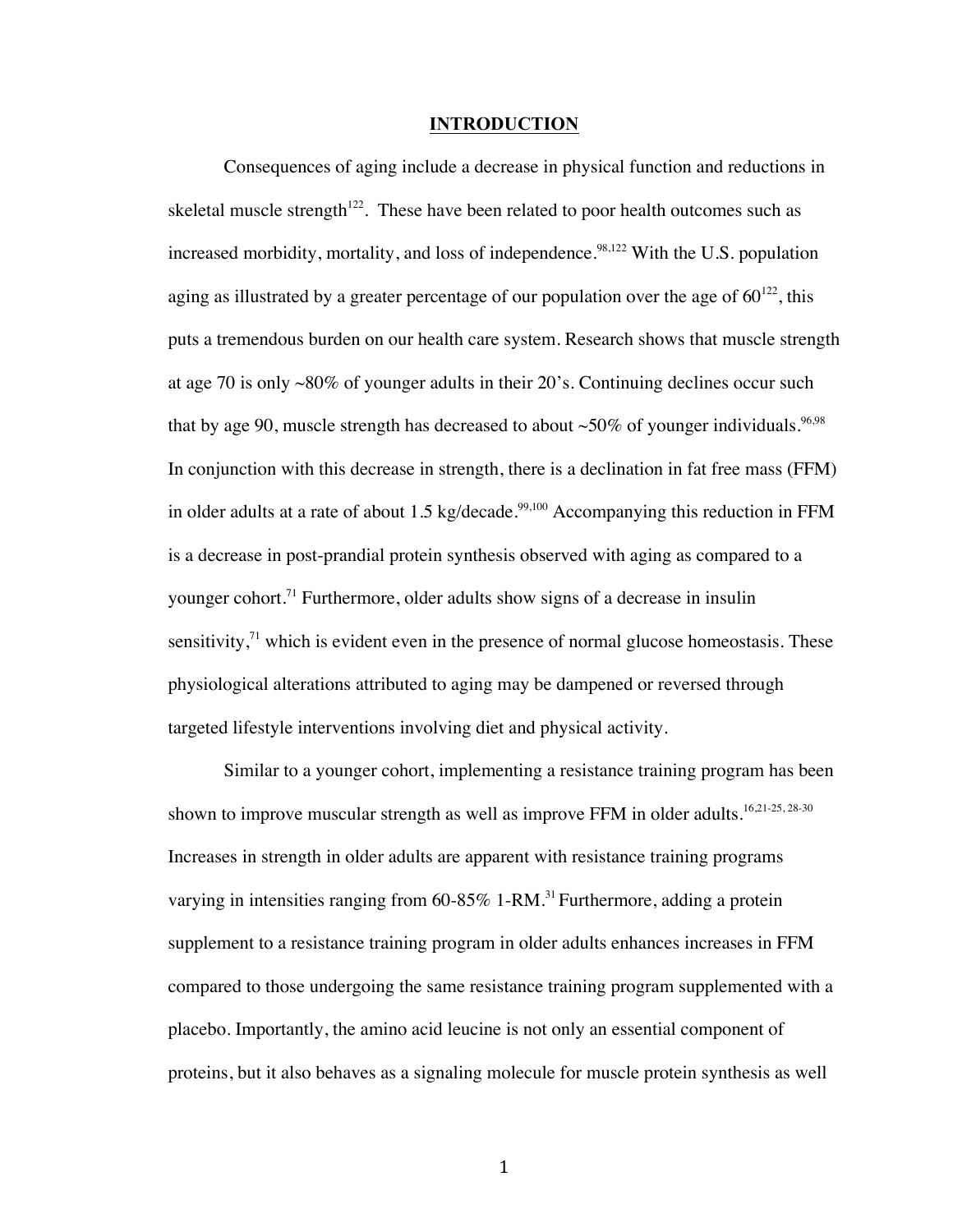as inhibiting muscle protein breakdown. <sup>18,19,36-38</sup> The insulin resistance present in older adults compromises the insulin-dependent vasodilation observed following a meal. Normally, this nitric-oxide mediated vasodilation by insulin helps to provide nutrients to tissues through increased tissue perfusion. In the muscle, an increase in nutrient availability (i.e. leucine and other amino acids) has been shown to stimulate protein synthesis. This was supported by Timmerman et al. Following administration of the nitric oxide donor sodium nitroprusside, they found an increase in skeletal muscle protein synthesis.<sup>90</sup>

With the recent finding that nitrates can increase nitric oxide bioavailability<sup>123</sup> through the nitrate/nitrite/nitric oxide pathway, a number of research studies have described potential physiological effects and health benefits from dietary nitrate supplements. The physiological actions from supplements of nitrate and foods high in nitrates, such as beetroot juice, include vasodilation and increased blood perfusion in tissues.<sup>123</sup> Additionally, dietary nitrates show improvements in blood pressure, time to task failure in severe intensity running, reductions in  $VO<sub>2</sub>$  levels at submaximal work rates, work performance increases, cycling efficiency and time trial performance. These effects have been shown in healthy and diseased younger and older adults.<sup>115-121,123</sup>

To date, there is scarce research on dietary nitrates focusing on older adults. With the available evidence demonstrating the effectiveness of the combination of resistance training and protein supplementation, it was of interest to test this combination along with dietary nitrates for improvement in muscle strength in older adults. Dietary nitrates may provide a simple, safe, less invasive, and cost-effective alternative to sodium nitroprusside for increasing nitric oxide bioavailability and alleviating the impaired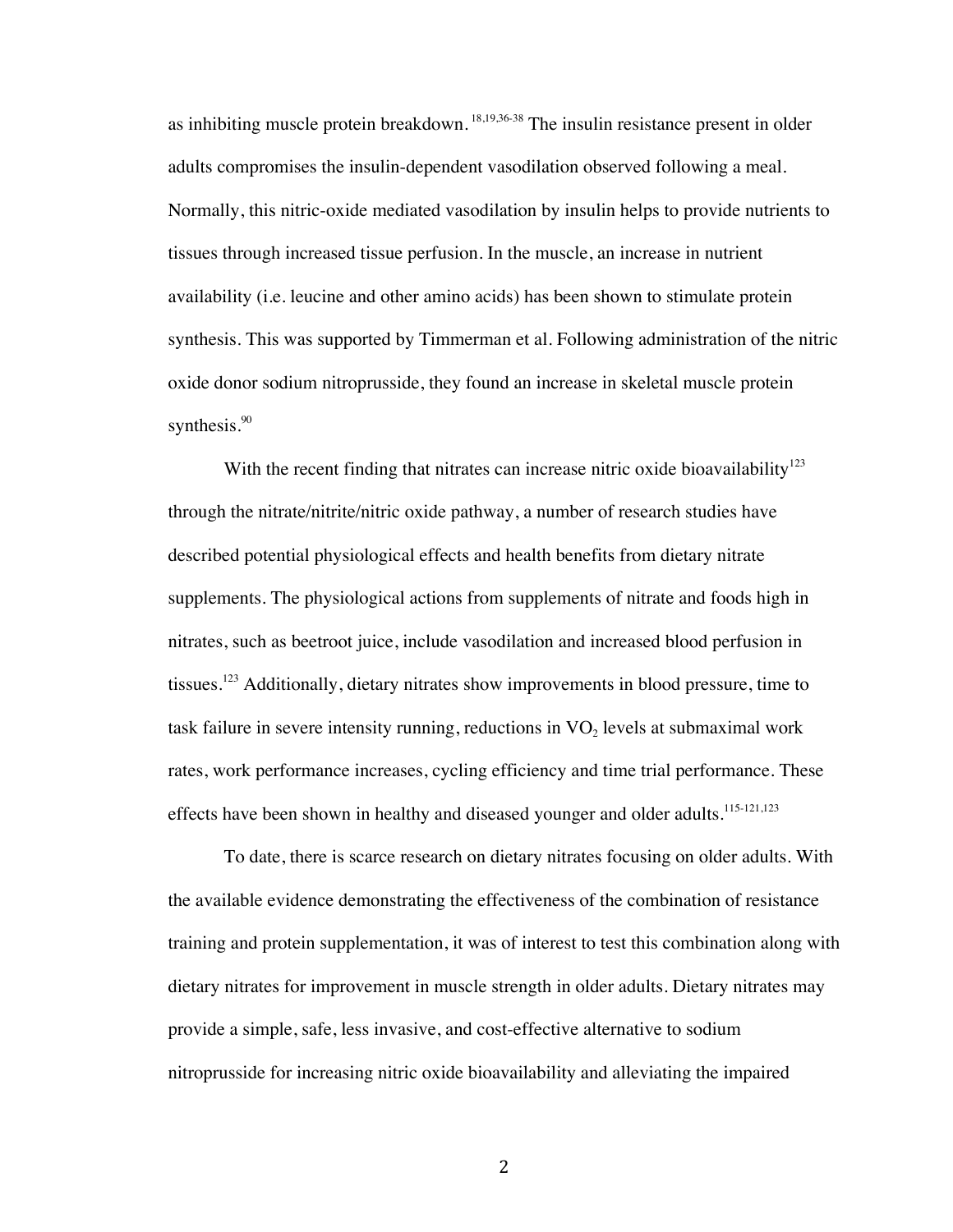insulin-dependent vasodilation seen in older adults. In theory, this will provide increased nutrient delivery and subsequently, enhanced protein synthesis. With these actions as the possible mechanism, the primary aim of this study was to examine the effects of a beetroot juice containing nitrate, a resistance exercise-training program, and a protein supplement on quadriceps muscle strength in healthy older adults, compared to a group receiving the same resistance exercise-training program and protein supplement with the beetroot juice devoid of nitrate. Secondary outcomes within this pilot study included establishing feasibility and design for conducting a larger study, which included examining recruitment strategies, adherence to the components of the intervention (resistance exercise-training program, protein supplement, and beetroot juice supplement), as well as acceptability for the beetroot juice supplement. Because the study was not powered to detect significant differences between treatments, the effect size of the treatments was calculated to determine sample size for a larger trial in this area.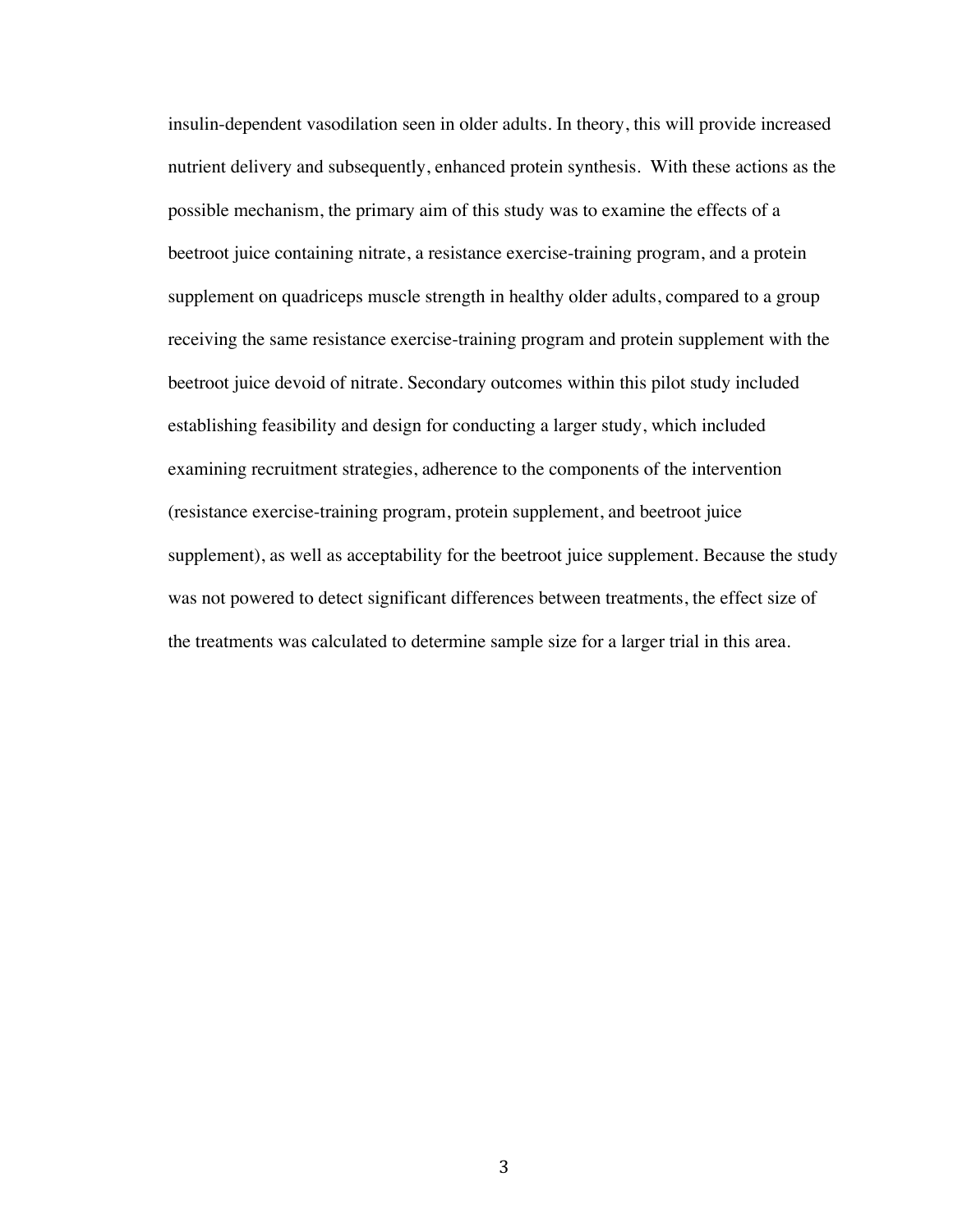#### **REVIEW OF THE LITERATURE**

#### **Body Composition**

One common method for expressing body composition is the proportion of fat, muscle, bone and water that make up the human body. Of these 4 areas; bone, muscle and water are considered "fat-free mass" (FFM) while the fourth component makes up the "fat mass" (FM) of the body. Previous methods of body composition assessment, such as hydrostatic weighing, only differentiated between two compartments; lean mass and fat mass. Improvements in our understanding of the human body as well as technological advancements now provide different forms of assessment including: 2-, 3-, and 4 compartment methods. The 2-compartment model permits for solely fat and fat free mass to be examined, while the 3-compartment method can differentiate between fat mass, lean mass and bone mineral tissue. The most advanced methods now include a fourth component, water, to be accounted for as well as the bone mineral tissue, fat mass and fat-free mass when examining body composition.

Methods of calculating body composition have advanced significantly over the last several decades. With the use of medical grade equipment such as nuclear imaging and improved radiology sensitivity, researchers have found methods to produce visual images of the tissue within the human body allowing for clearer pictures of adipose, bone, skeletal muscle and organ tissue. One of the current standards used today is the Dual Energy X-Ray Absorptiometry (DEXA) scans which allows for slices of the torso or limbs to be analyzed and visualized with an accurate breakdown of tissue distribution. Although the technique is not 100% accurate compared to cadavers, it is considered the standard in which body composition is measured.<sup>2,3,14,41</sup> DEXA is frequently used for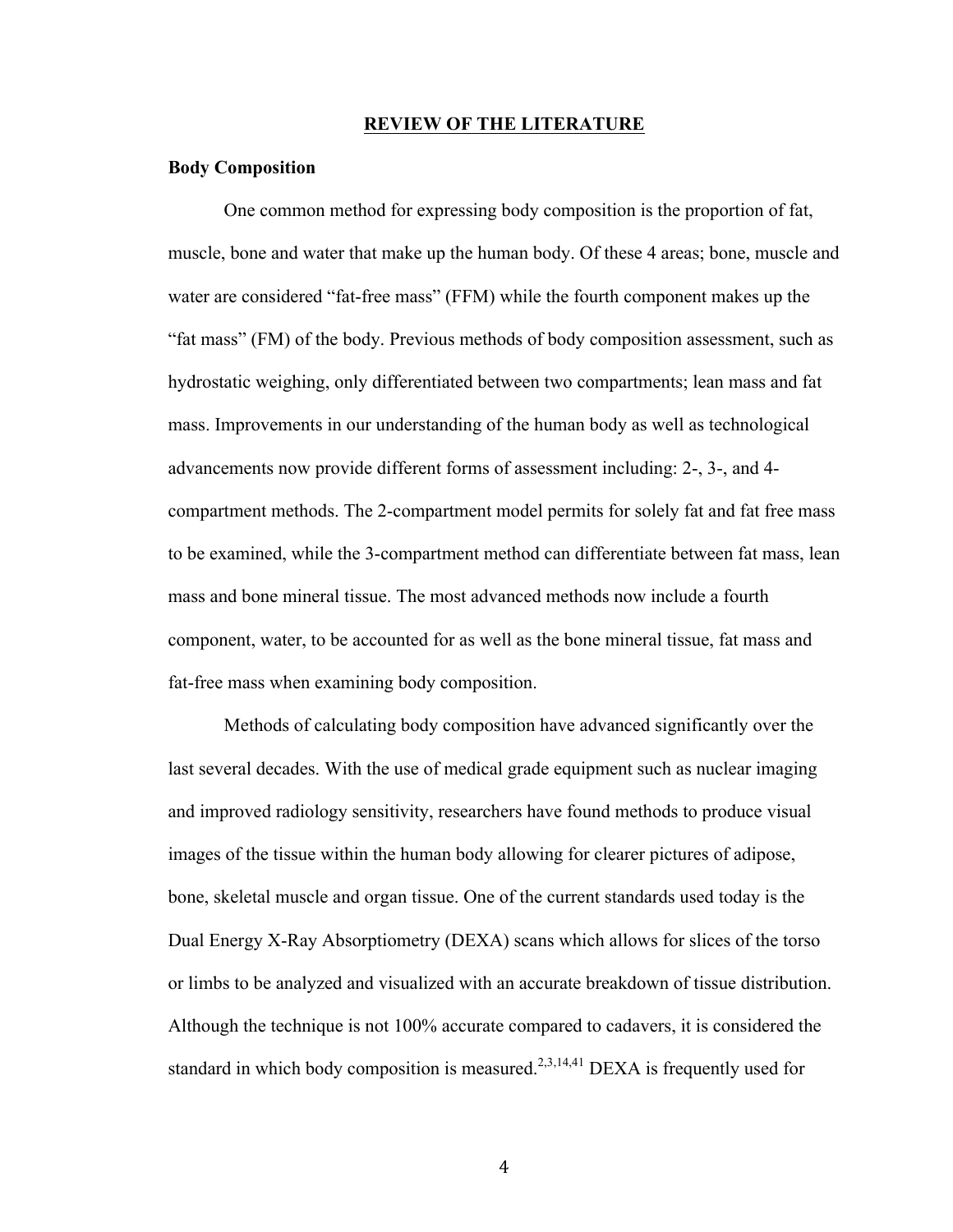body composition assessment given the high validity to cadaver studies, ease of use for a variety of populations, and safety.

DEXA is a method of body composition determination, which uses the concept of density measurement in a three-compartment method; it provides an insight into the amount of fat mass, bone mineral content, and lean body mass in a subject. DEXA methodology has been shown to be valid and reliable for research purposes.<sup>3,4,7,13,15</sup> The process uses low-energy x-rays, dispersed over the subject at two energy levels. One level is absorbed by bone tissue, while the second level is absorbed more readily by soft tissue, including lean body mass and fat mass. The differential attenuation of these two energies is used to estimate the bone mineral content (BMC) as well as the soft tissue composition.<sup>1,2</sup> However, this method is limited in that these two levels of energies results in only being able to analyze two of the compartments at one time, which means that in order to analyze fat mass and lean body mass simultaneously; the area must not have any bone located within the section being analyzed.<sup>2</sup> There are several implications that arise when using the 2-compartment method. First, only certain areas of the subjects' bodies can be used in the measurements such as the arms, legs, and trunk. The second implication, which is due to the first, is that since only certain body areas can be measured, a true whole body measurement is unable to be performed with the 2 compartment method resulting in decreased accuracy of results.<sup>14</sup> However, these issues can be worked around in order to provide consistency in measurements. The developments of the 3- and 4-compartment models allow for improved accuracy when measured against cadaver studies due, in part to the decrease in assumption relied upon by hydrodensiometry.<sup>43</sup>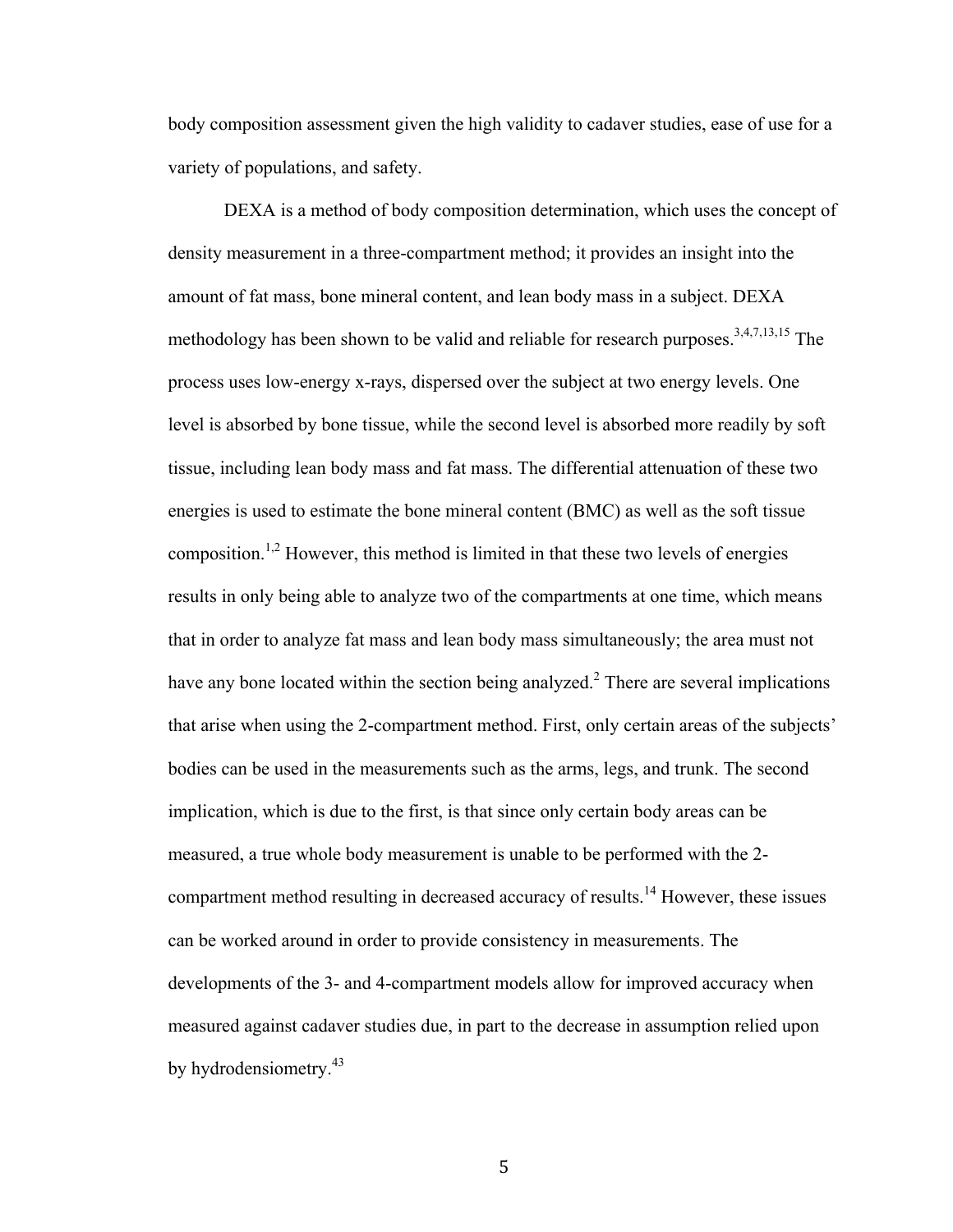One of the primary assumptions with DEXA is that the patients being scanned are at a hydration status of 73%, however hydration levels can vary from person to person from 67-85% and can become even more variable in patients who are pregnant, have extremely high or low BMI, recently have been administered gastrointestinal contrast or nucleotides, or any position that precludes proper positioning of the patient to be able to obtain accurate results.<sup>2,13</sup> A major practical issue that arises from these conditions is the possibility of decreased reliability, depending on the current status of the patient. During studies in which patients are of extremely high or low BMI, results may be skewed and recommendations made by those results can have profound implications. For subjects that have added fluid and are above the estimated 73% hydration levels, additional fluid may expand soft tissues resulting in an overhydrated lean compartment producing skewed results. However, studies indicate that hydration changes of 1-5% only produce fat error rates of <1%, while larger hydration changes in the range of 20-25% may produce errors of several percent. The main consideration when it comes to hydration levels is that the potential error source is a function of two main independent variables: the fractional amount and the elemental content of the lost or gained fluid. It is thought that the magnitude of this error is small and shouldn't pose any substantial limitations to the accuracy of the DEXA technique. $42$ 

Additionally, there is considerable error in the bone mineral density measurement of 5-8%  $3$  Average differences of about 10% in fat mass, 6% in lean tissue mass, and 2.6- $6.3\%$  in total body fat have been reported in several studies.<sup>4</sup> Furthermore, the analysis of abdominal body fat is underestimated while the levels of peripheral lean muscle mass were overestimated with the use of DEXA when comparing groups of lean individuals as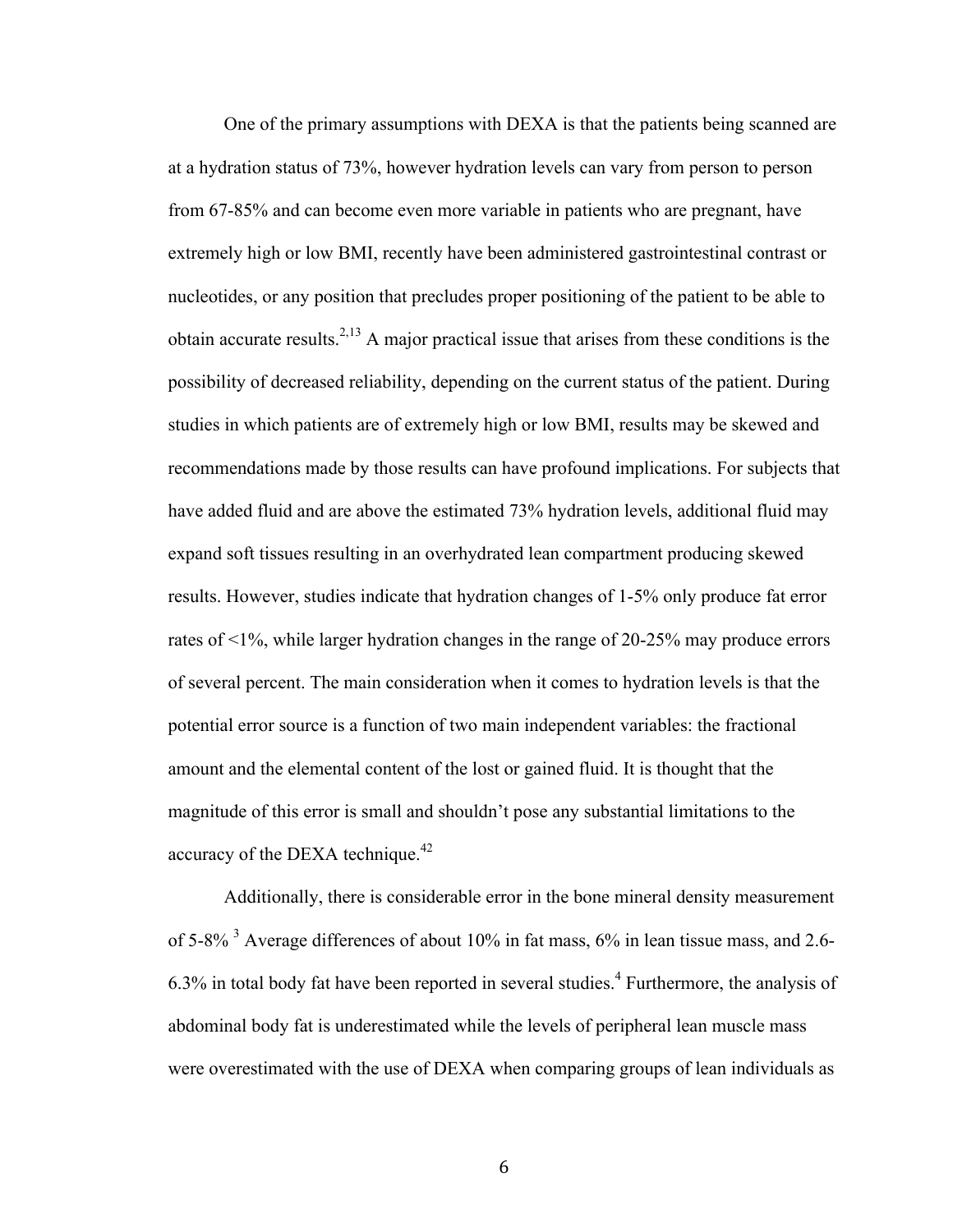a control against a group of individuals with Anorexia Nervosa and another group of obese individuals. DEXA was shown to underestimate abdominal fat in all three groups, with a trend showing an increasing discrepancy between computed tomography scans and DEXA as weight increased. This trend was similar for measurements of thigh fat as well, however the mean difference was smaller than that shown for the abdominal adiposity. In conjunction with underestimating fat levels, an overestimation of muscle mass was observed in all three groups as well.<sup>5</sup>

Body composition is described as the relative proportions of protein, fat, water and mineral contents in the body.<sup>8</sup> To humans, the proportions of fat and protein (or lean muscle mass) are of most concern when it comes to health and physical fitness. Several studies have shown that one of the best ways to increase and/or preserve lean body mass and skeletal muscle mass, while simultaneously decreasing fat mass is to increase dietary protein intake while simultaneously engaging in a resistance-training program.<sup>10-12</sup>

#### **Resistance Training**

Resistance training in older adults improves lean body mass, fat mass, strength, and bone density, as well as other aspects of health. In studies ranging in duration from 12 weeks to 9 months participants increased their lean muscle mass by 0.9 kg- 2.1 kg; while fat mass changes varied from studies showing an increase in fat mass up to  $0.4 \text{ kg}$ and others showing decreases in fat mass by 2 kg.<sup>21-24</sup> Participants' ages ranged from 54 to 87 years old and had a mixture of healthy participants  $2^{1,24,25}$  and those who were physically frail.<sup>22,23</sup> Methods of the resistance training protocols were highly variable between the studies as well. One study included 3 phases completed over a total of 9 month with a focus on flexibility, balance, reaction speed, and strength in the first phase.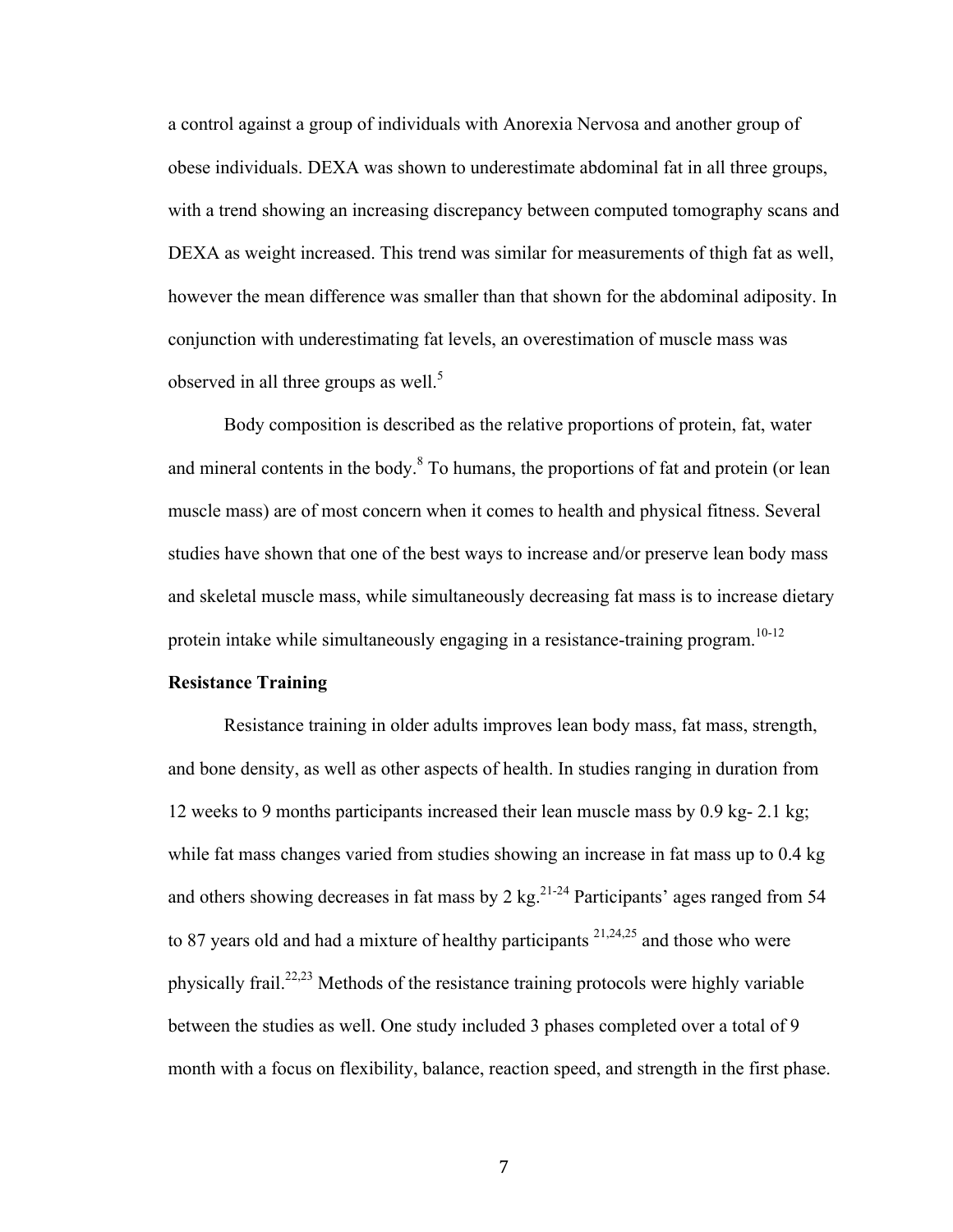Phases 2 and 3 included a 1-repetition maximum (RM) voluntary strength assessment, as well as progressive resistance training for the upper and lower extremities. Exercises included knee flexion and extensions, seated bench press, leg press, seated row, and bicep curl; all performed on machines for 1-2 sets of 6-8 repetitions at 65% of the previously tested 1-RM. Progression throughout the study was to work up to 3 sets of 8-12 repetitions at 85-100% of the initial 1-RM.<sup>22</sup> The same exercises were performed in another study, excluding the biceps curl for a total of 12 weeks twice a week. Training protocol was much different for this study as subjects performed 2 sets at 80% of 1-RM and then completed a third set for all exercises until reaching voluntary muscular fatigue or 12 reps, whichever came first. If all 12 repetitions were completed for a given exercise, resistance for the next session was increased by 5%. In addition, each subject's 1-RM was reassessed every 2 weeks to adjust training load accordingly.<sup>24</sup>

The method of resistance training implementation has been studied to determine whether a "traditional strength training" protocol is more advantageous over a highresistance circuit training method in an elderly population. When compared against a control group, who were simply asked to continue normal daily routines but introduced no new traditional heavy strength training or high-resistance circuit training, both methods produced significantly greater increases in fat free mass, decreases in fat mass and percent body fat, and increases in bone mineral density.<sup>24</sup> When comparing the two methods directly, the subjects responded better during high-resistance circuit training method in all body composition changes over 12 weeks. The literature indicates that the elderly respond similarly to resistance training programs as their younger counterparts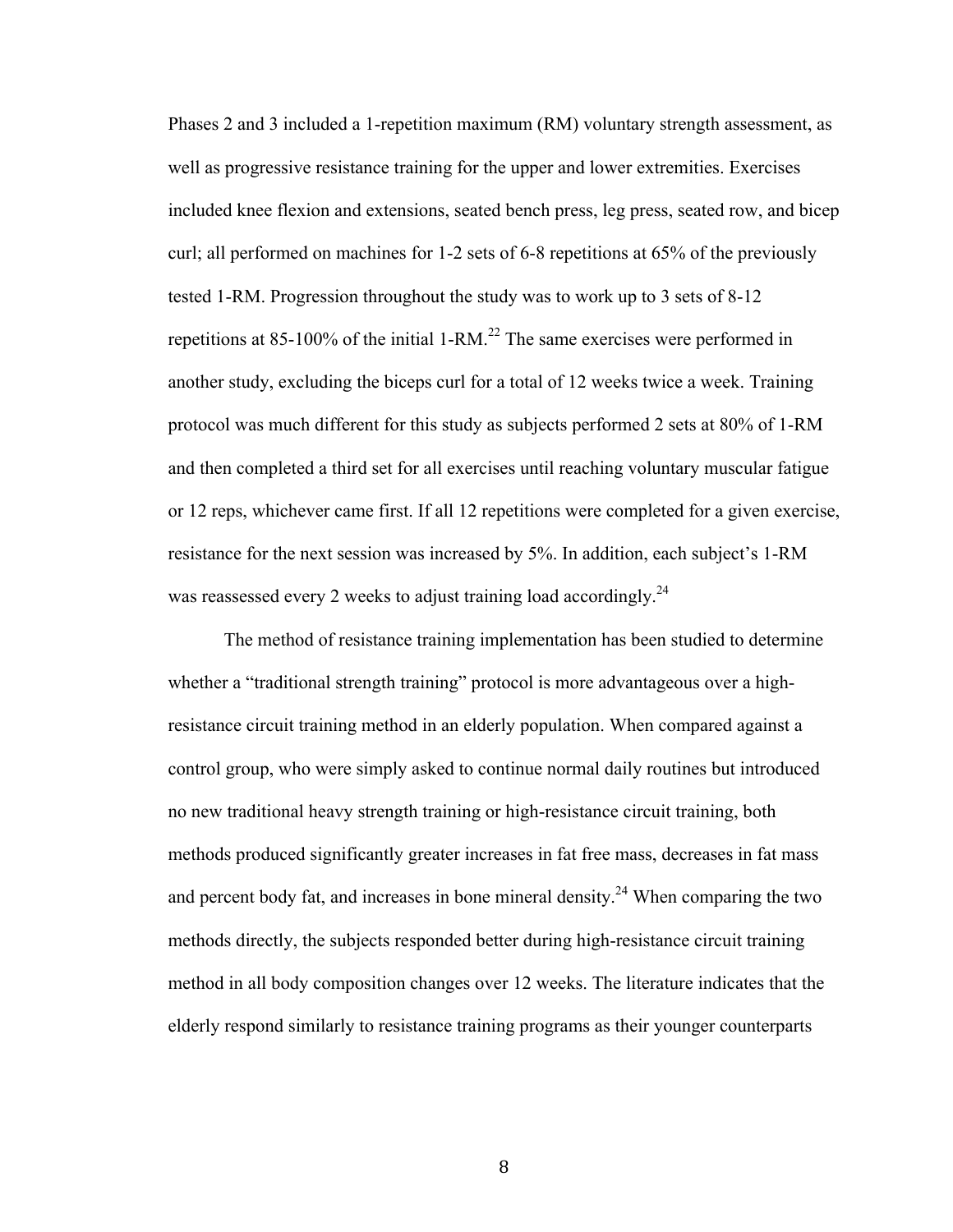and can alter their body composition in regards to increasing fat free mass, decreasing fat mass, and reducing overall body fat percentage.<sup>16,17,21-25</sup>

With the literature heavily supporting the institution of resistance training in an older population in regards to altering body composition, it would seem reasonable to predict that similar programs would improve strength in this population as well. Studies have looked at strength alterations in older adults, primarily through knee and elbow extensors,  $25,28$  knee and elbow flexors,  $25,28$  hip flexors and extensors,  $27$  and bench press and leg press.<sup>28</sup> These studies included both older men and women performing resistancetraining protocols ranging from 1-4 days a week from 12 weeks – 1 year.<sup>25-30</sup> Overall, the literature shows that not only do older adults benefit from resistance training, but the resistance training method implemented does not need to simply be restricted to light or moderate. Benefits in strength can be gained from all intensities of resistance, similar to their younger counterparts, including 60-85% of the individual maximum voluntary strength.<sup>31</sup> Additionally, adding a protein supplement in conjunction with the resistancetraining program has been shown to help increase lean body mass.<sup>16</sup>

# **Protein Supplementation**

A 24 week study comprised of 62 elderly adults who were given either a protein supplement containing 15 g protein or a placebo, while performing a resistance-type exercise training program, showed that those receiving the protein supplement had an increase in lean body mass compared to the placebo group.<sup>16</sup> However it was shown that when a similar protein supplementation 24-week protocol was instituted in elderly individuals without any form of resistance training, there were no changes in lean body mass or fat mass between the protein-supplemented group and the placebo group.<sup>17</sup>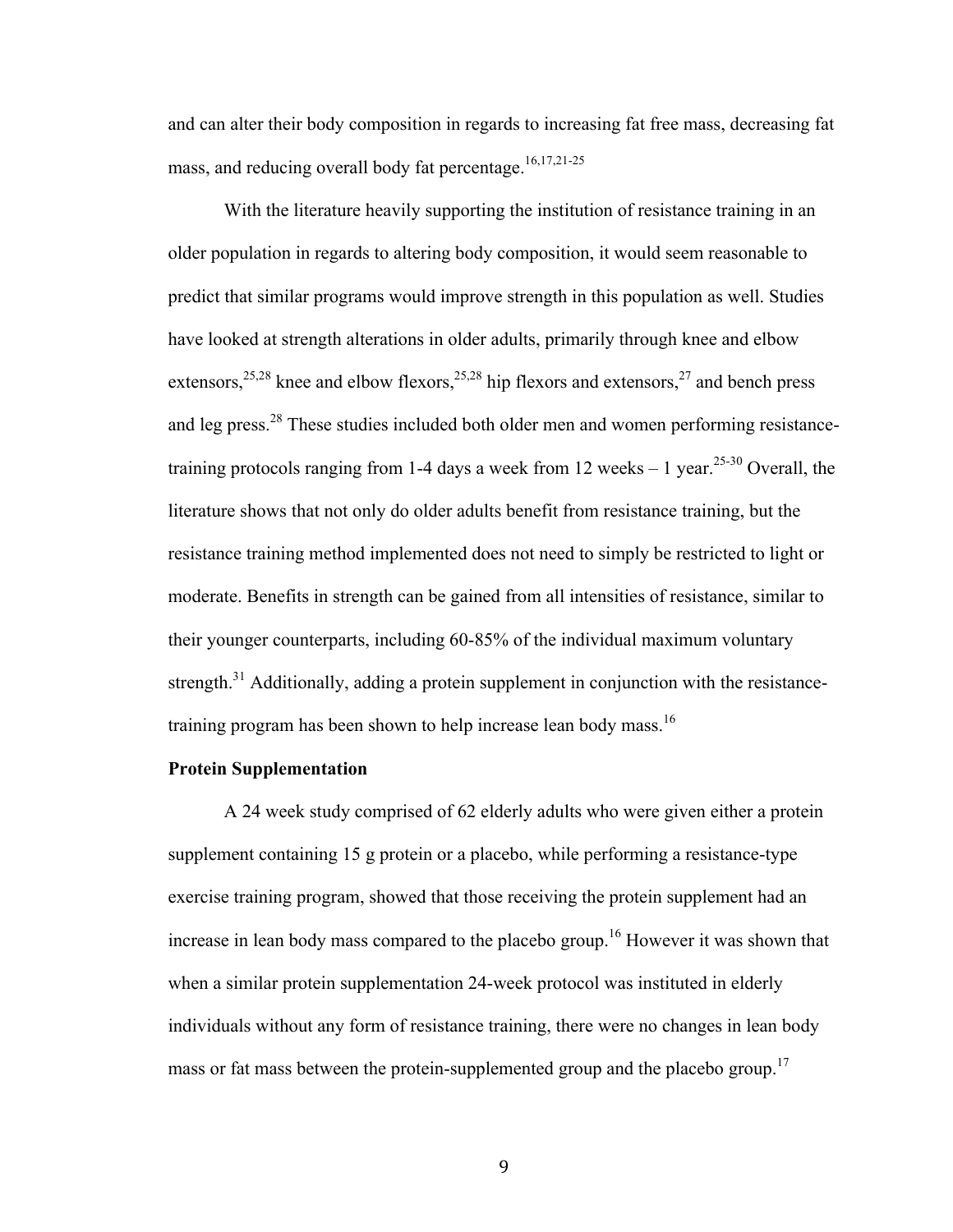Additional studies support the conclusion that protein supplementation alone is not enough to elicit change in body composition. Over 24 weeks, a 15-gram protein supplementation in frail elderly subjects at breakfast and lunch produced no change in lean muscle mass in either protein or placebo supplemented group.<sup>34</sup> When elderly women were supplemented with the leucine metabolite B-hydroxy-B-methylbutyrate (HMB), arginine and lysine without any alterations in their physical activity over 12 weeks, no significant changes were seen in body composition or lean body mass.<sup>35</sup> This indicates that protein supplementation alone has no effect on body composition in this cohort.

The type of protein consumed seems to play an important factor in optimizing the alteration in body composition. A major influence of protein on body composition comes from the different proteins' amino acid profiles. Each protein has a different profile depending on its amino acid make-up and these profiles react differently within the body. Certain proteins have a higher concentration of essential amino acids (EAA's), which are amino acids that must be ingested for the body since the body cannot create them on its own. A high concentration of EAA's can act synergistically to enhance the anabolic response of resistance training by stimulating a higher increase in protein synthesis while also decreasing protein catabolism. This aspect is a major factor in the process of muscular hypertrophy, which helps to create a cascade effect to further alter body composition as well as metabolism.<sup>9</sup> Within the amino acid list, there is a subclass labeled as Branched Chain Amino Acids (BCAA's), which fall under the EAA category.

The three BCAA's include leucine, isoleucine, and valine. Of these three, leucine has been shown in numerous studies to have beneficial effects regarding muscle protein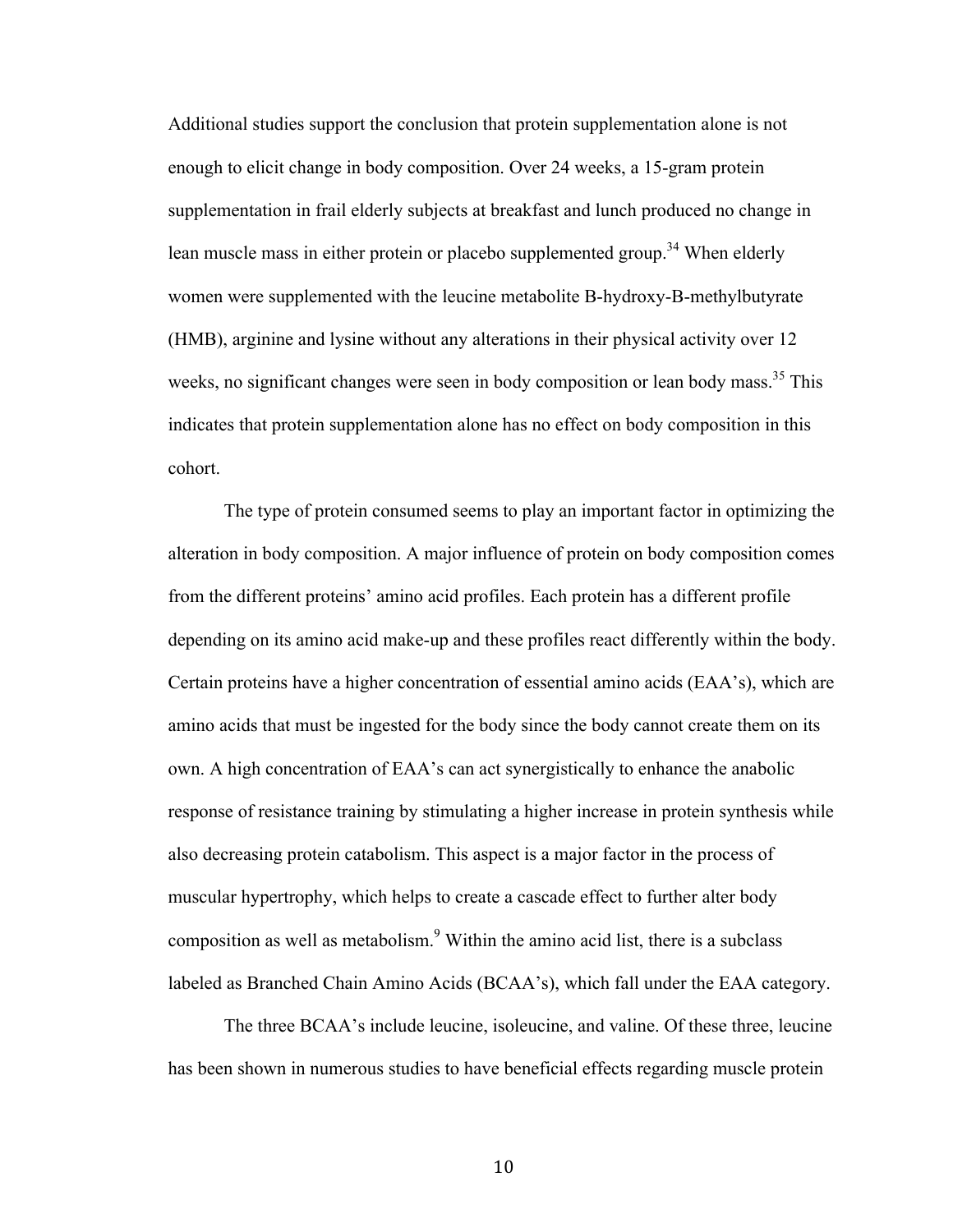synthesis, insulin secretion and protein retention.<sup>18,19,36</sup> Leucine's effects on humans can substantially impact multiple aspects of muscle protein synthesis and muscle fractional synthesis rate (FSR). When healthy elderly males consumed a complete balanced diet supplemented with leucine versus a control without the leucine supplementation, the leucine supplemented group showed significant improvements in muscle protein synthesis independently of an overall increase of other amino acids. Additionally, muscle FSR over a 5-hour period of feeding has been shown to be significantly greater in subjects consuming leucine-supplemented meals versus a control group.<sup>38</sup> Leucine's effects on skeletal muscle protein metabolism are still being studied regarding muscle protein breakdown, however a recent study has show evidence that leucine and its metabolite HMB can induce acute muscle anabolism, increased muscle protein synthesis and reduced muscle protein breakdown, via a distinct or additional mechanisms to leucine.<sup>39</sup> These studies indicate that leucine may be one of the most vital amino acids regarding changes in body composition, specifically through muscle protein synthesis and inhibited muscle protein breakdown, for older adults as well as other populations.18,19,36-38

With research showing the impact of leucine on muscle protein synthesis, it may be possible that consuming protein with a higher leucine content post-resistance workout can stimulate the muscle protein synthesis to a greater degree. This has led to the consumption of different forms of protein at different times of the day to increase muscle protein synthesis in older adults. Whey protein has been shown to have faster absorption rates and kinetics when compared to casein protein or casein hydrolysate. Protein kinetics may be influenced by the different amino acid compositions that come along with the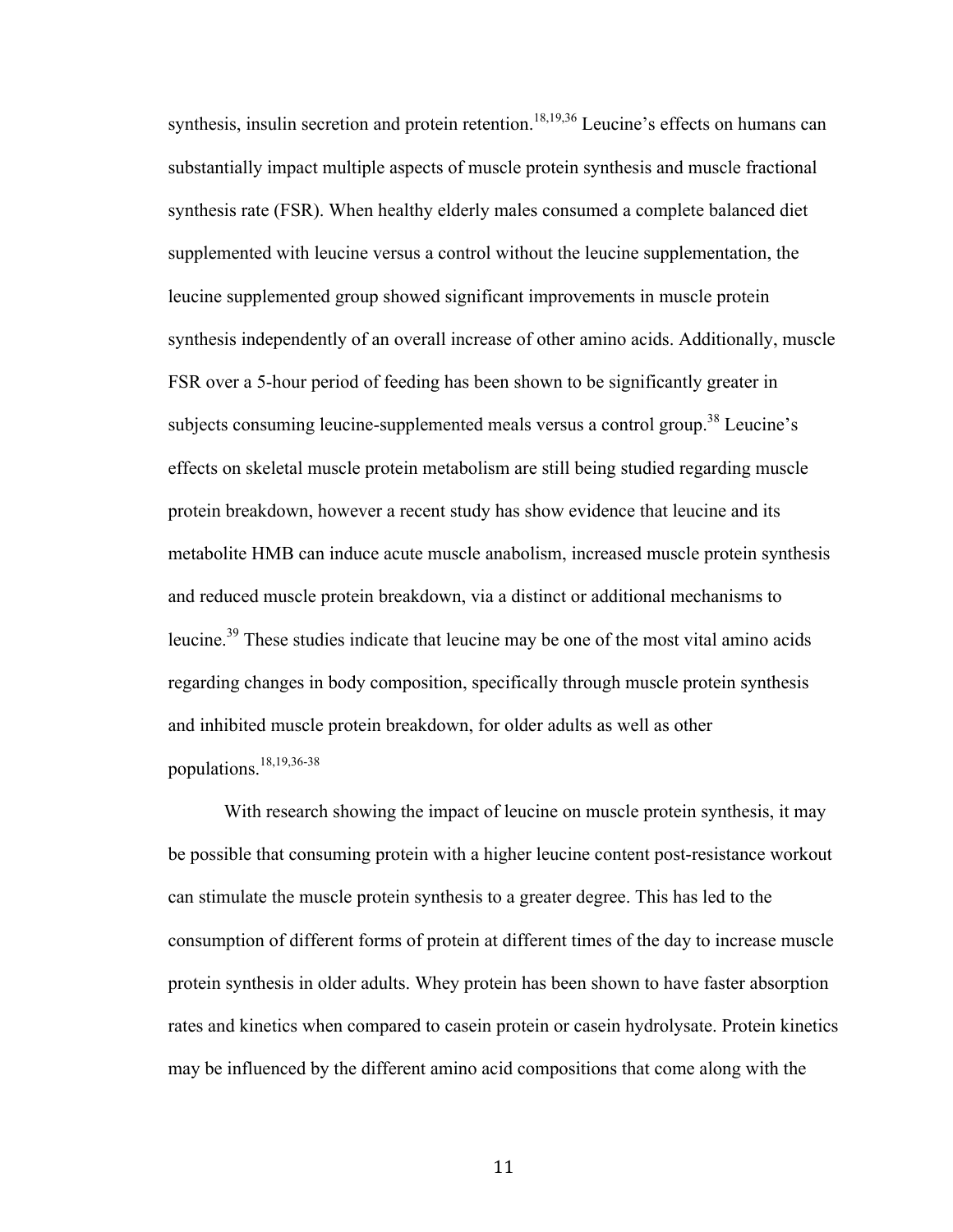different protein types. Whey has a high quantity of essential amino acids including leucine, which has been shown to affect the digestion and absorption rate, postprandial protein gain, and postprandial hyperaminoacidaemia.39,40 Due to this, stimulation in postprandial muscle protein accretion from whey protein was more effective than from casein or casein hydrolysate.<sup>20</sup> This suggests that post-workout, older individuals will benefit more from consumption of whey protein as opposed to casein or casein hydrolysate protein due to its improved leucine content and subsequently its improved bioavailability allowing for greater muscle protein synthesis as well as a possible reduction in muscle protein breakdown.<sup>8-12,16-19,34-40</sup> Research is beginning to turn towards novel interventions to aid in improving the body composition and lean body mass in older adults along with a resistance-training program and protein supplementation. Of these interventions of interest to this study is the use of dietary nitrates and their vasodilatory effects.

#### **Nitrates**

Nitric Oxide (NO), is a gaseous free radical found within the body that is synthesized from L-arganine and nitric oxide synthase (NOS). The NOS enzyme is found in multiple tissues and the NO formation is an oxygen dependent process. Due to its chemical properties, NO has the ability to rapidly diffuse through cells and into adjacent tissues, allowing it to be a potent autoregulator of cerebral and coronary circulations in addition to pulmonary and systemic vascular resistance.<sup>53</sup>

One of the major actions that have been attributed to NO is its function as a potent vasodilator as well as its role in the inhibition of proliferation of vascular smooth muscle and fibroblasts, platelet aggregation, platelet-induced vasoconstriction, and leukocyte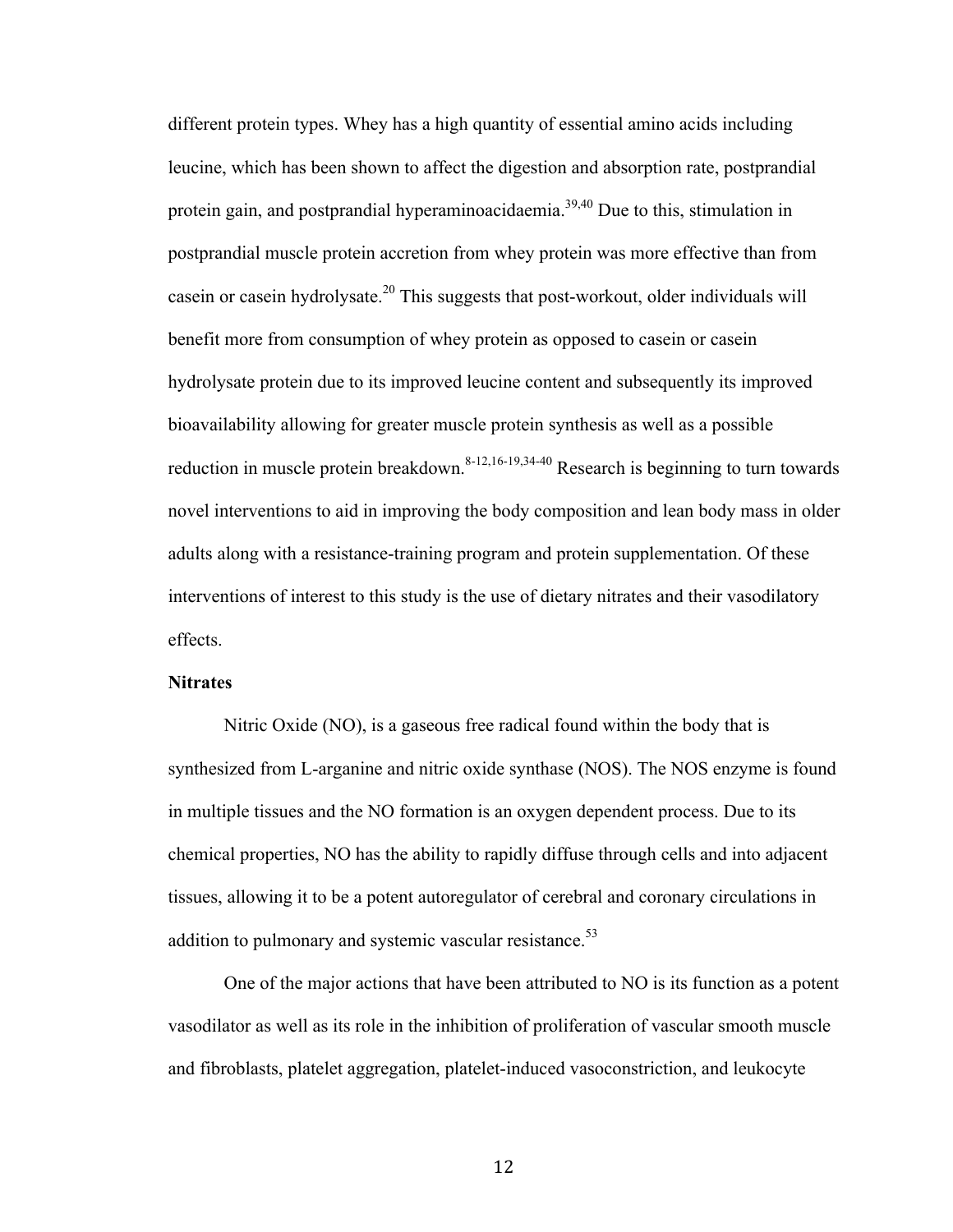adhesion. Due to these properties, excessive NO from macrophages and endothelium has been suggested as a root cause of hypotension, vascular hyporeactivity, and myocardial depression associated with septic shock.<sup>53,54</sup>

Nitrate (NO<sub>3</sub>-) can be reduced to form nitrite (NO<sub>2</sub>-) by reductase enzymes and in acidic conditions.<sup>55</sup> This conversion process takes places in several areas of the body. First, the dietary nitrate is ingested and absorbed rapidly, which is then secreted in bodily fluids such as saliva. $82$  As the nitrate in the saliva reaches the posterior surface of the tongue, bacterial flora metabolizes nitrate into nitrite, which, upon swallowing, acidic conditions within the stomach cause a rapid protonation of the nitrite. The pronated nitrite is then converted through a series of reactions to NO. Once these reactions have occurred, the entire process results in the chemical production of NO in the upper intestine as well as the salivary glands.  $46,62-70,83$  Nitrate not immediately converted in the oral cavity, is absorbed into the gastrointestinal tract and taken up by plasma in conjunction with more plasma nitrate being produced from total enzymatic body production of NO, which is then delivered back to the saliva to be converted by bacteria to nitrite.<sup>84</sup>

The conversion of nitrate to nitrite in the oral cavity comes from the dorsal surface of the tongue, which contains specialized flora of symbiotic nitrate-reducing facultative anaerobic bacteria. Under hypoxic conditions these bacteria can quickly reduce nitrate into nitrite. Due to these properties, antibiotic inhibition studies have shown that the two species of bacteria responsible for this reduction are inhibited by the antibacterial properties of the mouthwash.<sup> $62$ </sup> From salivary and dietary nitrate, a high concentration of nitrite is generated within the mouth, increasing particularly after ingestion of nitrates.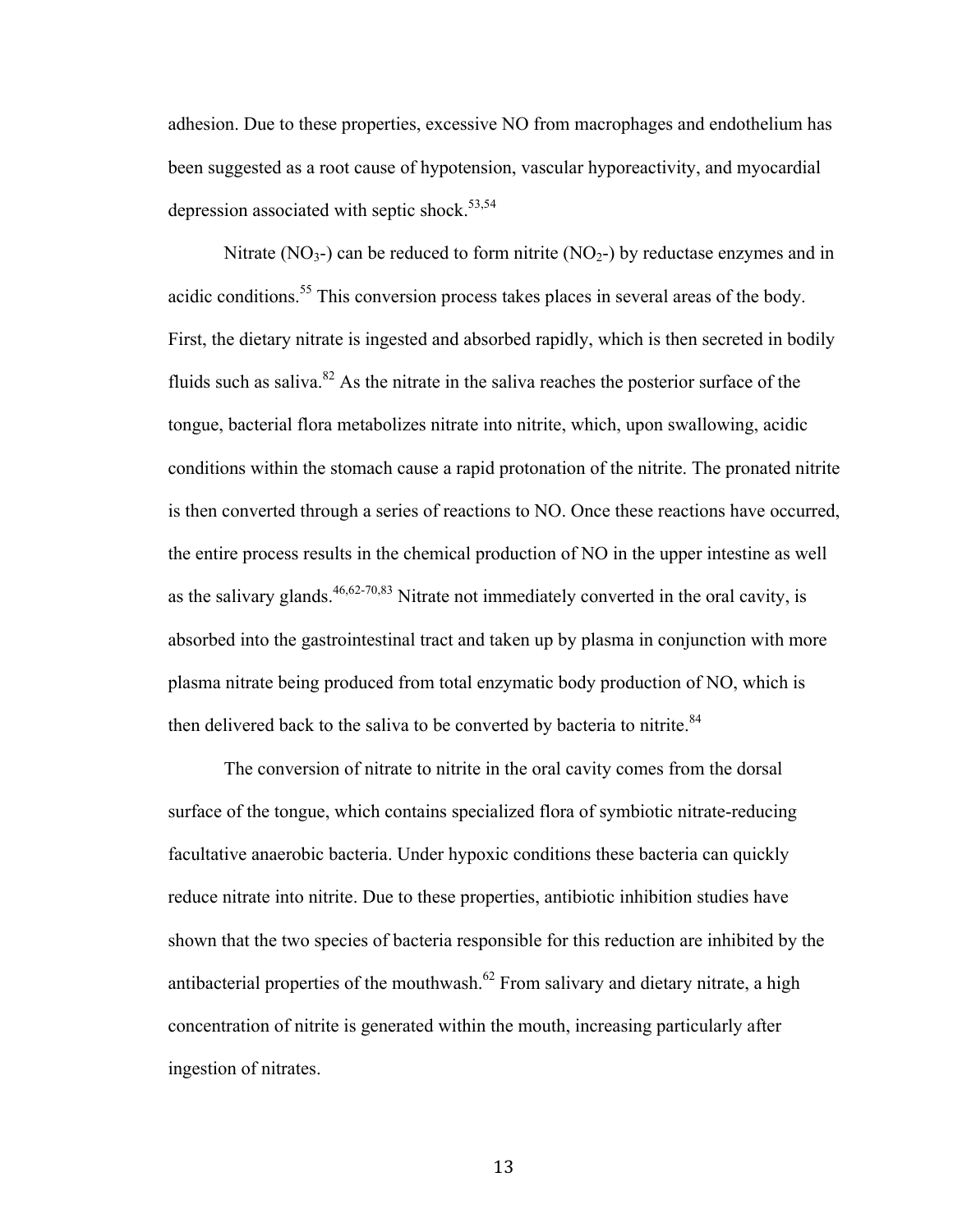It's been proposed that the conversion of nitrite to NO is regulated by the presence or absence of oxygen in the blood attached to hemoglobin. In the presence of oxygen, in vitro experiments have demonstrated that the interaction of nitrite with deoxyhemoglobin results in an oxidation/reduction reaction in which deoxyhemoglobin is oxidized to methemoglobin while nitrite is reduced to NO, shown in Figure 1. L-arganine is converted to L-citrulline through the NO-synthase mechanism, which then allows NO to enter the cycle and be interconverted between NO, nitrite, and nitrate.<sup>56,84</sup>



**Figure 1. Oxidation/Reduction of Organic Nitrates**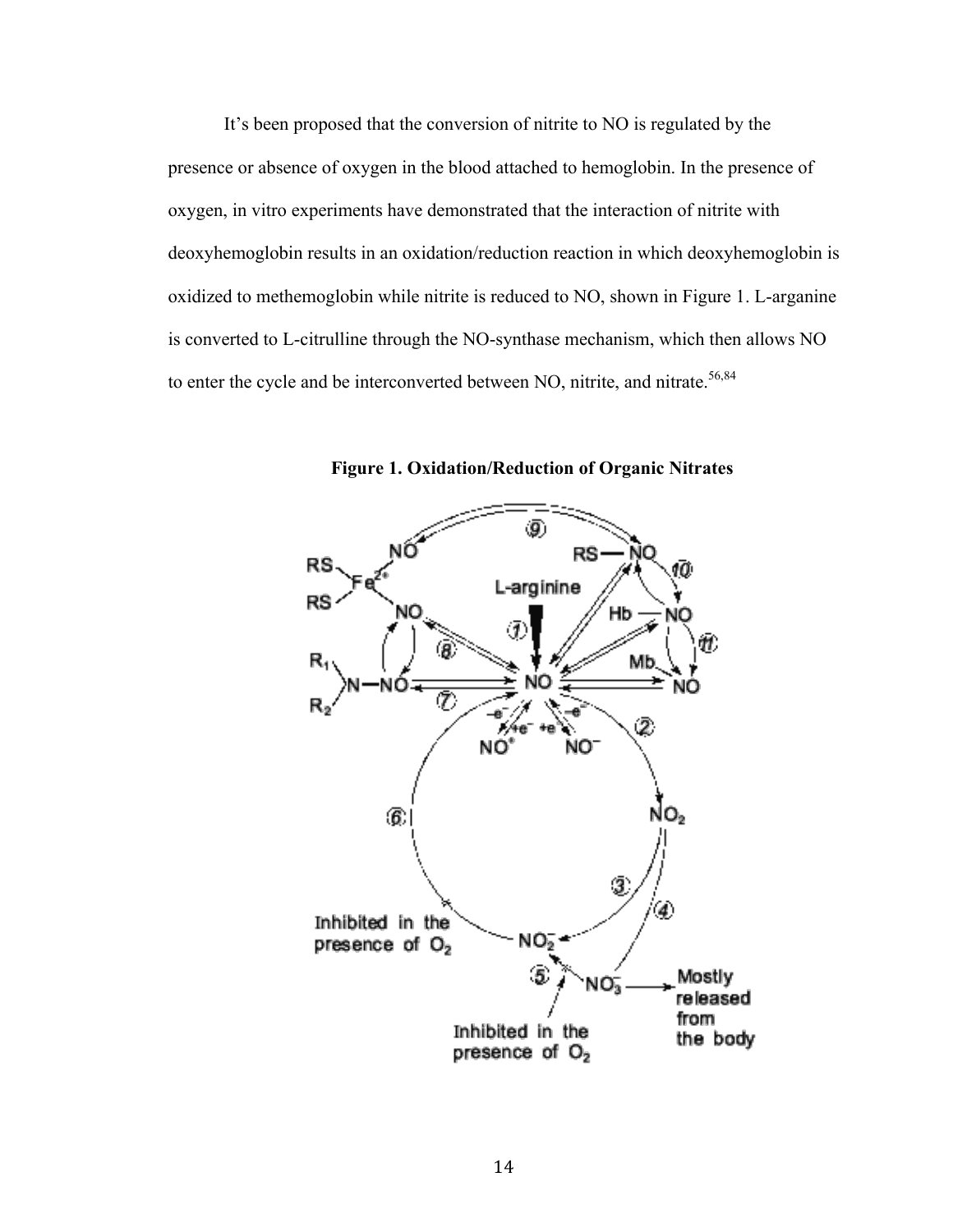Previously, it was considered that the reduction of nitrite to NO was nonexistent in the body. However, recent studies have shown different pathways capable of recycling the anion back into NO in blood and tissues.<sup>45-52,84</sup> Showing evidence of the interconversion of these compounds was a turning point in nitrate supplementation research. This helped explain the vasodilatory effect of providing nitrate and nitrite to the body either as a dietary supplement or through parenteral administration.

## **Nitrate Supplementation**

Supplementation of nitrates in older adults has begun to show promise in areas regarding improvements in blood pressure, reduced  $O<sub>2</sub>$  cost of walking and moderateand severe-intensity running, as well as increased time to task failure during constantspeed, severe-intensity running.<sup> $43,44$ </sup> Additionally, nitrate supplementation has been shown in healthy adults to significantly reduce  $VO<sub>2</sub>$  levels on submaximal work rates while inversely producing a longer time to exhaustion along with no accumulation of lactate, indicating an increase in energy production efficiency.<sup>57</sup> Similar studies have demonstrated an acute decrease in blood pressure, particularly in diastolic pressure postexercise when subjects were supplemented with nitrates compared to a control on a low nitrate diet.<sup>52,57-59</sup>

In a short term study with COPD patients, subjects consumed either a nitrate-rich beetroot juice supplement (containing 6.77 mmol of nitrates), or a nitrate-depleted beetroot juice (containing 0.002 mmol of nitrates) twice a day for 2.5 days with the final supplement being consumed approximately 3 hours before completing a cycling exercise test. Testing of two bouts of moderate-intensity cycling was then performed with pulmonary gas exchange measured throughout. Between the two bouts of testing, a 30-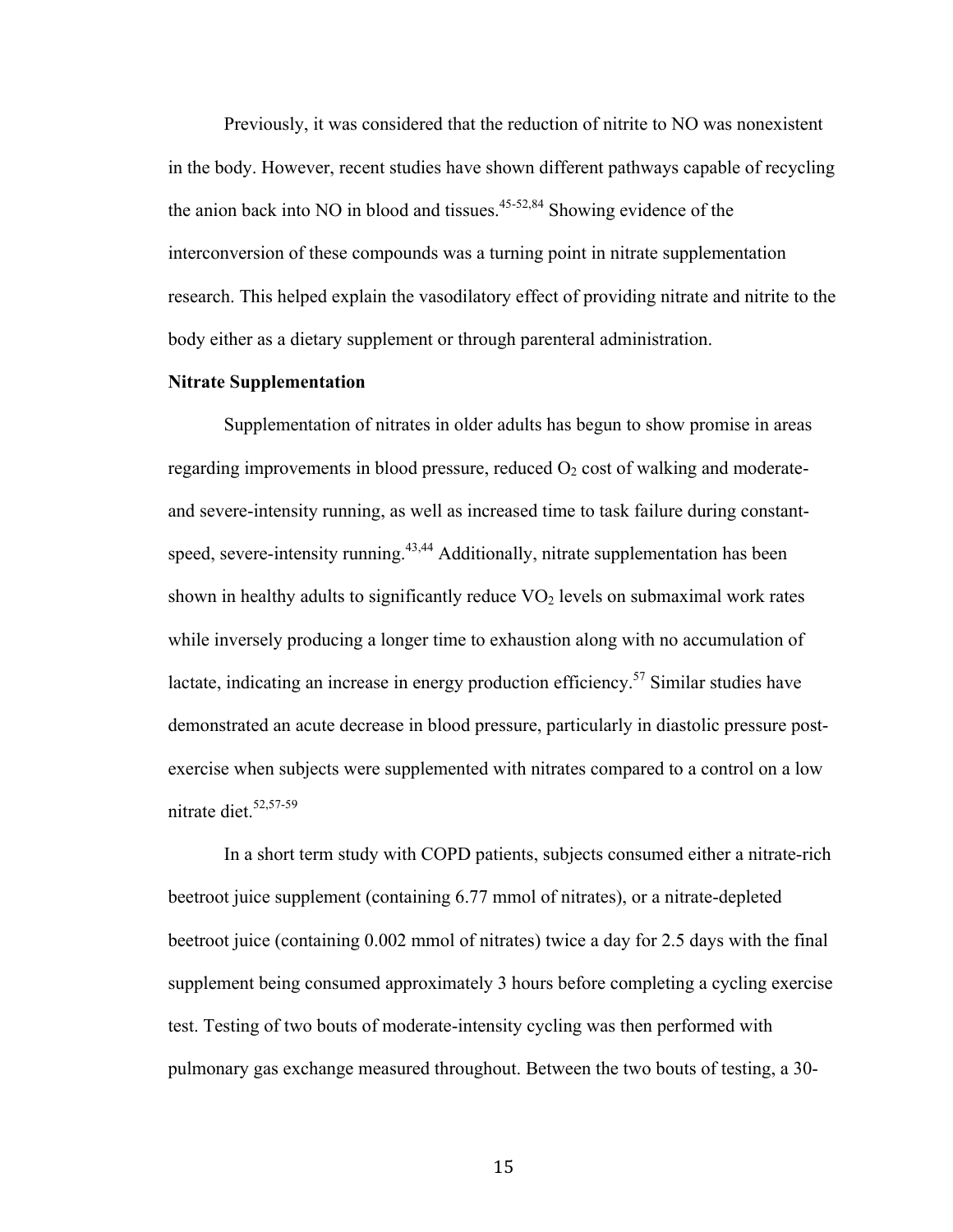minute rest period was instituted for recovery. After completion of the second bout of cycling, a 6-minute walk test was performed to assess functional capacity. Results showed no improvement in systolic or diastolic blood pressure, reduction in oxygen cost of a cycle ergometer or functional capacity during testing.<sup>60</sup>

In contrast, in a cross-over, double-blind placebo controlled study, acute nitrate supplementations from beetroot juice, as compared to a placebo drink, improved iso-time and end of exercise diastolic blood pressure as well as exercise capacity in COPD patients. In this particular study, subjects ingested a beetroot juice supplement shot containing 7.58 mmol of nitrates, 2.5 hours prior to completion of a submaximal constant work rate exercise test, compared to ingestion of a placebo drink containing less than 0.01 mmol of nitrates before performing the same test.<sup>61</sup> In both studies, participants were instructed to limit nitrate-rich foods in order to minimize effects of dietary nitrates in the blood prior to testing. Additionally, both studies informed subjects to avoid use of antibacterial mouthwash prior to consumption of the beetroot juice supplements.<sup>60,61</sup>

It has been well established that the decreased bioavailability of NO that can occur with aging impacts insulin sensitivity. $87-90$  Insulin has a role in NO mediated vasodilation.<sup>85,90</sup> In tissues that are insulin sensitive (skeletal muscle, liver, adipose tissue) blood flow is increased by the activation of NO synthase and its activity is impaired in insulin resistance. When vasodilation is blunted such as in insulin resistance, when NOS is inhibited, or in the decreased bioavailability of NO, the microvascular delivery of nutrients in skeletal muscle is decreased.<sup>78,85,90</sup>

Insulin itself plays a pivotal role in protein synthesis. Through a multi-step process involving the activation of the process of mRNA translation, insulin causes a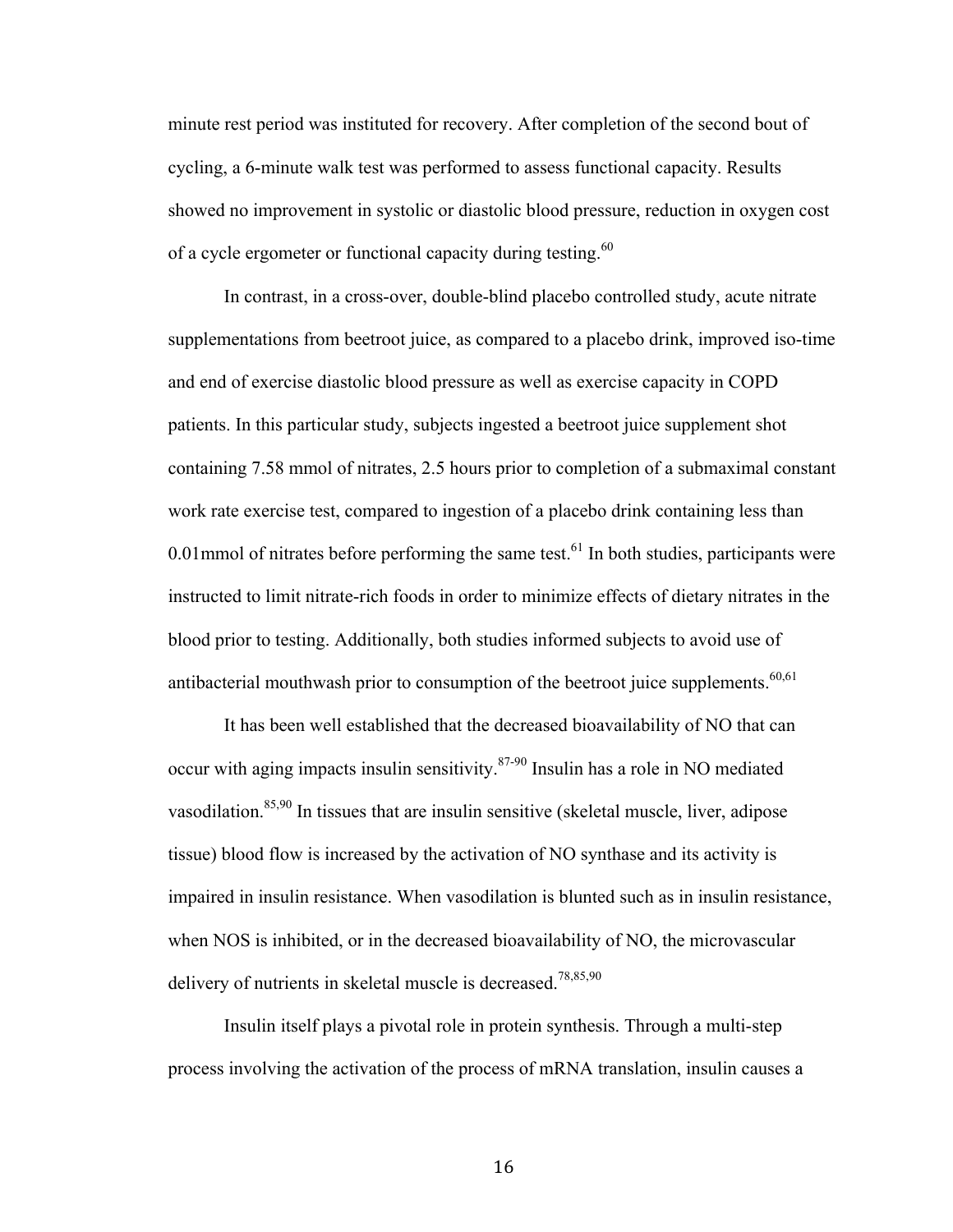cascade effect within cells that is summarized in three steps: initiation, elongation, and termination. Insulin itself acts only upon the first two of these steps, which ultimately results in the creation of new muscle proteins.<sup>86</sup> In addition to affecting the regulation of protein metabolism, insulin resistance is associated with vascular dysfunction, hypertension, and increased susceptibility to ischemic events.<sup>73-76</sup> In Zucker obese rats, an animal model for insulin resistance, normal vasodilatory effects of acute insulin treatment are absent in isolated mesenteric arteries. However the mechanism for this unresponsiveness is not yet understood. It has been suggested that the endothelial cells are resistant to the vasodilatory effects of insulin.<sup>76,77</sup>

One of the effects of aging in both men and women is expressed through a decreased skeletal muscle protein synthesis. This was found during a study on 24 healthy subjects in three age groups: young  $(23 +/1$  year), middle  $(52 +/1$  year), and old  $(77 +/1)$ 2 years) on a weight-maintaining diet for 5 days followed by an overnight fast. Using muscle biopsies, researchers found the myosin heavy-chain synthesis observed in young through middle and old age, to progressively decline. This myosin heavy-chain synthesis rate has been correlated with circulating insulin-like growth factor in both men and women. The decline in this synthesis rate implies a decreased ability for the remodeling of the muscle contractile protein, which has been attributed to the declining muscle mass in the elderly.<sup>71</sup> The combination of aging and insulin resistance effects on protein synthesis and nutrient delivery indicate that interventions to counteract them are necessary.

One of the most effective ways of causing drug-induced vasodilation is through organic nitrates, such as isosorbide mononitrate (ISMN), isosorbide dinitrate (ISDN),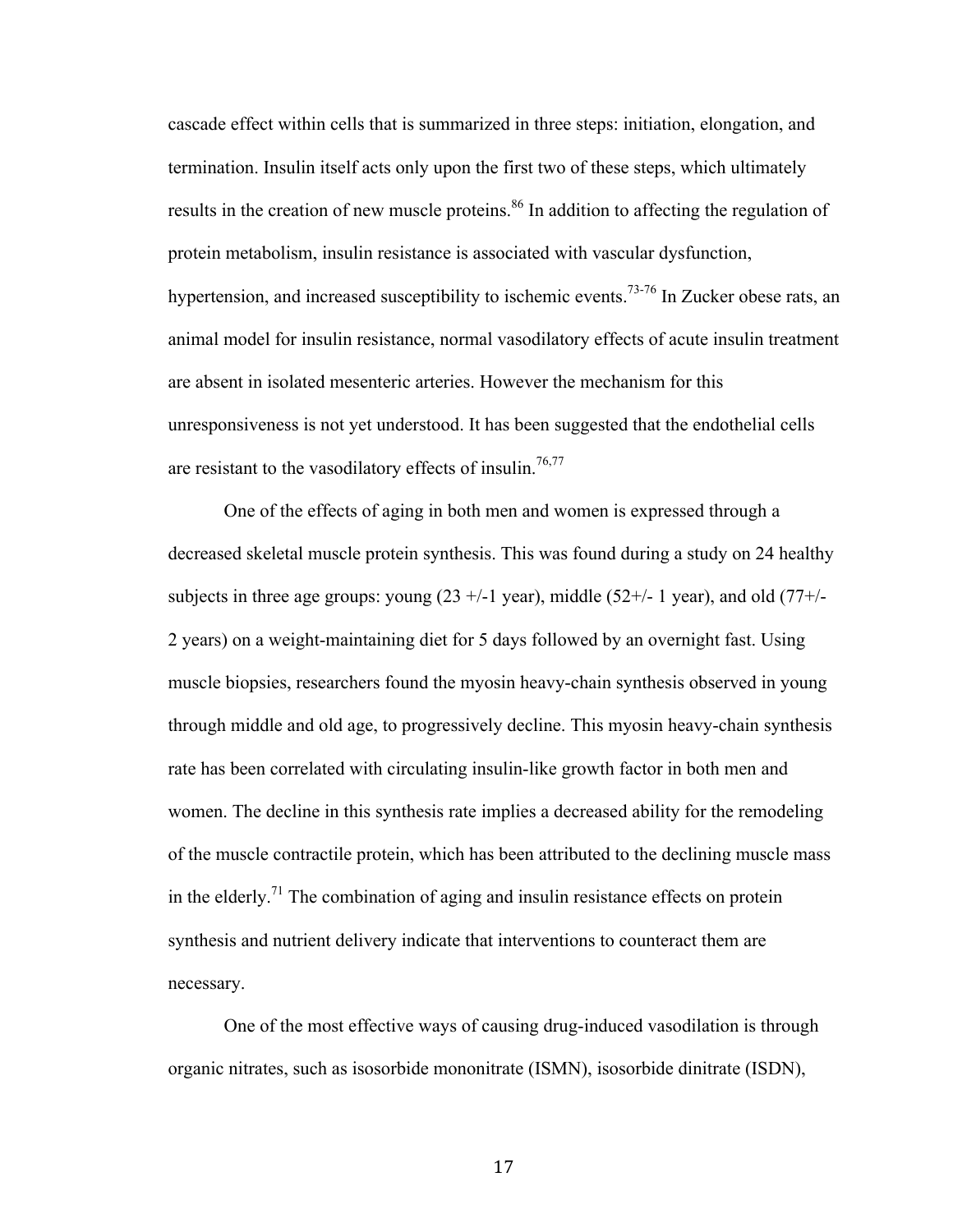nitroglycerin (GTN), and pentaerythrityl tetranitrate (PETN). These drugs are most notably effective in patients with acute coronary symptoms, acute and chronic congestive heart failure, as well as arterial hypertension. The properties behind them that produce this efficacy are their NO donor properties and more importantly, the activation of enzyme soluble guanylyl cyclase by nitrate-derived NO, leading to increased bioavailability of cyclic guansine-3', 5'-monophosphate (cGMP) and activation of cGMP-dependent protein kinases.<sup>79</sup> Through their extensive processes within the cells, an increased blood perfusion into tissues provides increased nutrient delivery and uptake leading to a potential increase in protein metabolism. $81$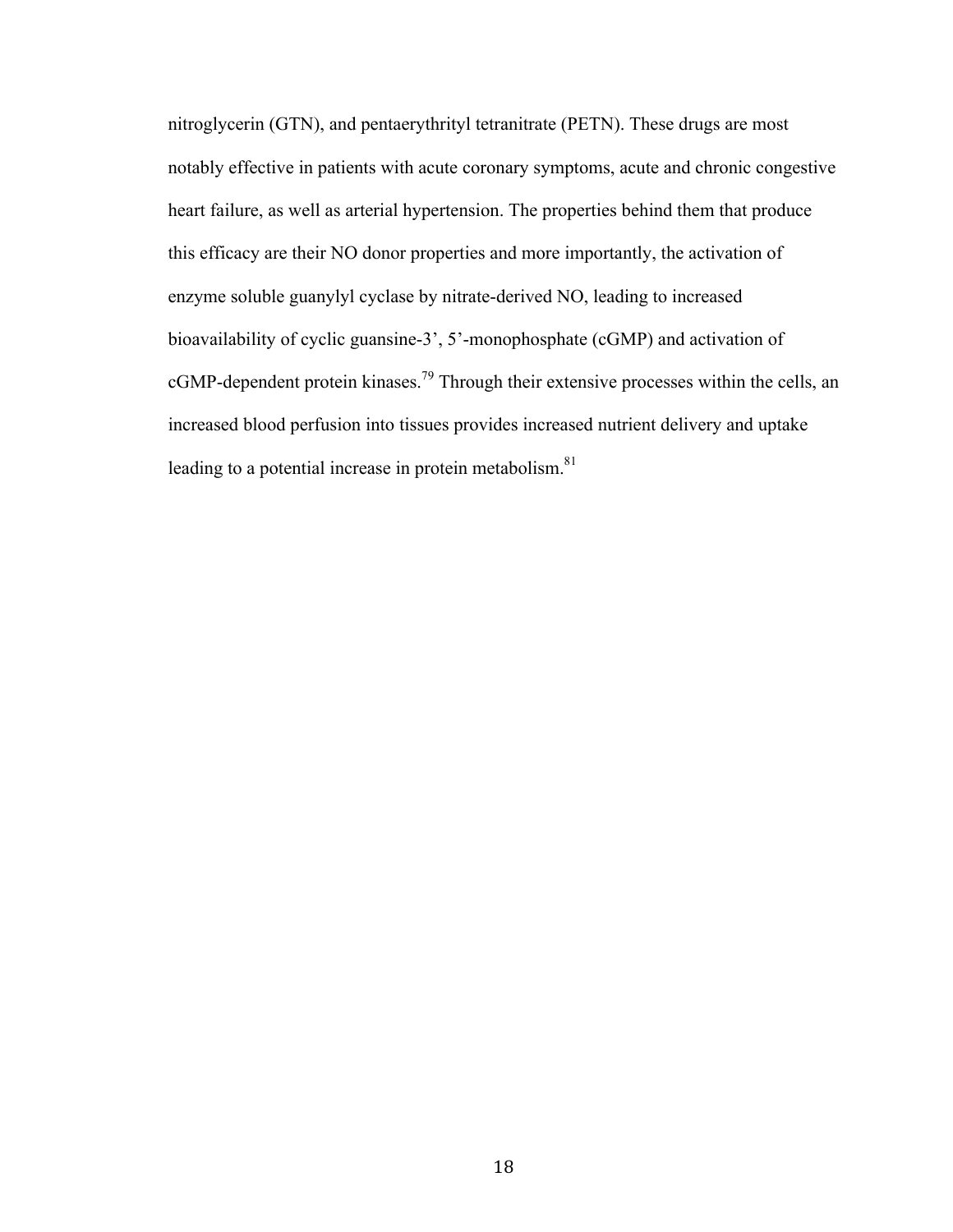#### **SPECIFIC AIMS**

A decline in strength and FFM has been shown with aging. With this decline in strength and FFM, increases in morbidity and mortality tend to occur. Implementation of a resistance-training program has been shown to help combat these detriments, however it is not always enough. Research is now looking into new and additional methods of aiding these older adults in minimizing the negative effects of aging. A number of earlier studies have focused on beetroot juice and sodium/potassium nitrate supplements and their effects on aerobic exercise performance, blood pressure, cerebral blood flow, and exercise capacity in COPD and peripheral arterial disease patients.<sup>43,44,52,57,59-61,79,81</sup> Additionally, earlier work showed that an increase in nitric oxide production from organic nitrate compounds improves skeletal muscle protein synthesis in postprandial conditions in older adults through increasing blood flow and nutrient delivery to tissues.<sup>43,44,52,57-59</sup> Until now, no studies have examined the impact of dietary nitrate delivered in beetroot juice on protein metabolism in older adults. The rationale underlying this action is that insulin is a vasodilatory agent working through the nitric oxide pathway.46,53,54,62-70,83,84 Older adults develop insulin resistance, even in the presence of normal glucose tolerance,  $7^{1,78,85,90}$  which may compromise the vasodilatory response observed after a meal. Subsequently, compromised protein metabolism in a postprandial and post-exercise condition may mitigate the effect on muscle strength and resistance training typically observed in untrained older adults.<sup>91-93</sup> Increasing nitric oxide bioavailability through the nitrate/nitrite/nitric oxide pathway may be an alternative to organic nitrate compounds. Therefore, the specific aim of this study was to examine the effects of beetroot juice containing nitrate, a resistance exercise-training program, and a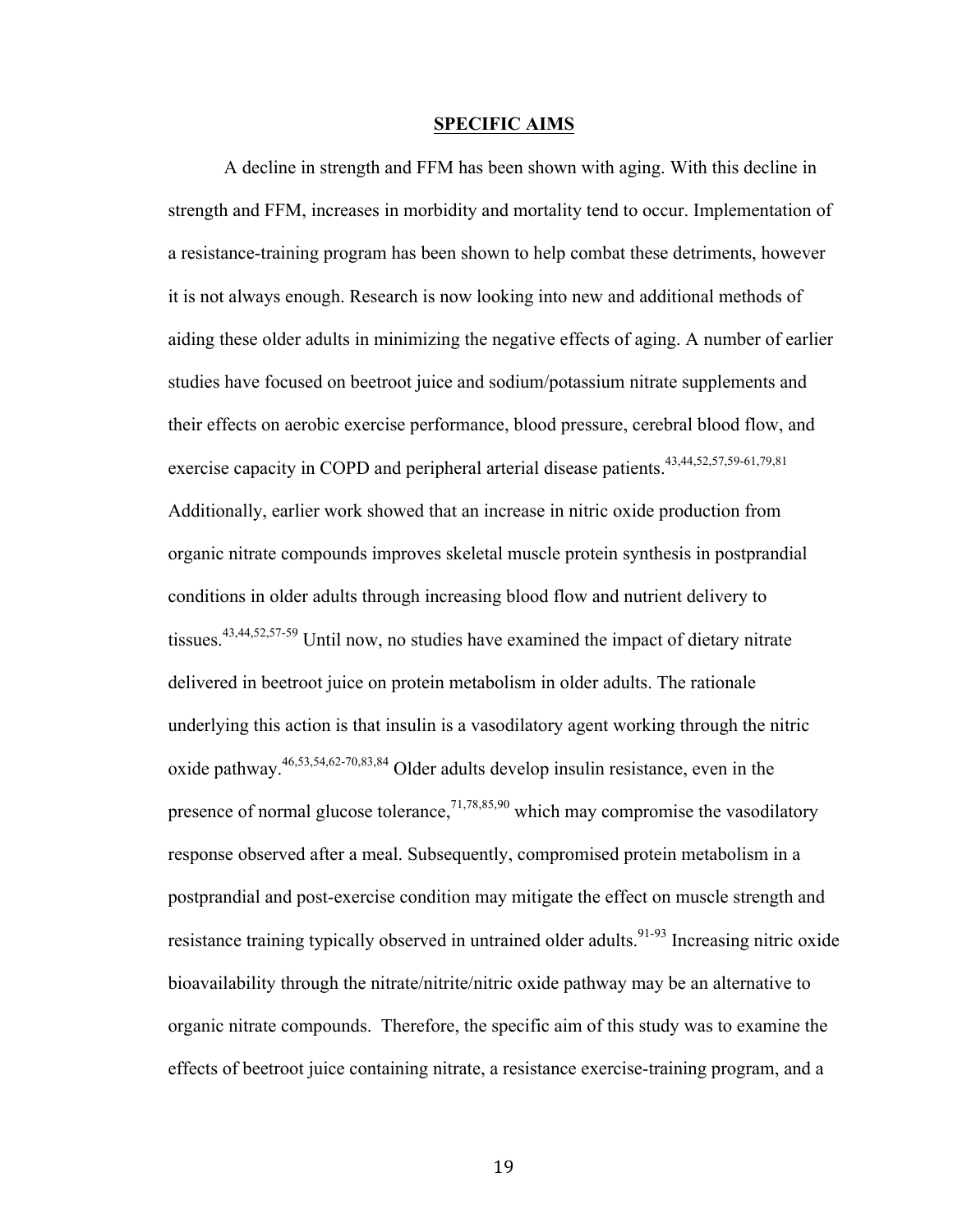protein supplement on quadriceps muscle strength in healthy older adults. Secondary aims of the study included establishing feasibility and design for conducting a larger study, which included examining recruitment strategies, adherence to the components of the intervention (resistance exercise-training program, protein supplement, and beetroot juice supplement), as well as acceptability for the beetroot juice supplement. Considering this, the outcome effect shown from a small sample size may not achieve statistical significance, but effect sizes generated will enable power calculations for the subsequent larger study.

# **Hypothesis**

The hypothesis of this study was that consumption of beetroot juice containing nitrate will lead to a greater increase in strength in nondiabetic older adults undergoing a 10 week resistance training program plus a protein supplement compared to those given beetroot without nitrate while undergoing an identical training and protein supplement program. This is based on previous work that demonstrated that skeletal muscle protein synthesis is increased in postprandial conditions in healthy older adults given sodium nitroprusside, an organic nitrate source,<sup>90</sup> and that an increase in skeletal muscle mass from resistance training is associated with an increase in muscle strength.<sup>21-31</sup>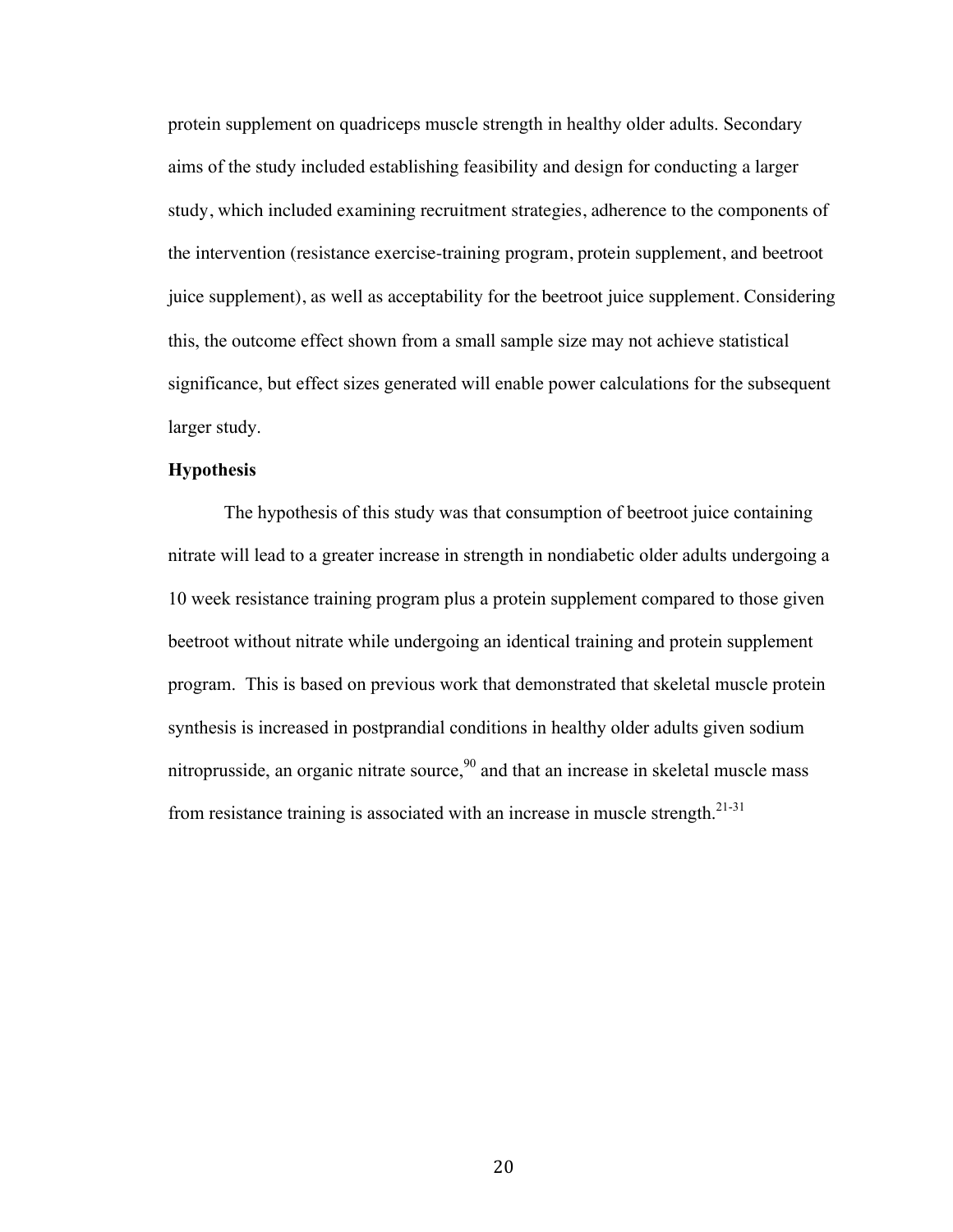#### **METHODOLOGY**

# **Design**

This pilot study is an investigator initiated, randomized, double blind, placebocontrolled trial. In this 10-week program, all participants underwent a structured resistance-training program and consumed a protein supplement at the end of each exercise session. Additionally, a beetroot juice supplement containing nitrate (BRJ+) was consumed by one arm of the study, while a second arm served as a control group and received a placebo of beetroot juice supplement similar in taste and appearance which did not contain nitrate (BRJ-).

# **Subjects Selection Criteria**

Participants (n=24) for this pilot study were community-dwelling nondiabetic, sedentary, older men and women. Individuals were screened to ensure that they met the following inclusion criteria:

- 1.  $\geq 60$  years of age
- 2. Able to provide own transportation to study testing visits and intervention
- 3. Able to read and write in English
- 4. Nondiabetic, i.e. fasting glucose < 126 mg/dl
- 5. Sedentary (less than 60 minutes of moderate intensity structured physical activity each week and occurs in no more than 10 minute blocks and not participating in a resistance exercise training program)
- 6. Willingness to provide informed consent and participate in intervention. Participants with diagnosed depression were permitted to participate provided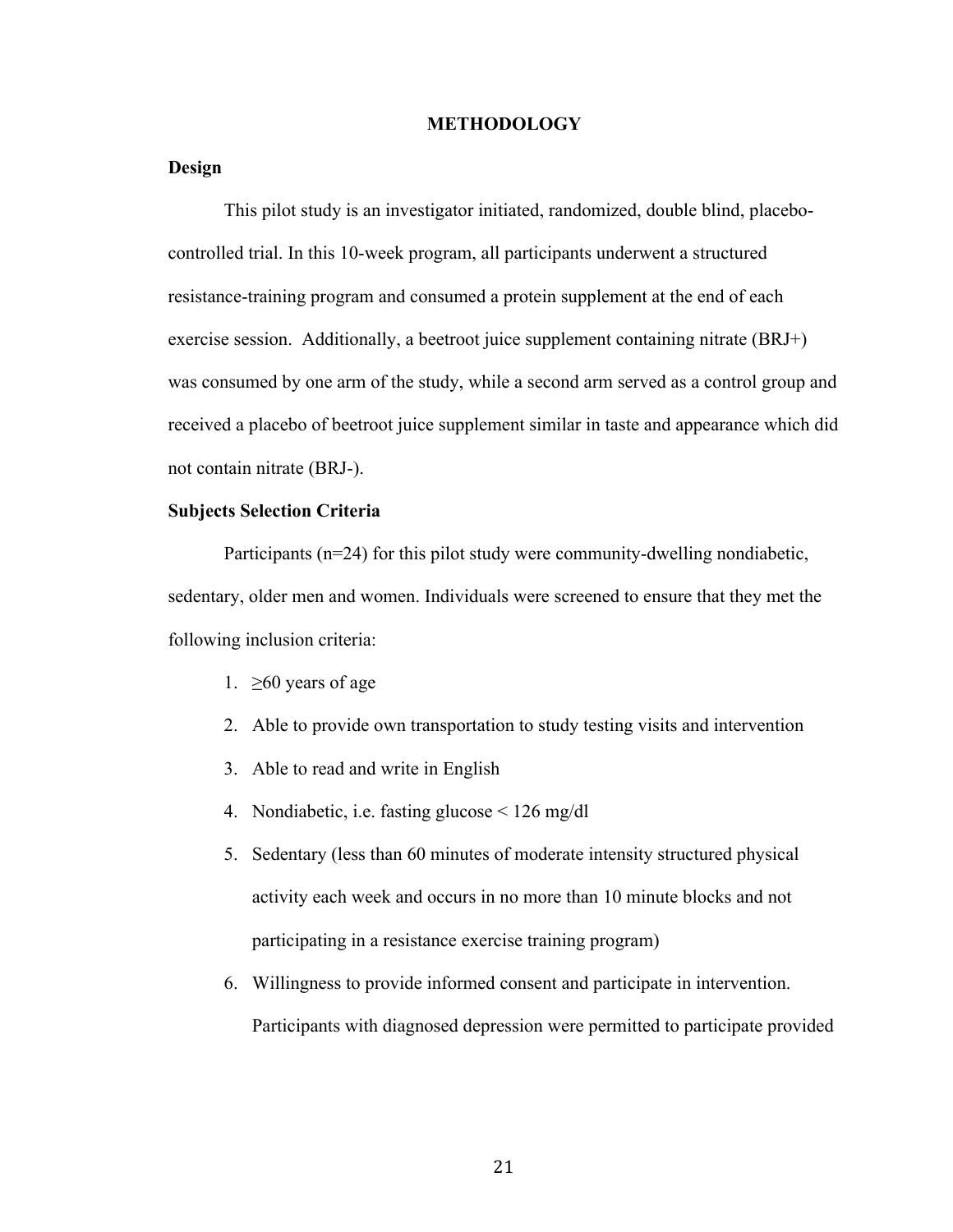that they have been medically stable without medication change for at least 3 months.

Individuals were ineligible for the study if they had any of the following exclusion criteria:

- 1. Smoking or use of chewing tobacco
- 2. Involved in another intervention research study
- 3. Diabetic (type 1 or 2)
- 4. Atrophic gastritis
- 5. Hypo- or hyperthyroidism
- 6. Gout or history of kidney stones
- 7. History of hypotension
- 8. Premenopausal (women)
- 9. Aversion to study-related testing procedures
- 10. Allergy/sensitivity/aversion to beetroot beverages or protein supplement
- 11. Medical conditions with contraindications for engaging in resistance training program or taking the protein supplement
- 12. Systemic, uncontrolled diseases (diabetes, recent (last 6 months) or current treatment of cancer, thyroid disorders, cardiovascular disease, COPD, or inflammatory bowel diseases)
- 13. Use of medications including the following: phosphodiestrase type 5 inhibitors, nitroglycerin or nitrate preparations, proton pump inhibitors, or medications for hypothyroidism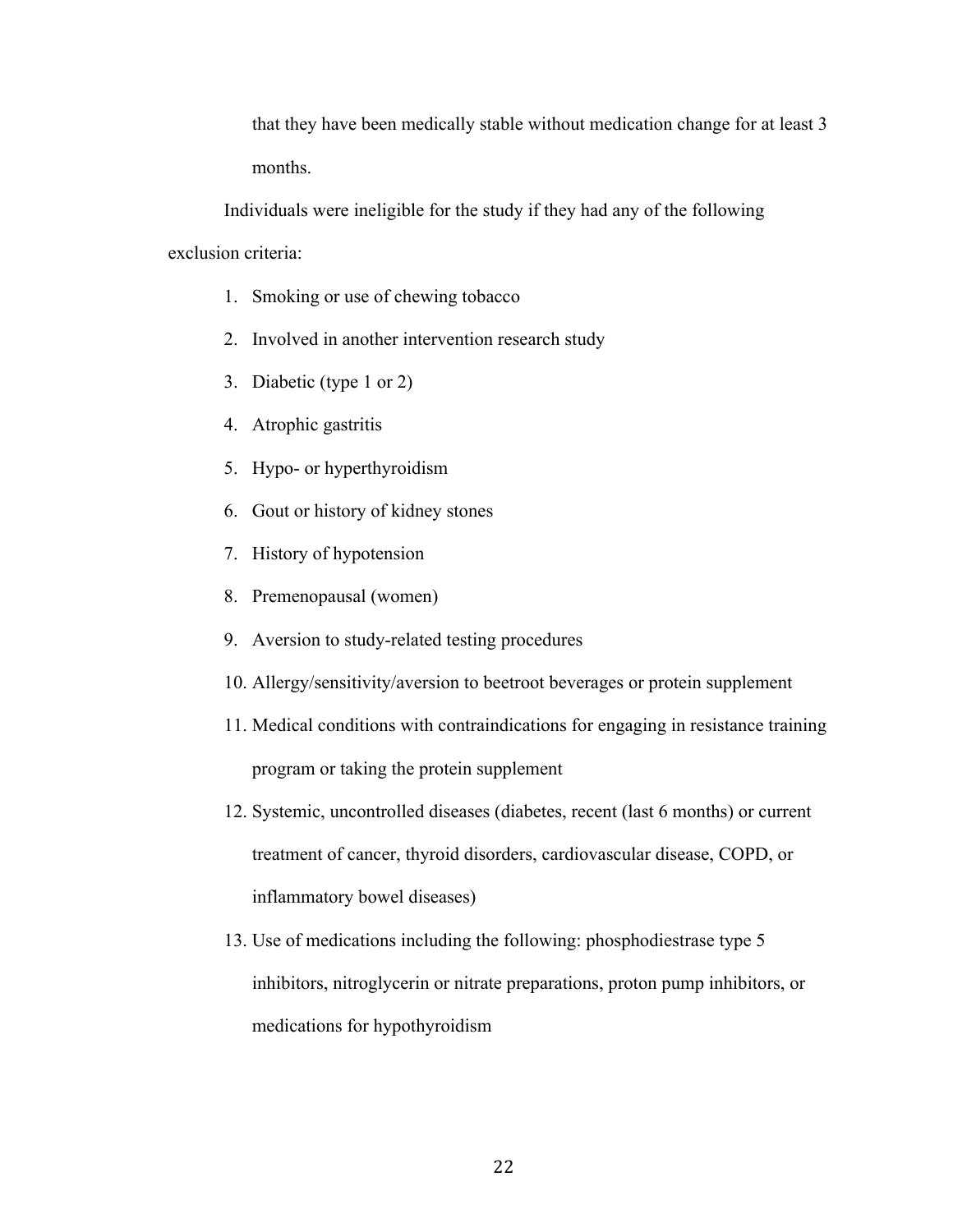- 14. Potential inability to complete the tasks required for the protocol as well as conditions that may interfere with interpretation of results including: inability to ambulate, severe congestive heart failure or severe cardiovascular disease, neoplasm for practical and neurophysiologic reasons
- 15. Individuals with contraindications for performing a graded exercise test or have medical contraindications for participating in a scheduled exercise training program
- 16. Individuals more than 300 pounds or less than 125 pounds due to DEXA weight limits and possibility of exceeding recommended daily nitrate dose of 7 mg/dl body weight, respectively.

#### **Recruitment and Telephone Screening**

Individuals were contacted for their potential interest in the study from databases obtained from participants in previous Wake Forest University Department of Health and Exercise Science research studies that provided written permission to be contacted for future research studies. The recruitment core of the Claude Pepper Center at Wake Forest Baptist Health Sticht Center on Aging assisted with the recruitment by providing a database of individuals interested in participating in research and in an advertisement sent in the VITAL quarterly newsletter from the Sticht Center on Aging. Interested individuals contacted the study coordinator and were informed of the study and answered questions for the telephone screen to determine initial eligibility.

The initial screening included the collection of basics demographics, age, current medications, basic medical exclusion criteria such as medical diagnoses, confirmation of menopause in women, physical activity assessment and willingness to participate in the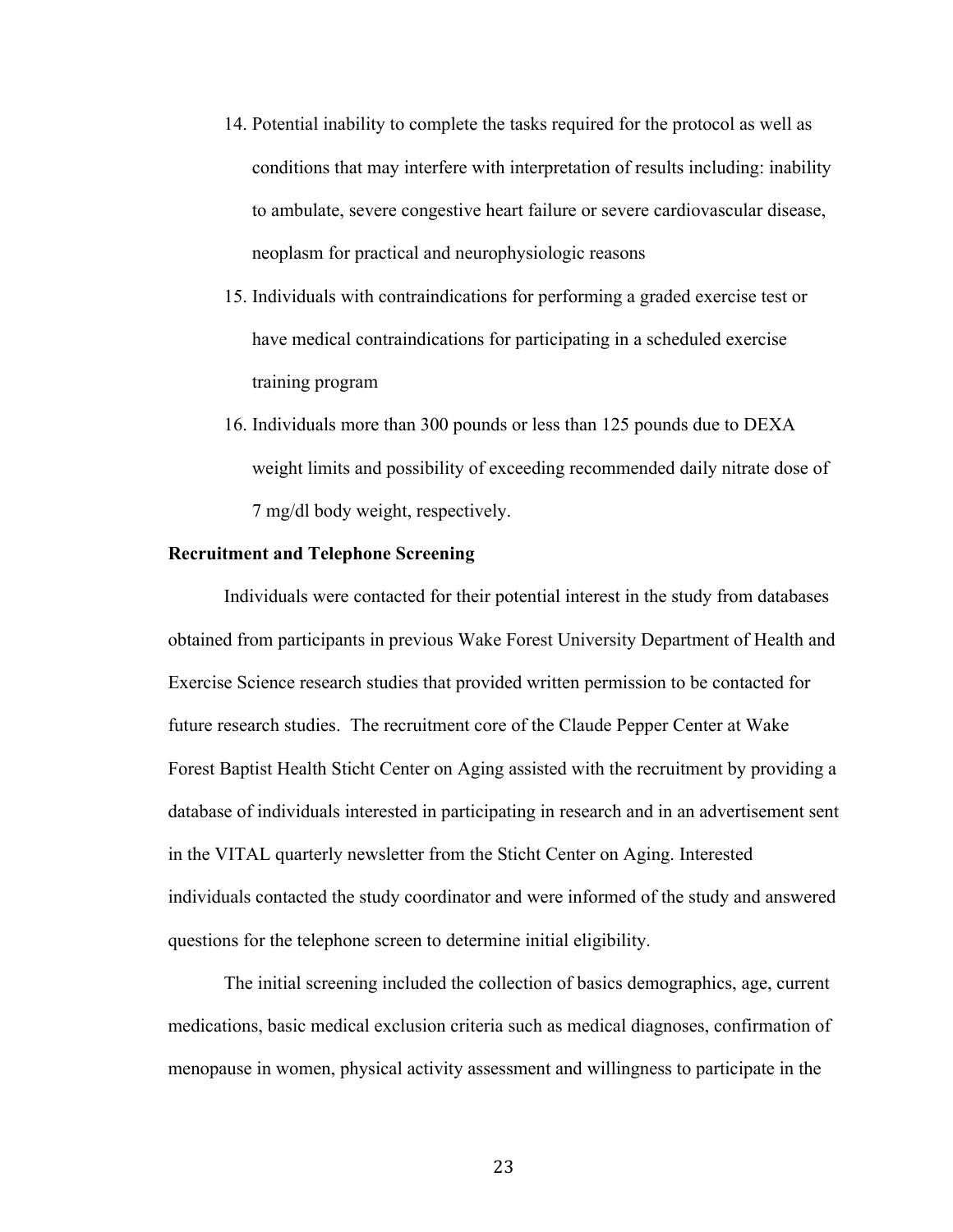intervention. Individuals who passed this screening were scheduled for two screening/baseline visits on two separate days, occurring at the Reynolda Campus Clinical Research Center (CRC) for the first visit and the Geriatric Research Center (GRC) at Wake Forest Baptist Health for the second visit. At the first of these visits, individuals were asked to complete an informed consent and Health Insurance Portability and Accountability Act (HIPAA) authorization form prior to collection of measures (Appendix B).

Standard and modified questionnaires used in other randomized controlled trials were provided to collect data for inclusion and exclusion criteria as shown in Appendix D and E. Physical measures included height without shoes collected to the nearest 0.1 cm using a stadiometer and body mass measured to the nearest 0.1 kg using a calibrated and certified balance beam scale. Finger stick fasting glucose was performed to ensure participants had normal fasting plasma glucose.

For eligible participants a second baseline-testing visit was scheduled at the GRC to measure quadriceps muscle strength and whole body composition via DEXA. Participants were then randomized to one of the two study arms described previously, BRJ+ or BRJ-. Intervention was initiated within two weeks of completing baseline visits. The two post intervention testing visits were similar to the baseline visits with one visit at the CRC and the other at the GRC.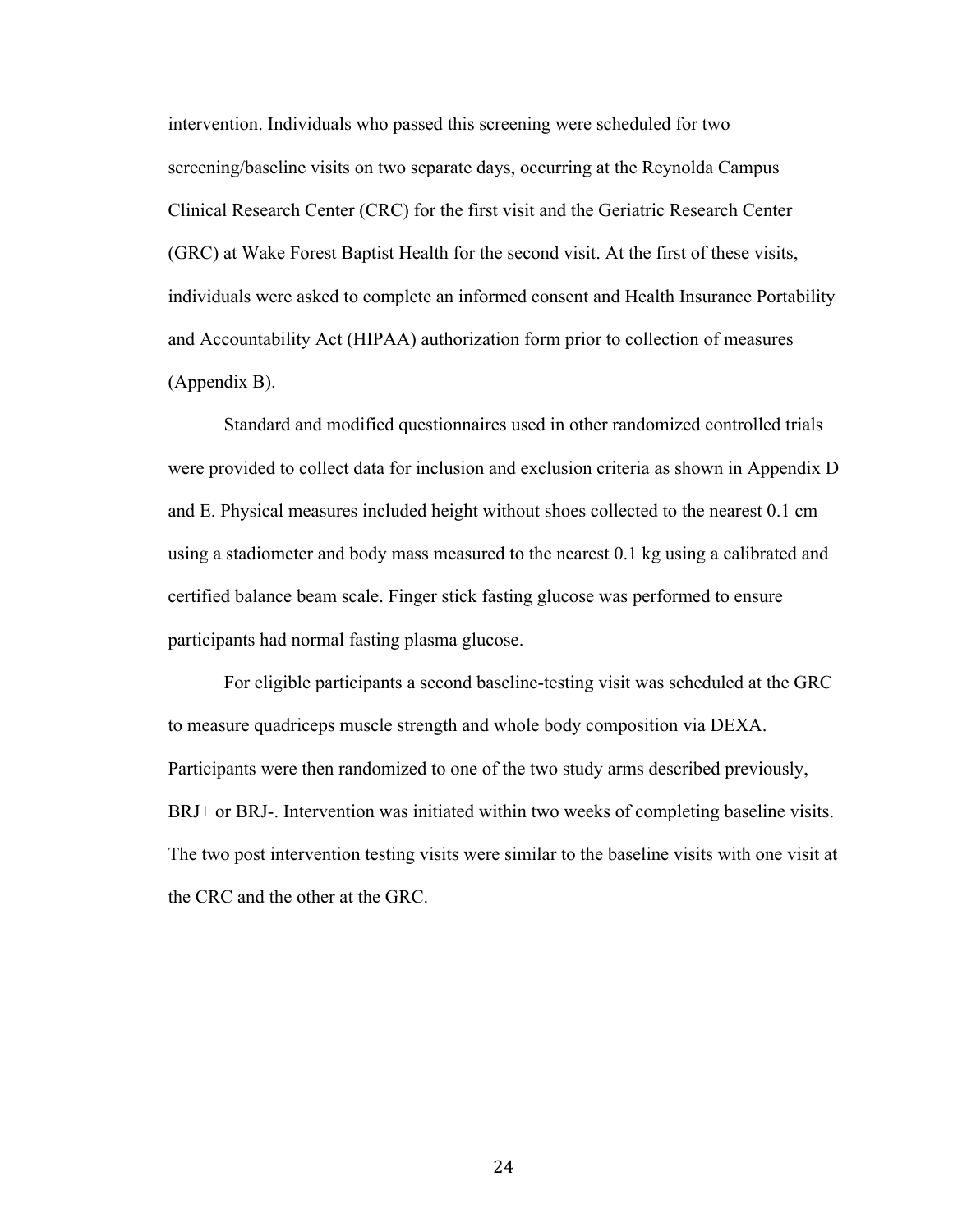#### **Intervention Components**

#### **Resistance Exercise Training**

The resistance-training program consisted of a center-based individualized progressive resistance program. Training was completed 3 days/wk for approximately 60 min/session with a goal of 3 sets of 8-12 repetitions on the main muscle groups for upper and lower body movements at 80% of predetermined maximal strength. Starting resistance for the machines was determined from the 1-RM testing at the initial training visit. Over the course of 2 weeks, resistance was gradually increased to reach the study goal. During week 1, intensity was set at 1 set of 10-12 repetitions of 50% of 1-RM and by the end of week 2, intensity was progressed to 2 sets of 8-12 repetitions of 70% of 1- RM. Over weeks 3-10 the program's goal for resistance was reached. Resistance was increased when participants were able to complete 3 sets of 12 repetitions at two consecutive training sessions to maintain progressive overload of the muscles. Exercises were guided by the study staff whom instructed participants to perform a full range of motion in approximately 0.5 seconds for concentric contractions and 1-2 seconds for eccentric contractions. Records were kept for session attendance and resistance at each station. Training volume was documented including resistance, repetitions, and sets at each station.

#### **Beetroot Juice and Protein Supplement**

Immediately following each 60-minute resistance training session, participants were given one, 70 ml bottle of BEET IT Sport Shot (James River Drinks®), which was BRJ+ or BRJ- depending on which study arm they were randomized. The protein supplement consisted of 15 g of whey protein (GNC Pro Performance 100% Whey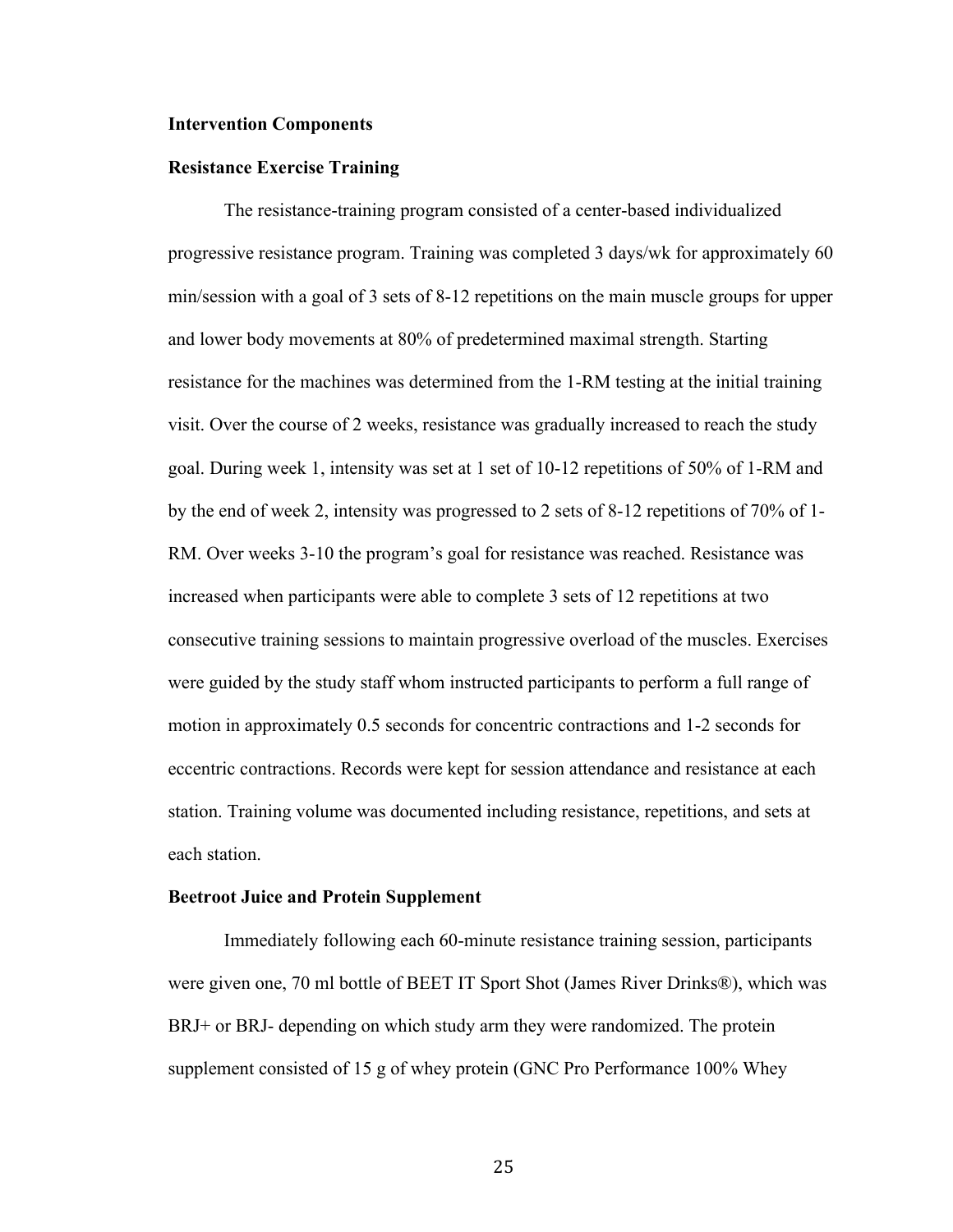Protein), containing approximately 1.5 g of leucine, blended with water and consumed immediately post-exercise training at the CRC to ensure compliance. Subjects were given the choice of chocolate, vanilla, or unflavored mixed into 8 ounces of water to ensure consistent flavoring. The beetroot juice contained 400 mg of nitrate per dose of supplement for the BRJ+ group, while the BRJ- group consumed the same volume of juice with the nitrate removed from the beverage by the manufacturer. Nutrition composition of the beetroot juice consisted of 72 kcals, 2.5 g protein, and 16 g of carbohydrates as sugar in each serving. Participants were instructed to consume both within a 15-minute period. A label was placed over the Beet IT Sport Shot with the label "For Research Purposes Only" as well as the participant's identifying information to ensure subjects and researchers were blinded to the nitrate contents. Labeling was completed by an unbiased research staff member.

In order to assess palatability of the beetroot juice, a 10-point Likert scale was used ranging from  $-5$  (strongly disagree) to  $+5$  (strongly agree). Questions consisted of asking whether participants enjoyed the taste of the beverage, if the amount was acceptable, and any physiological effects resulting from consumption. Participants were provided these questionnaires weekly and results were kept for future studies.

# **Diet**

The subjects were asked to consume a balanced diet, excluding provided supplements, consisting of 12-16% protein, 45-60% carbohydrate, and 25-35% fat. Participants were given a list of high nitrate containing foods (Appendix C) and told to limit/avoid these during the days when the supplement was consumed. All participants were asked to maintain a protein intake of 1.0 g/kg of body weight and were counseled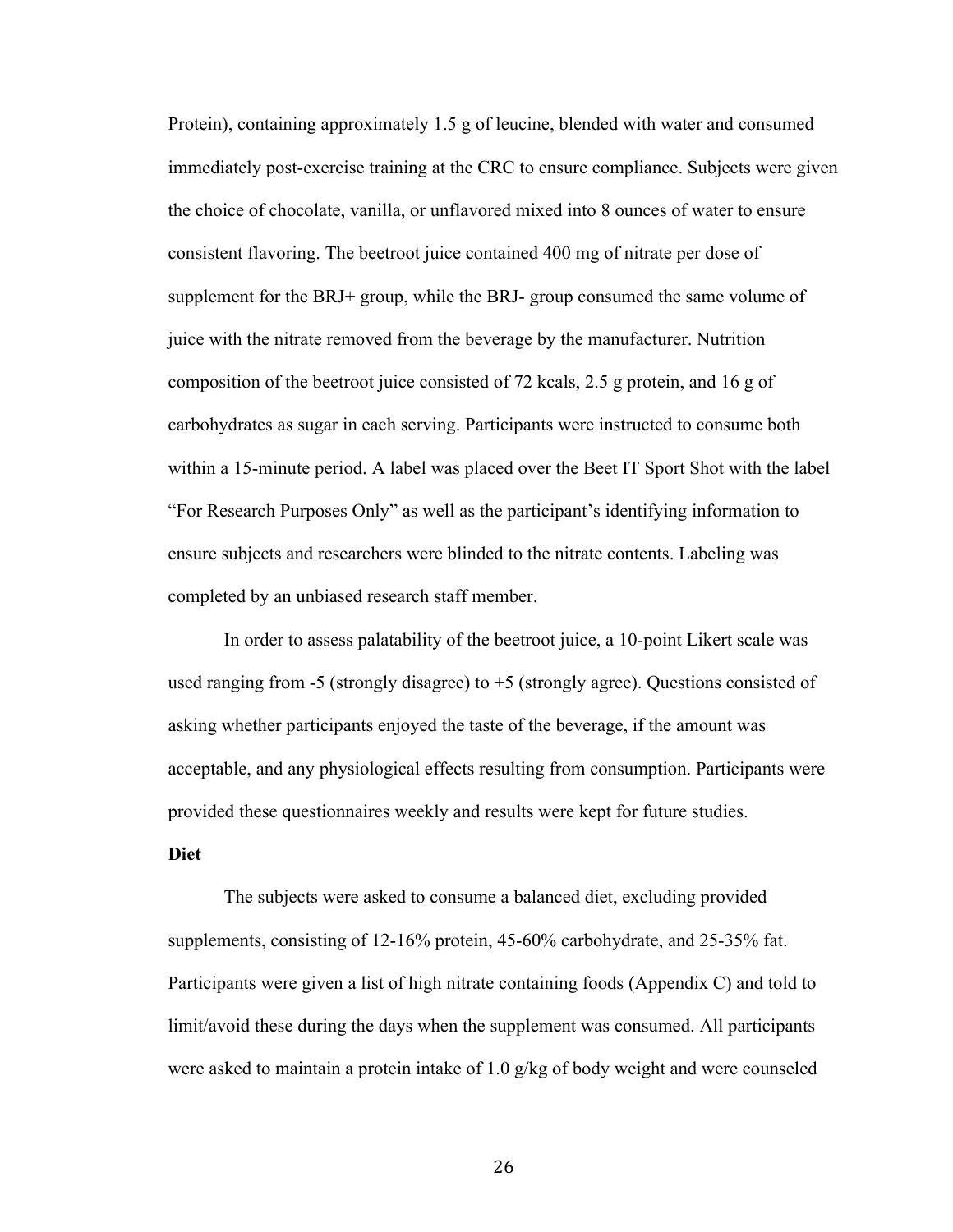on their habitual diet consumption to meet the study goals. Each subject was provided an individualized daily protein intake goal and sample diets using food group exchange lists on how to meet their daily protein intake using food group exchanges. Records were returned to research staff weekly to be reviewed and to provide suggestions for dietary manipulations on how to achieve their protein goal. The protein content of the whey and beetroot juice supplements was included in the daily protein goal.

#### **Measures**

#### **Lower Extremity Muscle Strength**

The primary outcome for this analysis is knee muscle strength. Using an isokinetic dynamometer (Biodex), quadriceps muscle strength was measured at one speed  $(60^{\circ}/sec)$  while the participant sat with hips and knees flexed at 90 $^{\circ}$ . Adjustment of the dynamometer for each participant with each adjustment recorded for duplication upon subsequent assessments was performed with start and stop angles set at 90° and 30°. Participants were asked to extend the knee and push as hard as possible against the resistance pad. Strength was expressed as peak torque in Newton-meters (Nm). The best performance of 3 trials was selected for each side with the averages of the left and right leg used in the analyses. Participants with a history of brain aneurysm, cerebral bleeding in past 6 months, or blood pressure >199/99 mmHg were not tested. Additionally, participants who had a unilateral knee replacement did not have that side tested. Those with eye surgery within the past month were also not included in testing. A total of 4 participants did not have all strength measures recorded on both lower limbs, with 2 participants having only one limb tested and the other 2 having neither limbs tested.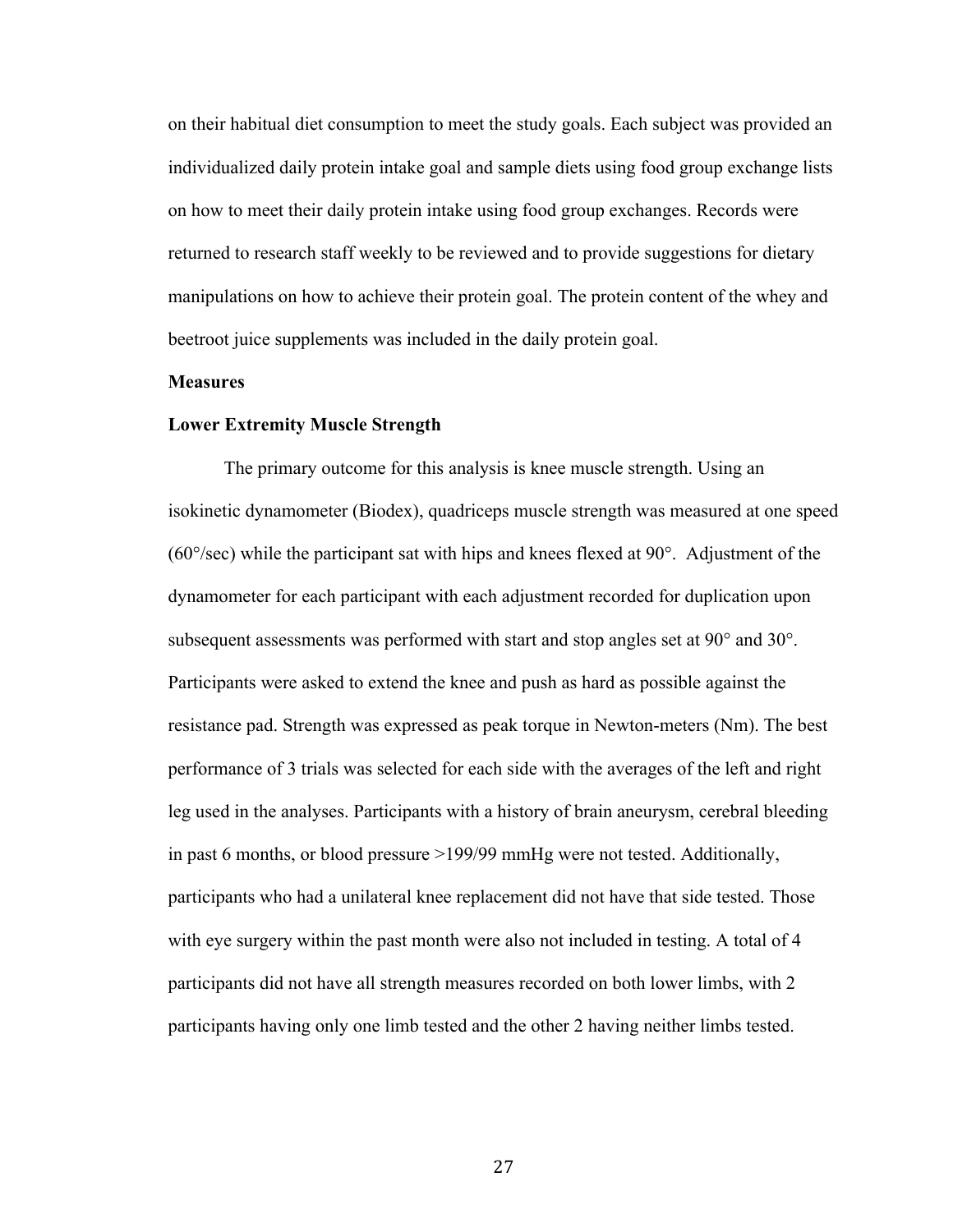#### **Body Composition**

DEXA was used to acquire whole body composition with the participant supine and aligned with the scanner table as prescribed by the manufacturer. These data were used for expression of muscle strength on a per-kg of lean body mass basis as well as descriptive data for describing the adiposity of the participants.

#### **Adherence to Exercise Intervention**

Adherence to the exercise intervention was monitored through session attendance. Daily logs were also kept which included performance for weight and repetitions, on each exercise to ensure progression in the resistance program. During the exercise intervention, study staff was present to ensure proper recordings and completion of exercise logs. At the end of each exercise session, logs were turned into study staff with new logs being provided at the beginning of each week.

#### **Adherence to Diet Intervention**

Using diet logs, adherence to a low nitrate diet and protein intake goal was tracked to measure compliance. Participants were instructed to avoid high nitrate foods, particularly on exercise training days in order to refrain from over-consuming nitrate rich foods. Diet logs were completed by each participant and returned each week to the study staff where they were reviewed for compliance. If suggestions were needed, a study staff member discussed possible changes that could be made to ensure better compliance.

#### **Blood Collection/ Assay for Testing Nitrites and Nitrates**

Blood was drawn on 2 separate occasions during the study to test for plasma nitrate and nitrite, at week 1 and week 10 of exercise training. These were performed following the exercise session. Blood (5 ml) was drawn immediately prior to consuming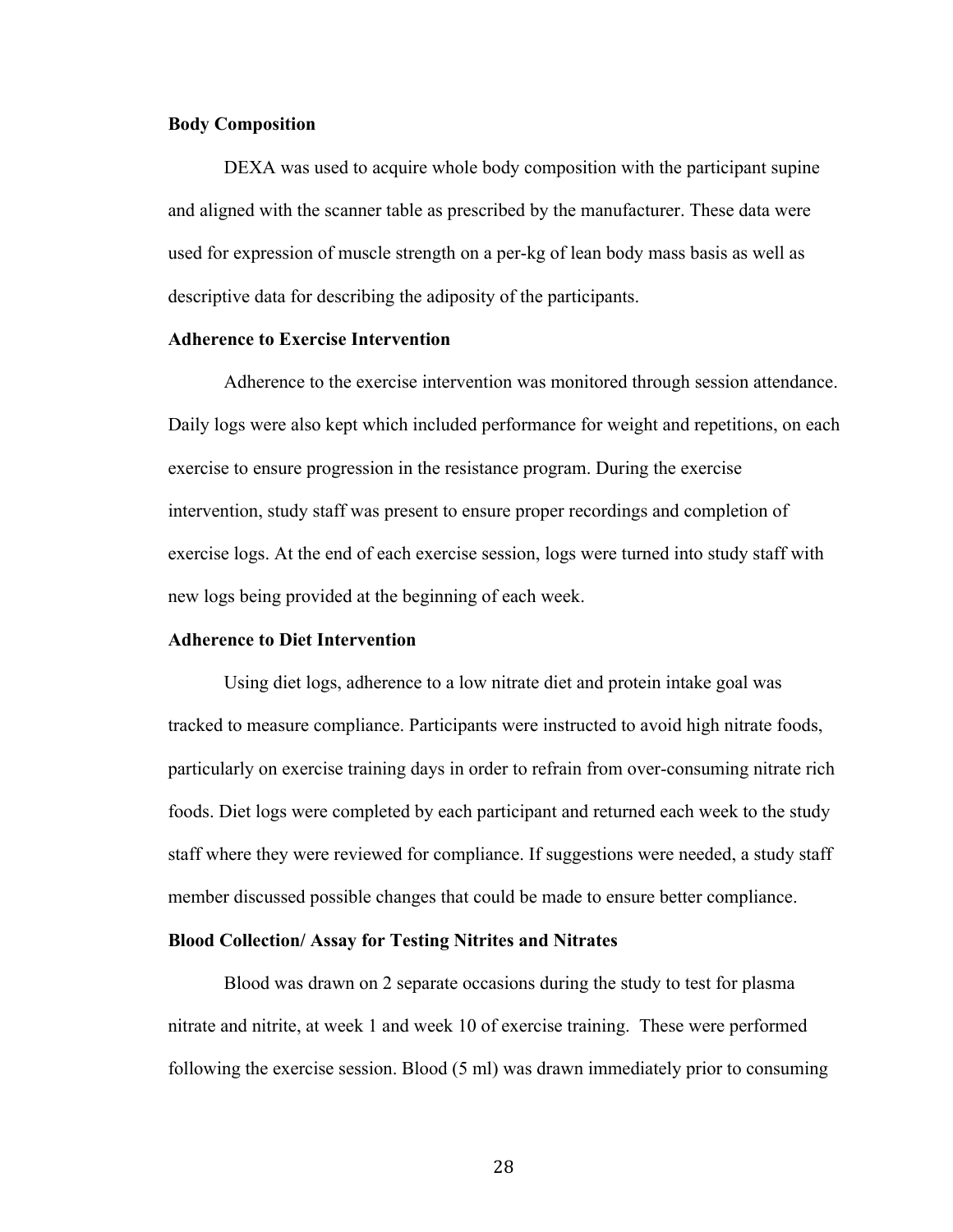their group assignment for the BRJ supplement and then 1 hour after consumption of BRJ supplement. Nitrite and nitrate were measured from plasma collected using the ENO-20 NOx analyzer instrument.

#### **Statistical Analysis**

Initial data analysis consisted of descriptive statistics and plots, allowing familiarity with the data, checking for outliers, and examining the need for data transformation. No transformation was required. Baseline characteristics were categorized by group and tested for differences between groups using independent t-tests. Age, gender, race, BMI, weight, fat mass, LBM, absolute-strength of the quadriceps, quadriceps strength per kg body weight, and quadriceps strength per kg LBM were included in the analysis. A univariate analysis of covariance was conducted on change values for absolute strength, strength adjusted for total body weight, and strength adjusted for LBM, using the baseline quadriceps strength values as the covariate. Paired sample Ttests were conducted on the change of blood plasma nitrate and nitrite from pre and post consumption of BRJ+ or BRJ- to test for differences between intervention groups at baseline and follow-up. All but three participants were included in the analysis due to lack of final strength values as well as DEXA and other body composition measurements. Paired samples t-test was used to examine for the difference between baseline and follow-up values for strength across both groups. All analyses were performed using the Statistical Package for Social Sciences version 21.0 (SPSS, Chicago, IL) and a p value of <0.05 was deemed statistically significant. Calculations for effect sizes were completed for each study arm. The difference from baseline to follow-up was divided by the pooled sample standard deviation in order to give an effect size for each group in the study.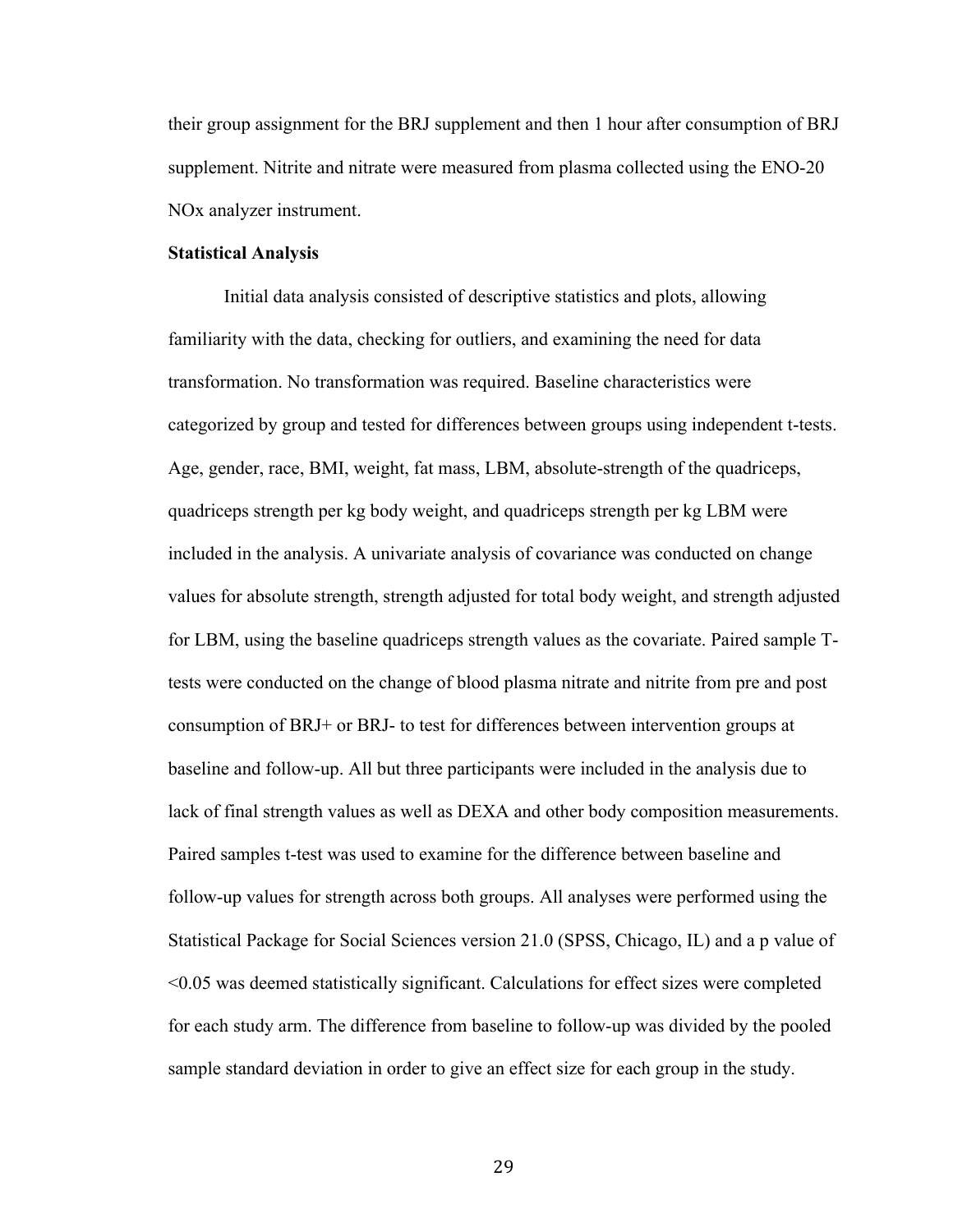#### **RESULTS**

#### **Demographics**

Baseline characteristics of the 21 of 24 people who completed the study are shown in Table I. Participants in both groups were mostly female and Caucasian (75% women and 83% Caucasian in BRJ+ group and 66.7% women and 100% Caucasian in the BRJ- group). The mean age of the groups was 67 years. There were no differences in demographic variables between study arms at baseline. BMI was  $\sim$ 27-28 kg/m<sup>2</sup> for the two groups at baseline. The table presents body composition for each group (lean body mass and fat mass). Quadriceps strength at baseline, expressed based on body mass, lean body mass, and absolute terms, are also shown in the table. No differences between groups at baseline were apparent for any of these variables.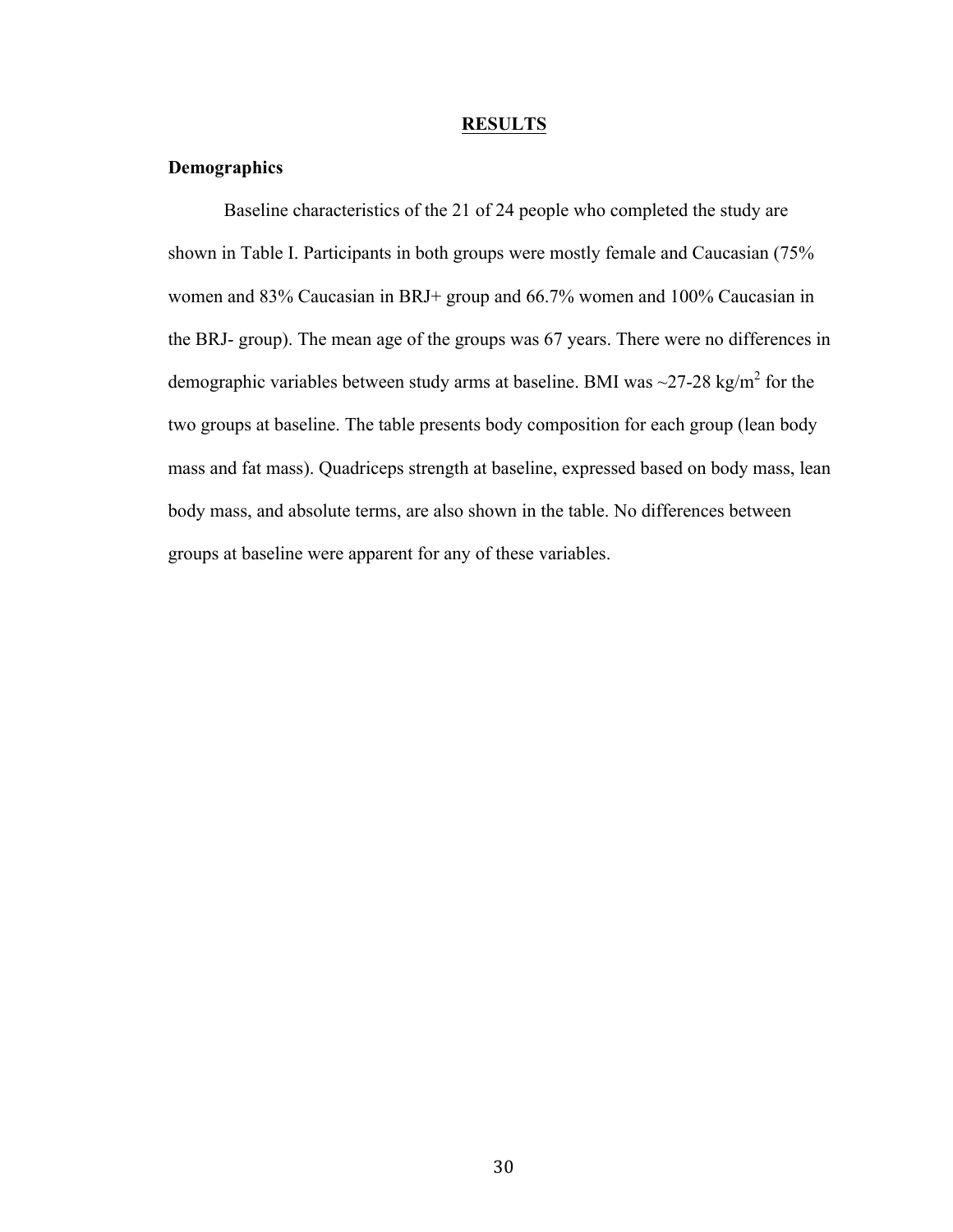

Figure 2. Baseline Characteristics of the Subjects in the PRO and PRO+N Groups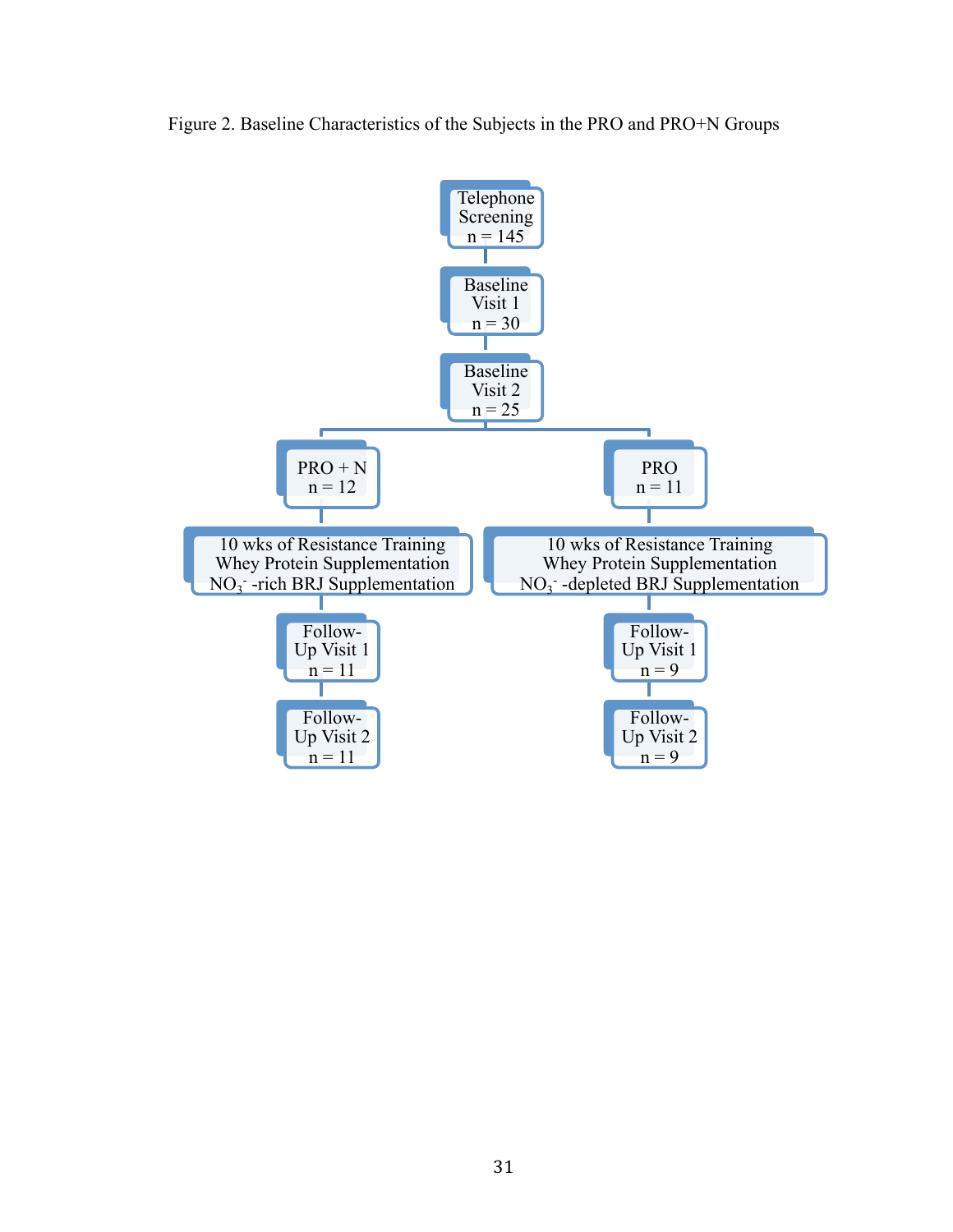| Variable              | $BRJ+ (n=12)$    | BRJ- $(n=9)$     | P-value for Differences |
|-----------------------|------------------|------------------|-------------------------|
|                       |                  |                  | in Groups               |
| Age, yr               | $67.7 \pm 6.82$  | $67.6 \pm 6.6$   | 0.987                   |
| Gender-female, n (%)  | 9(75)            | 6(66.67)         |                         |
| Race – white, $n$ (%) | 10(83.33)        | 9(100)           |                         |
| Body Mass, kg         | $73.67 \pm 14.2$ | $75.62 \pm 13.8$ | 0.756                   |
| BMI, $kg/m2$          | $28.1 \pm 5.6$   | $26.9 \pm 3.73$  | 0.581                   |
| Lean Body Mass, kg    | $43.1 \pm 8.9$   | $45.57 \pm 9.9$  | 0.560                   |
| Fat Mass, kg          | $29.1 \pm 9.6$   | $28.21 \pm 5.7$  | 0.805                   |
| Quadriceps Strength,  | $94.8 \pm 34.7$  | $109.7 \pm 45.5$ | 0.431                   |
| Nm                    |                  |                  |                         |
| Quadriceps Strength,  | $1.3 \pm 0.43$   | $1.4 \pm 0.43$   | 0.624                   |
| Nm/kg bodyweight      |                  |                  |                         |
| Quadriceps Strength,  | $2.2 \pm 0.6$    | $2.21 \pm 0.6$   | 0.513                   |
| Nm/kg LBM             |                  |                  |                         |

**Table I. Demographics and Outcome Variables at Baseline**

Values are  $\pm$  S.D. for continuous variables. BMI: Body Mass Index; Nm: Newton

meters; LBM: Lean Body Mass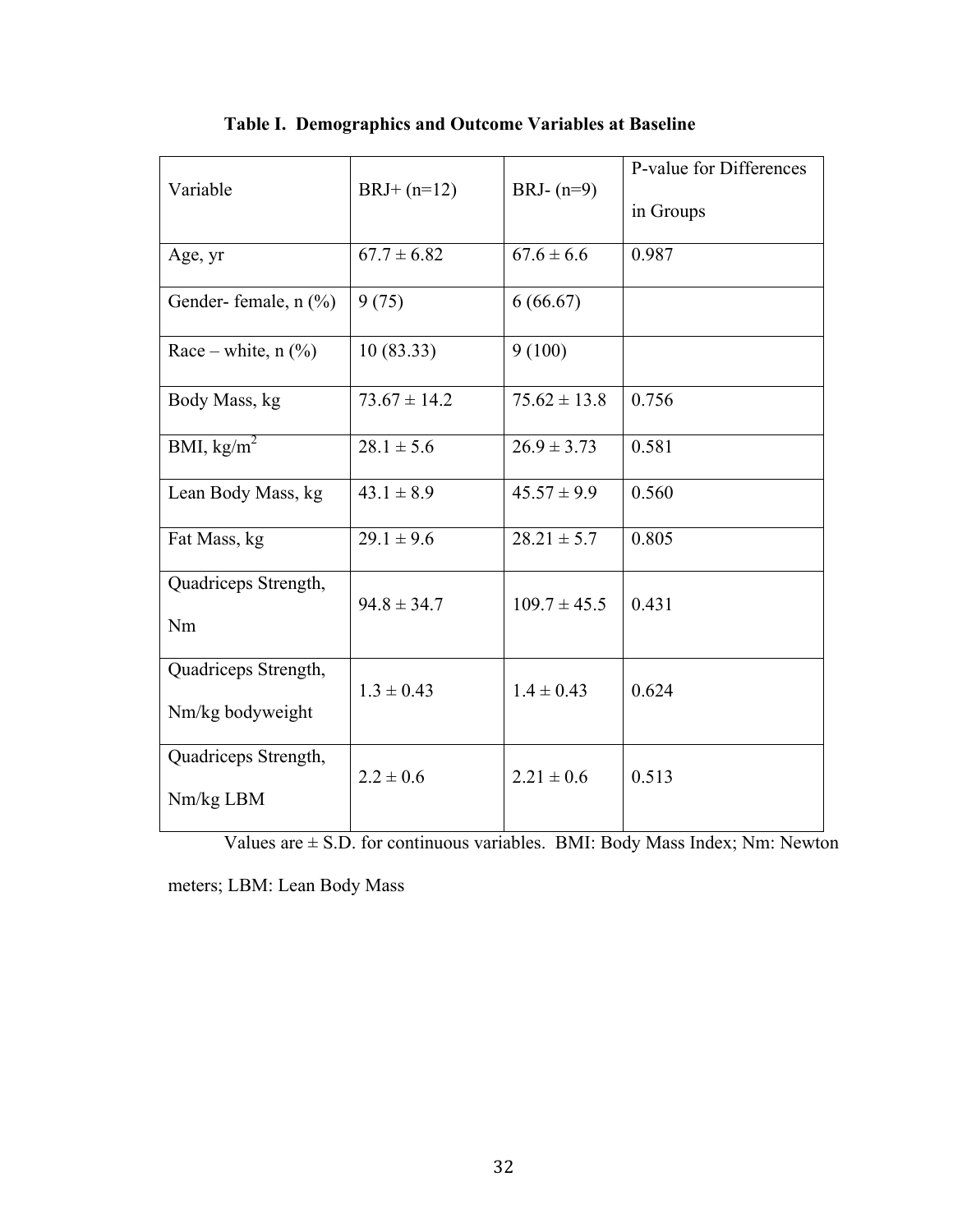#### **Intervention Effects on Strength Measures**

Figures 3a-c show the change in the strength of the quadriceps muscle from baseline to 10-week follow-up between groups (3a in absolute strength; 3b adjusted for body mass; 3c adjusted for LBM). No significant differences were seen in these outcome data (absolute strength, p=0.375; strength/kg body mass, p=0.743; strength/kg LBM p=0.554) regarding strength between the BRJ+ and BRJ- groups. Because of the small sample size, the upper and lower 95% confidence intervals are shown in the figures.





Error Bars: 95% CI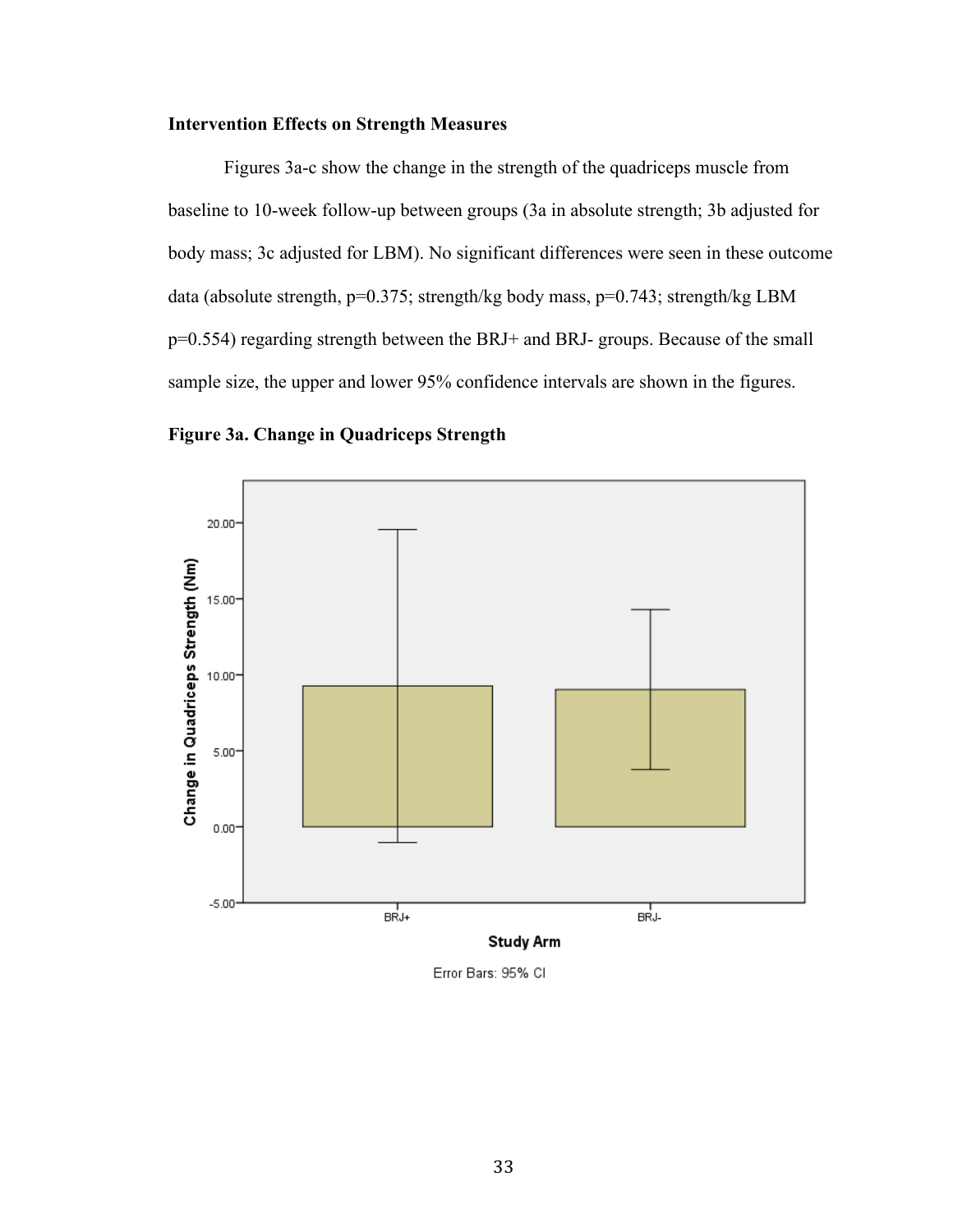**Figure 3b. Change in Quadriceps Strength per Kg Body Mass**



Error Bars: 95% CI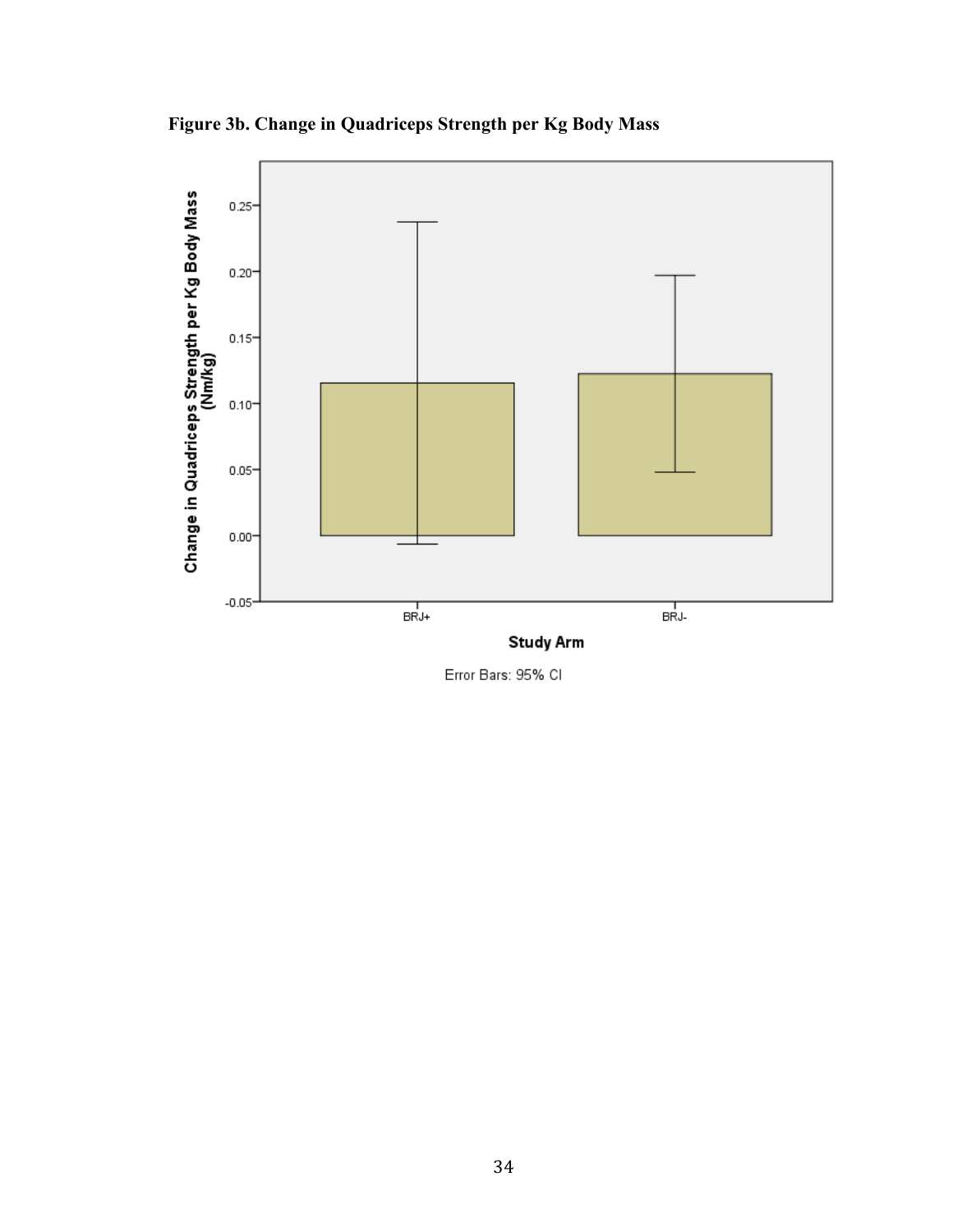**Figure 3c. Change in Quadriceps Strength per Kg LBM**



Error Bars: 95% CI

#### **Adherence and Adverse Events**

Table II presents data on the adherence to the interventions through session attendance, consumption of the protein supplement, and consumption of the beetroot juice, for the appropriate group. There were no differences between groups for these items. For every session attended, both a beetroot juice supplement and a protein supplement were consumed for each participant. The mean adherence for the BRJ+ for each part of the intervention was nearly 90% and this reached 95% for the BRJ- group. Adverse events are indicated as well, with only one occurring in the BRJ- group with no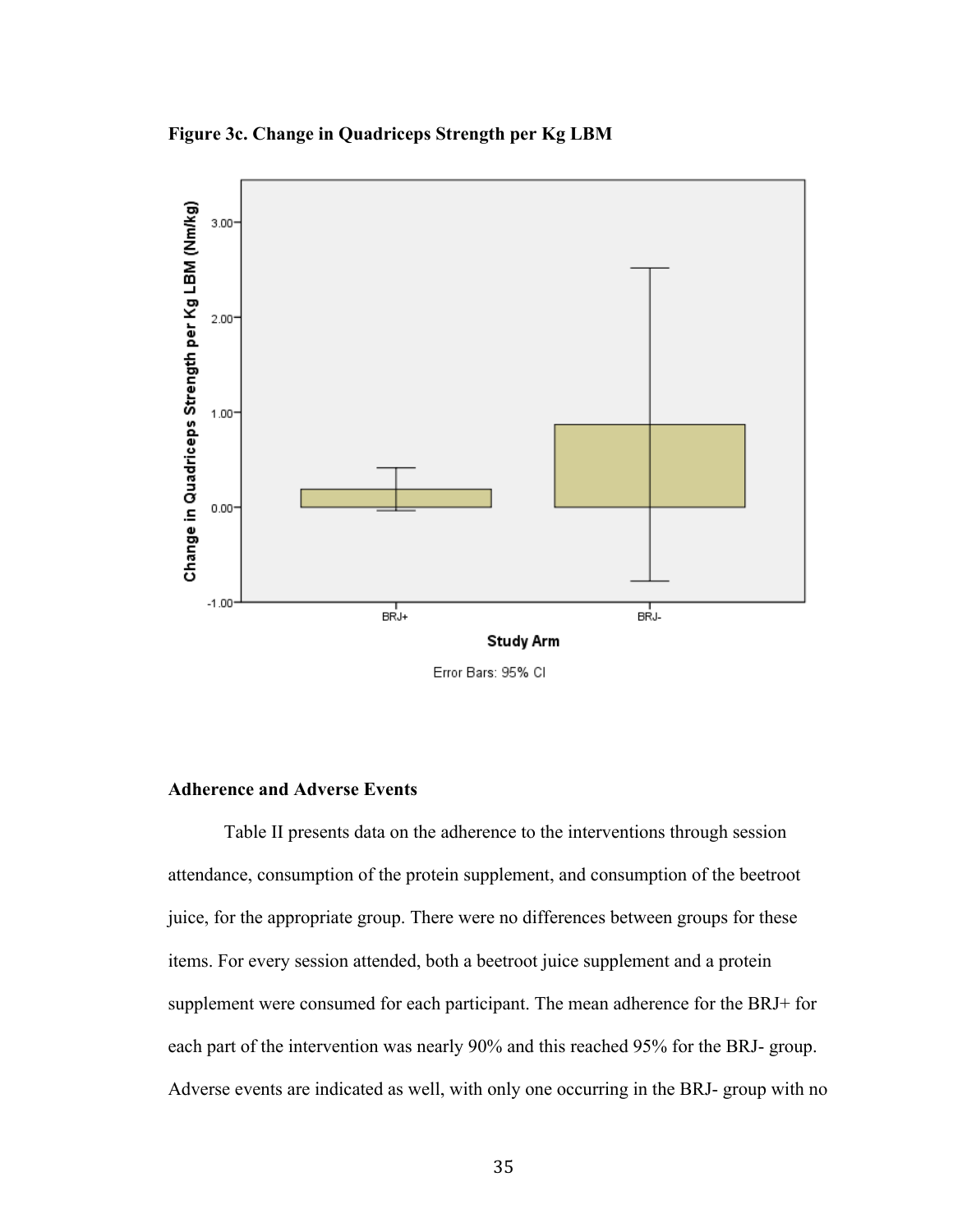statistical difference. The single adverse event occurred in a male participant on the placebo and consisted of a spike in blood pressure, vertigo and shortness of breath, which required paramedics to be called. A follow-up with his doctor was recommended and he returned to the study after gaining clearance to continue.

| Variable                   | $BRJ+(n=12)$    | BRJ- $(n=9)$ | P-value |
|----------------------------|-----------------|--------------|---------|
|                            |                 |              |         |
| <b>Exercise Sessions</b>   | $89.4 \pm 21.5$ | 95.6         | 0.413   |
| Attended $(\% )$           |                 |              |         |
| Protein Supplement         | $89.4 \pm 21.5$ | 95.6         | 0.413   |
| Consumed $(\% )$           |                 |              |         |
| <b>Beetroot Juice</b>      | $89.4 \pm 21.5$ | 95.6         | 0.413   |
| <b>Supplement Consumed</b> |                 |              |         |
| (%)                        |                 |              |         |
| Adverse Events n           | 0.0             | 1.0          | 0.258   |

| Table II. Adherence to Protocol. Values are means $\pm$ S.D. for exercise sessions |                                                                                  |
|------------------------------------------------------------------------------------|----------------------------------------------------------------------------------|
|                                                                                    | attended and consumption of supplements. For adverse event, values are frequency |
| of events during the intervention.                                                 |                                                                                  |

#### **Beetroot Juice Acceptance**

Data from the Likert scale showed that overall there was a mean acceptance of 2.1 with a range of +5 to -1 with  $n = 7 \le 0$  at baseline. At follow-up the mean dropped to 1.5 with a range of +5 to -3 and  $n = 5 \le 0$ . 7/21 participants showed a decreased rating in acceptance, 7/21 showed no change, and 7/21 showed an increased rating of acceptance.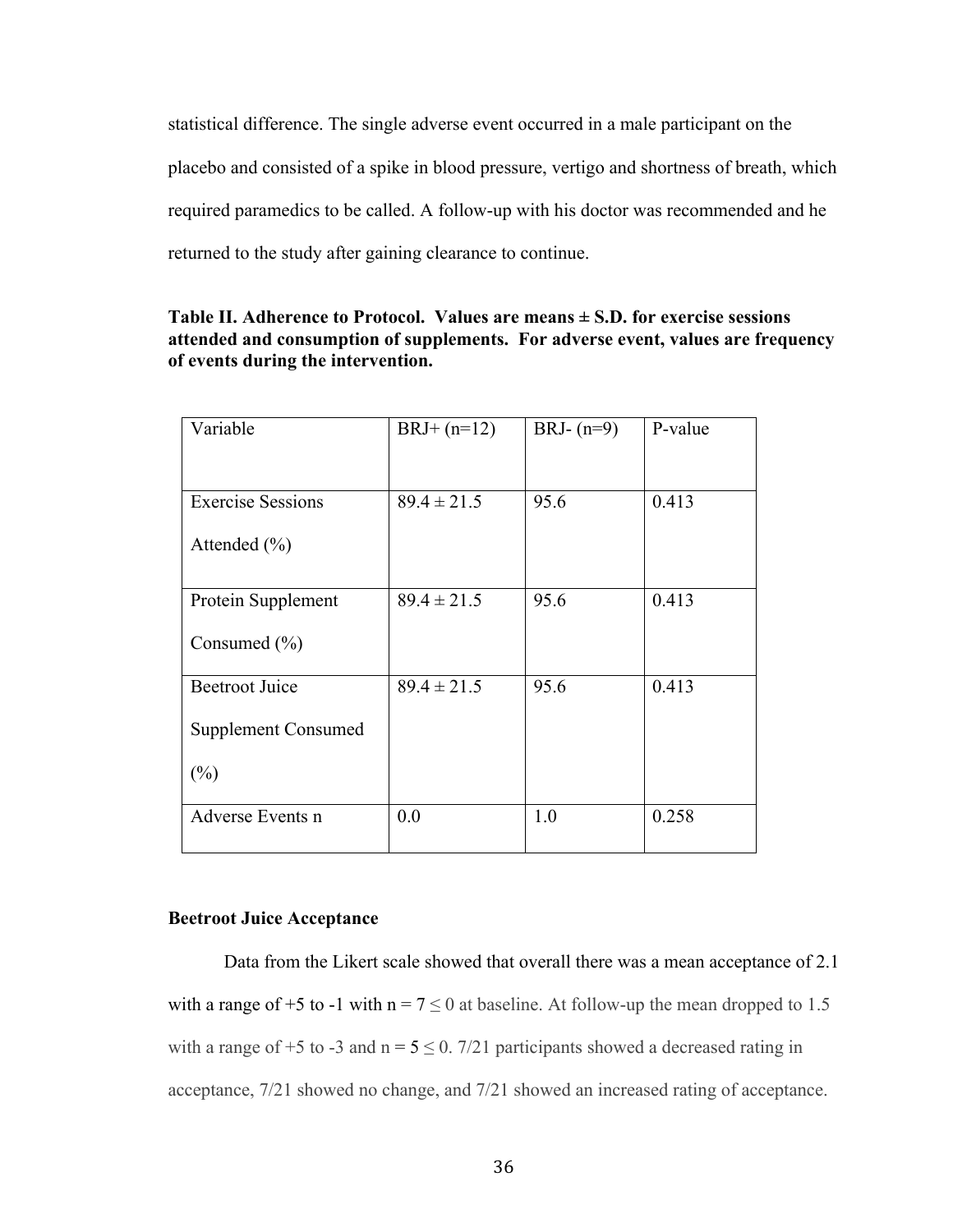#### **Change in Blood Plasma Nitrates and Nitrites**

Figure 4a provides the changes in plasma nitrate between groups at week 1 and week 10. There was a statistically significant difference in changes in plasma nitrate between groups at baseline and follow-up. Figure 4b demonstrates the changes in plasma nitrite between groups for the same baseline and follow-up visits. While there was not a statistical difference between groups at baseline, there was a trend for a greater change in plasma nitrite at the follow-up for BRJ+ vs. BRJ- (p=0.182)

## **Figure 4a. Change in Plasma Nitrate**



Error Bars: 95% Cl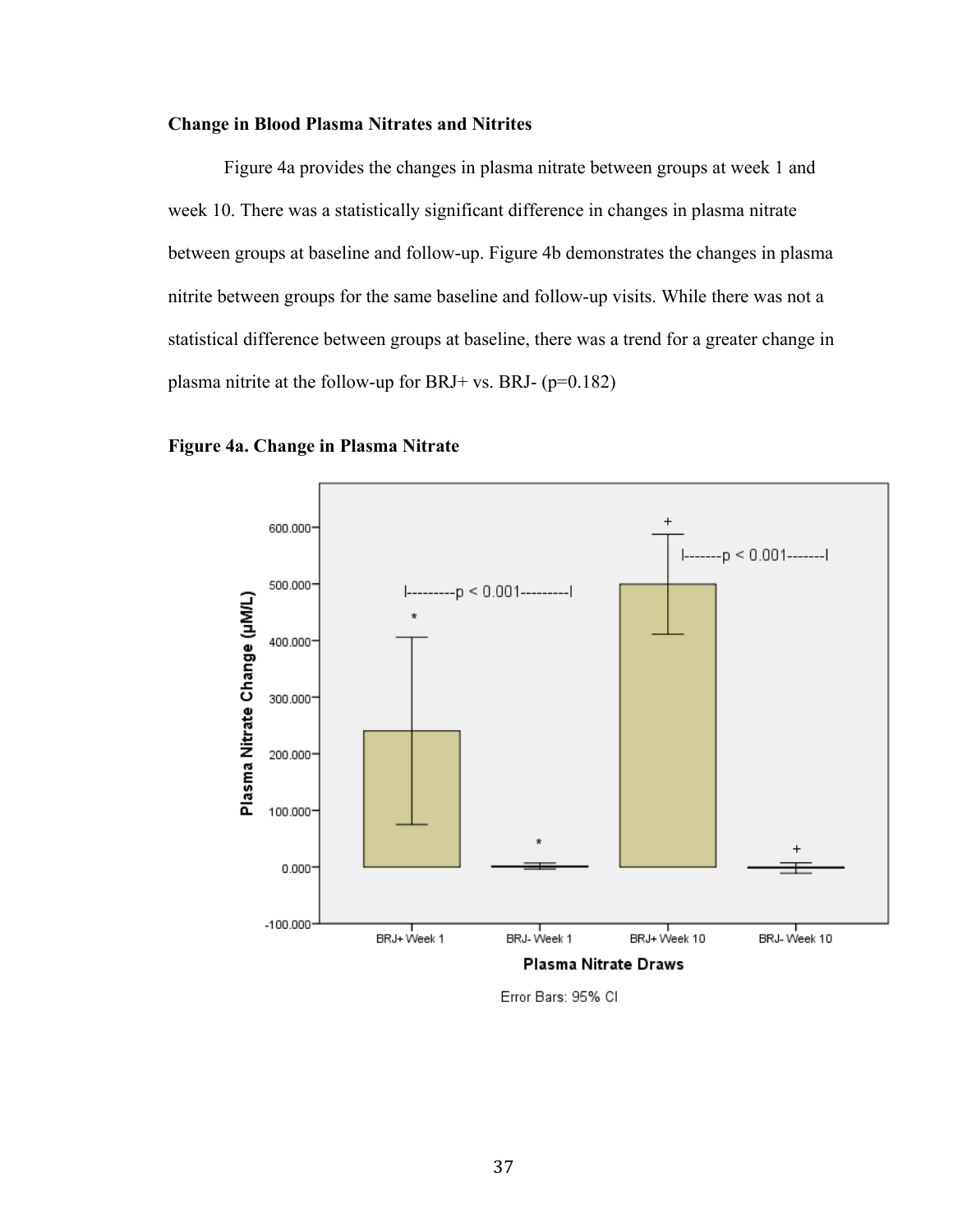**Figure 4b. Change in Plasma Nitrite** 



Error Bars: 95% Cl

#### **Overall Intervention Strength Changes Pre to Post**

Figures 5a-c present the pre to post values for quadriceps strength (5a), strength/kg body mass (5b), and strength/kg LBM (5c), when both groups were pooled. In each expression of strength, there was a significant increase in strength between baseline and follow-up (absolute strength:  $p=0.004$ ,  $t=.33$ , d.f.=18; strength/kg body mass:  $p=0.002$ ,  $t=.3.5$ , d.f.=18; strength/kg LBM:  $p=0.009$ ,  $t=.2.9$ , d.f.=18).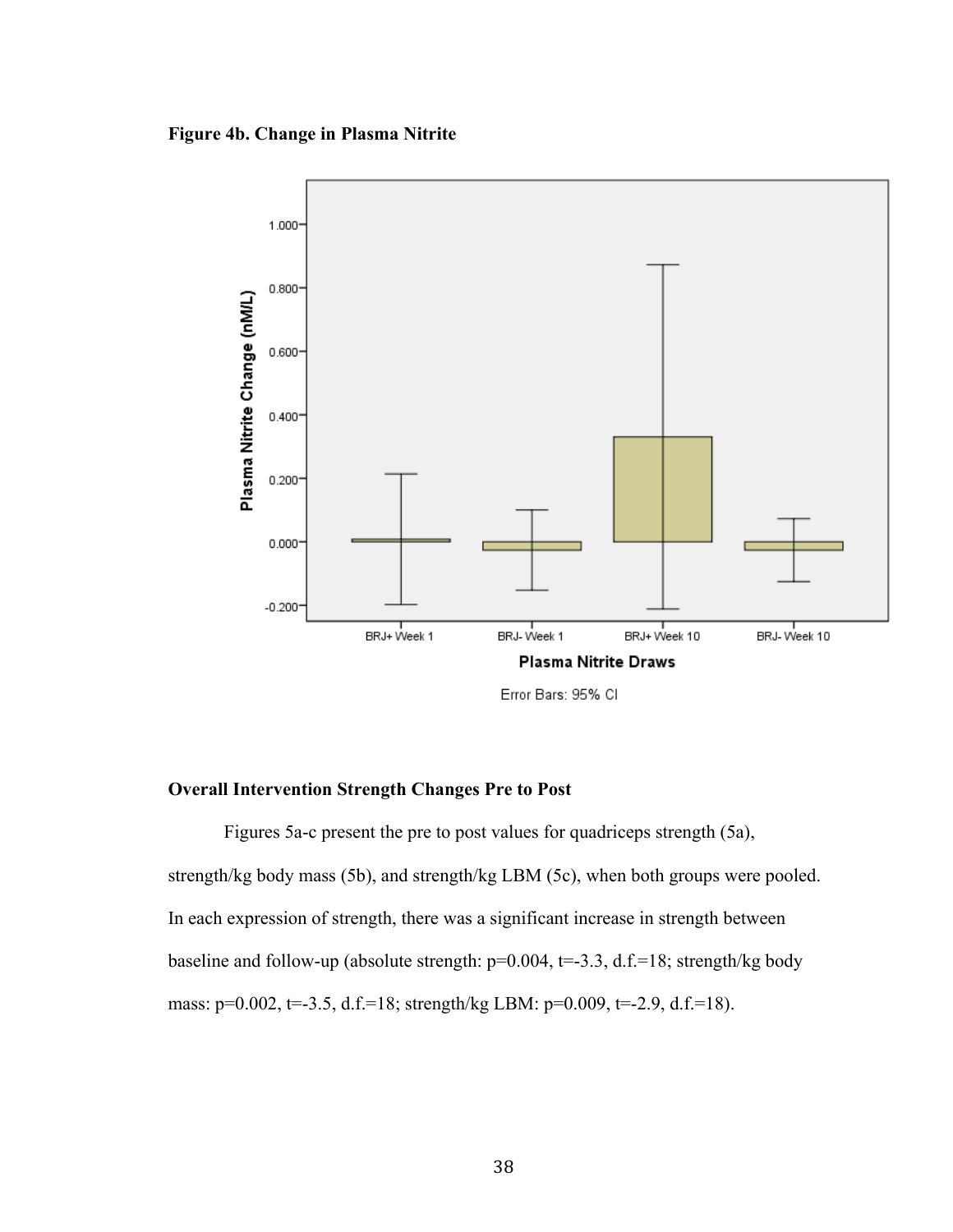**Figure 5a. Combined Group Quadriceps Strength Changes**



Error Bars: 95% CI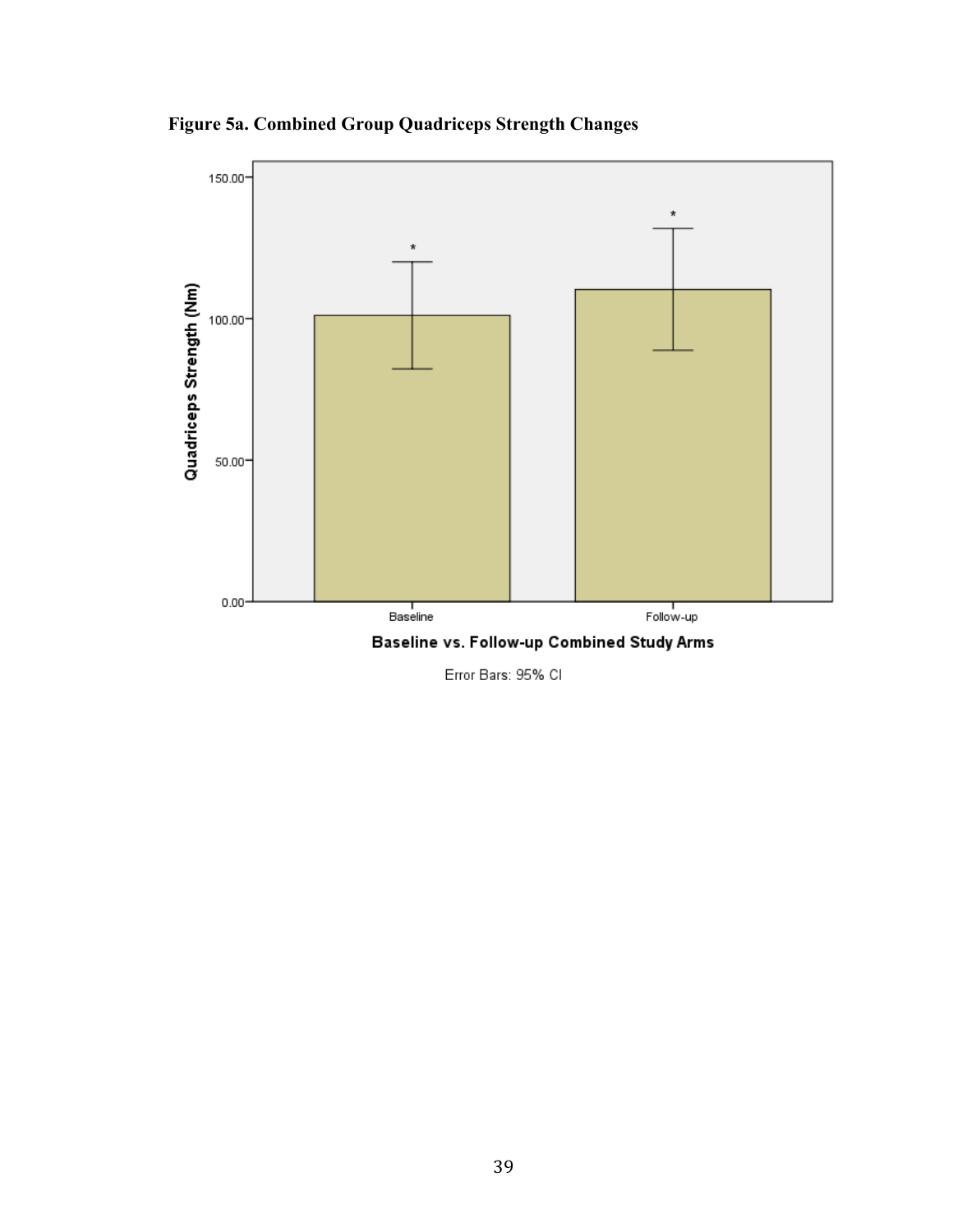**Figure 5b. Combined Group Quadriceps Strength/Kg Body Mass Changes**



Error Bars: 95% CI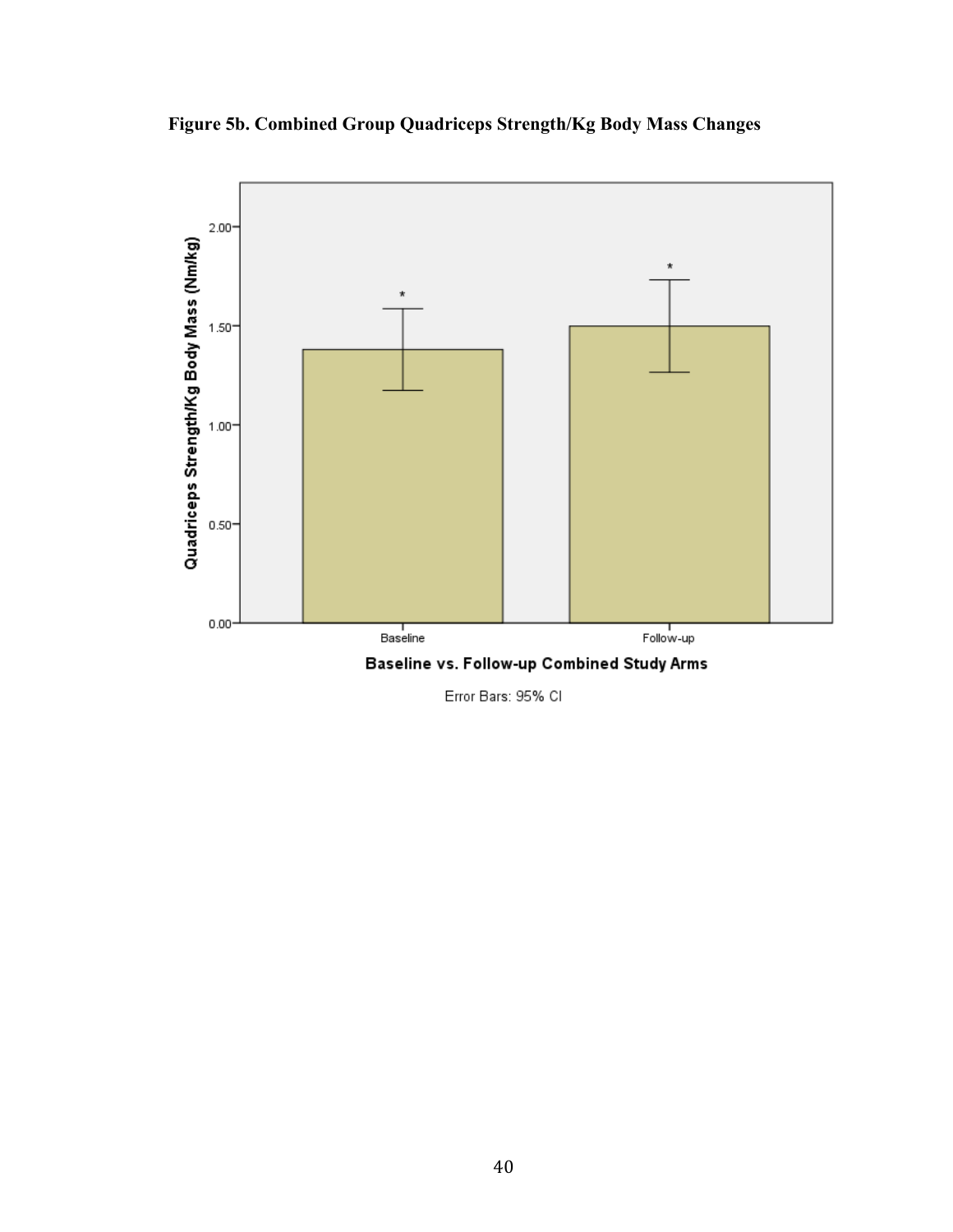**Figure 5c. Combined Group Quadriceps Strength/Kg LBM Changes**



## **Effect Sizes**

Effect sizes were calculated for the BRJ+ and BRJ- interventions over time. The

BRJ+ group effect size was 0.25 while the BRJ- group had an effect size of 0.20.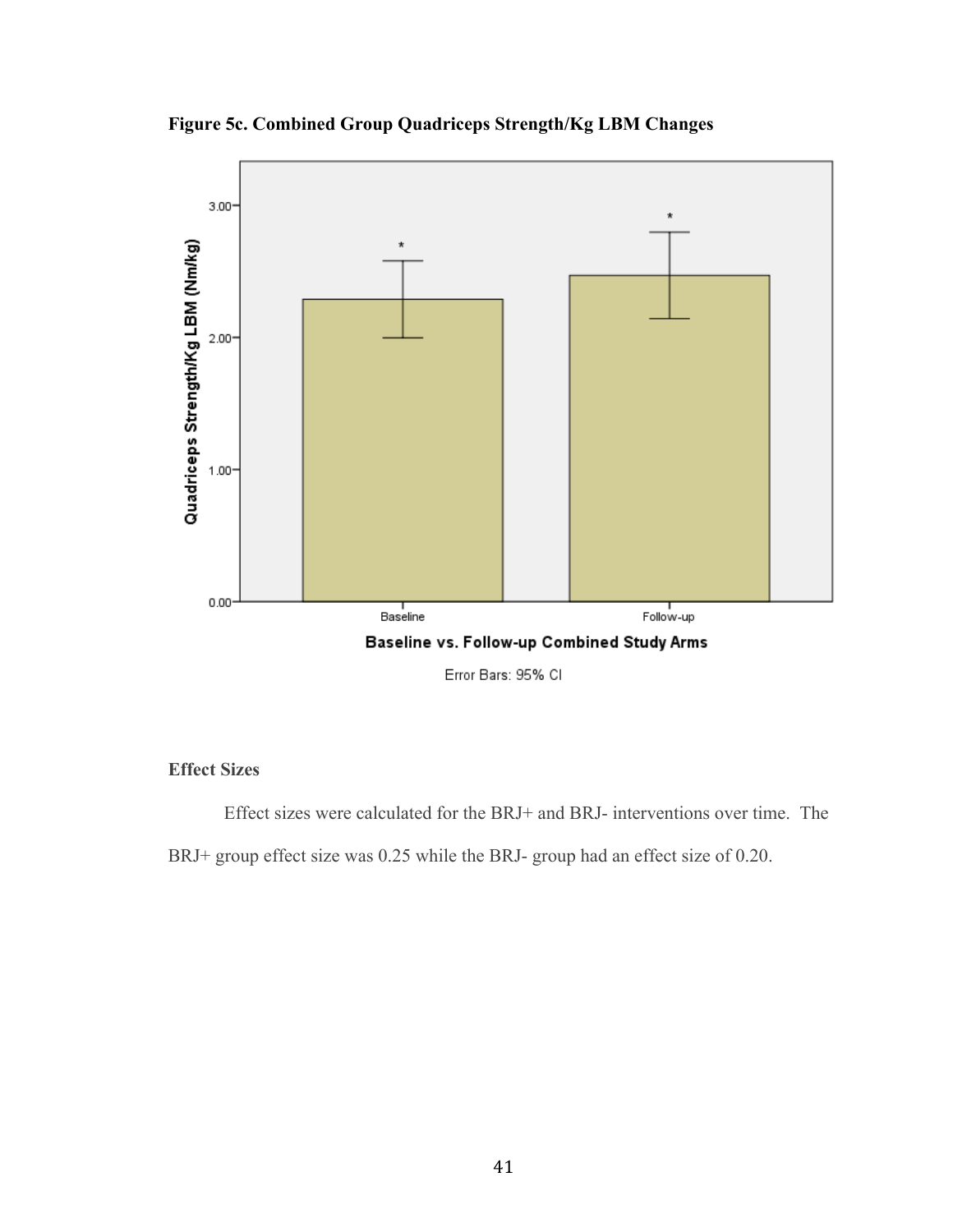#### **DISCUSSION**

The primary purpose of this study was to examine the effects of a nitrate containing beetroot juice supplement (BRJ+) plus a protein supplement on quadriceps muscle strength in healthy older adults who underwent a 10-week resistance-training program as compared to those participating in a similar protein and resistance training intervention with a nitrate depleted beetroot juice (BRJ-) placebo. The study served as a pilot to establish methodology as well as recruitment, compliance, and intervention procedures, for conducting a larger study. We hypothesized that consumption of beetroot juice containing nitrate would lead to a greater increase in quadriceps strength in nondiabetic older adults undergoing a 10-week resistance-training program plus a protein supplement compared to those given beetroot without nitrate while undergoing an identical training and protein supplement program. Our results demonstrated no significant differences between groups after the 10-week intervention in quadriceps strength (expressed in absolute and relative to body mass and lean body mass). These findings do not support the hypothesis. The hypothesis was based on the anticipated improvement in nutrient availability to muscle tissue following resistance training with dietary nitrate supplements.

The lack of a difference between groups in quadriceps muscle strength may be due to several factors. Whereas a low adherence to the intervention, as assessed with session attendance and consumption of the beetroot juice supplement and protein supplement may influence the results, the current study's adherence was high with both groups having mean attendance of >90% for the exercise sessions. Only 3 individuals attended fewer than 29 of the 30 interventions and only 1 attended less than 50% of the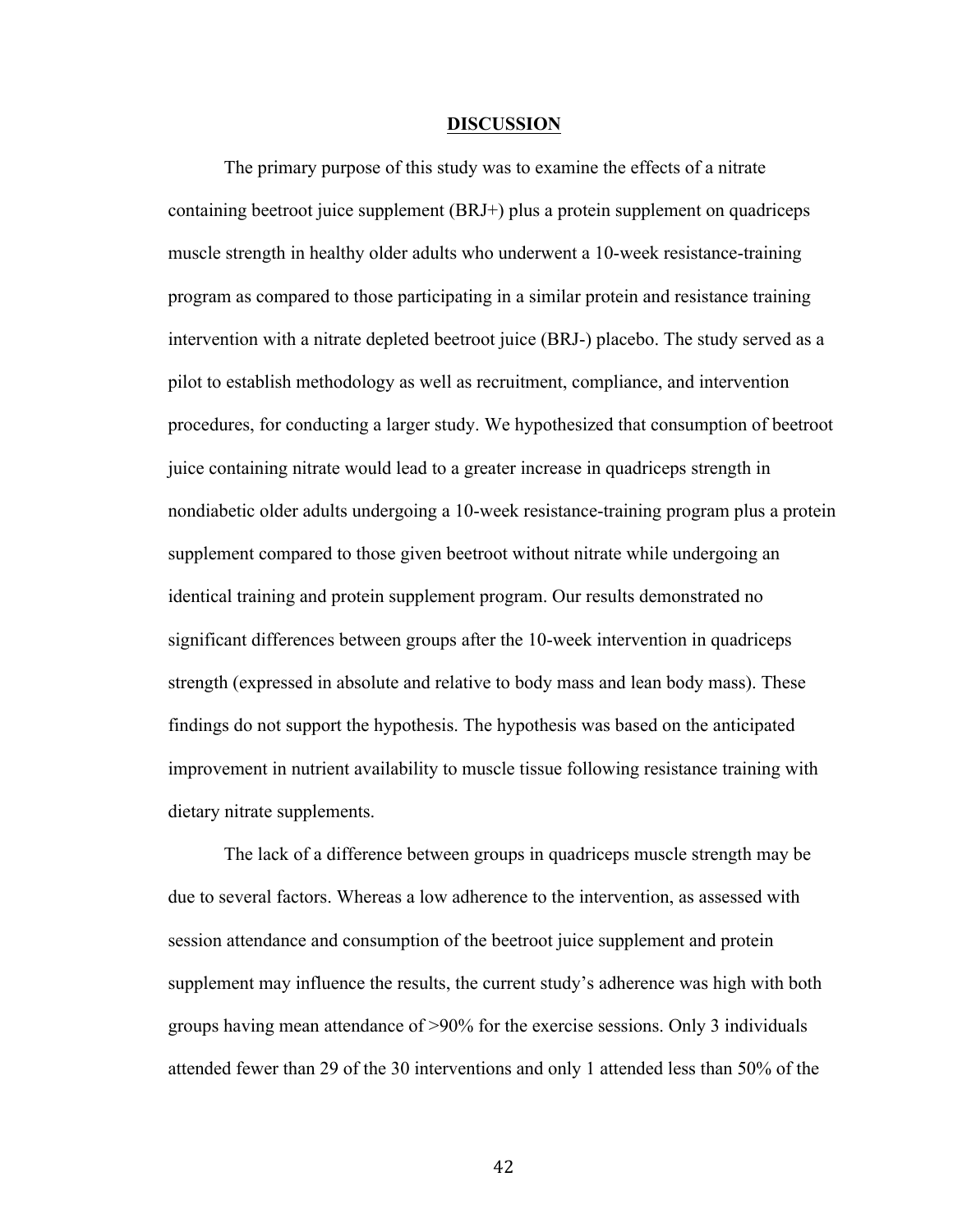interventions. Consumption of the supplements was 100% at each exercise session, i.e. if the participant attended the exercise training, then they all consumed both their supplements. The increase in dietary nitrate following the consumption of the BRJ+ supports the adherence to the beetroot juice supplement. Another possible explanation for the lack of an observed group effect may relate to the dosing of the nitrate. The 400 mg nitrate dose plus the average upper daily intake for adults of 100mg used in our study results in a 7.1 mg/kg bodyweight (0.11mmol/kg bodyweight). This is in the lower end of the therapeutic range  $(0.1\n-0.2 \text{ mmol/kg}$  body mass)<sup>113</sup> that elicited physiological effects in other studies: 7.2 mmol  $^{61}$ , ~6.2 mmol,  $^{43,104}$  and 12.8 mmol.<sup>102</sup> Consideration must also be given to the resistance-training program, specifically its length and progression. The 10-week duration may not have been sufficient to create a difference between groups in strength gains. However, other studies utilizing a similar resistance training protocol over this time showed significant gains in strength.<sup>113,114</sup> Much of the previous work with nitrates was performed in either diseased adults, or young healthy subjects. The proposed mechanism for the action of nitrates is to overcome the insulin-dependent vasodilation that is compromised in older adults. The current study's use of older healthy individuals who do not have diabetes may have precluded the effect of the nitrate on the vasodilation and resulted in the similarities between groups. Considering this, it is possible that the intervention proposed for this study simply may not have an effect with healthy older adults.

Importantly, there is individual variability in the conversion of nitrate to nitrite. In the current study, there was not a difference in plasma nitrite between groups at either time point, although there was a trend for significance at 10 weeks. This lack of an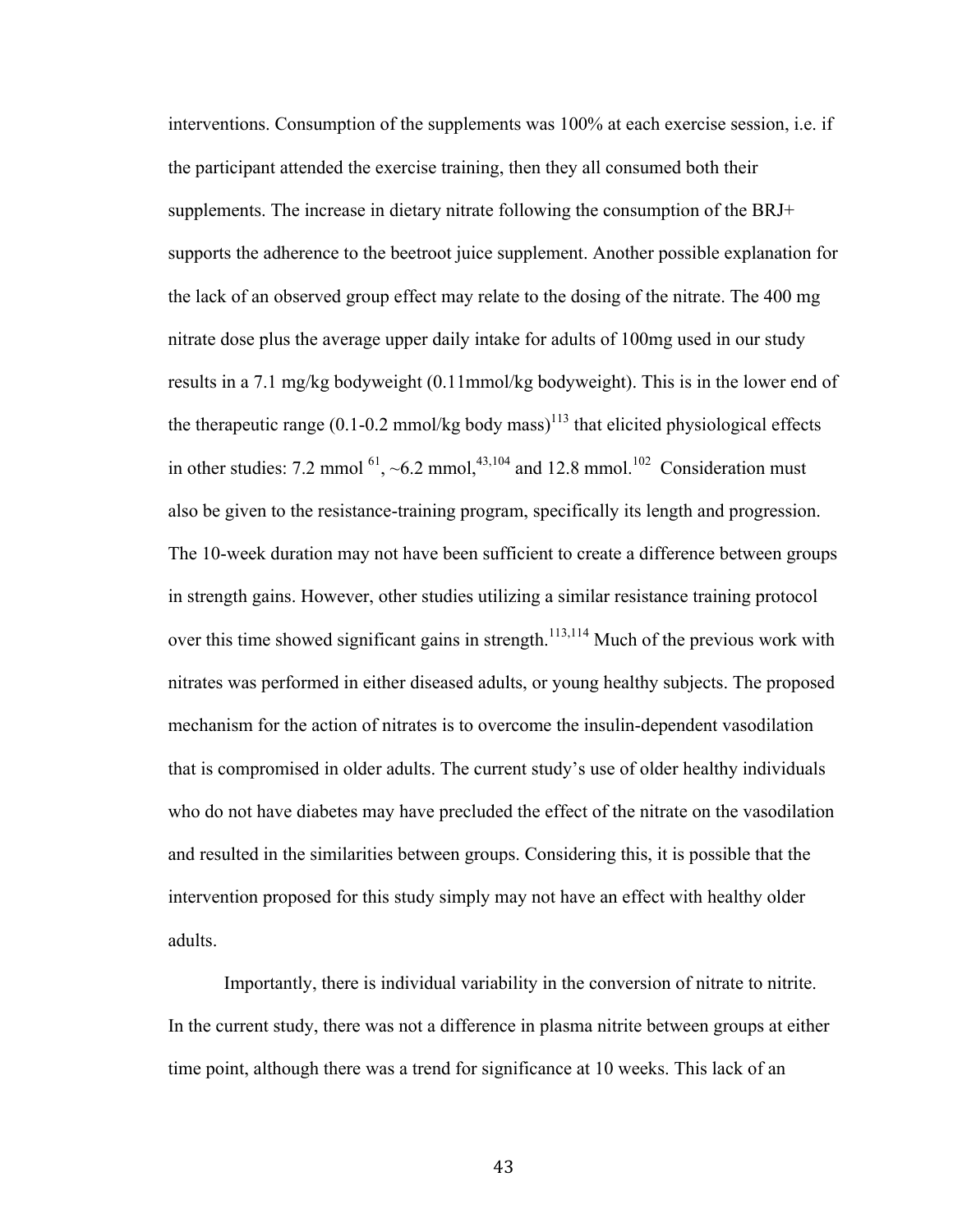increase in plasma nitrite at the 1 hour post supplement consumption with BRJ+ is surprising and may underlie the lack of response observed. Whereas studies indicate that plasma nitrite levels increase following consumption of a beetroot juice supplement as quickly as 1 hour after consumption, the peak in plasma nitrite typically occurs up to 3 hours after ingestion of the nitrate dietary source. Thus, the 1-hour post-consumption time point may have been too soon to detect a change in this study. However, it may be that the participants used in this study did not respond to the nitrate source. This would help explain the lack of response in the muscle strength results. The conversion of nitrate to nitrite is influenced by several factors. These include the use of mouthwash, spitting post-consumption, and independent physiological factors such as sublingual bacteria available for conversion and the reabsorption of nitrate from systemic circulation available for conversion. 46,55,62-70,82-84

Although there was not a significant group difference in quadriceps muscle strength gains, the intervention did demonstrate in a pooled analysis modest gains in muscle strength of about 10% in both groups across the 10-week training program. These gains may be attributed to several factors. Research shows that enhanced fiber recruitment through neurological activation of muscle tissue is responsible for the initial strength gains of a new resistance-training program.<sup>122</sup> The effect of the interventions on neurological activation was not assessed in this study. It is not expected that dietary nitrates would provide benefit neurological adaptations with the resistance-training program as they work on a vascular level.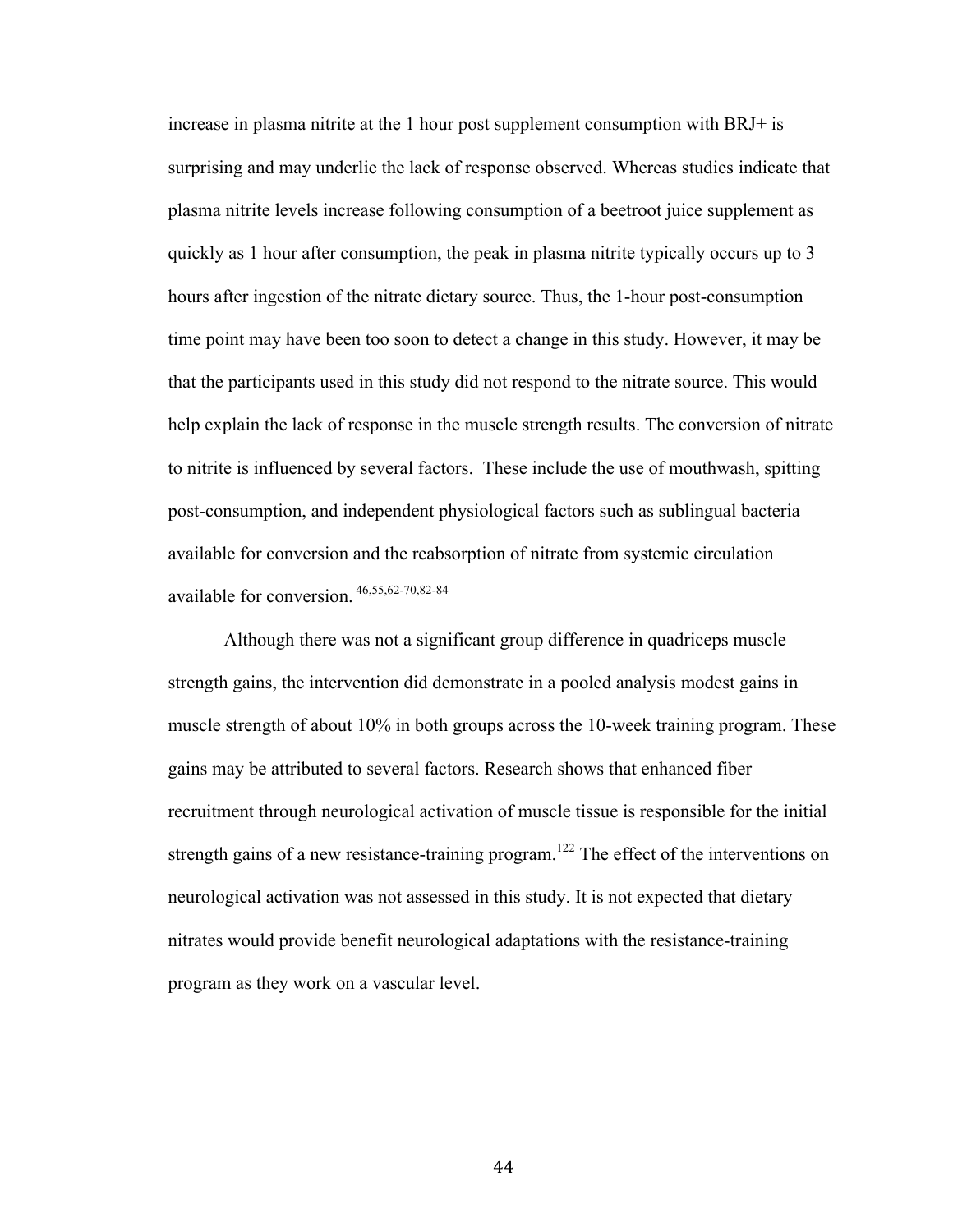Another factor potentially responsible for muscle strength gains is an increase in skeletal muscle mass. Although the present study did not directly measure LBM, it was not expected to have much change based on the relatively short duration of this study.<sup>10,11</sup>

Finally, nitrates have been shown to increase the force of contractile muscle tissue.<sup>124</sup> This particular factor was not assessed in this study; however it is important to note that dietary nitrate supplementation can evoke a higher explosive force production. This factor has only been studied in healthy young men and not older adults, so it is not certain what effect it may have in this latter population.

The beetroot juice supplement was acceptable to most people as assessed with the 10-point Likert scale. Although the mean of the acceptability decreased from baseline to follow-up, more subjects found the taste pleasing overall. This is promising for the development of new and longer-term studies.

The lack of statistically significant differences between groups in this pilot study was not likely due to a small sample size. The effect size for the interventions was small at 0.25 and 0.20 for BRJ+ and BRJ-, respectively. Based on an 80% power with the observed effect size, a calculated sample size of  $\sim$ 3,000 per group is needed. Thus, in order to conduct a subsequent larger study an increase in the effect size through a number of factors will be required. These potentially include a longer intervention duration, a higher nitrate dose, and/or use of a more insulin resistant population. Additionally, it may be beneficial to compare a healthy population to a diseased population in order to see a clearer picture of how the two cohorts respond.

In conclusion, this study suggests that the BRJ+ intervention does not further increase strength gains more than that observed with a resistance exercise training and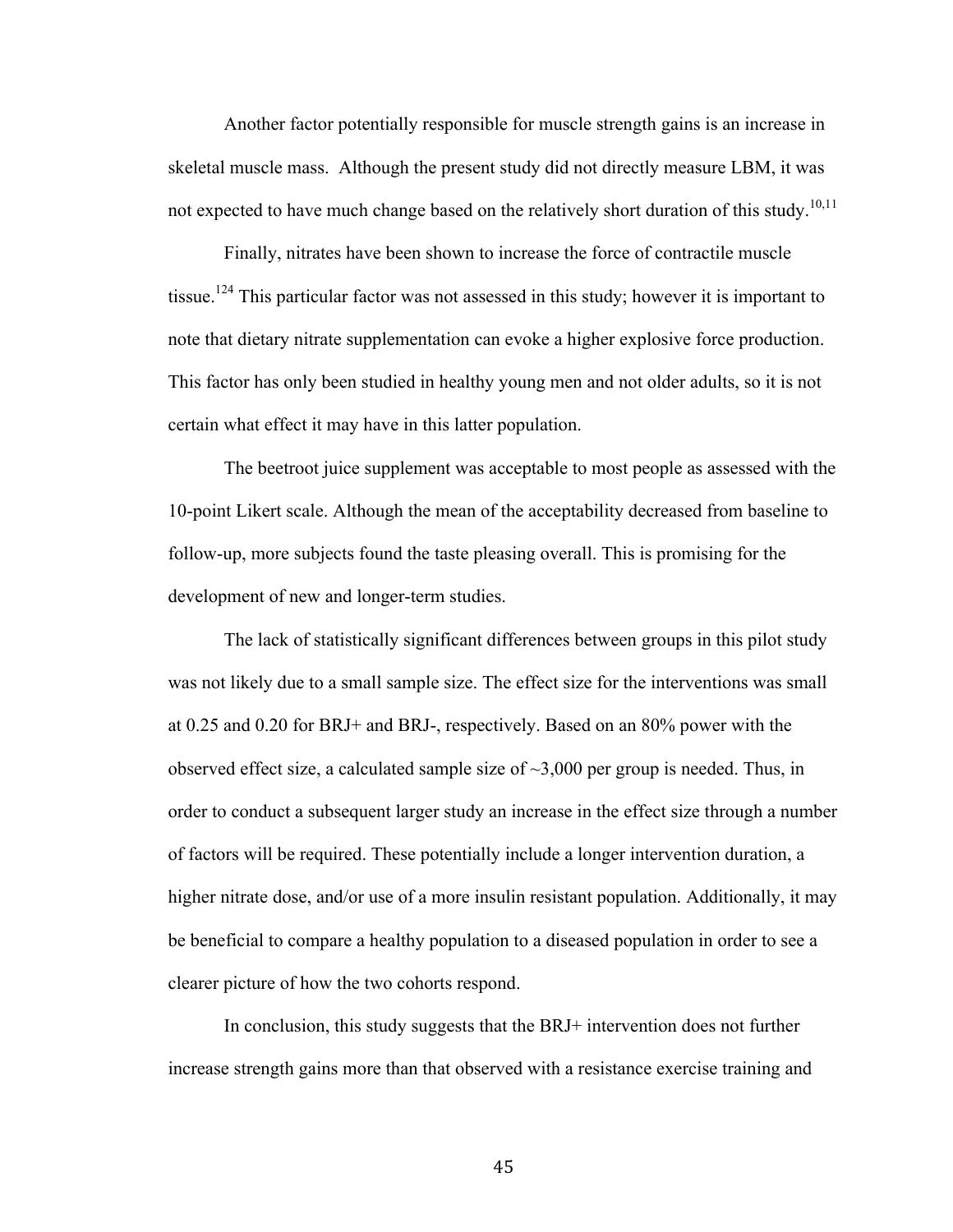protein supplement program in healthy older adults. While this study was exploratory it did provide insight with the acceptability, and adherence to the intervention components in older adults. Furthermore, recruitment goals were met for the study. This study has provided initial evidence for the undertaking of a more comprehensive study with possibly a more insulin resistant cohort.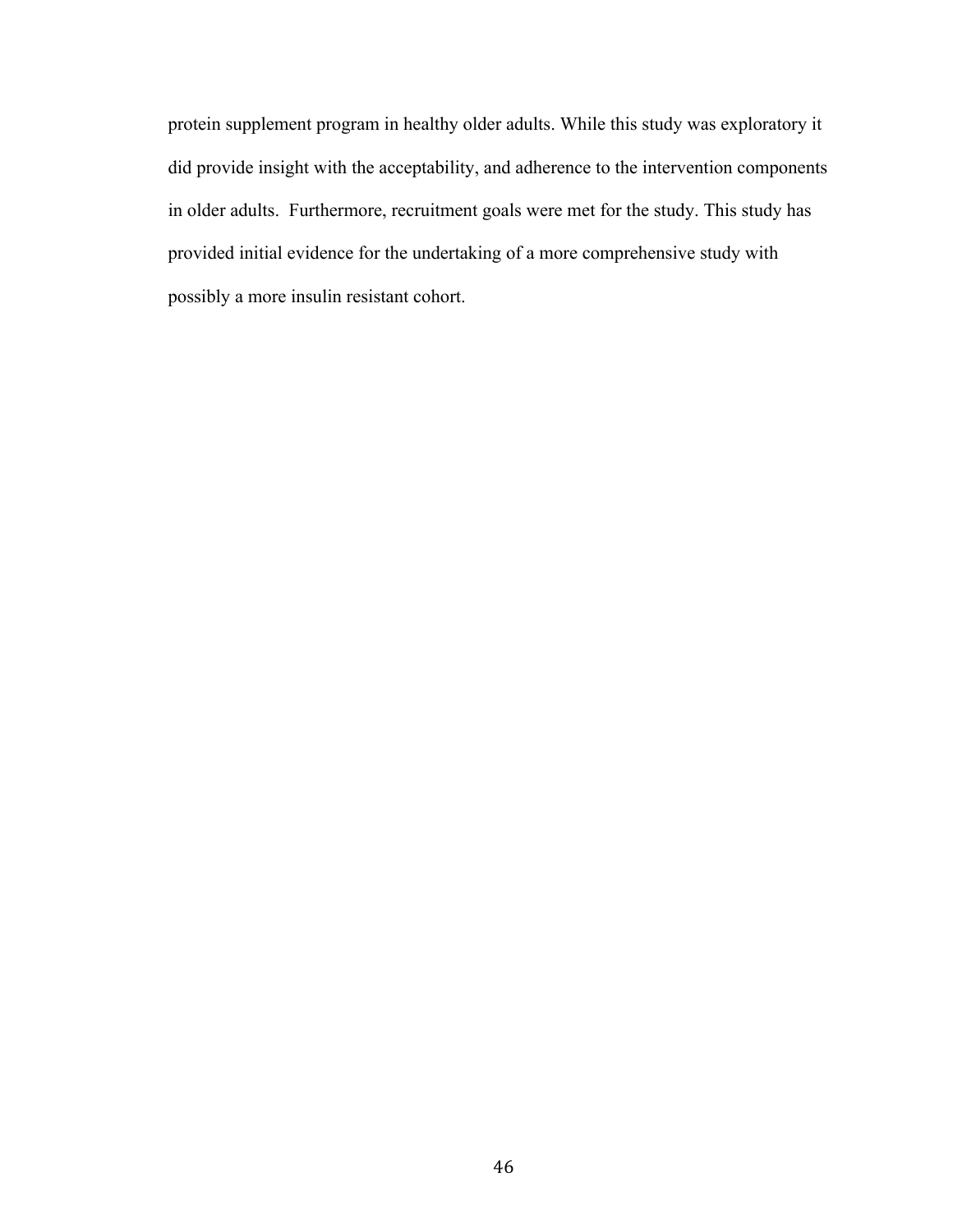## **REFERENCES**

- **1.** RadiologyInfo.org: bone densitometry (DEXA, DXA). [Internet]. Radiological Society of North America, Inc. c2015 [cited 2014 June 9.]. Available from <http://www.radiologyinfo.org/en/info.cfm?pg=dexa#part\_five>
- 2. Blue Cross of Idaho: whole body DEXA for body composition." whole body dexa for body composition. [Internet] c2003-2014 [cited 2014 June 9]. Available from <https://www.bcidaho.com/providers/medical\_policies/rad/mp\_60140.asp>
- 3. Maghraoui, EA, and Roux C. DXA scanning in clinical practice. Q J Med. 2008; 101(8): 605-617.
- 4. Mattsson S, and Thomas BJ. Development of methods for body composition studies. Phys Med Biol. 2006 51(13): R203-228
- 5. Bredella, MA., Reza HG, Bijoy JT, Martin T, Danielle JB, Anu VG, Madhusmita M, Klibanski A, and Miller KK. Comparison of DXA and CT in the assessment of body composition in premenopausal women with obesity and anorexia nervosa. Obes. 18.11 2010; 18(11): 2227-2233
- 6. Mitsiopoulos, N., Baumgartner RN, Heymsfield SB, Lyons W, Gallagher D, and Ross R. Cadaver validation of skeletal muscle measurement by magnetic resonance imaging and computerized tomography. J Appl Physiol. 2014; 85(1): 115-122
- 7. Glickman SG. Validity and reliability of dual-energy x-ray absorptiometry for the assessment of abdominal adiposity. J Appl Physiol. 2004;5: 509-514
- 8. The Free Dictionary by Farlex: body composition. [Internet]. Farlex Inc. c2003- 2015 [cited 2014 June 9]. Available from <http://medicaldictionary.thefreedictionary.com/body composition>
- 9. Cribb, PJ, Williams AD, Hayes A, and Carey MF. The effect of whey isolate and resistance training on strength, body composition and plasma glutamine. Med Sci Sports Exerc. S299
- 10. Hoffman J, Ratamess N, Tranchina C, Rashti S, Kang J, and Faigenbaum A. Effect of protein-supplement timing on strength, power, and body-composition changes in resistance-trained men. Int J Sport Nutr Exerc Metab. 2009; 19: 172- 185
- 11. Yang Y, Breen L, Burd NA, Hector AJ, Churchward-Venne TA, Josse AR, Tarnopolsky MA, and Phillips SM. Resistance exercise enhances myofibrillar protein synthesis with graded intakes of whey protein in older men. Br J Nutr. 2012; 108(10):1780-1788
- 12. American College of Radiology: Acr–Spr–Ssr practice parameter for the performance of dual-energy x-ray absorptiometry (DXA). The American College of Radiology. c1998-2014 [cited 2014 October 1]. Available from <http://www.acr.org/~/media/eb34da2f786d4f8e96a70b75ee035992.pdf>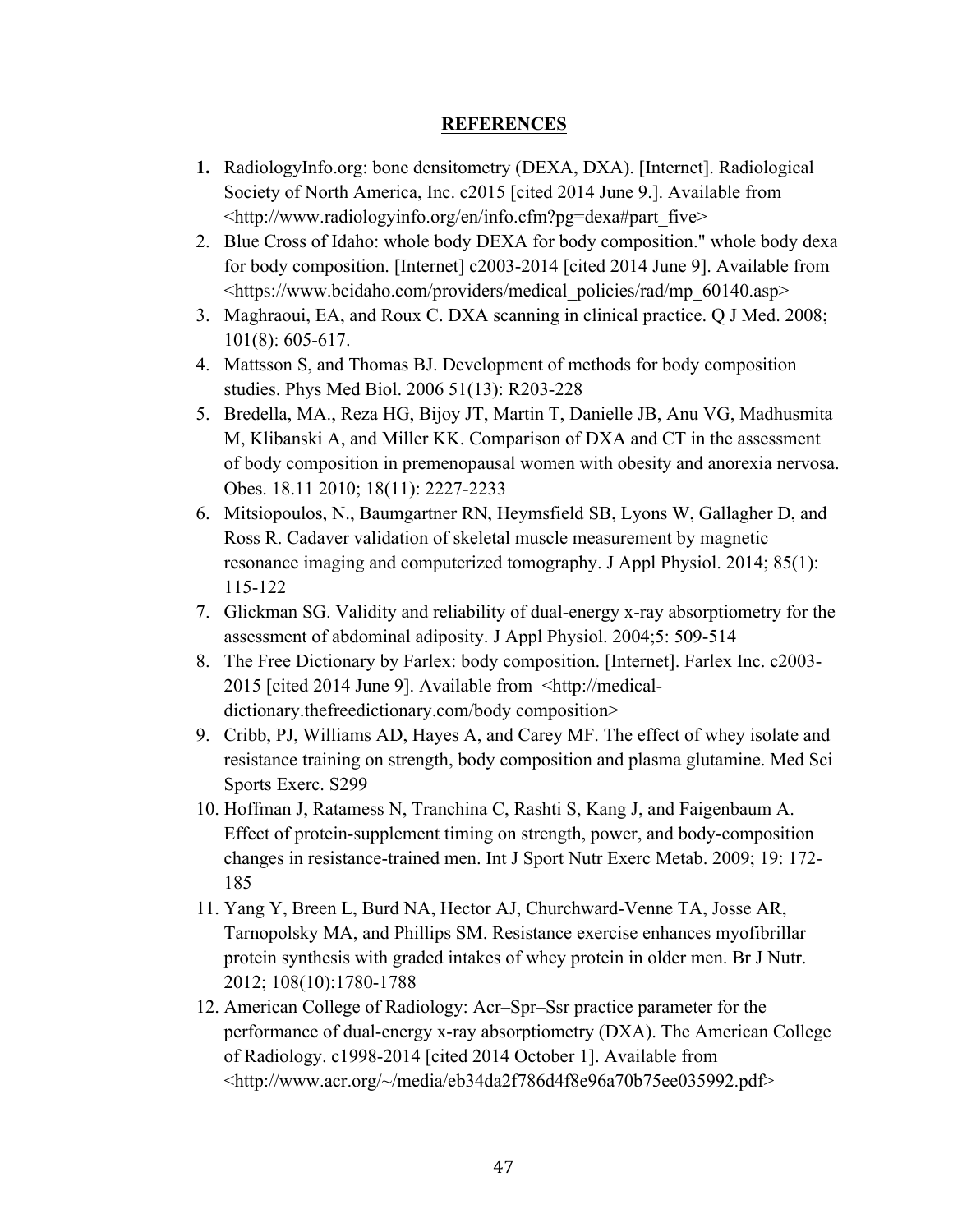- 13. Blue Cross Blue Shield of Alabama: Whole body dual x-ray absorptiometry (DEXA) to determine body composition. Blue Cross Blue Shield of Alabama. c2004-2014 [2014 December 1] <https://www.bcbsal.org/providers/policies/final/194.pdf>
- 14. Salamone L, Fuerst T, Visser M, Kern M, Lang T, Maurice Dockrell, Jane Cauley, Nevitt M, Tylavsky F, and Lohman T. Measurement of fat mass using dexa: a validation study in elderly adults. J Appl Physiol. 2000; 89(1): 345-352
- 15. Tieland M, Dirks ML, Van Der Zwaluw N, Verdijk LB, Van De Rest O, De Groot LC, and Van Loon LJC. Protein supplementation increases muscle mass gain during prolonged resistance-type exercise training in frail elderly people: A randomized, double-blind, placebo-controlled trial. J Am Med Dir Assoc. 2012; 13(8): 713-719
- 16. Tieland M , Van De Rest O, Dirks ML, Van Der Zwaluw N, Mensink M, Van Loon LJ, and De Groot LC. Protein supplementation improves physical performance in frail elderly people: A randomized, double-blind, placebocontrolled trial. J Am Med Dir Assoc. 2012; 13(8)): 720-726
- 17. Katsanos CS. A high proportion of leucine is required for optimal stimulation of the rate of muscle protein synthesis by essential amino acids in the elderly. Am J Physiol Endocrinol Metab. 2006291(2): E381-E387
- 18. Rieu I, Balage M, Sornet C, Giraudet C, Pujos E, Grizard J, Mosoni L, and Dardevet D. Leucine supplementation improves muscle protein synthesis in elderly men independently of hyperaminoacidaemia. J Physiol. 2006; 575(1): 305-315
- 19. Pennings B, Boirie Y, Senden JM, Gijsen AP, Kuipers H, and Van Loon LJ. Whey protein stimulates postprandial muscle protein accretion more effectively than do casein and casein hydrolysate in older men. Am J Clin Nutr. 2011; 93(5): 997-1005
- 20. Treuth MS, Ryan AS, Pratley RE, Rubin MA, Miller JP, Nicklas BJ, Sorkin J, Harman SM, Goldberg AP, and Hurley BF. Effects of strength training on total and regional body composition in older men. J Appl Physiol. 1994; 77(2): 614- 620
- 21. Binder EF, Yarasheski KE, Steger-May K, Sinacore DR, Brown M, Schechtman KB, and Holloszy JO. Effects of progressive resistance training on body composition in frail older adults: Results of a randomized, controlled trial. J Gerontol (A Biol Sci Med Sci). 2005; 60(11): 1425-1431
- 22. Galvao DA, and Taaffe DR. Resistance exercise dosage in older adults: Singleversus multiset effects on physical performance and body composition. J Am Geriatr Soc. 2005; 52(12): 2090-2097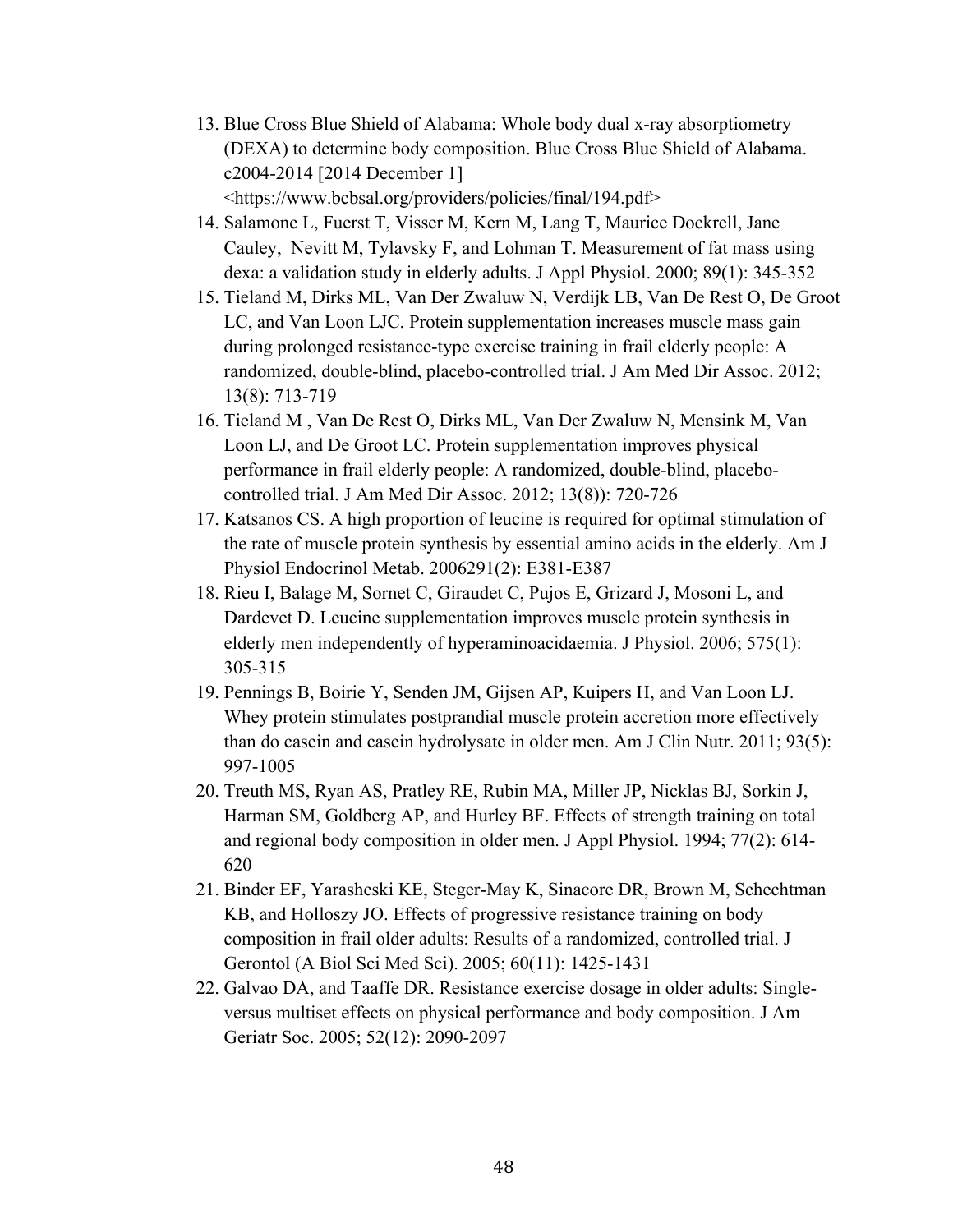- 23. Joesph LJ, Davey SL, Evans WJ, and Campbell WW. Differential effect of resistance training on the body composition and lipoprotein-lipid profile in older men and women. Metabolism. 1999; 48(11): 1474-1480
- 24. Romero-Arena S, Blazevich AJ, Martínez-Pascual M, Pérez-Gómez J, Luque AJ, López-Román FJ, and Alcaraz PE. Effects of high-resistance circuit training in an elderly population. Exp Geront. 2013; 48(3): 334-40
- 25. McCartney N, Hicks AL, Martin J, and Webber CE. Long-term resistance training in the elderly: Effects on dynamic strength, exercise capacity, muscle, and bone. J Gerontol (A Biol Sci Med Sci). 1994; 50(2): B97-B104
- 26. Pyka, G, Lindenberger E, Charette S, and Marcus R. Muscle strength and fiber adaptations to a year-long resistance training program in elderly men and women. J Gerontol. 1994; 49(1): M22-M27
- 27. Rhodes EC. Effects of one year of resistance training on the relation between muscular strength and bone density in elderly women. Br J Sports Med. 2000; 34(1): 18-22
- 28. Taaffe DR, Duret C, Wheeler S, and Marcus R. Once-weekly resistance exercise improves muscle strength and neuromuscular performance in older adults. J Am Geriatr Soc. 1999; 47(10): 1208-1214
- 29. Nichols JF, Omizo DK, Peterson KK, and Nelson KP. Efficacy of heavyresistance training for active women over sixty: Muscular strength, body composition, and program adherence. J Am Geriatr Soc. 1993; 43(3): 205-210
- 30. Mayer F, Scharhag-Rosenberger F, Carlsohn A, Cassel M, Müller S, Scharhag J. The intensity and effects of strength training in the elderly. Dtsch Arztebl Int. 2011; 108(21): 359-364
- 31. Harridge SD, Kryger A, and Stensgaard A. Knee extensor strength, activation, and size in very elderly people following strength training. Muscle Nerve. 1999; 22(7): 831-839
- 32. Kongsgaard M, Backer V, Jørgensen K, Kjær M, and Beyer N. Heavy resistance training increases muscle size, strength and physical function in elderly male COPD-patients—A pilot study. Respir Med. 2004; 98(10): 1000-1007
- 33. Beneka, A, Malliou P, Fatouros I, Jamurtas A, Gioftsidou A, Godolias G, and Taxildaris K. Resistance training effects on muscular strength of elderly are related to intensity and gender. J Sci Med Sports. 2005; 8(3): 274-283
- 34. Flakoll P, Sharp R, Baier S, Levenhagen D, Carr C, and Nissen S. Effect of βhydroxy-β-methylbutyrate, arginine, and lysine supplementation on strength, functionality, body composition, and protein metabolism in elderly women. Nutr. 2004; 20(5): 445-451
- 35. Casperson SL, Sheffield-Moore M, Hewlings SJ, and Paddon-Jones D. Leucine supplementation chronically improves muscle protein synthesis in older adults consuming the RDA for protein. Clin Nutr. 2012; 34(1): 512-519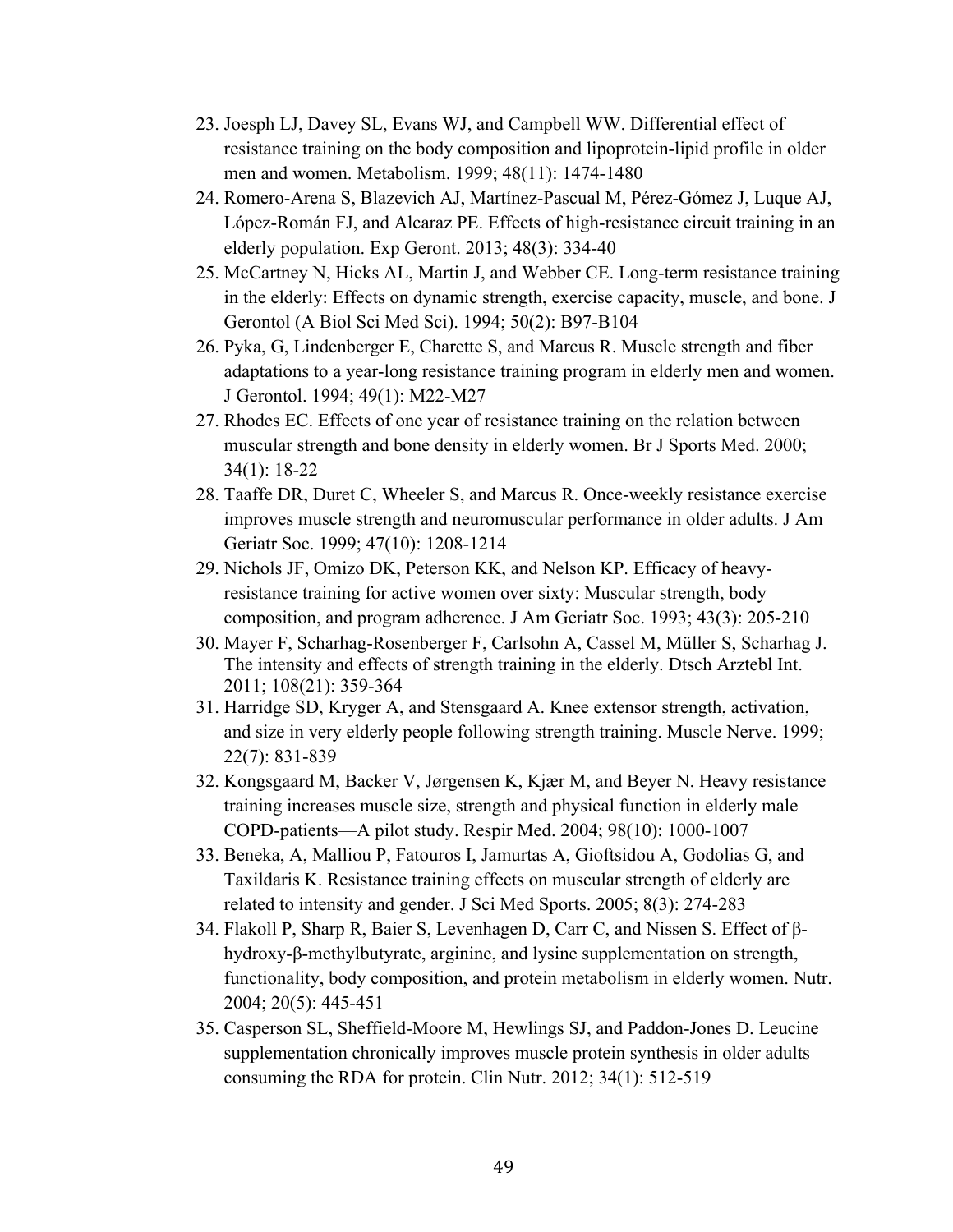- 36. Verreijen AM, De Wilde J, Engberink MF, Swinkels S, Verlaan S, and Weijs PJ. OP007 A high whey protein, leucine enriched supplement preserves muscle mass during intentional weight loss in obese older adults: a double blind randomized controlled trial. Clin Nutr. 2013; 32(1): S3
- 37. Wilkinson DJ, et al. Effects of leucine and its metabolite β-hydroxy-βmethylbutyrate on human skeletal muscle protein metabolism. J Physiol (Lond). 2013; 591(11): 2911-2923
- 38. Dangin M, Boirie Y, Guilet C, and Beaufrère B. Influence of the protein digestion rate on protein turnover in young and elderly subjects. J Nutr. 2002; 132(10): 3228S-3233S
- 39. Hayes A, and Cribb PJ. Effect of whey protein isolate on strength, body composition and muscle hypertrophy during resistance training Curr Opin Clin Nutr Metab Care. 2008; 11(1): 40-44
- 40. Lundqvist K, Neovius M, Grigorenko A, Nordenström J, and Rössner S. Use of dual-energy x-ray absorptiometry in obese individuals: the possibility to estimate whole body composition from dxa half-body scans. Radiography. 2009; 15(1): 12-19
- 41. Pietrobelli A, Wang Z, Formica C, and Heymsfield SB. Dual-energy X-ray absorptiometry: Fat estimation errors due to variation in soft tissue hydration. Am J Phys. 1998; 274.5(1): E808-E816
- 42. Goran MI, Toth MJ, and Poehlman ET. Assessment of research-based body composition techniques in healthy elderly men and women using the 4 compartment model as a criterion method. Int J Obes. 1998; 22(2): 135-142
- 43. Lansley KE, Winyard PG, Fulford J, Vanhatalo A, Bailey SJ, Blackwell JR, DiMenna FJ, Gilchrist M, Benjamin N, and Jones AM. Dietary nitrate supplementation reduces the o2 cost of walking and running: a placebo-controlled study. J Appl Physiol. 2011; 110(3): 591-600
- 44. Siervo M, Lara J, Ogbonmwan I, and Mathers JC. Inorganic nitrate and beetroot juice supplementation reduces blood pressure in adults: A systematic review and meta-analysis. J Nutr. 2013; 143(6): 818-826
- 45. Lundberg JO, and Govoni M. Inorganic nitrate is a possible source for systemic generation of nitric oxide. Free Radic Biol Med. 2004; 37(3): 395-400
- 46. Benjamin N, O'Driscoll F, Dougall H, Duncan C, Smith L, Golden M, and McKenzie H. Stomach NO synthesis. Nature. 1994; 368(6471)
- 47. Lundberg JO, Weitzberg E, Lundberg JM, and Alving K. Intragastric nitric oxide production in humans: measurements in expelled air." Gut. 1994; 35(11): 1543- 1546
- 48. Modin A, Bjorne H, Herulf M, Alving K, Weitzberg E, and Lundberg J. Nitritederived nitric oxide: A possible mediator of 'acidic-metabolic' vasodilation. Acta Physiol Scand. 2001; 171(1): 1
- 49. Zweier JL, Wang P, Samouilov A, and Kuppusamy P. Enzyme-independent formation of nitric oxide in biological tissues. Nature Med. 1995; 1(8): 804-809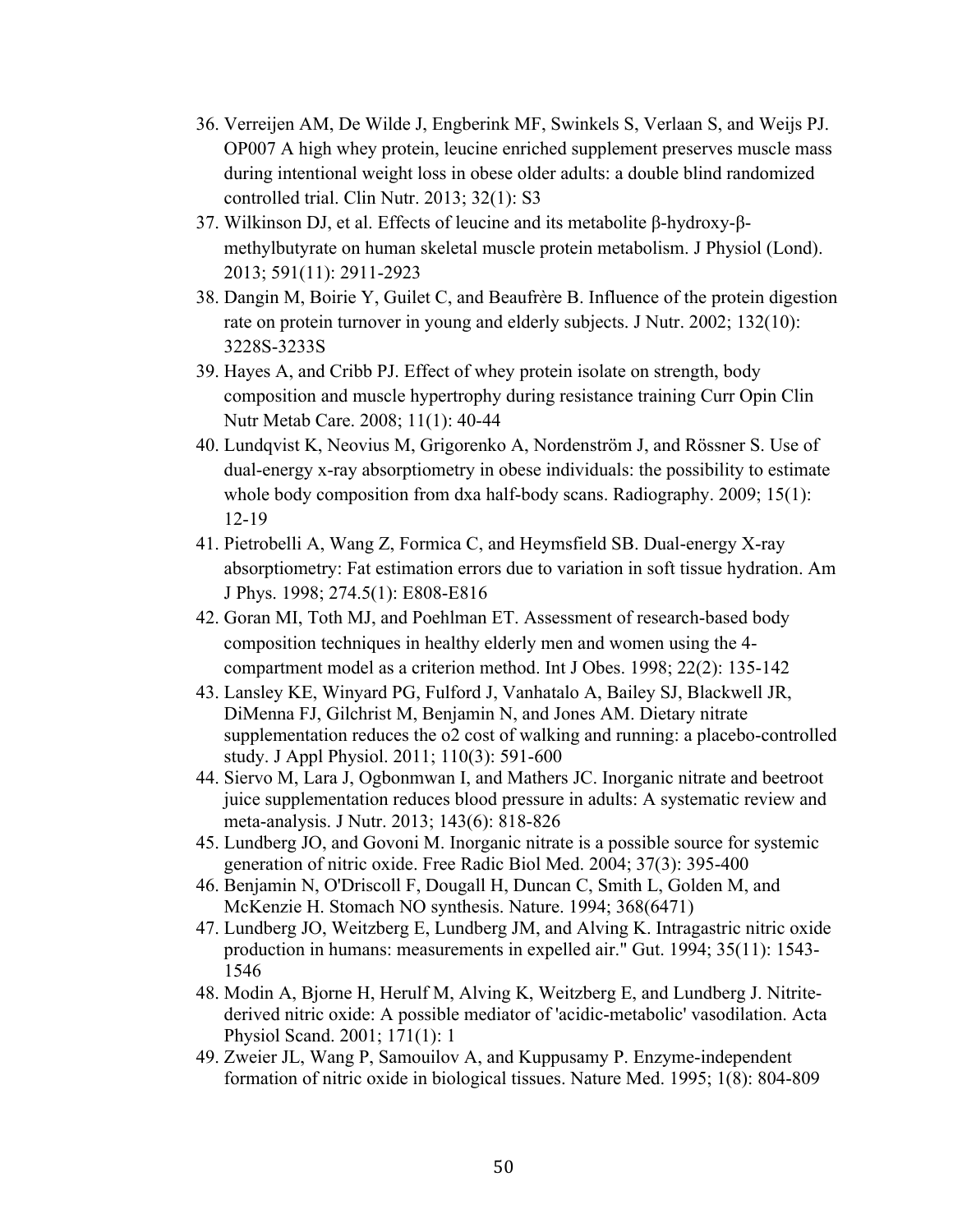- 50. Millar Tm, Stevens CR, Benjamin N, Eisenthal R, Harrison R, and Blake DR. Xanthine oxidoreductase catalyses the reduction of nitrates and nitrite to nitric oxide under hypoxic conditions. FEBS Lett. 1998; 427(2): 225-228
- 51. Kozlov AV, Dietrich B, and Nohl H. Various intracellular compartments cooperate in the release of nitric oxide from glycerol trinitrate in liver. Br J Pharmacol. 2003; 139(5): 989-997
- 52. Cosby K, et al. Nitrite reduction to nitric oxide by deoxyhemoglobin vasodilates the human circulation. Nature Med. 2003; 9(12): 1498-1505
- 53. Body SC, Hartigan PM, Shernan SK, Formanek V, and Hurford WE. Nitric oxide: Delivery, measurement, and clinical application. J Cardiothorac Vasc Anesth. 1995; 9(6): 748-763
- 54. Thiemermann C. The role of the L-arginine: Nitric oxide pathway in circulatory shock. Adv Pharmacol. 1994; 28: 45-79
- 55. Francis CA, Beman JM, and Kuypers MM. New processes and players in the nitrogen cycle: the microbial ecology of anaerobic and archaeal ammonia oxidation. ISME J. 2007; 1(1): 19-27
- 56. Reutov VP, and Sorokina EG. Review: NO-Synthase and nitrite-reductase components of nitric oxide cycle. Biochemistry (Moscow). 1998; 63(7)
- 57. Larsen FJ, Weitzberg E, Lundberg JO, and Ekblom B. Effects of dietary nitrate on oxygen cost during exercise. Acta Physiol Scand. 2007; 191(1): 59-66
- 58. Larsen FJ, Weitzberg E, Lundberg JO and Ekblom B. Dietary nitrate reduces maximal oxygen consumption while maintaining work performance in maximal exercise. Free Radical Bio Med. 2010; 48(2): 342-347
- 59. Webb AJ, et al. Acute blood pressure lowering, vasoprotective, and antiplatelet properties of dietary nitrate via bioconversion to nitrite. Hypertension. 2008; 51(3): 784-790
- 60. Shepherd AI, Wilkerson DP, Dobson L, Kelly J, Winyard PG, Jones AM, Benjamin N, Shore AC, and Gilchrist M. The effect of dietary nitrate supplementation on the oxygen cost of cycling, walking performance and resting blood pressure in individuals with chronic obstructive pulmonary disease: A double blind placebo controlled, randomised control trial. Nitric Oxide. 2015
- 61. Berry M, Justus N, Hauser J, Case A, Helms C, Basu S, Rogers Z, Lewis M, and Miller G. Dietary nitrate supplementation improves exercise performance and decreases blood pressure in COPD patients. 2014
- 62. Mcknight, GM, Duncan CW, Leifert C, and Golden MH. Dietary nitrate in man: Friend or foe? Br J Nutr. 1999; 81(5): 349
- 63. Duncan C, Dougall H, Johnston P, Green S, Brogan R, Leifert C, Smith L, Golden M, and Benjamin N. Chemical generation of nitric oxide in the mouth from the enterosalivary circulation of dietary nitrate. Nat Med. 1995; 1(6): 546- 551
- 64. Duncan, CW. Nitrate to nitrite conversion on mammalian tongues. [PhD Thesis] University of Aberdeen; 1999.
- 65. Spiegelhalder B, Eisenbrand G, and Preussmann R. Influence of dietary nitrate on nitrite content of human saliva: Possible relevance to in vivo formation of nnitroso compounds. Food and Cosmet Toxicol. 1976; 14(6): 545-548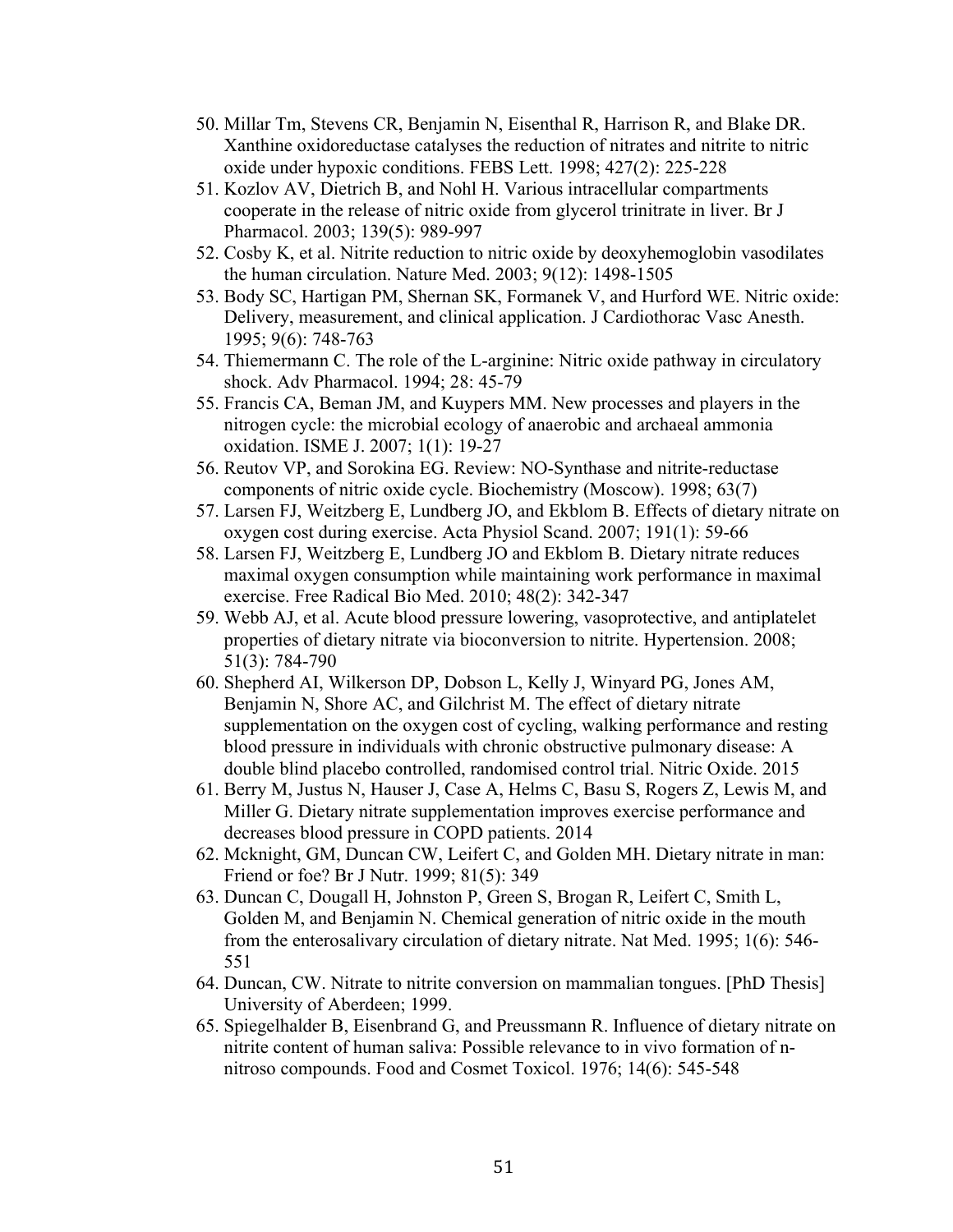- 66. Tannenbaum SR, Weisman M, and Fett D. The effect of nitrate intake on nitrite formation in human saliva. Food and Cosmet Toxicol. 1976;14(6): 549-552
- 67. Li H, Duncan C, Townend J, Killham K, Johnson P, Dykhuizen R, Kelly D, Golden M, Benjamin N, and Leifert C. Nitrate-reducing bacteria on rat tongues. Appl Environ Microbiol. 1997; 63(3): 924-930
- 68. Sasaki T, and Matano K. Formation of nitrite from nitrate at the dorsum linguae. *Food* Hyg *Safe* Sci (Shokuhin Eiseigaku Zasshi). 1979;20(5): 363-369
- 69. Lundberg JON, Weitzberg E, Lundberg JM and Alving K. Intragastric nitric oxide production in humans: measurements in expelled air. Gut. 1994; 35: 1543–1546
- 70. McKnight, GM, Smith LM, Drummond RS, Duncan CW, Golden M, and Benjamin N. Chemical synthesis of nitric oxide in the stomach from dietary nitrate in humans. Gut. 1997; 40(2): 211-214
- 71. Balagopal, P, Rooyackers OE, Adey DB, Ades PA, and Nair KS. Effects of aging on in vivo synthesis of skeletal muscle myosin heavy-chain and sarcoplasmic protein in humans. Am J Physiol. 1997; 274(4 Pt.1): E790-800
- 72. Charlton MR. Protein metabolism and liver disease. Baillieres Clin Endocrinol Metab. 1996; 10(4): 617-635
- 73. Ferrannini, E, Buzzigoli G, Bonadonna R, Giorico MA, Oleggini M, Graziadei L, Pedrinelli R, Brandi L, and Bevilacqua S. Insulin resistance in essential hypertension. N Engl J Med. 1987; 317(6): 350-357
- 74. Howard G, O'Leary DH, Zaccaro D, Haffner S, Rewers M, Hamman R, Selby JV, Saad MF, Savage P, and Bergman R. Insulin sensitivity and atherosclerosis. The insulin resistance atherosclerosis study (iras) investigators. Circulation. 1996; 93(10): 1809-1817
- 75. Bressler P, Bailey SR, Matsuda M, and Defronzo RA. Insulin resistance and coronary artery disease. Diabetologia. 1996; 14(4): 1345-1350
- 76. Miller AW. Enhanced endothelin activity prevents vasodilation to insulin in insulin resistance. Hypertension. 2002; 40(1): 78-82
- 77. Jiang ZY, Lin, YW, Clemont A, Feener EP, Hein KD, Igarashi M, Yamauchi T, White MF, and King GL. Characterization of selective resistance to insulin signaling in the vasculature of obese Zucker (fa/fa) rats. Journal Clin Invest. 1999; 104(4): 447-457
- 78. Sydow K, Mondon CE, and Cooke JP. Insulin resistance: Potential role of the endogenous nitric oxide synthase inhibitor ADMA. Vasc Med. 2005; 10: 35-43
- 79. Münzel T, Steven S, and Daiber A. Organic nitrates: Update on mechanisms underlying vasodilation, tolerance and endothelial dysfunction. Vascu Pharmacol. 2014; 63(3): 105-113
- 80. Jens S. Insights into CGMP signaling derived from cGMP kinase knockout mice. Front Biosci. 2005; 10: 1279
- 81. Abrams J. Hemodynamic effects of nitroglycerin and long-acting nitrates. Am Heart J. 1985; 110(1 Pt. 1): 217-224
- 82. Bartholomew B, and Hill MJ. The pharmacology of dietary nitrate and the origin of urinary nitrate. Food Chem Toxicol. 1984; 22(10): 789-795
- 83. Pannala AS, Mani AR, Spencer JP, Skinner V, Bruckdorfer KR, Moore KP, and Rice-Evans CA. The effect of dietary nitrate on salivary, plasma, and urinary nitrate metabolism in humans. Free Radic Biol Med. 2003; 34(5): 576-584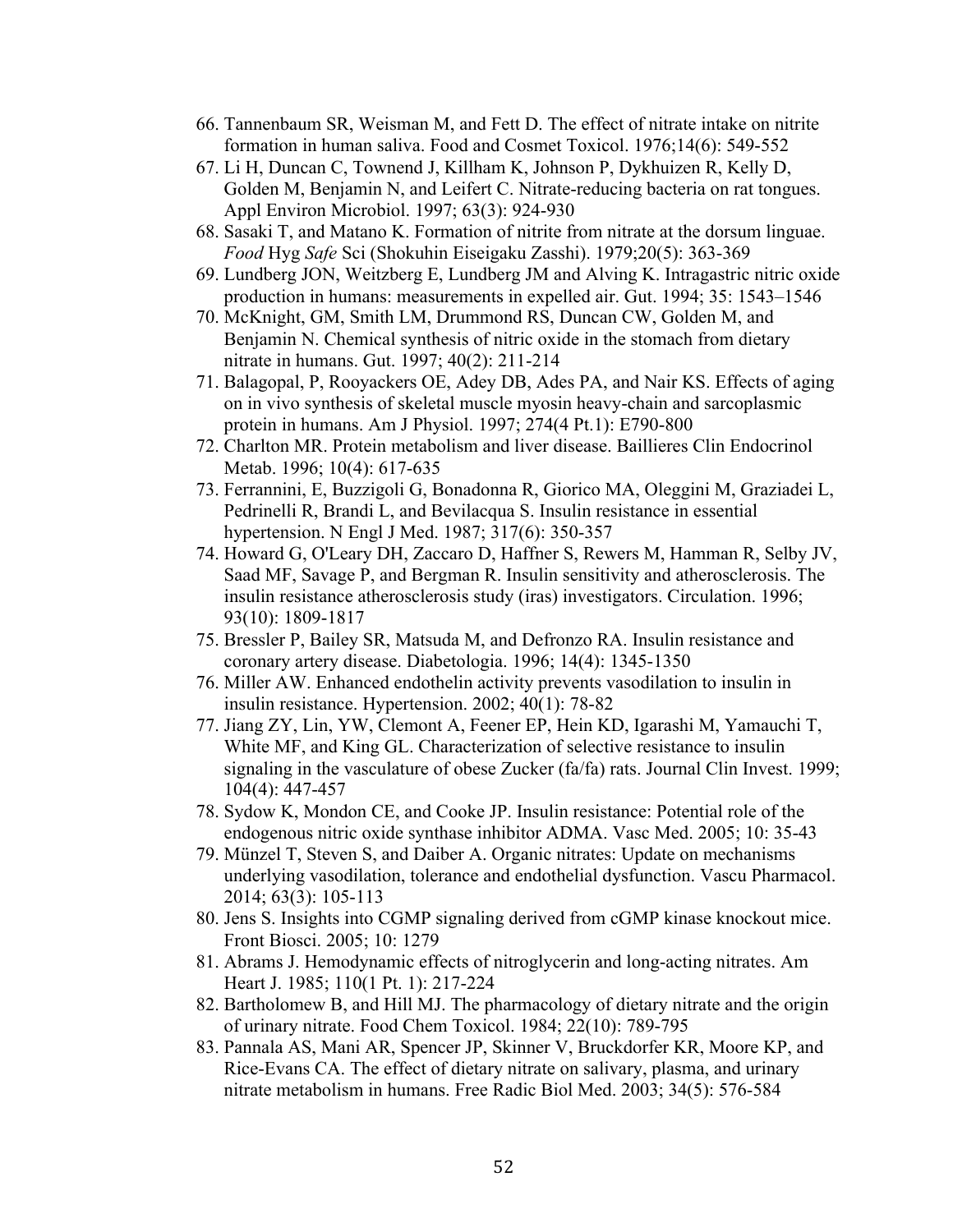- 84. Weitzberg E, and Lundberg JON. Nonenzymatic Nitric oxide production in humans. Nitric Oxide. 1998; 2(1): 1-7
- 85. Siervo M, and. Bluck LJC. In vivo nitric oxide synthesis, insulin sensitivity, and asymmetric dimethylarginine in obese subjects without and with metabolic syndrome. Metabolism. 2012; 61(5): 680-688
- 86. Proud C, and Denton R. Molecular mechanisms for the control of translation by insulin. Biochem J. 1997; 328: 329-341
- 87. Tschudi MR, Barton M, Bersinger NA, Moreau P, Cosentino F, Noll G, Malinski T, and Lüscher TF. Effect of age on kinetics of nitric oxide release in rat aorta and pulmonary artery. J Clin Invest. 1996; 98(4): 899-905
- 88. Barton M, Cosentino F, Brandes RP, Moreau P, Shaw S, and Luscher TF. Anatomic heterogeneity of vascular aging: Role of nitric oxide and endothelin. Hypertension 1997; 30(4): 817-824
- 89. Morley JE, Kumar VB, Mattammal MB, Farr S, Morley PM, and Flood JF. Inhibition of feeding by a nitric oxide synthase inhibitor: Effects of aging. Eur J Pharmacol. 1996; 311(1): 15-19
- 90. Timmerman KL, Lee, JL, Fujita S, Dhanani S, Dreyer HC, Fry CS, Drummond MJ, Sheffield-Moore M, Rasmussen BB, Volpi E. Pharmacological vasodilation improves insulin-stimulated muscle protein anabolism but not glucose utilization in older adults. Diabetes. 2010; 59(11): 2764-2771
- 91. Baron AD, Tarshoby M, Hook G, Lazaridis EN, Cronin J, Johnson A, Steinberg HO. Interaction between insulin sensitivity and muscle perfusion on glucose uptake in human skeletal muscle: Evidence for capillary recruitment. Diabetes. 2000; 49(5): 768-774
- 92. Laakso M, Edelman SV, Brechtel G, Baron AD. Impaired insulin mediated skeletal muscle blood flow in patients with NIDDM. Diabetes. 1992; 41:1076– 1083
- 93. Vollenweinder P, Tappy L, Jequier E, Nicod P, Scherrer U. Impaired insulin induced sympathetic neural activation and vasodilation skeletal muscle in obese humans. J Clin Invest. 1994; 93:2365–2371
- 94. Israel S. Age-related changes in strength and special groups. Strength and Power in Sport. P.V. Komi, ed. Boston, MA: Blackwell Scientific, 1991.
- 95. Klitgaard, H, Mantoni M, Schiaffinpo S, Ausoni S, Gorza L, Laurent-Winter C, Schnohr P, and Saltin B. Function, morphology, and protein expression of aging skeletal muscle: A cross-sectional study of elderly men with different training backgrounds. Acta Physiol. Scand. 1990; 140: 41-54
- 96. Vandervoot, AA, and McComas AJ. Contractile changes in opposing muscles of the human ankle joint with aging. J. Appl. Physiol. 1986; 61(1):361-367
- 97. Viitasalo, J.T., P. Era, A.L Leskinen, and E. Heikkinen. Muscular strength profiles and anthropometry in random samples of men aged 31–35, 51–55, and 71–75 years. Ergonomics. 1985; 28(11):1563–1574
- 98. Adams K, O'Shea P, O'Shea, K. Aging: It's effects on strength, power, flexibility, and bone density. Strength and Conditioning Journal. 1999; 21(2): 65- 77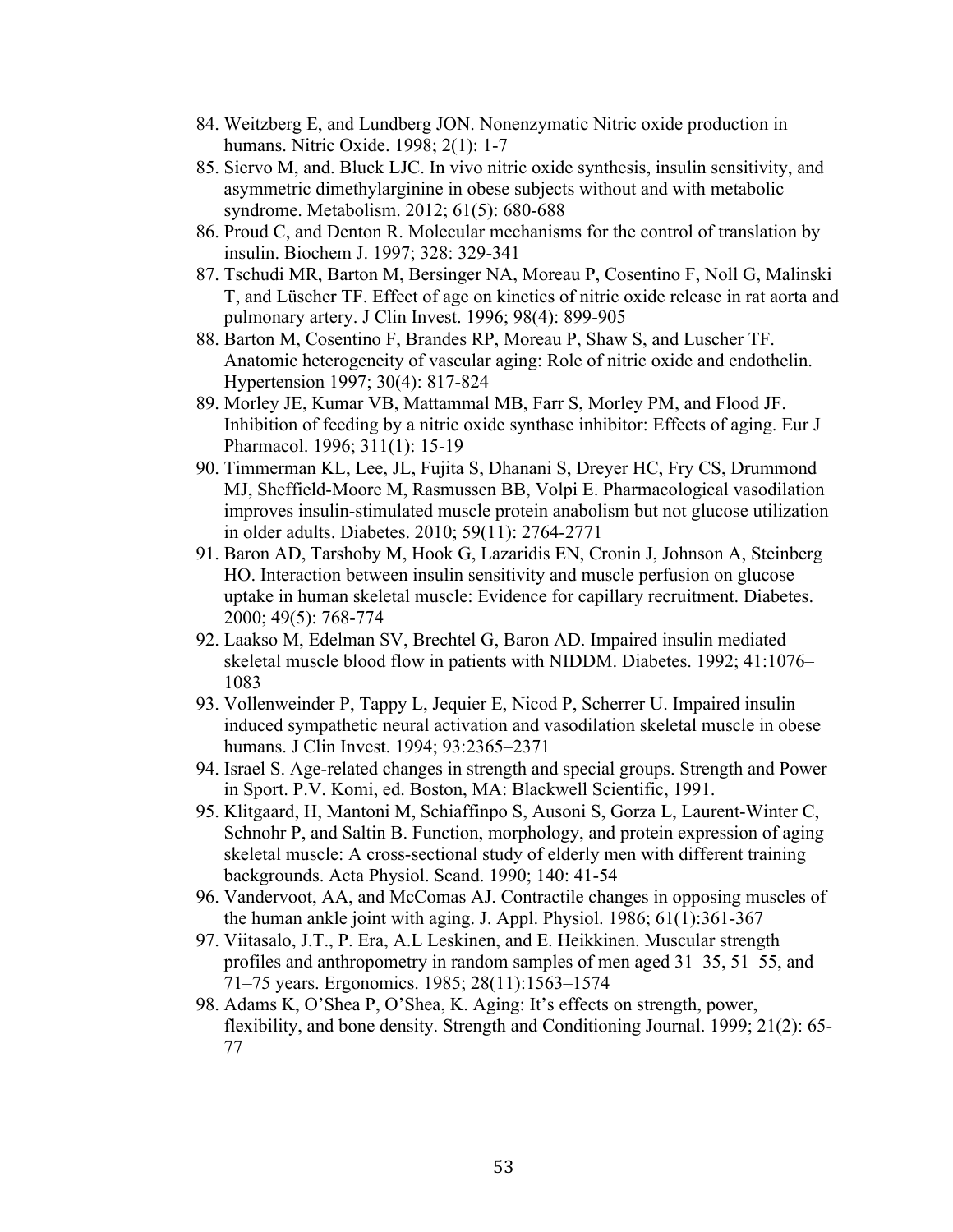- 99. Van Loan MD. Total body composition: birth to old age. Roche AF, Heymsfield SB, Lohman TG. Human body composition. Champaign, IL: Human Kinetics, 1996:205–15
- 100. Forbes G. Longitudinal changes in adult fat-free mass: Influence on body composition. Am J Clin Nutr. 1999; 70(6): 1025-1031
- 101. Carlstrom M, Larsen F, Nystrom T, Hezel M, Borniquel S, Weitzberg E, Lundberg JO. Dietary inorganic nitrate reverses features of metabolic syndrome in endothelial nitric oxide synthase-deficient mice. Proc Natl Acad Sci U S A. 2010; 107(41): 17716-17720
- 102. Wylie LJ, Mohr M, Krustrup P, Jackman, SR, Ermidis G, Kelly J, Black MI, Bailey SJ, Vanhatalo A, Jones AM. Dietary nitrate supplementation improves team sport-specific intense intermittent exercise performance. Eur J Appl Physiol. 2013; 113(7): 1673-1684
- 103. Christensen PM, Nyberg M, Bangsbo J. Influence of nitrate supplementation on VO2 kinetics and endurance of elite cyclists. Scand J Med Sci Sports. 2013; 23(1): e21-e31
- 104. Lansley KE, Winyard PG, Bailey SJ, Vanhatalo A, Wilkerson DP, Blackwell JR, Gilchrist M, Benjamin N, Jones AM. Acute dietary nitrate supplementation improves cycling time trial performance. Med Sci Sports Exerc. 2011; 43(6): 1125-1131
- 105. Skelton DA, Young A, Greig C, Malbut K. Effects of resistance training on strength, power, and selected functional abilities of women aged 75 and older. J Am Geriatr Soc. 1995; 43(10): 1081-1087
- 106. Gerson CE, Luecke TJ, Wendeln HK, Toma K, Hagerman FC, Murray TF, Ragg KE, Ratamess NA, Kraemer WJ, Staron RS. Muscular adaptations in response to three difference resistance-training regimens; Specificity of repetition maximum training zones. Eur J Appl Physiol. 2002; 88: 50-60
- 107. De Vos NJ, Singh NA, Ross DA, Stavrinos TM, Orr R, Fiatarone Singh MA. Optimal load for increasing muscle power during explosive resistance training in older adults. J Gerentol A Biol Sci Med Sci. 2005; 60(5): 638-647
- 108. Henwood TR, Taaffe DR. Improved physical performance in older adults undertaking a short-term programme of high-velocity resistance training. Gerentol. 2005; 51(2): 108-115
- 109. Bamman MM, Hill VJ, Adams GR, Haddad F, Wetzstein CJ, Gower BA, Ahmed A, Hunter GR. Gender differences in resistance-training-induced myofiber hypertrophy among older adults. J Gerentol Biol Sci Med Sci. 2003; 58(2): B108-B116
- 110. Colliander EB, Tesch PA. Effects of eccentric and concentric muscle actions in resistance training. Acta Physiol. Scand. 1990; 140: 31–39.
- 111. Colliander EB, Tesch PA. Responses to eccentric and concentric resistance training in females and males. Acta Physiol. Scand. 1990; 141: 149–156.
- 112. Dudley GA, Tesch PA, Miller BJ, Buchanan P. Importance of eccentric actions in performance adaptations to resistance training. Aviat. Space Environ. Med. 1990; 62: 543–550.
- 113. Katan MB. Nitrate in foods: harmful or healthy?. Am J Clin Nutr. 2009; 90(1): 11-12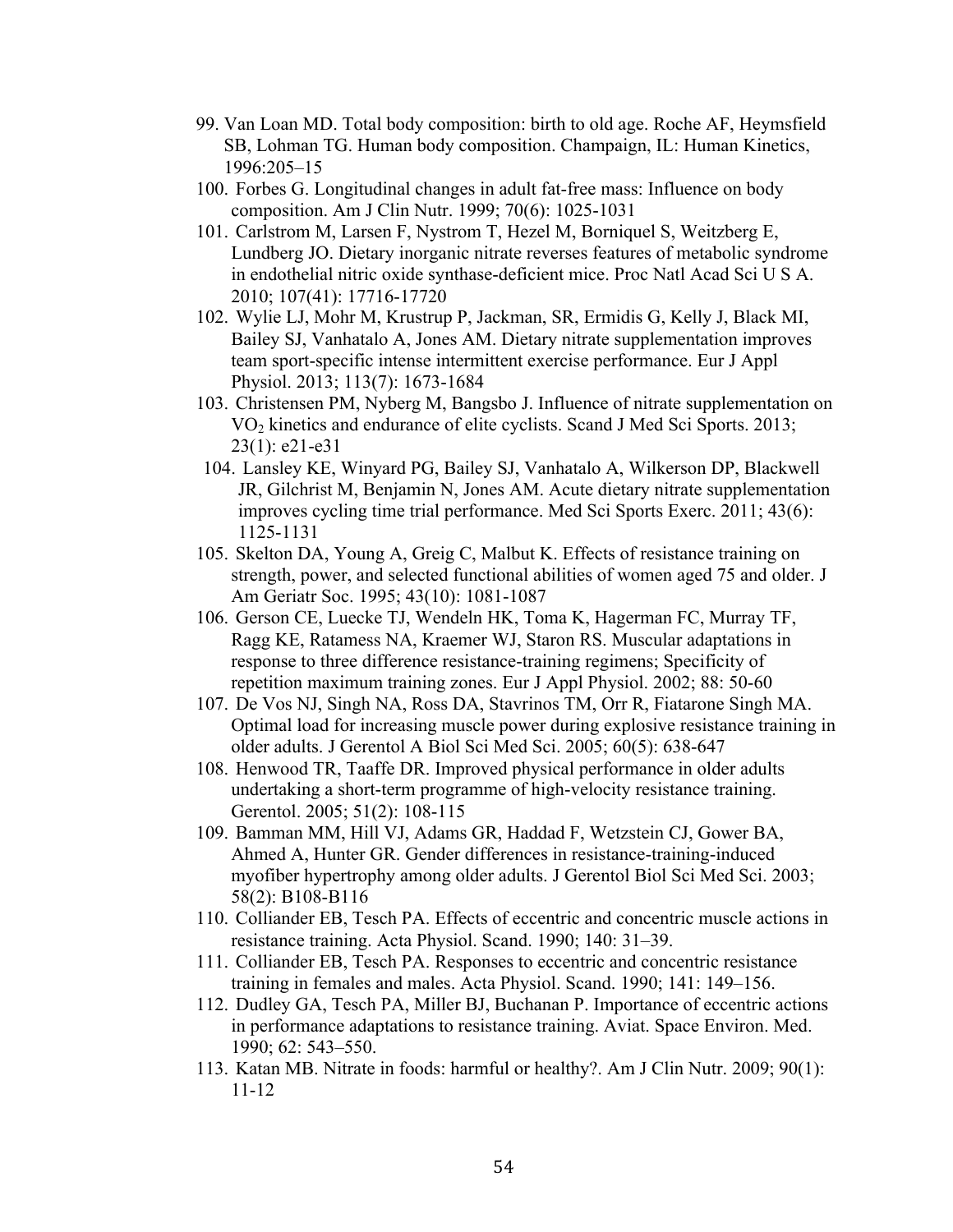- 114. Knight CA, Kamen G. Adaptations in muscular activation of the knee extensor muscles with strength training in young and older adults. I Electromyogr Kinesiol.  $2001$ ;  $11(6)$ ;  $405-512$
- 115. Thompson C, Wylie LJ, Fulford J, Kelly J, Black MI, McDonaugh ST, Jeukendrup A, Vanhatalo A, Jones AM. Dietary nitrate improves sprint performance and cognitive function during prolonged intermittent exercise. Eur J Appl Physiol. 2015
- 116. Haider, G. Folland, JP. Nitrate supplementation enhances the contractile properties of human skeletal muscle. Med Sci Sports Exerc. 2014; 46: 2234-2243
- 117. Martin, K, Smee, D, Thompson, K, Rattray, B. Dietary nitrate does not improve repeated sprint performance. Int J Sports Physiol Perform. 2014; 9: 845-850
- 118. Seguin R, Nelson ME. The benefits of strength training in older adults. Am I Prev Med. 2003; 3(2): 141-149
- 119. Lansley KE, Winyard PG, Bailey SJ, et al. Acute dietary nitrate supplementation improves cycling time trial performance. Med Sci Sports Exerc. 2011; 43: 1125-1131
- 120.Cermak NM, Gibala MJ, van Loon LJ. Nitrate supplementation's improvement of 10-km time-trial performance in trained cyclists. Int J Sport Nutr Exerc Metab. 2012; 22: 64-71
- 121.Bond H, Morton L, Braakhuis AJ. Dietary nitrate supplementation improves rowing performance in well-trained rowers. Int J Sport Nutr Exerc Metab. 2012; 22: 251–256
- 122. Medline Plus. Aging changes in the bones muscles joints. [Internet] U.S. National Library of Medicine. c2015 [cited 2015 May 5]. Available from http://www.nlm.nih.gov/medlineplus/ency/article/004015.htm
- 123. Miller GD, Marsh AP, Dove RW, Beavers D, Presley T, Helms C, Bechtold E, King SB, Kim-Shapiro D. Plasma nitrate and nitrite are increased by a highnitrate supplement but not by high-nitrate foods in older adults. Nutr Res. 2012; 32(3): 160-168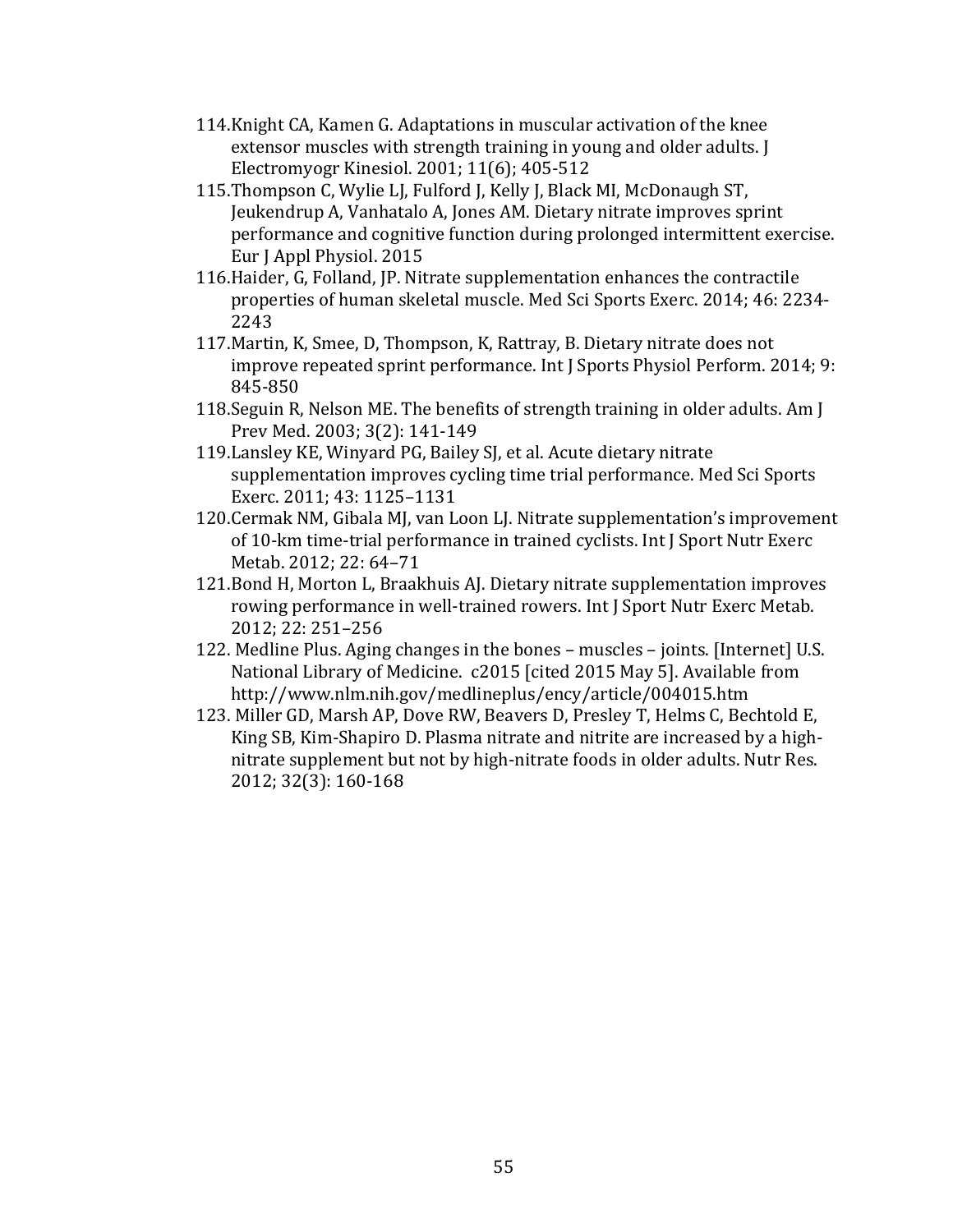## **APPENDIX A**



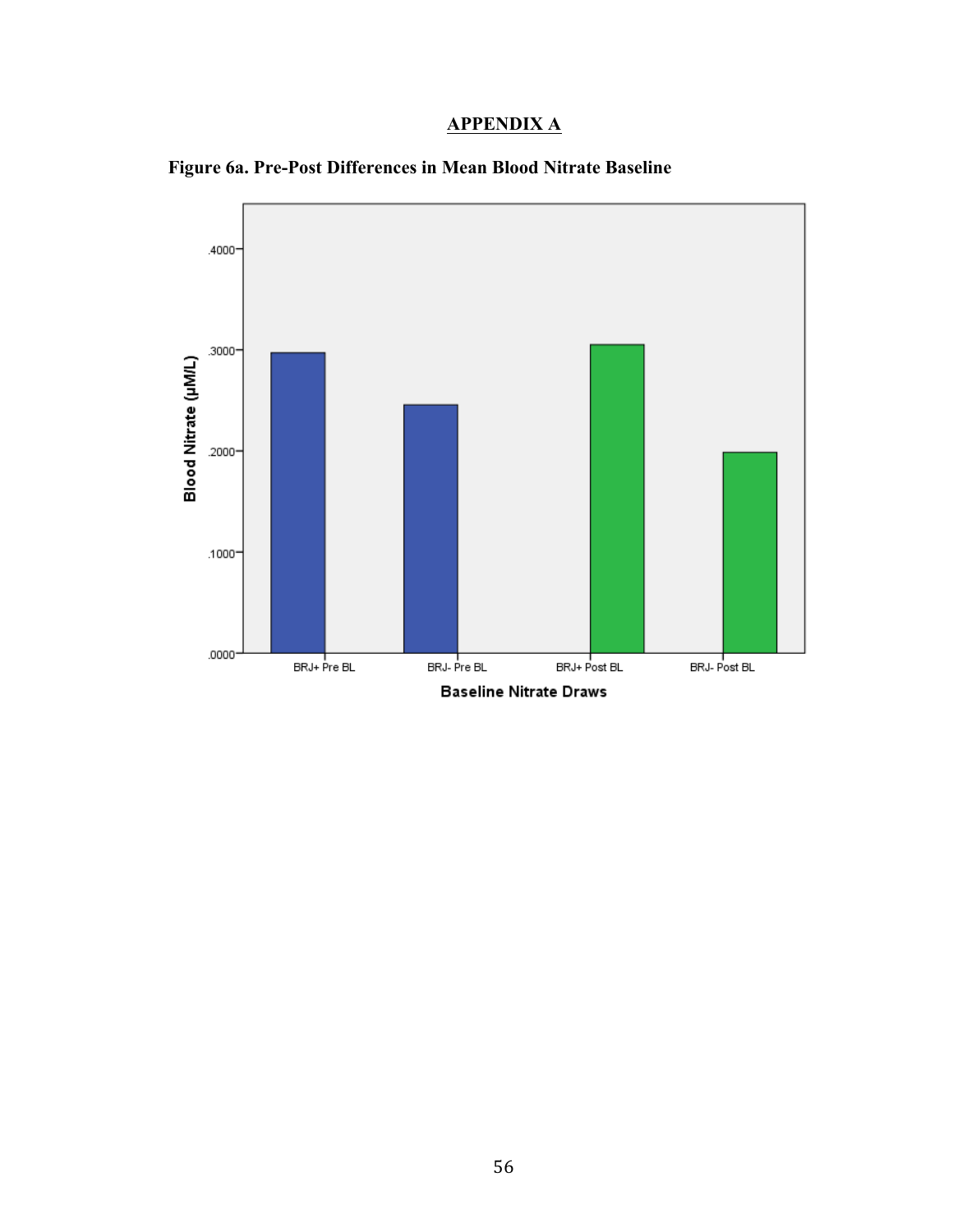

**Figure 6b. Pre-Post Differences in Mean Blood Nitrite Baseline**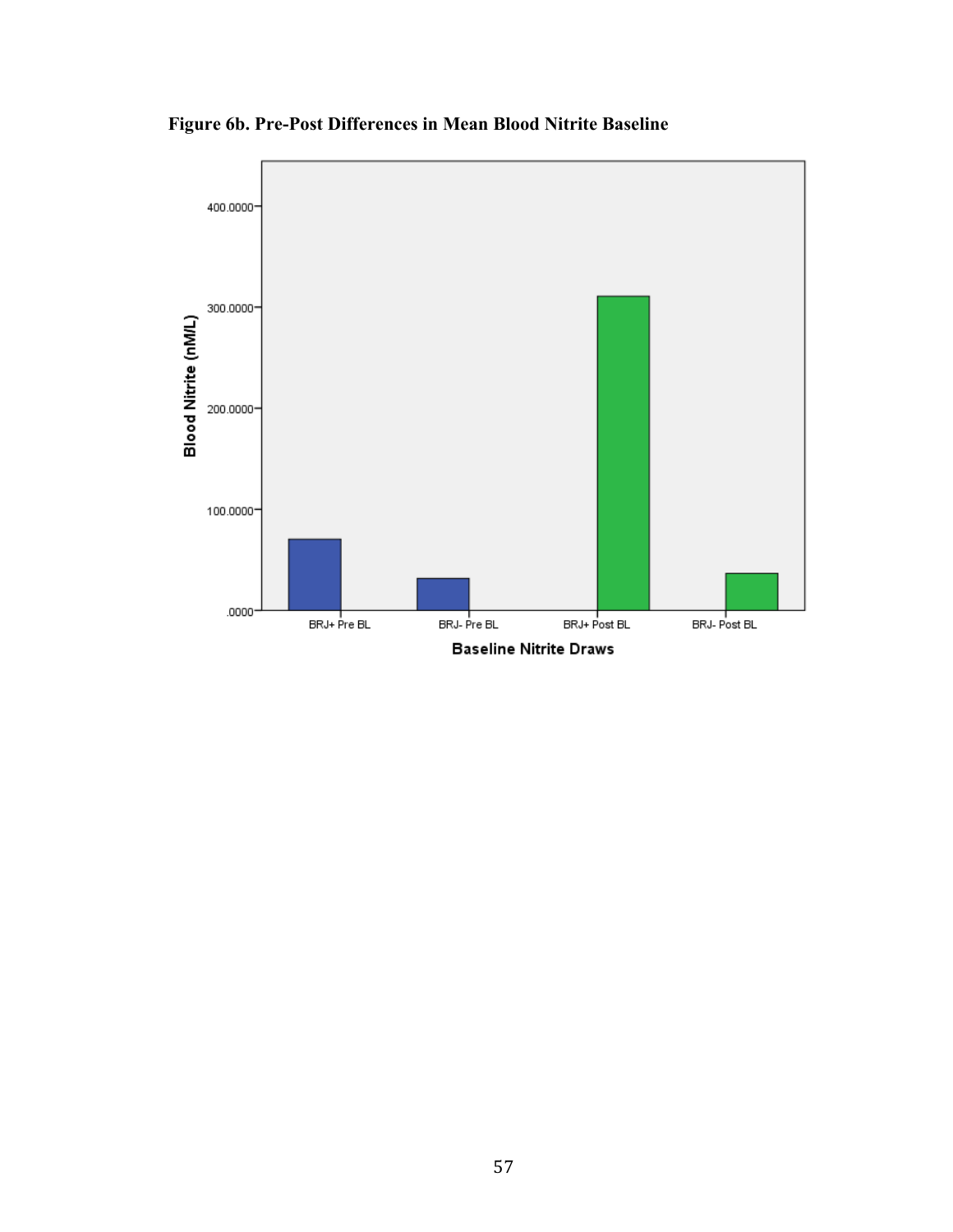**Figure 6c. Pre-Post Differences in Mean Blood Nitrate Follow-up**

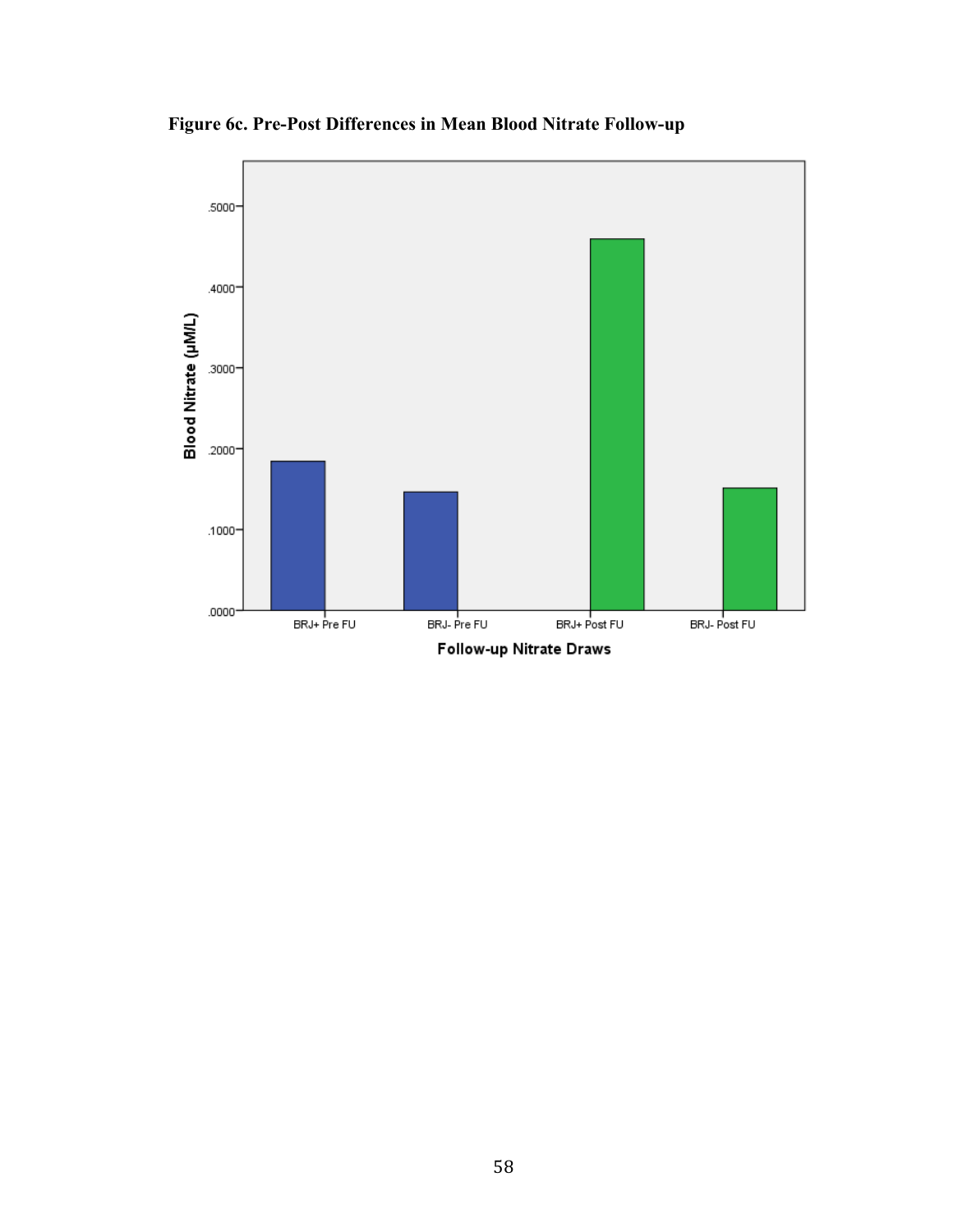

**Figure 6d. Pre-Post Differences in Mean Blood Nitrite Follow-up**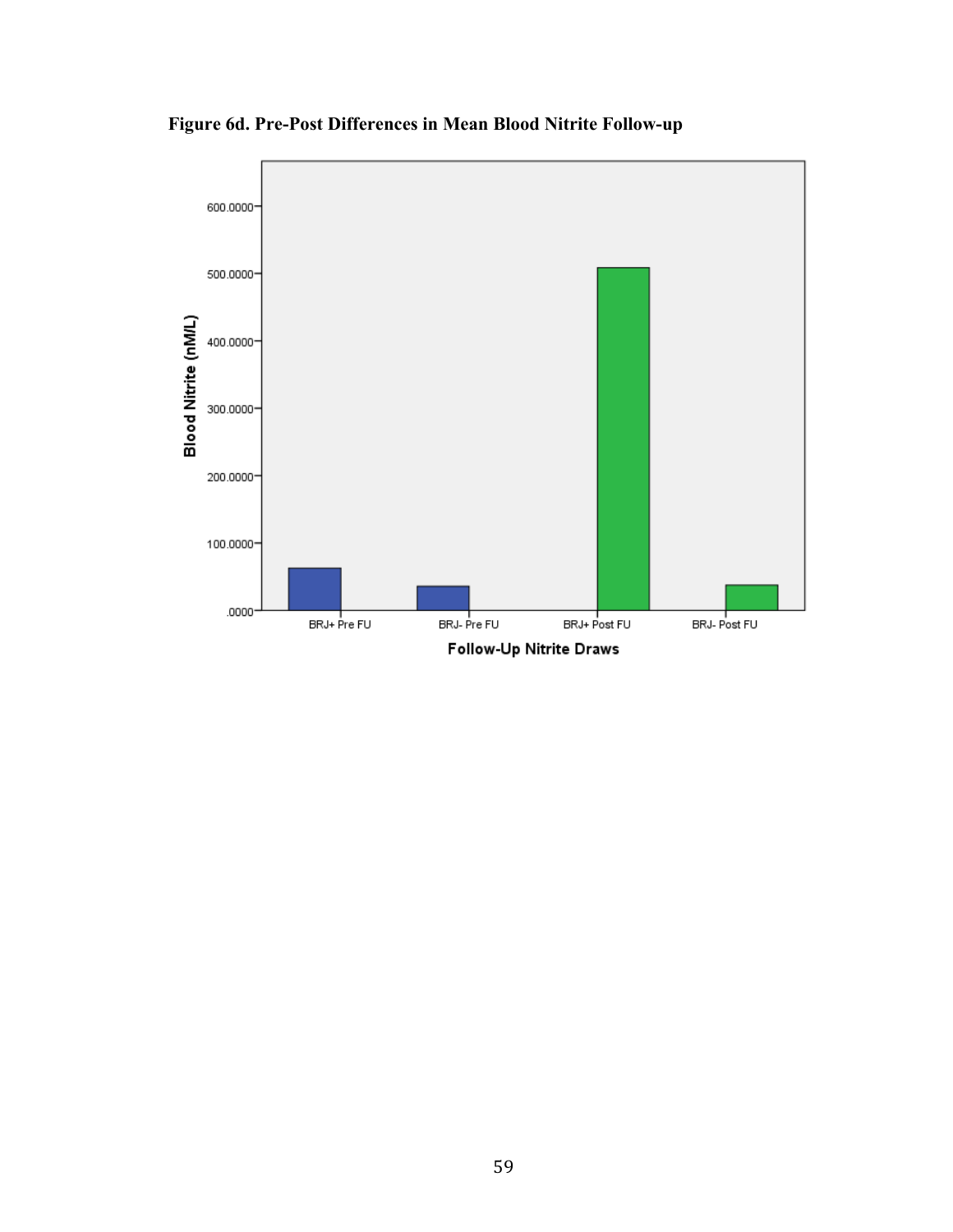## **APPENDIX B**

Department of Health and Exercise Sciences

## **EFFECT OF DIETARY NITRATE + PROTEIN SUPPLEMENTATION ON BODY COMPOSITION AND MUSCLE FUNCTION IN OLDER ADULTS UNDERGOING A RESISTANCE TRAINING PROGRAM**

Informed Consent Form to Participate in Research Gary Miller, PhD Principal Investigator

# **Introduction**

You are invited to be in a research study. Research studies are designed to gain scientific knowledge that may help other people in the future. You are being asked to take part in this study because you are 60 or older and do not exercise regularly. If you are female you have completed menopause. Also, you have said that you are willing to exercise on strength training equipment three times a week and drink both a beetroot juice and a protein supplement after each training session. Your participation is voluntary. Please take your time in making your decision as to whether or not you wish to participate. Ask your study doctor or the study staff to explain any words or information contained in this informed consent document that you do not understand. You may also discuss the study with your friends and family.

# Why Is This Study Being Done?

The purpose of this research study is to find out if people could improve muscle strength, amount of muscle, and overall physical functioning by drinking a beetroot juice and protein supplement after strength training three times a week. It will also help us find out if the nitrate in the beetroot juice has any effect on how well your body uses the protein supplement.

In this study a beetroot juice will be compared to a placebo. A placebo is a substance, like a sugar pill, that is not thought to have any effect on you. For this study the placebo will be the same beetroot juice but the nitrate will have been filtered out. In this study you will either receive the active study beverage or the nitrate-free study beverage placebo which is not active. Placebos are used in this research studies to see if the nitrate really does have an effect.

## How Many People Will Take Part in the Study?

A total of 24 people will take part in this study. This is the only research study site. In order to identify the 24 subjects needed, we may need to screen as many as 75 because some people will not qualify to be included in the study.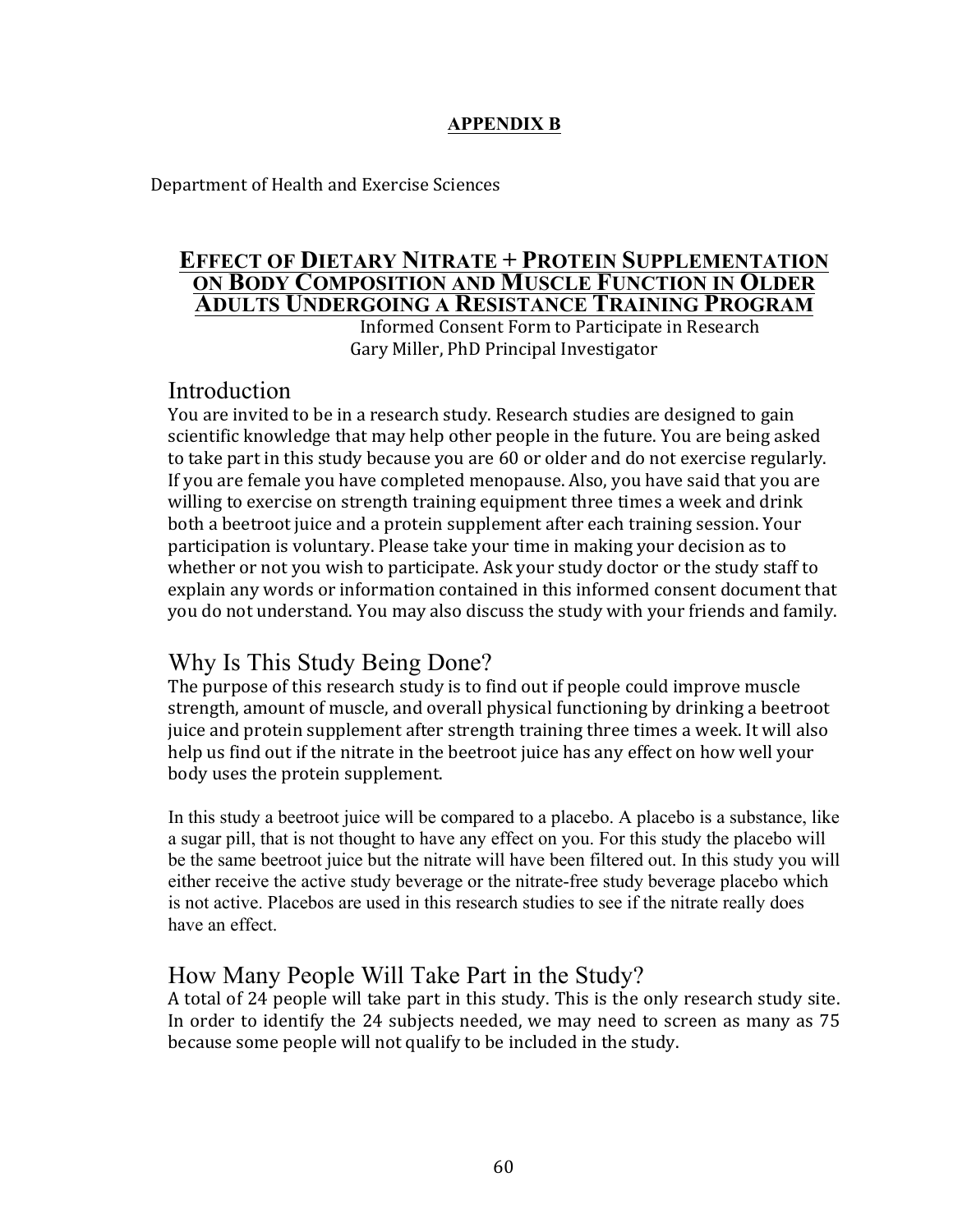# What Is Involved in the Study?

If you decide to be in this research study, this is what will happen. What you do in this study does not take the place of the care that you get from your doctor.

## **Screening/Baseline Visit 1:**

First, we will see if you are eligible to take part in the study.

- 1. You will be asked to come to the Clinical Research Center (CRC) of Wake Forest University. You will be asked to fast (not eat or drink anything but water) for at least 12-hours prior to this visit. The study's Assessment Coordinator will prick the end of your fingertip to draw a drop of blood. This blood drop will be used to measure your fasting blood sugar. If the blood sugar reading matches the requirements for the study, you will remain eligible. If they do not match our requirements, you will not be eligible and we will ask you to return to your doctor.
- 2. Next, the Assessments Coordinator will offer you a light snack.
- 3. After this, you will have your height, weight, and blood pressure taken and recorded. You will also have a medical history taken and list all of the medicines you are taking. You will also have a treadmill test. This test is like walking on a conveyor belt that gradually gets steeper. You will be asked to perform this test for a short period, or until you tell us that you are too tired to continue doing it. During this test, we will measure heart rate, blood pressure, and how tired you are. A doctor will be there to look at your results and make sure that you are safe. If for some reason you cannot complete the entire test, we will refer you back to your doctor who will decide if you can be in the study. The entire treadmill test will take about 45 minutes.

You will also sample some beetroot juice and complete several questionnaires. Then you will be scheduled for your second baseline testing visit.

The entire visit will take about  $2-2\frac{1}{2}$  hours.

## **Screening/Baseline Visit 2:**

- 1. The second baseline testing visit will be conducted at the Geriatric Research Center (GRC) of Wake Forest University Health Sciences. You do not need to fast for this blood draw. You will start by having your blood drawn to check your liver and kidney functions.
- 2. Then you will do a walk test. This will involve walking around a pre-measured course for about  $\frac{1}{4}$  mile as quickly as you can. Additionally, you will take a seated leg strength test where you will be asked to push and pull as much weight as you can with both of your legs, one at a time. We will also ask that you walk up 12 stairs as fast as you can.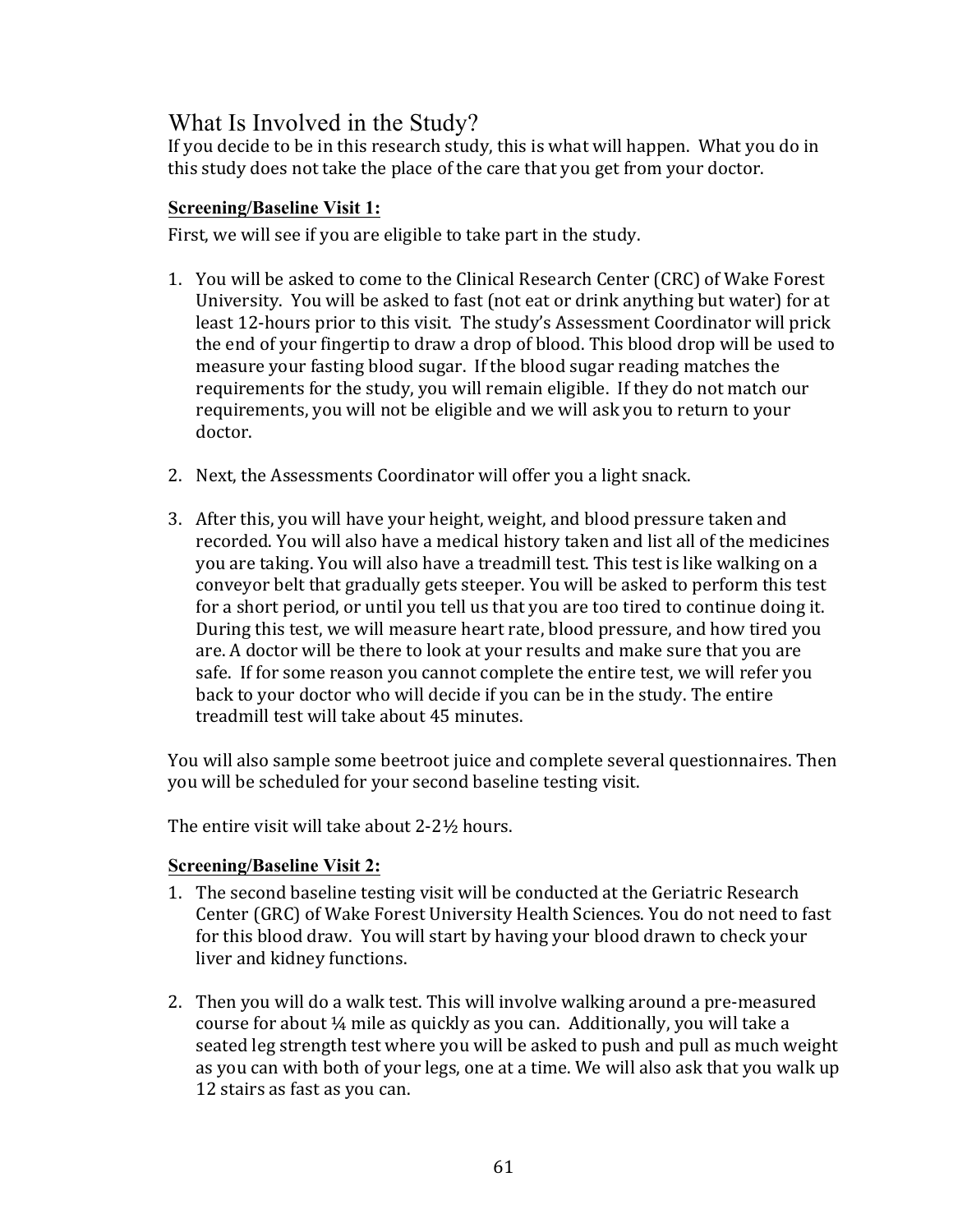- 3. From the GRC, you will go downstairs to the Ambulatory Care Clinic to have a scan of your body that measures the amounts of your bone, muscle, and fat. This scan uses a Dual Energy X-ray Absorptiometry (DEXA) machine. This procedure is a type of x-ray, but involves a very low dose of radiation. Radiation exposure information can be found in the risks section of this document below.
- 4. From the Ambulatory Care Clinic, you will be escorted to get a computed tomography (CT) scan of your abdomen and thigh. The CT scans are painless and will help us to determine the amount and location of muscle and fat in your body (more details provided in the Risks Section of this form).

This visit will last about 2 hours and may not occur in this order depending on the availability of the people performing each test. If you continue to qualify after this visit, you will receive a phone call with more information about when you will start coming to exercise.

## **RANDOMIZATION:**

Following completion of the Screening/ Baseline Testing Visits and after ensuring that you qualify for the study, you will be randomized into one of the study groups described below. Randomization means that you are put into a group by chance. It is like flipping a coin. You will have an equal chance of being placed into either group. Neither you nor the study staff will know which study beverage you are receiving. This is done so that a fair evaluation of the results can be made. This information is available to the researchers if needed in an emergency.

If you decide to take part in this study, you will drink a  $2.5$ -oz beetroot juice as well as a 6-oz serving of protein supplement immediately following your strength training session three times per week. Either beetroot juice (regular or placebo) may turn your urine and/or stools a reddish color – this is completely normal. The color change will end when you stop drinking the beetroot juice. If you have ever eaten beets, you probably would have noticed this effect. While you are participating in this study you will also need to avoid foods that are naturally high in nitrates like spinach, beets, lettuce and other leafy green vegetables on the days that you drink the beet juice. You will also be asked to ensure that you eat a sensible diet including enough dietary protein every day and will be given instructions on how to do so. We also ask that you refrain from using mouthwash while you are in the study. 

## **Resistance Exercise Training and Supplementation Routine**

The resistance exercise training program will take place at the CRC of Wake Forest University and be supervised by the study staff on Mondays, Wednesdays and Fridays for 60 minutes between the hours of  $9:45-12:00$ . The goal will be to have you gradually work up to 3 sets of 8-12 repetitions on the main muscle groups for upper and lower body movements over 10-week study training period. Immediately following each 60-minute resistance training session, you will be asked to drink one,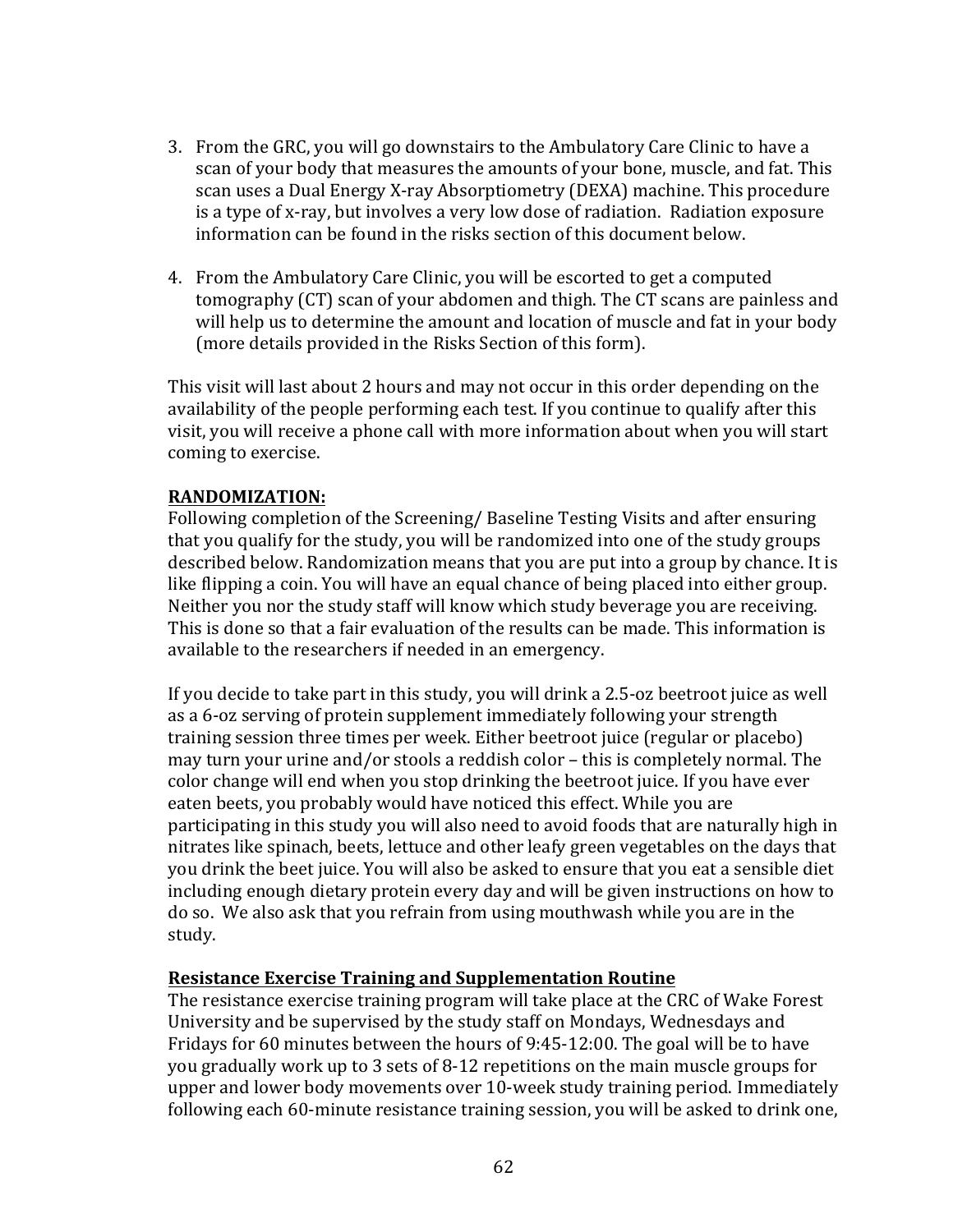2.5 ounce bottle of beetroot juice (with or without nitrate depending upon randomization) in addition to a 6-ounce serving of the protein supplement within a 15-minute period. The beetroot juice used in this study is a concentrate and has approximately 1 cup of raw beets per serving. The beetroot juice used in this study is for research purposes only and is not available for retail in the US.

## **Diet Routine**

Over the 10-week exercise training period, you will be asked to eat a balanced diet while avoiding foods high in nitrate on the days that you exercise and consume the beetroot juice. To do this, you will be given a list of high nitrate foods and beverages to avoid. Also, you will be asked to consume a certain amount of protein based on your ideal body weight. You will be counseled on how to meet these study diet goals and asked to record the foods and amount of protein you eat every day using food group exchanges. You will turn these records in to your exercise leader once per week and given suggestions on how to reach or maintain your protein goal.

Also, once per week during the 10-week training period, you will be asked to complete a questionnaire about how you think the study beverages taste and any side effects you may have.

## **5-Week Mid-Point Visit**

You will be asked to come to the Geriatric Research Center (GRC) of Wake Forest University Health Sciences. You do not need to fast for this blood draw. You will have your blood drawn to check your liver and kidney functions.

This visit should only take about 15 minutes.

## **10-Week End of Study Visit 1**

You will be asked to come to the Clinical Research Center (CRC) of Wake Forest University and you will have your weight, and blood pressure taken and recorded. You will also have a treadmill test. This test is like walking on a conveyor belt that gradually gets steeper. You will be asked to perform this test for a short period, or until you tell us that you are too tired to continue doing it. During this test, we will measure heart rate, blood pressure, and how tired you are. A doctor will be there to look at your results and make sure that you are safe. If for some reason you cannot complete the entire test, we will refer you back to your doctor who will decide if you can be in the study. The entire treadmill test will take about 45 minutes.

Then you will be scheduled for your second follow visit.

The entire visit will take about  $1-1\frac{1}{2}$  hours.

## **10-Week End of Study Visit 2**:

The second follow up testing visit will be conducted at the Geriatric Research Center (GRC) of Wake Forest University Health Sciences.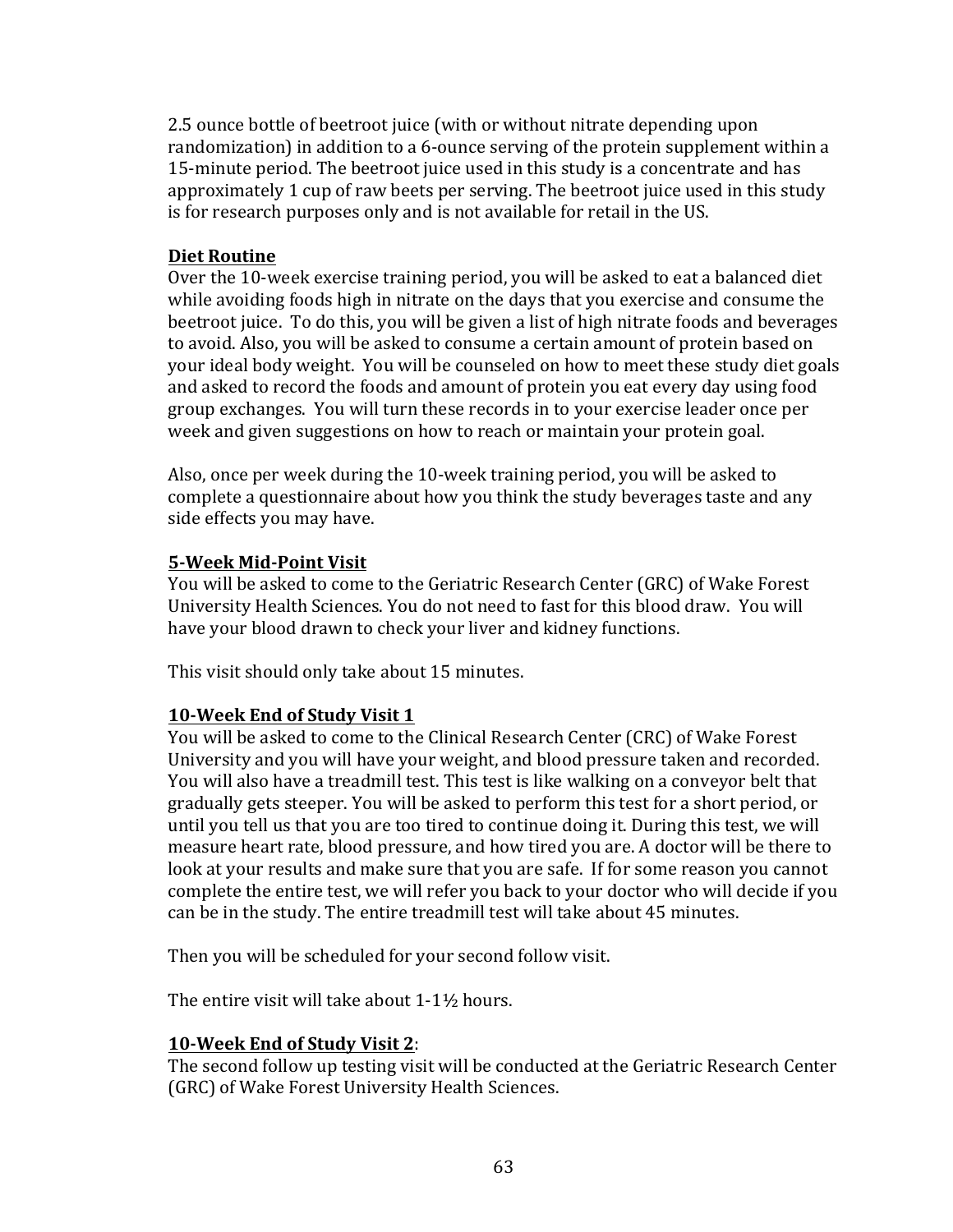- 1. You will start by doing a walk test. This will involve walking around a premeasured course for about  $\frac{1}{4}$  mile as quickly as you can. Additionally, you will take a seated leg strength test where you will be asked to push and pull as much weight as you can with both of your legs, one at a time. We will also ask that you walk up 12 stairs as fast as you can.
- 2. From the GRC, you will go downstairs to the Ambulatory Care Clinic to have a scan of your body that measures the amounts of your bone, muscle, and fat. This scan uses a Dual Energy X-ray Absorptiometry (DEXA) machine. This procedure is a type of x-ray, but involves a very low dose of radiation. Radiation exposure information can be found in the risks section of this document below.
- 3. From the Ambulatory Care Clinic, you will be escorted to get a computed tomography (CT) scan of your abdomen and thigh. The CT scans are painless and will help us to determine the amount and location of muscle and fat in your body (more details provided in the Risks Section of this form).

#### **Blood Collection**

In addition to the blood that you will have drawn at the screening visit (finger stick), baseline visit 2, and 5 week visit, you will also have blood drawn during the first and final weeks of your exercise training period. You will be called and reminded to continue to avoid high nitrate foods before your scheduled exercise session. Blood will be drawn immediately before you drink your assigned beetroot juice and protein supplements, and then again 1 hour later. Each blood draw will be 5 ml for a total of 10 ml (about 2 teaspoons) of blood collected by the study nurse drawn at each visit.

## **How Long Will I Be in the Study?**

You will be in the study for about 10 weeks, until you complete the second postexercise visit. You can stop participating at any time. If you decide to stop participating in the study we encourage you to talk to the investigators or study staff first to learn about any potential health or safety consequences.

## **What Are the Risks of the Study?**

Being in this study involves some risk to you. You should discuss the risk of being in this study with the study staff. Risks and side effects related to the beetroot juice and exercising include:

Studies have shown that there is risk, although unlikely, of cancer from having a diet that is very high in nitrates. This risk seems to be with meat and very high levels from water sources of nitrate, but not vegetable sources, like beetroot juice. The evidence from these studies that high levels of nitrate in diet causes any type of cancer is weak. Most studies have found no link between dietary nitrate and cancer at all.

Beetroot juice is known to cause urine and stools to turn reddish colors in some people. This color change will end a few days after you stop drinking the beetroot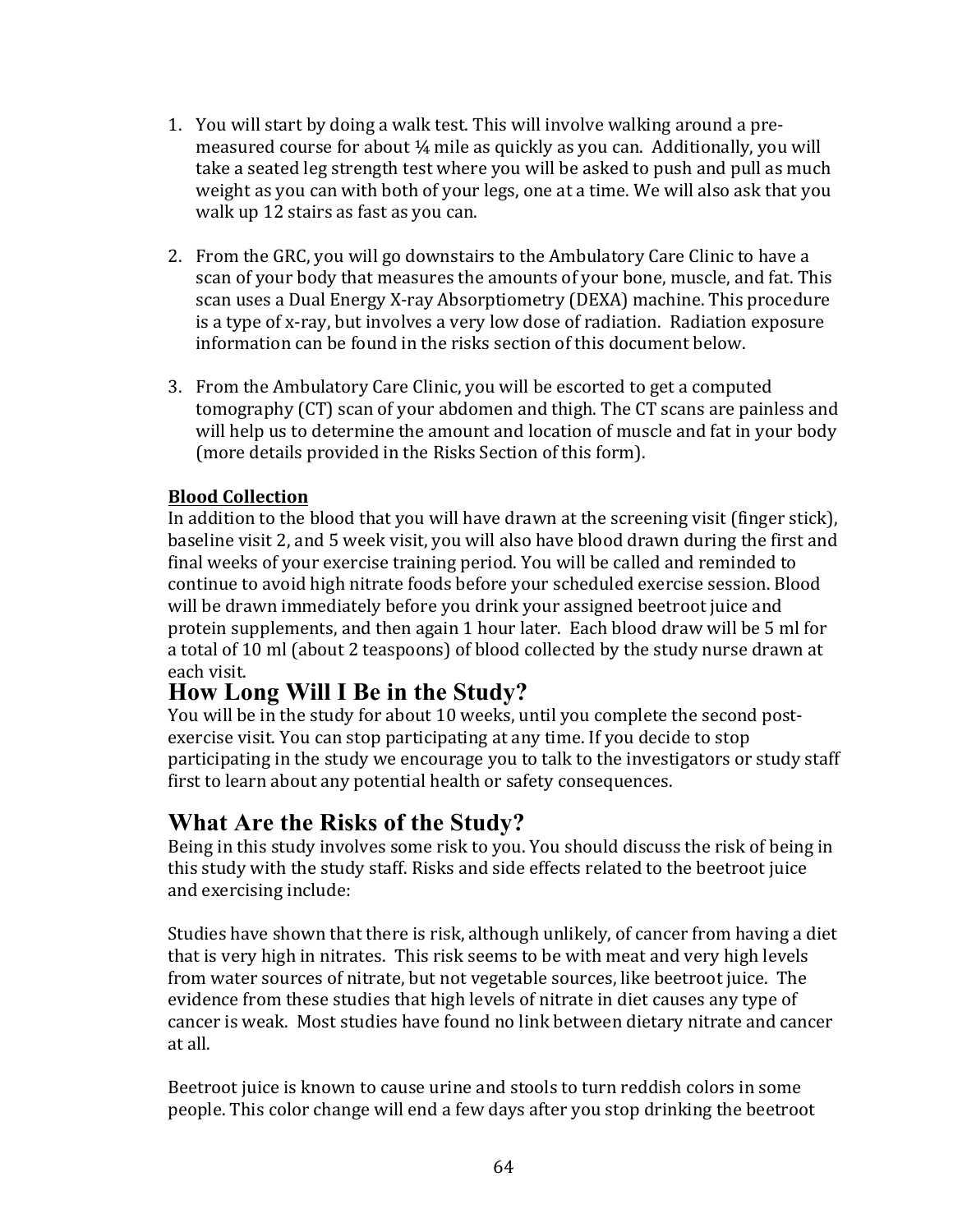juice. Beetroot juice may cause stomach problems in some people. Unwanted effects from the supplements will be measured by asking participants about potential side effects, such as headaches, dizziness, gastrointestinal distress, and symptoms of methemoglobinemia. Methemoglobinemia is a rare blood condition caused from long term ingestion of foods high in nitrate. The methemoglobin formed limits the ability of hemoglobin in the body's red blood cells to carry oxygen to the tissues. Symptoms may include a bluish coloring of the skin, headache, fatigue, shortness of breath, and lack of energy. Each week we will ask you how well you feel you are tolerating the study beverages, and if you think it is easier or harder to drink as the study goes on.

Blood collection can sometimes cause bruising, bleeding, and pain where the needle goes in. Sometimes, some people become dizzy, lightheaded or feel faint. Infection may occur on rare occasions. Frequent donation of blood can result in low iron in your blood (iron deficient anemia).

We will use some of the blood to test for changes to your liver and kidneys. Although there has been no information to suggest that the beetroot juice will cause damage to your liver or kidneys, we are still testing to make sure it will be safe. If we see that the beetroot juice is affecting your liver or kidneys, we will no longer ask that you drink it but would like for you to continue with the rest of the study.

It is possible to fall while performing the exercise testing on the treadmill. The treadmill is equipped with a switch that will be clipped to your clothes. If you get to far from the front of the machine the clip will come off of you and the treadmill belt will stop. Even with the safety precaution you could still fall. If you fall you could hit your head, or pull or tear muscles in your back, arms, and/or legs. You could get burns or abrasions on your body from the treadmill belt rubbing against your skin.

Other risks include abnormal blood pressure, low blood sugar, fainting, dizziness, disorders of heart rhythm, and in very rare instances, heart attack, stroke, or even death (less than 1% of these serious heart problems ever occur). To help make sure that you are safe, the study will follow guidelines and safety recommendations for physical activity set by the American College of Sports Medicine. We will check to see if you have any serious reaction to moderate physical activity at the beginning of the study. During the study we will ask you how you are feeling and if you have leg cramps, chest pain, shortness of breath, unusual tiredness, low blood pressure, too much weight loss or stomach problems. You should report any of these to the study Project Coordinator or your exercise leader. If you do have any of these problems you will be asked to see your regular doctor for care. You then will not come back to the intervention sessions until your doctor says it is okay to do so.

If you take medicines to control your blood pressure, there is a chance that you may feel light-headed or dizzy from a drop in blood pressure. This is called *hypotension*. To reduce your risk of developing hypotension, the study team will keep track of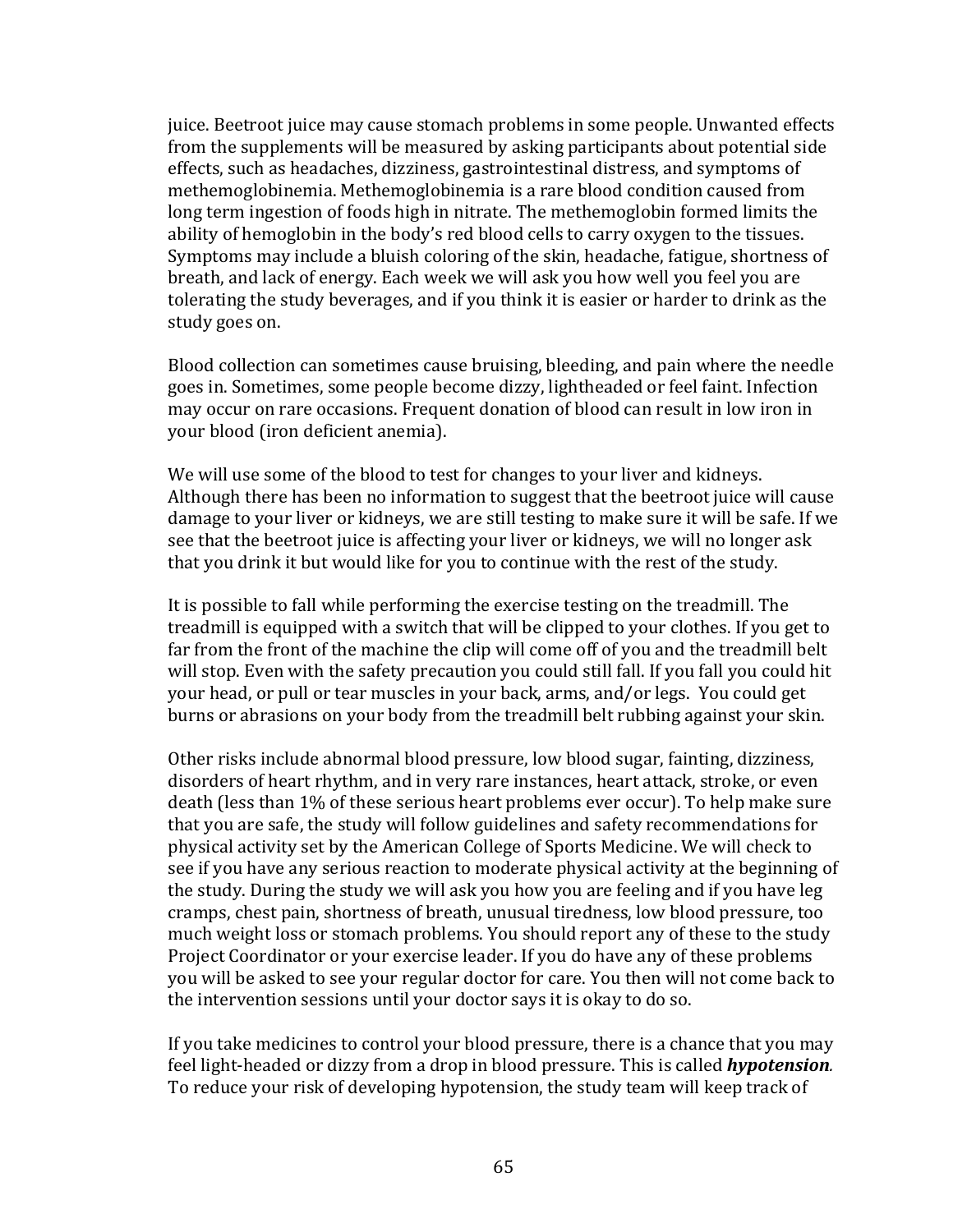your blood pressure levels. If you develop hypotension, the study doctors will contact your regular doctor to talk about your blood pressure medication.

The scans are being conducted only for the purpose of research. It is a different test than what is used in the clinical setting to detect or discover medical conditions. It is not a substitute for a clinical scan. Research personnel will analyze the scan only for the specified research findings. If we should happen to see an abnormal finding that may be harmful to your health, we will notify you and your personal physician if you ask us to. Unexpected findings on the limited research scan will occasionally allow early discovery of a medical condition for which you may need treatment. They may also cause undue worry or result in additional testing, sometimes costly, which may or may not benefit your health.

This research study involves exposure to radiation from CT scans of the abdomen and upper thigh and from the DEXA scan. The risk of these procedures is small and is similar to that received from clinical x-ray and nuclear medicine studies. The amount of radiation that you will receive from these procedures is equivalent to a uniform whole body dose of 736 mrem. This is equal to 2.45 times the amount of background radiation that the average person in the United States receives each year (annual background  $= 300$ ) millirem).

For the CT scans, you will lay flat on a padded table with a machine moving around you for about 30 minutes or the duration of the scan. You will be lying down the whole time and will not be able to get up until the scan is complete. The CT scan is painless, but does involve exposure to doses of x-rays. Other than minimal exposure to radiation, there are no risks associated with the CT scan. For the DEXA scan, you will also lay flat on a padded table. The table and the arm of the machine will move around for about 3.5 minutes. You are asked to be as still as possible as you will not be able to get up until the scan is complete. The DEXA scan is painless, but does involve exposure to doses of xrays. Other than minimal exposure to radiation, there are no risks associated with the DEXA scan.

Please be aware that this radiation exposure is necessary for this research study only and is not essential for your medical care. The Wake Forest University/Baptist Medical Center's Radiation Safety Committee, a group of experts on radiation matters, has reviewed the use of radiation in this research study and has approved this use as being necessary to obtain the research information desired. The potential long-term risk from these radiation doses is uncertain, but these doses have never been associated with any definite adverse effects. Thus, the risk to you, if any, is estimated to be slight.

Being in this study will take up some of your personal time. We will try to schedule your visits at convenient times for you.

Risks from the fitness testing are sore muscles, getting tired, injury, and pain. Our staff will do everything they can to keep you safe. During testing, we will clear anything that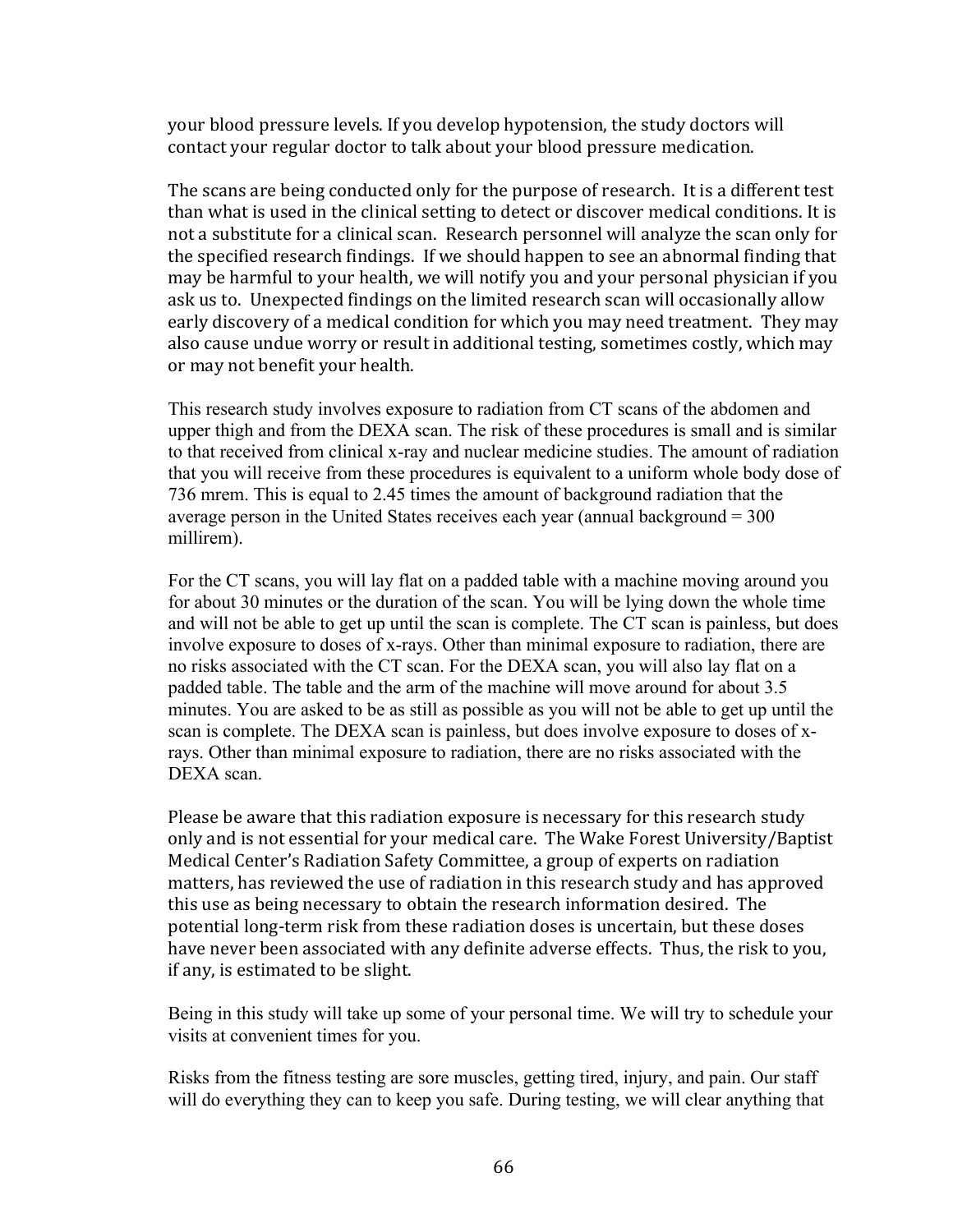could cause you to trip or fall from your path.

Possible problems may occur if the exercise program is performed incorrectly. These are muscle soreness, pain, swelling, making an existing joint problem worse, or stiffness. You will be taught how to stretch properly before and after exercising. Therefore, we do not expect that you will have problems. Additionally, as with all exercising, there is a risk of becoming dehydrated. You will be encouraged to drink extra water on the days you exercise and to drink during the exercise sessions. While you are exercising on the treadmill you will be asked how hard you feel you are working. While we believe the exercise program will be safe for you to do, if your health changes during the study period, you should discuss whether you should continue to participate with your doctor.

There also may be other side effects that we cannot predict. You should tell the research staff about all the medications, vitamins and supplements you take and any medical conditions you have. This may help avoid side effects or other risks.

The beetroot juice will either contain the natural amount nitrate (active) or be the nitrate- free (placebo) beetroot juice. Part of the reason we are doing this study is to see if the nitrate in the beetroot juice makes any difference in your ability to exercise. There is no way to know if the active or placebo beverage is better for you. If you would like to know which beetroot juice you were drinking, we can tell you after everyone has completed the study.

Taking part in this research study may involve providing information that you consider confidential or private. We will keep your information safe by coding research records, keeping research records secure and allowing only authorized people to have access to research records.

## **Are There Benefits to Taking Part in the Study?**

If you agree to take part in this study, you may or may not benefit from it. However, by participating, you will help researchers and health providers better understand how beetroot juice and exercise may help others. You will receive regular medical tests at no cost to you. If you sign this consent form, the results of all medical tests on your blood pressure, graded exercise tests, and MRI scan will be given to you, and if you give permission, these results will be sent to your doctor. Other benefits from participating in this study will be the general health benefits of regular exercise.

## **What Other Choices Are There?**

This is not a treatment study. Your alternative is to not participate in this study.

## **What About My Health Information?**

In this research study, any new information we collect from you about your health or behaviors is considered Protected Health Information. The information we will collect for this research study includes: medical history, how you respond to study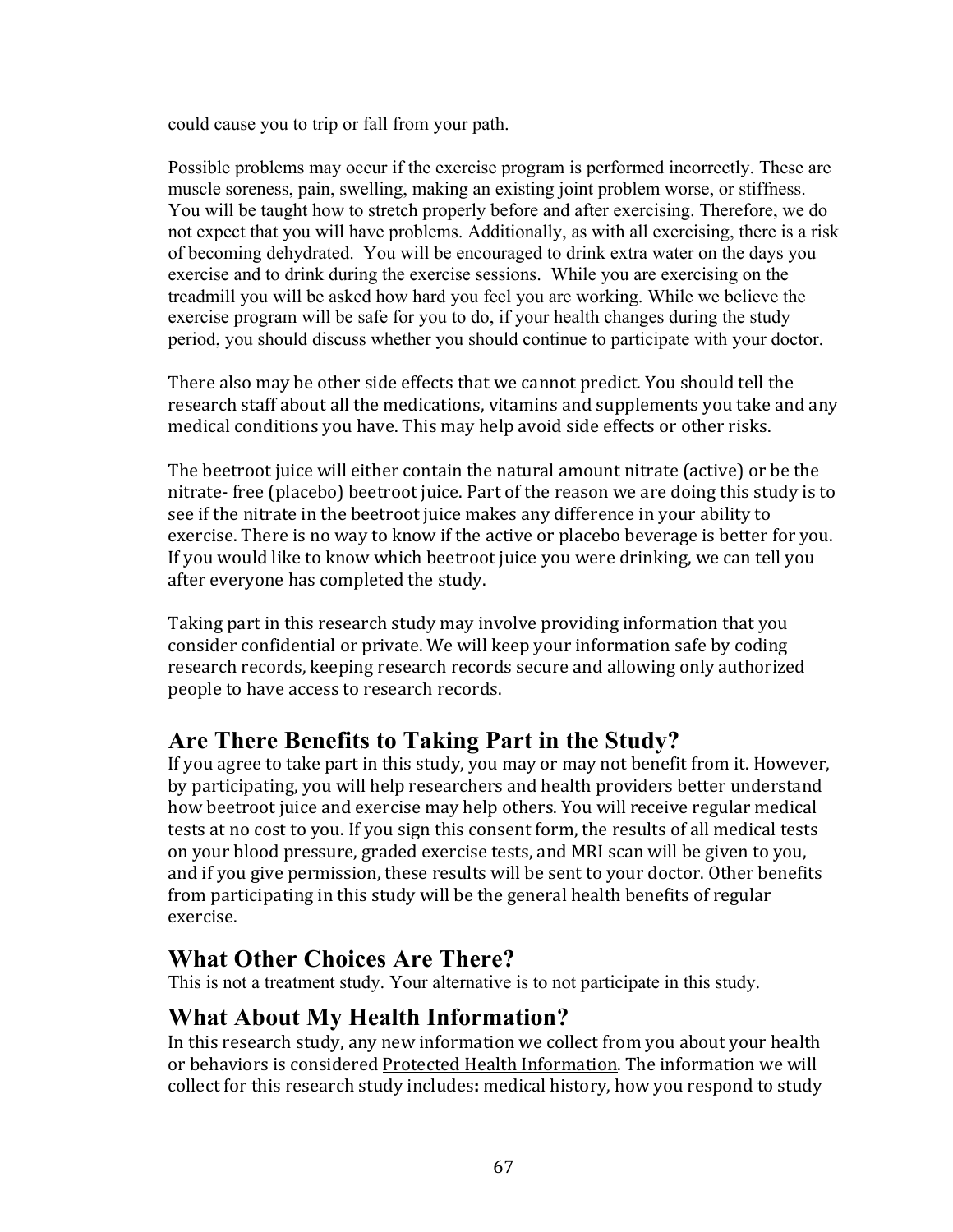activities or procedures, laboratory and other test results, medical images, and any other information obtained from study visits.

If this research study involves the diagnosis or treatment of a medical condition, then Protected Health Information collected from you during this study may be placed in your medical record, and may be used to help treat you, arrange payment for your care, or assist with Medical Center operations. We will make every effort to keep your Protected Health Information private. We will store records of your Protected Health Information in a cabinet in a locked office or on a password protected computer. Only the following people or organizations will be granted access to your Protected Health Information:

- 1) The study investigator and his/her staff, or others at Wake Forest University and Wake Forest School of Medicine who oversee research
- 2) Other people or laboratories providing services for this research project on behalf of Wake Forest School of Medicine and Wake Forest Baptist Medical Center

If required by law or court order, we might also have to share your Protected Health Information with a judge, law enforcement officer, government agencies, or others. If your Protected Health Information is shared with any of these groups it may no longer be protected by federal or state law.

Any Protected Health Information collected from you in this study that is maintained in the research records will be kept for an indeterminate period of time. This authorization does not expire. You will not be able to obtain a copy of your Protected Health Information in the research records until all activities in the study are completely finished.

You can tell Dr. Gary Miller that you want to take away your permission to use and share your Protected Health Information at any time by sending a letter to this address:

> Gary Miller, PhD Department of Health & Exercise Science Wake Forest University Box 7868Winston Salem, NC 27157

However, if you take away permission to use your Protected Health Information you will not be able to be in the study any longer. We will stop collecting any more information about you, but any information we have already collected can still be used for the purposes of the research study.

By signing this form you give us permission to use your Protected Health Information for this study.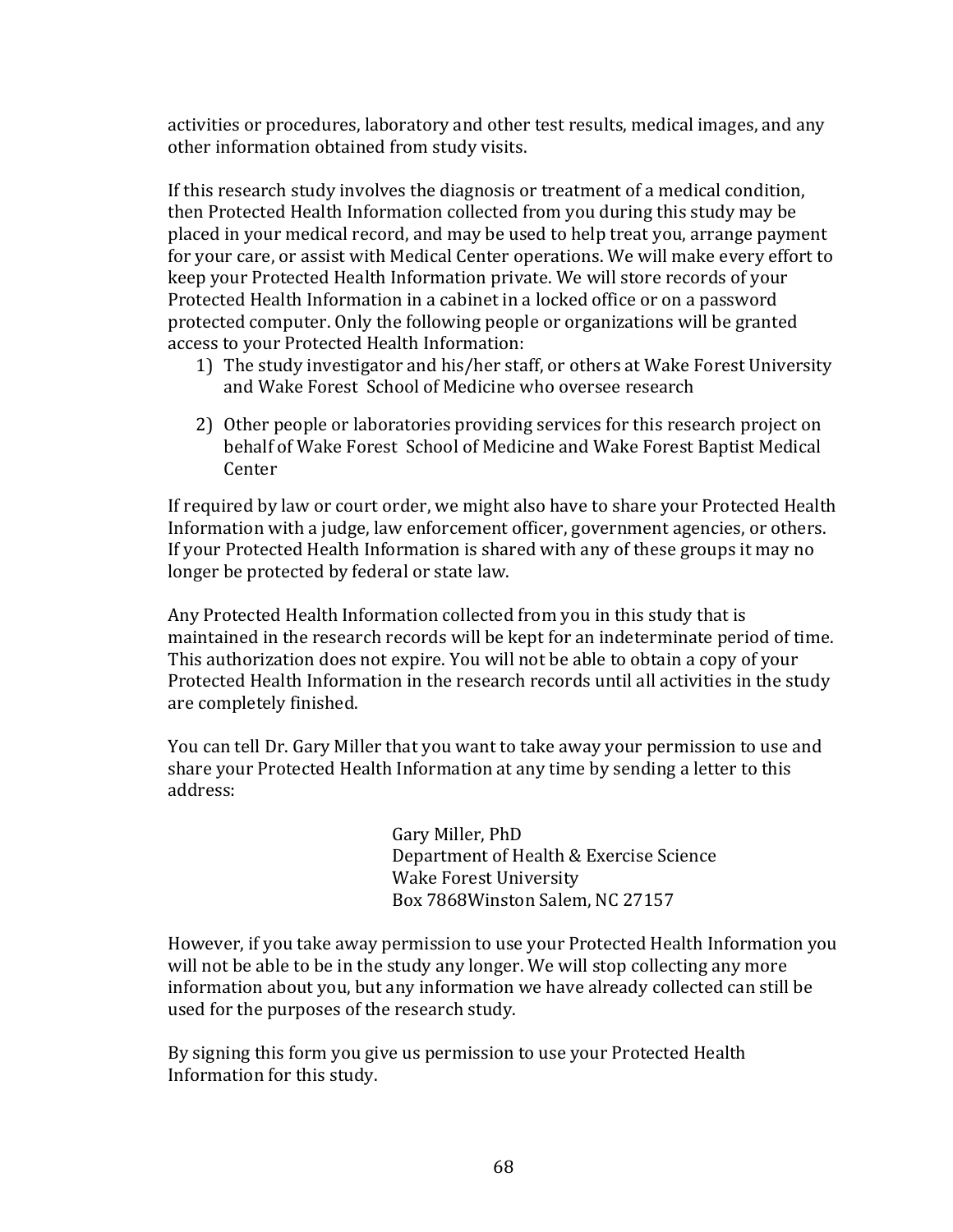A description of this clinical trial will be available on http://www.ClinicalTrials.gov, as required by U.S. Law. This website will not include information that can identify you. At most, the website will include a summary of the results. You can search this Web site at any time.

A Wake Forest Baptist Health (WFBH) medical record will be created for all study participants. Information about your participation in the study will be placed in the WFBH medical record, along with any routine medical test results that were obtained at WFBH as part of this study.

## **What Are the Costs?**

There are no costs to you for taking part in this study. All study costs, including any study medications and procedures related directly to the study, will be paid for by the study. Costs for your regular medical care, which are not related to this study, will be your own responsibility.

## **Will You Be Paid for Participating?**

You will receive no payment for participating in this. The findings from this research may result in the future development of products that are of commercial value. There are no plans to provide you with financial compensation or for you to share in any profits if this should occur.

## **Who is Sponsoring this Study?**

This study is being sponsored by the Translational Science Center at Wake Forest University. The sponsor is providing money or other support to Wake Forest Health Sciences to help conduct this study. The researchers do not, however, hold a direct financial interest in the sponsor. Wake Forest University and several of the researchers hold an interest in a beetroot juice company that is a different company from the one that is providing the study beverage.

### **What Happens if You Experience an Injury or Illness as a Result of Participating in this Study?**

Should you experience a physical injury or illness as a direct result of your participation in this study, Wake Forest School of Medicine maintains limited research insurance coverage for the usual and customary medical fees for reasonable and necessary treatment of such injuries or illnesses. To the extent research insurance coverage is available under this policy the reasonable costs of these necessary medical services will be paid, up to a maximum of \$25,000. Wake Forest Baptist Medical Center holds the insurance policy for this coverage. It provides a maximum of \$25,000 coverage for each claim and is limited to a total of \$250,000 for all claims in any one year. The Wake Forest School of Medicine, and the North Carolina Baptist Hospitals, Incorporated do not assume responsibility to pay for these medical services or to provide any other compensation for such injury or illness. Additional information may be obtained from the Medical Center's Director of Risk and Insurance Management, at (336) 716-3467.

If you are injured, the insurer may require information such as your name, social security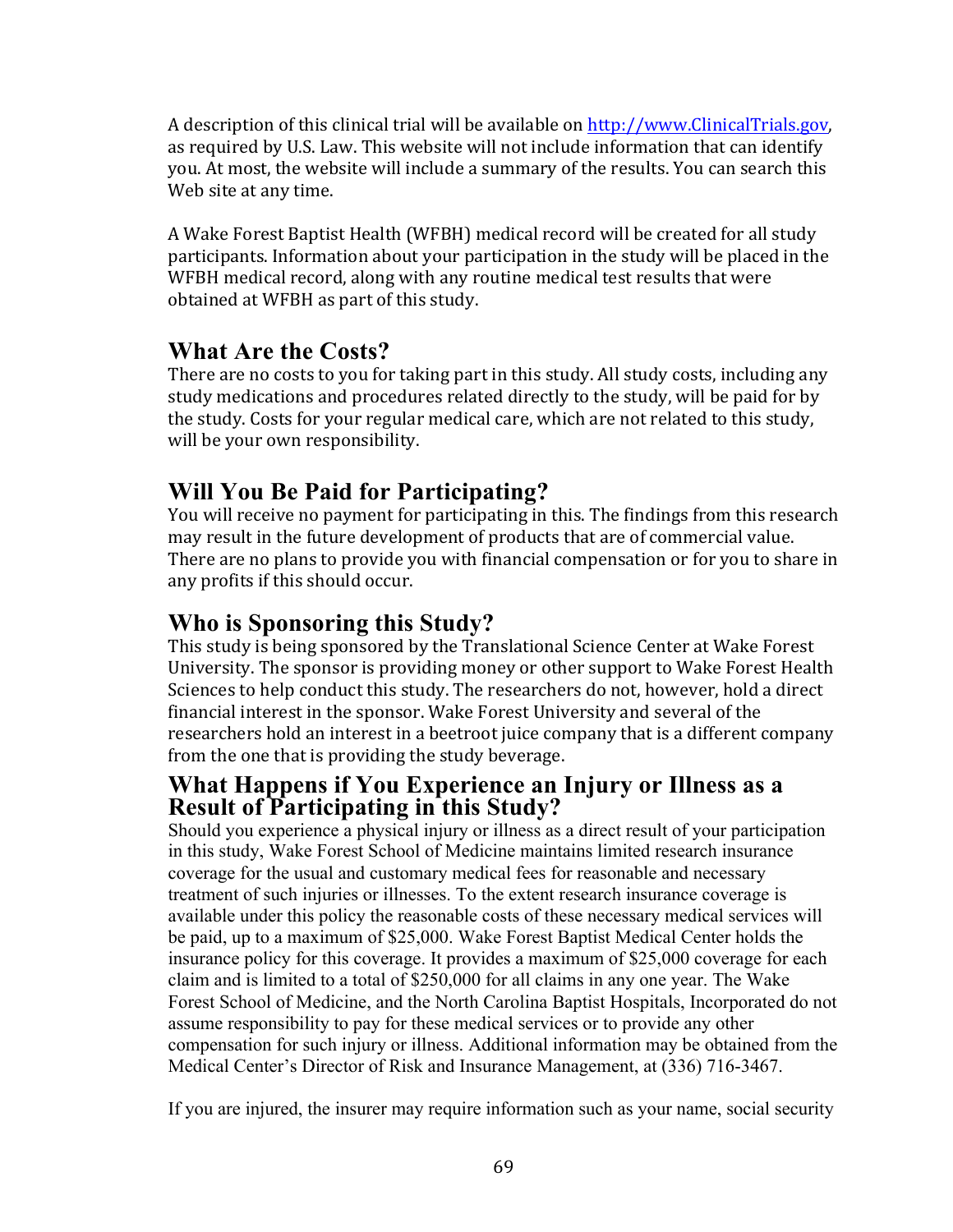number, and date of birth in order to pay for your care. This is because the insurer is required by law to report any payments made to cover the care of any persons who are members of a government insurance plan to the Department of Health and Human Services.

You do not give up any legal rights as a research participant by signing this consent form. For more information on medical treatment for research related injuries or to report a study related illness, adverse event, or injury you should call Dr. Gary Miller at 336-758- 1901 during normal business hours or 336-713-8250 after hours and identify yourself as a Nitrate and Beetroot juice study participant.

## **What Are My Rights as a Research Study Participant?**

Taking part in this study is voluntary. You may choose not to take part or you may leave the study at any time. Refusing to participate or leaving the study will not result in any penalty or loss of benefits to which you are entitled. If you decide to stop participating in the study we encourage you to talk to the investigators or study staff first to learn about any potential health or safety consequences. The investigators also have the right to stop your participation in the study at any time. This could be because it is in your best medical interest, your condition worsens, new information becomes available, you had an unexpected reaction, you consistently fail to follow routine safety instructions, engage in inappropriate behavior towards study staff investigators, or other participants, or because the entire study has been stopped. You will be given any new information we become aware of that would affect your willingness to continue to participate in the study.

## **WHOM DO I CALL IF I HAVE QUESTIONS OR PROBLEMS?**

For questions about the study or in the event of a research-related injury, contact the study investigator, Dr. Gary Miller at 336-758-1901 or 336-713-8250 after hours and identify yourself as a Nitrate and Beet root juice study participant.

The Institutional Review Board (IRB) is a group of people who review the research to protect your rights. If you have a question about your rights as a research participant, or you would like to discuss problems or concerns, have questions or want to offer input, or you want to obtain additional information, you should contact the Chairman of the IRB at  $(336)$  716-4542.

You will be given a copy of this signed consent form.

## **Signatures**

I agree to take part in this study. I authorize the use and disclosure of my health information as described in this consent and authorization form. If I have not already received a copy of the Privacy Notice, I may request one or one will be made available to me. I have had a chance to ask questions about being in this study and have those questions answered. By signing this consent and authorization form, I am not releasing or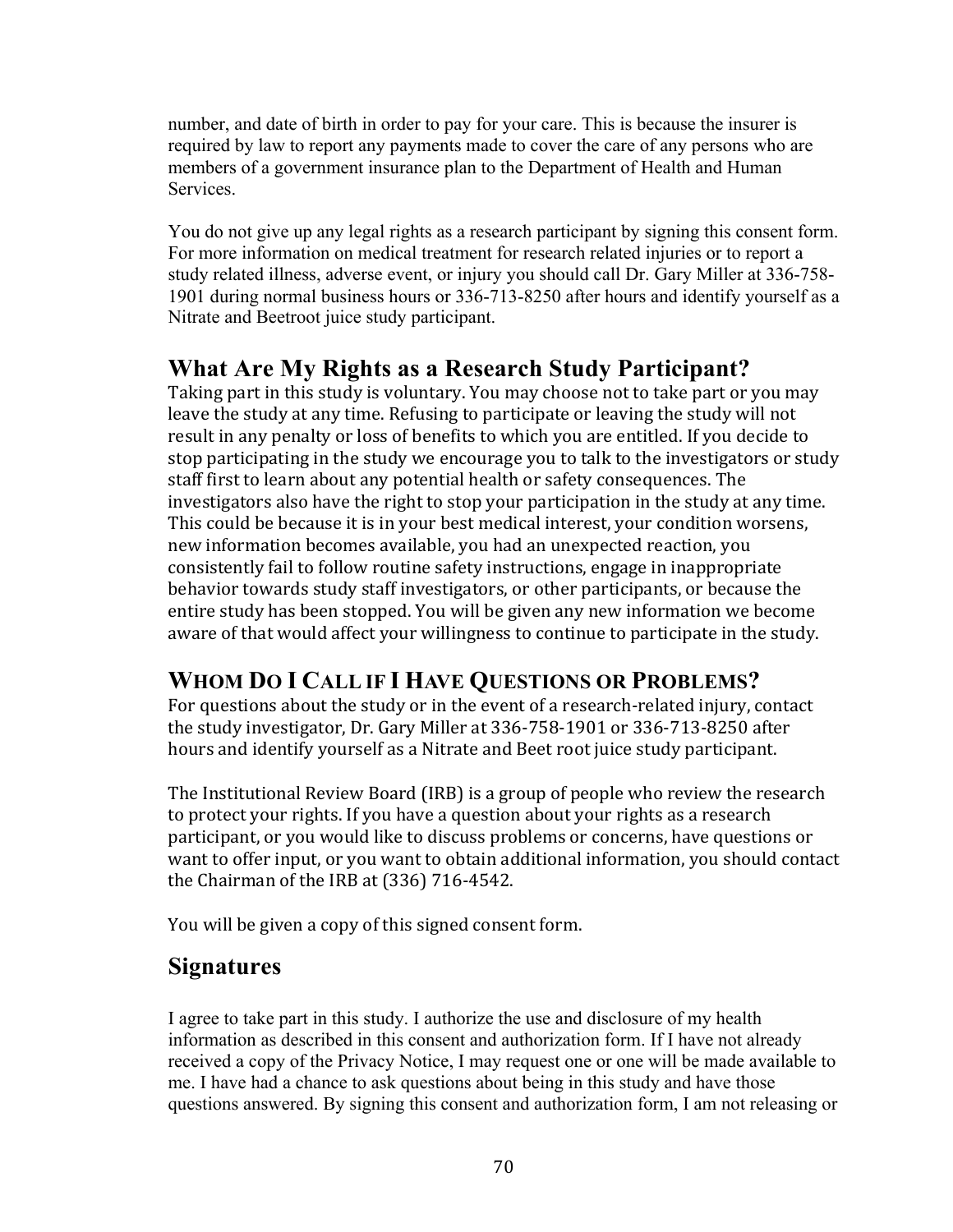agreeing to release the investigator, the sponsor, the institution or its agents from liability for negligence.

|                           | Date: | ___Time:___ | am pm |
|---------------------------|-------|-------------|-------|
| Person Obtaining Consent: | Date: | Time:       | am pm |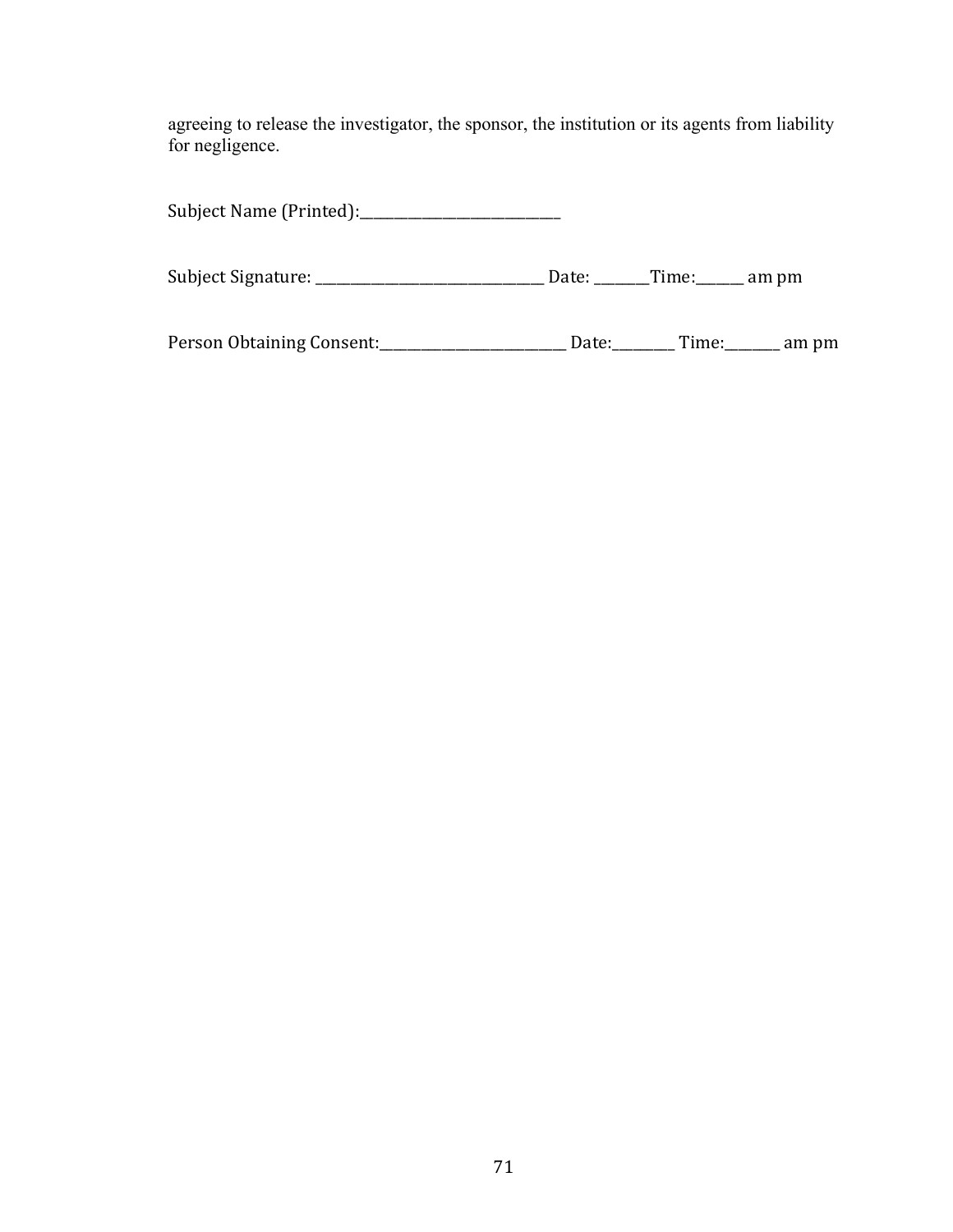#### **APPENDIX C**

| Name: | Acrostic: | Study ID: |
|-------|-----------|-----------|
|-------|-----------|-----------|

#### Dietary Nitrate/Nitrite Intake Assessment

Study participants are asked to avoid foods that are naturally high in nitrates like spinach, beets, lettuce and other leafy green vegetables on Mondays, Wednesdays and Fridays when beetroot juice supplement is provided. Prior to the exercise session, indicate below if the subject has consumed any of these foods/beverages and the amount, over the past 24 hours.

| Food                           | <i>*Serving</i> | <b>*Estimating Serving Sizes</b>                       |
|--------------------------------|-----------------|--------------------------------------------------------|
|                                | <b>Size</b>     |                                                        |
|                                | (Amount)        | *Provide a serving size that is listed in              |
| Lettuce                        |                 | cups, pieces, or slices including a volume (1          |
| Spinach                        |                 | cup, $\frac{1}{2}$ cup) or a weight (grams, ounces) if |
| Celery                         |                 | possible. An estimate may be the best you              |
| Chinese cabbage                |                 | get. The serving size refers to the cooked,            |
| Fennel                         |                 | ready-to-eat part of the food.                         |
| Leek                           |                 |                                                        |
| Parsley                        |                 | Answer with 0 if none is consumed.                     |
| Cabbage                        |                 |                                                        |
| Kale                           |                 |                                                        |
| Collards                       |                 |                                                        |
| Turnip greens                  |                 |                                                        |
| <b>Beets</b>                   |                 |                                                        |
| Radishes                       |                 |                                                        |
| Carrots                        |                 |                                                        |
| Any juices or juice blends     |                 |                                                        |
| made with the above            |                 |                                                        |
| ingredients                    |                 |                                                        |
| Processed cheese (like         |                 |                                                        |
| Velveeta, American)            |                 |                                                        |
| Processed meats (Like lunch    |                 |                                                        |
| meat, deli meat, hot dog,      |                 |                                                        |
| bacon, sausage, salami,        |                 |                                                        |
| bologna, cured ham)            |                 |                                                        |
| Processed fish (like smoked or |                 |                                                        |
| cured chub, tuna, sablefish,   |                 |                                                        |
| salmon, shad)                  |                 |                                                        |
| Beer                           |                 |                                                        |
| Wine                           |                 |                                                        |
| Liqueurs/liquor                |                 |                                                        |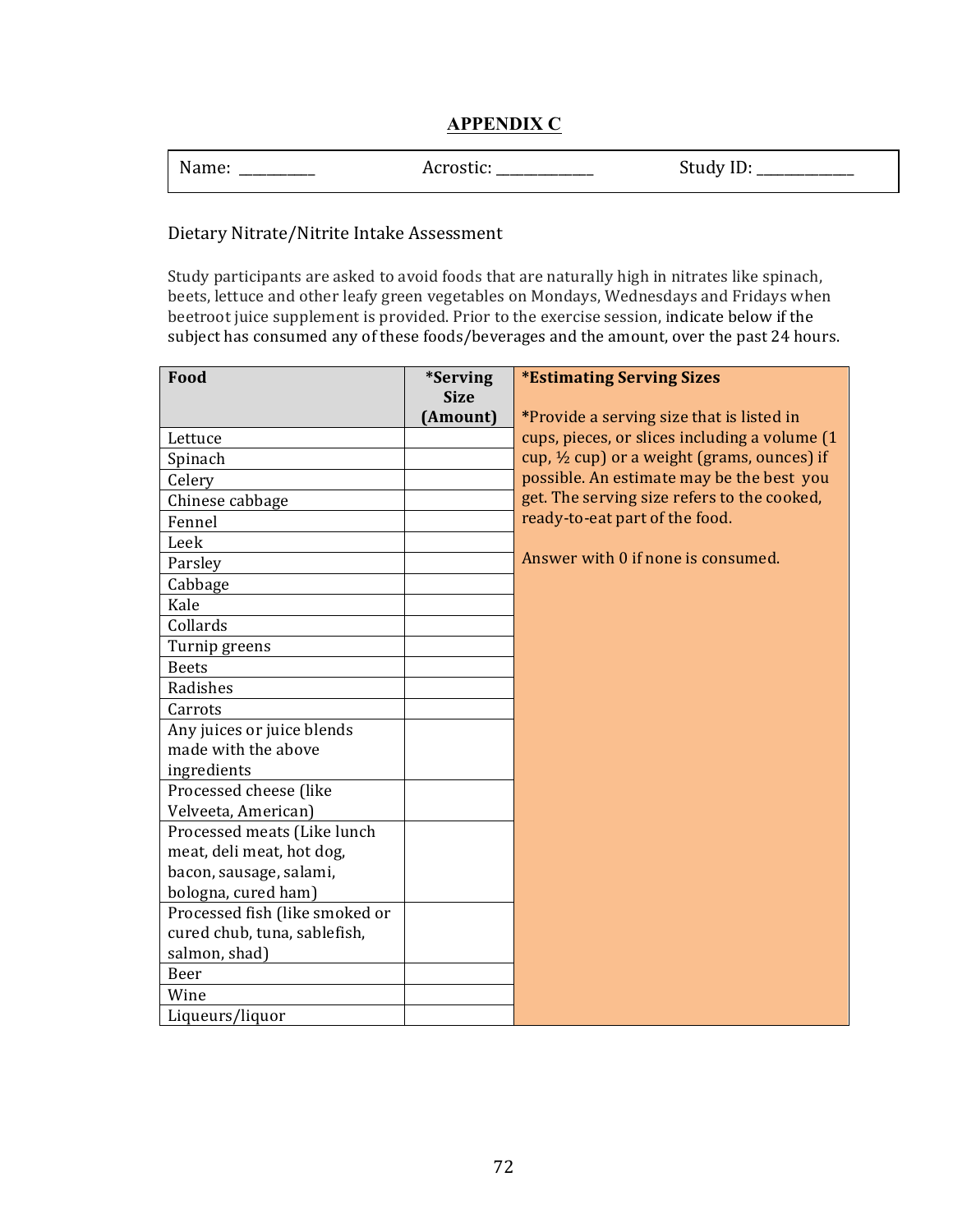### **APPENDIX D**

# **Visit Questionnaire**

## **Exercise Visit #\_\_\_\_\_\_\_**

| counter, |        | YES NO Have you started or stopped any medications including over the                                                                                                                       |
|----------|--------|---------------------------------------------------------------------------------------------------------------------------------------------------------------------------------------------|
|          |        | herbal, or prescription medications?                                                                                                                                                        |
|          |        |                                                                                                                                                                                             |
| issues)? |        | YES NO Have you experienced any adverse events (i.e. accidents, health                                                                                                                      |
|          |        |                                                                                                                                                                                             |
|          |        |                                                                                                                                                                                             |
|          | YES NO | Have you made any other lifestyle or diet changes or experienced<br>any other major life events that we should be aware of?<br>Explain<br><u> 1980 - Andrea Barbara, amerikan persoa da</u> |
|          |        |                                                                                                                                                                                             |
|          |        | <b>Other Pertinent Information:</b>                                                                                                                                                         |
|          |        |                                                                                                                                                                                             |
|          |        |                                                                                                                                                                                             |
|          |        |                                                                                                                                                                                             |
|          |        | Logs collected?<br><b>YES Diet Log</b><br><b>YES BRJ Log</b>                                                                                                                                |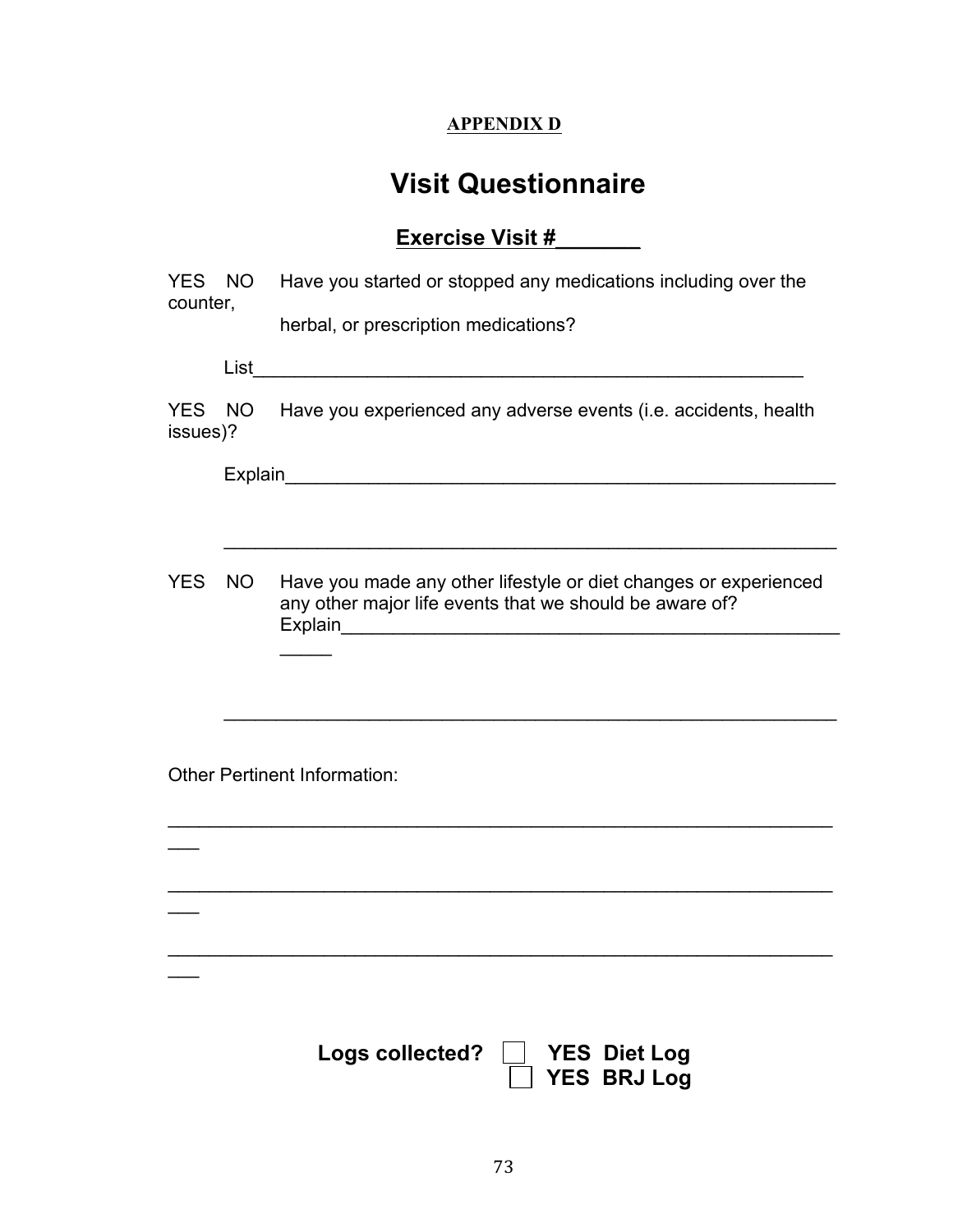| <b>No</b><br><b>Explain</b>       |                                |
|-----------------------------------|--------------------------------|
| Post Intervention Visit Scheduled | <b>YES Date</b><br><b>Time</b> |
| <b>No</b><br>Explain              |                                |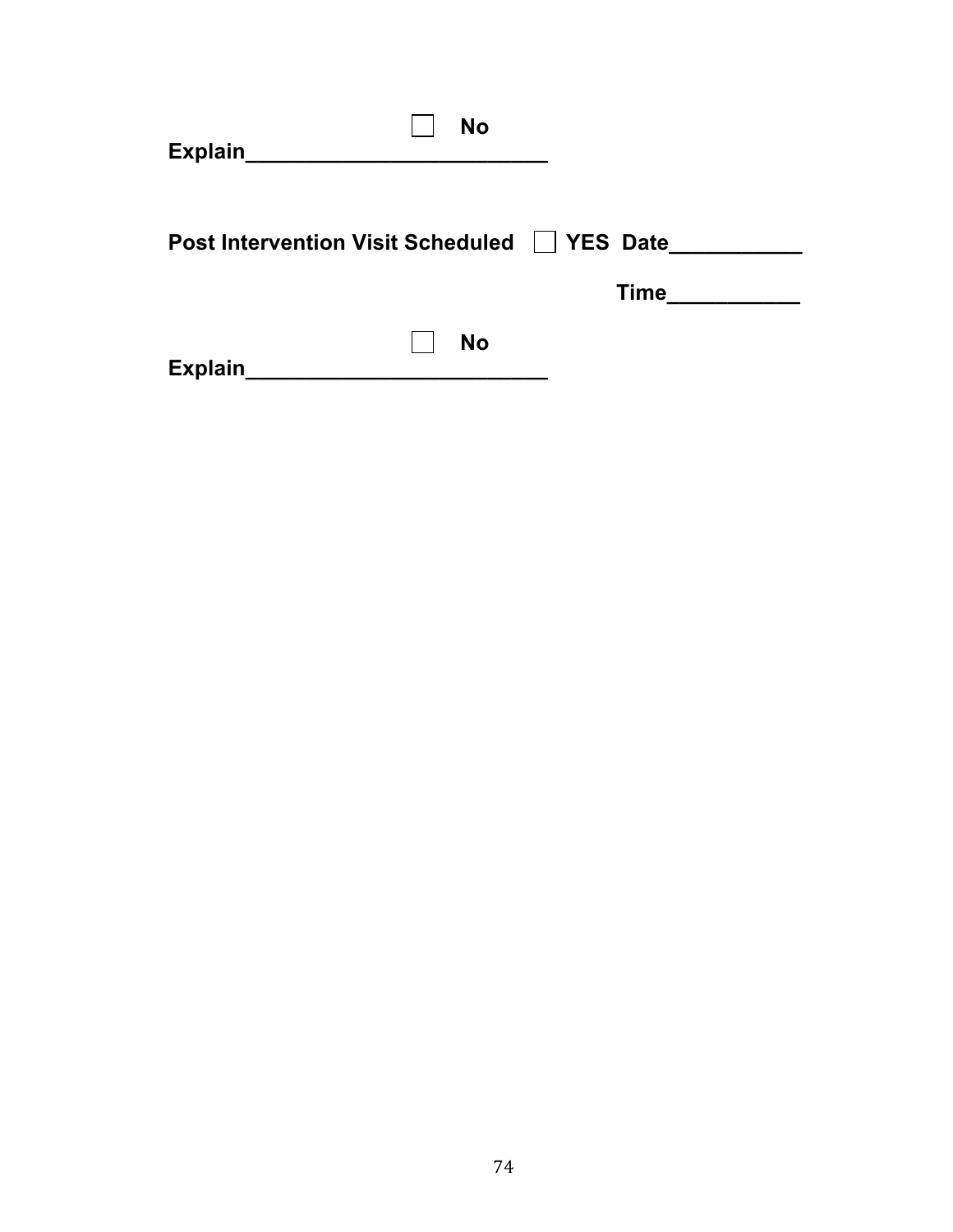### **APPENDIX E**

| <b>MEDICAL HISTORY</b>                                                                                                                                                                                                        | Have you ever been told by a doctor, nurse, or medical assistant that you had: |                |    |
|-------------------------------------------------------------------------------------------------------------------------------------------------------------------------------------------------------------------------------|--------------------------------------------------------------------------------|----------------|----|
| 1. Diabetes or sugar in your urine?                                                                                                                                                                                           |                                                                                | $Yes$ No       |    |
|                                                                                                                                                                                                                               | If Yes, what year diagnosed: $\angle$ _ _ _                                    |                |    |
| 2. High blood pressure?                                                                                                                                                                                                       |                                                                                | $Yes$ No       |    |
|                                                                                                                                                                                                                               | If Yes, what year diagnosed: $\frac{1}{2}$ $\frac{1}{2}$                       |                |    |
| 3. Heart attack or myocardial infarction?                                                                                                                                                                                     |                                                                                | $Yes$ No       |    |
| Describe: the contract of the contract of the contract of the contract of the contract of the contract of the contract of the contract of the contract of the contract of the contract of the contract of the contract of the | If Yes, what year/month diagnosed: $  /$ $  -$                                 | (mm/yyyy)      |    |
| 4. Angina (Chest pain)?                                                                                                                                                                                                       |                                                                                | $Yes \_\_\_No$ |    |
|                                                                                                                                                                                                                               | If Yes, what year diagnosed: $\frac{1}{2}$ $\frac{1}{2}$                       |                |    |
|                                                                                                                                                                                                                               |                                                                                |                |    |
| 5. Congestive heart failure?                                                                                                                                                                                                  |                                                                                | $Yes \_\_\_No$ |    |
|                                                                                                                                                                                                                               | If Yes, what year diagnosed:                                                   |                |    |
| Describe:                                                                                                                                                                                                                     |                                                                                |                |    |
| 6. Any other heart disease?                                                                                                                                                                                                   |                                                                                | $Yes$ No       |    |
|                                                                                                                                                                                                                               | If Yes, what year diagnosed: $\frac{1}{2}$ $\frac{1}{2}$                       |                |    |
|                                                                                                                                                                                                                               |                                                                                |                |    |
| 7. Stroke?                                                                                                                                                                                                                    |                                                                                | Yes            | No |

 $\frac{1}{2}$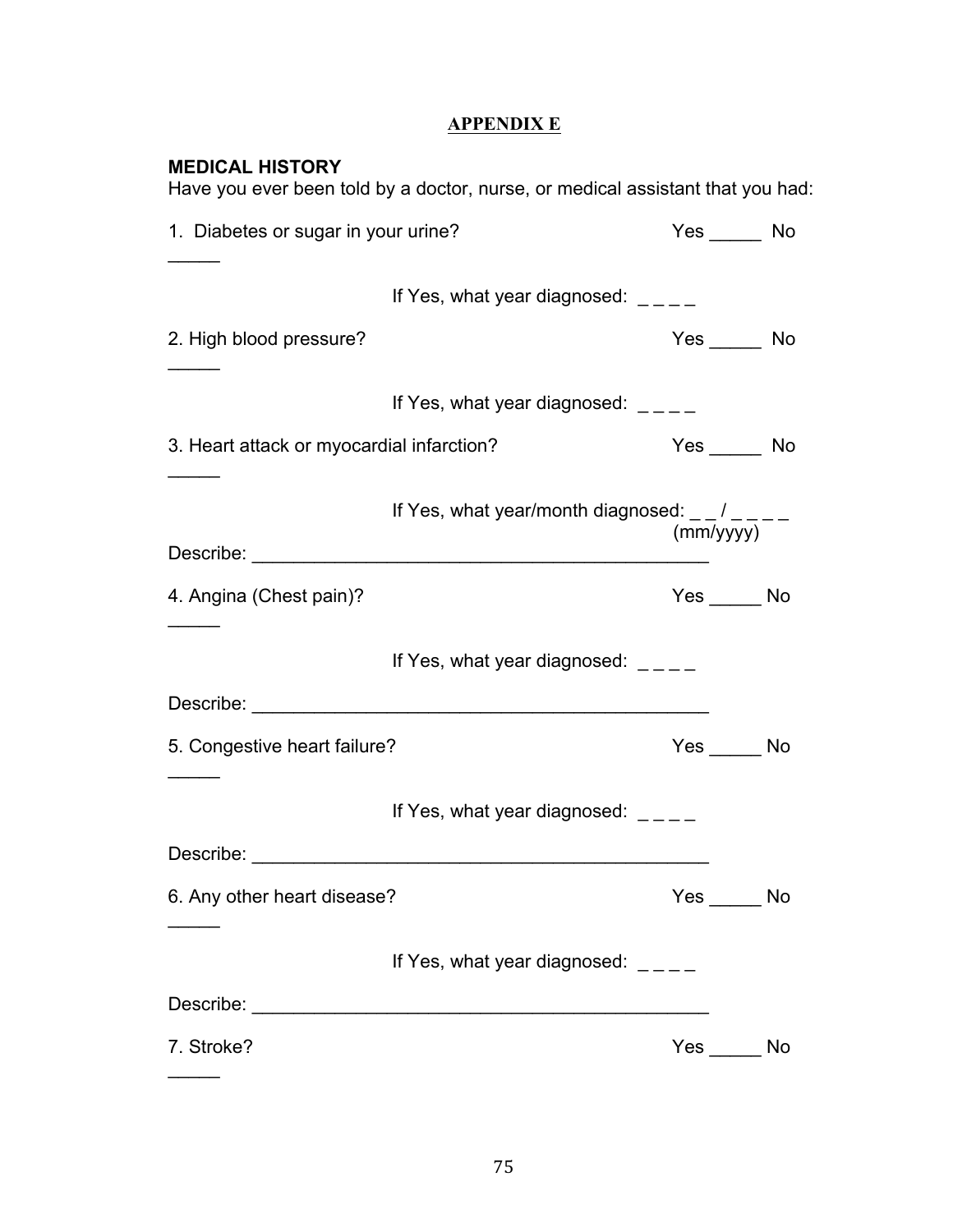|                                           | If Yes, what year/month diagnosed: $\frac{1}{2}$ / $\frac{1}{2}$ =                  | (mm/yyyy)    |  |
|-------------------------------------------|-------------------------------------------------------------------------------------|--------------|--|
|                                           |                                                                                     |              |  |
| 8. Cancer?                                |                                                                                     | $Yes \_\_No$ |  |
|                                           | If Yes, what year diagnosed: $\frac{1}{2}$                                          |              |  |
| Describe:                                 | Describe.<br>9. Lung disease such as emphysema or chronic bronchitis? Yes ______ No |              |  |
|                                           | If Yes, what year diagnosed: $\frac{1}{2}$                                          |              |  |
|                                           |                                                                                     |              |  |
|                                           | 10. Peripheral artery disease (severe leg pain when walking)? Yes _____ No          |              |  |
|                                           | If Yes, what year diagnosed:                                                        |              |  |
|                                           |                                                                                     |              |  |
|                                           | 11. Digestive system disease, including stomach ulcers? Yes _____ No                |              |  |
|                                           | If Yes, what year diagnosed: $\frac{1}{2}$                                          |              |  |
|                                           |                                                                                     |              |  |
|                                           | 12. Endocrine disease, including thyroid problems?                                  | $Yes$ No     |  |
|                                           | If Yes, what year diagnosed: $\angle$ _ _ _                                         |              |  |
|                                           |                                                                                     |              |  |
| 13. Eyes, ears, nose, or throat problems? |                                                                                     | $Yes$ No     |  |
|                                           | If Yes, what year diagnosed: $\frac{1}{2}$ = $\frac{1}{2}$                          |              |  |
|                                           |                                                                                     |              |  |
| 14. Blood and lymphatic system disorders? |                                                                                     | $Yes \_\_No$ |  |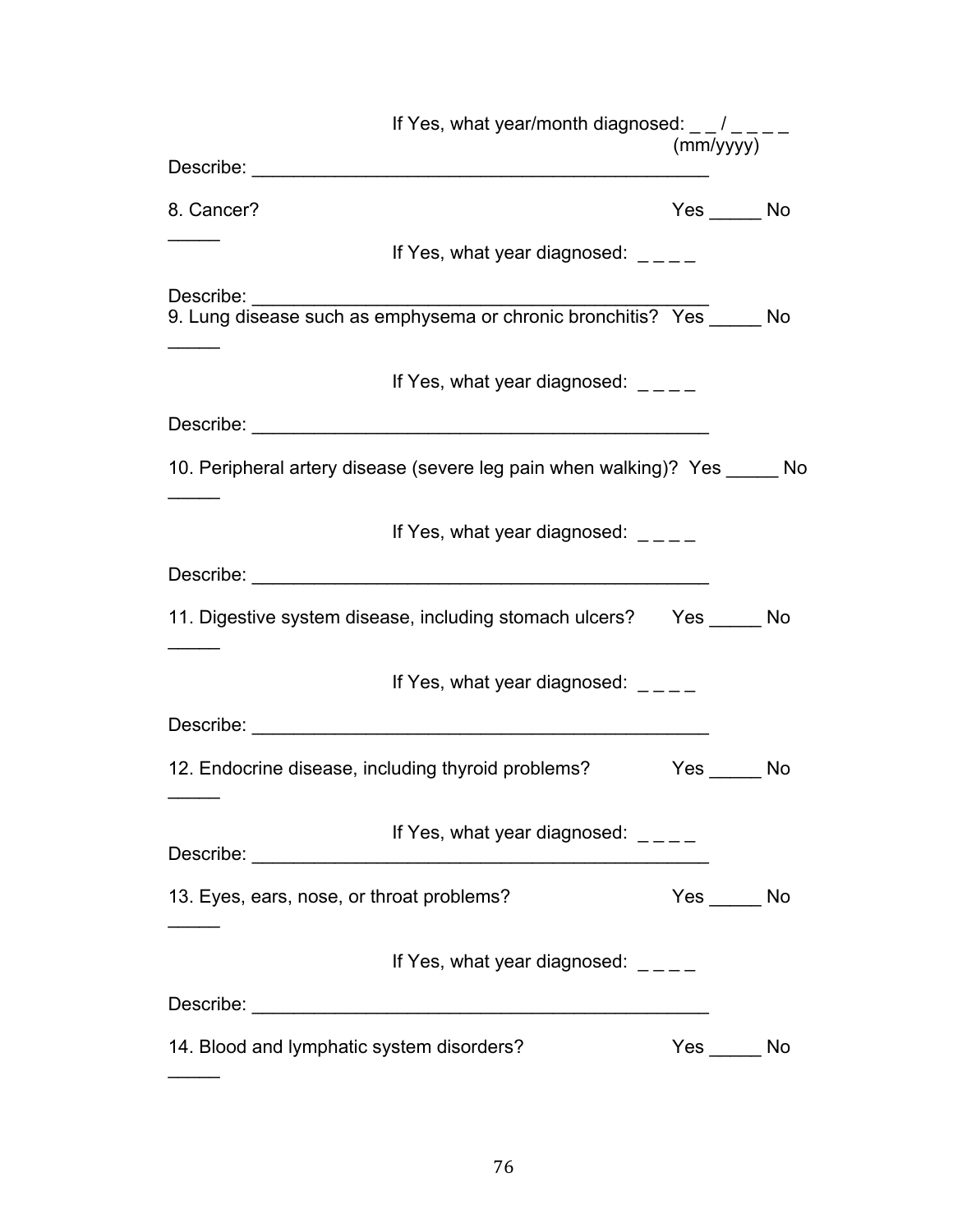|                             | If Yes, what year diagnosed: $\qquad \qquad -$                            |          |          |
|-----------------------------|---------------------------------------------------------------------------|----------|----------|
|                             |                                                                           |          |          |
|                             | 15. Gall bladder or liver disease, hepatitis, or cirrhosis? Yes ______ No |          |          |
|                             | If Yes, what year diagnosed: $\frac{1}{2}$                                |          |          |
|                             |                                                                           |          |          |
| 16. Immune system diseases? |                                                                           |          | $Yes$ No |
|                             | If Yes, what year diagnosed: $\frac{1}{2}$                                |          |          |
|                             |                                                                           | $Yes$ No |          |
|                             | If Yes, what year diagnosed: $\frac{1}{2}$                                |          |          |
|                             |                                                                           |          |          |
|                             | 18. Musculoskeletal problems, including osteoarthritis? Yes _____ No      |          |          |
|                             | If Yes, what year diagnosed:                                              |          |          |
|                             |                                                                           |          |          |
| 19. Nervous system disease? |                                                                           |          | $Yes$ No |
|                             | If Yes, what year diagnosed: $\frac{1}{2}$                                |          |          |
|                             |                                                                           |          |          |
| 20. Psychiatric disorder?   |                                                                           |          | $Yes$ No |
|                             | If Yes, what year diagnosed: $\frac{1}{2}$                                |          |          |
|                             |                                                                           |          |          |
| 21. Skin problems?          |                                                                           |          | $Yes$ No |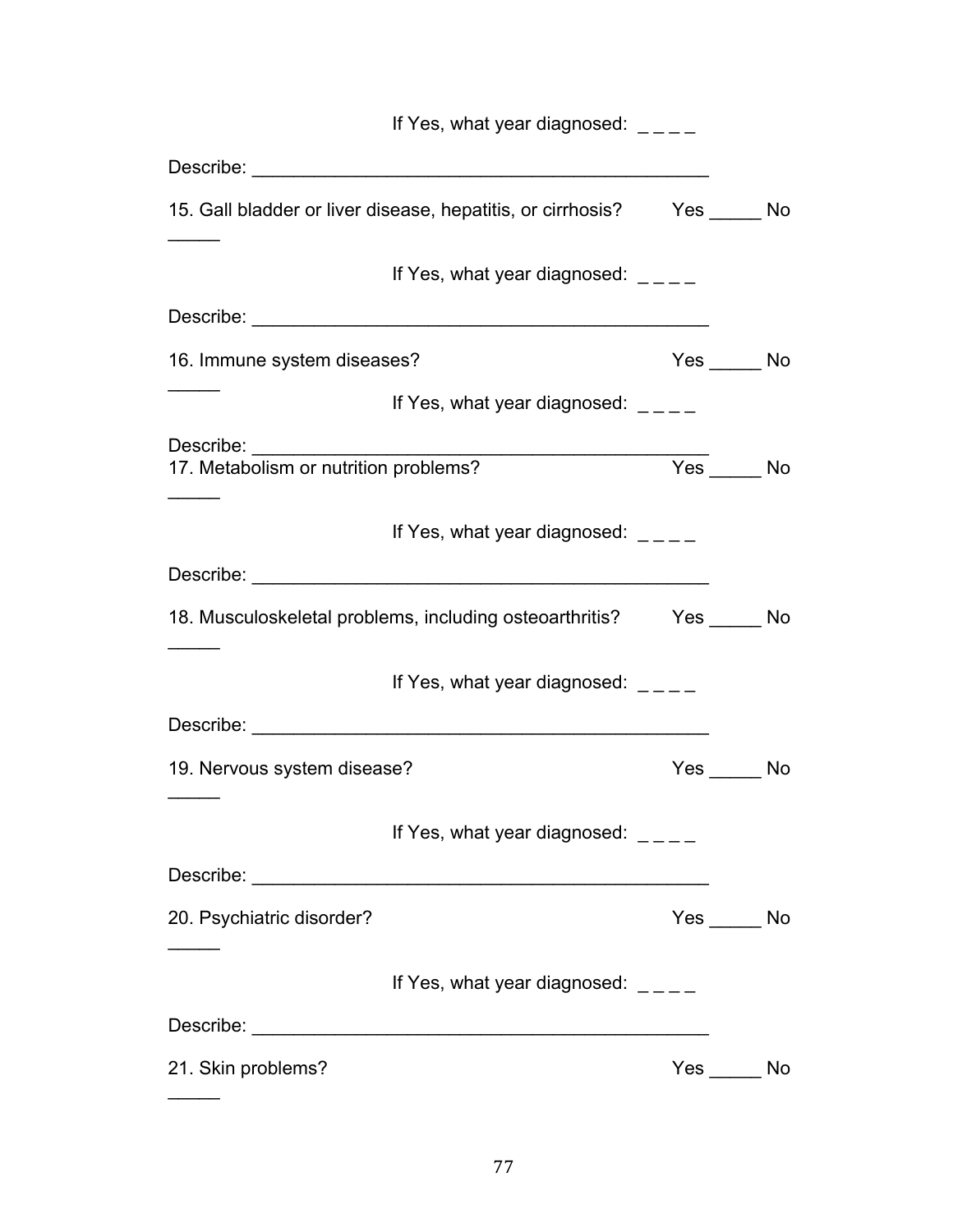If Yes, what year diagnosed:  $\angle$ 

| Describe:                |                                             |
|--------------------------|---------------------------------------------|
| 22. Serious head injury? | Yes<br><b>No</b>                            |
|                          | If Yes, what year diagnosed: $\angle$ _ _ _ |
| Describe:                |                                             |
| 23. Other?               | Yes<br>No                                   |
| Describe:                |                                             |

### **SURGICAL PROCEDURES**

| 23. Have you undergone any surgical procedures? | Yes No                   |
|-------------------------------------------------|--------------------------|
| (mm/yyyy)                                       | ___ a. _ _ / _ _ _ _     |
| (mm/yyyy)                                       | $\lfloor 0.22/2 \rfloor$ |
| c. Describe: ______<br>(mm/yyyy)                | $C. = -1$                |
| d. Describe: \\square\<br>(mm/yyyy)             | $d. = -1$                |
| e. Describe: <u>exernal</u><br>(mm/yyyy)        | $e.$ $ /$ $-$            |
| (mm/yyyy)                                       | $f.$ /                   |
|                                                 |                          |

### **MEDICATIONS LIST**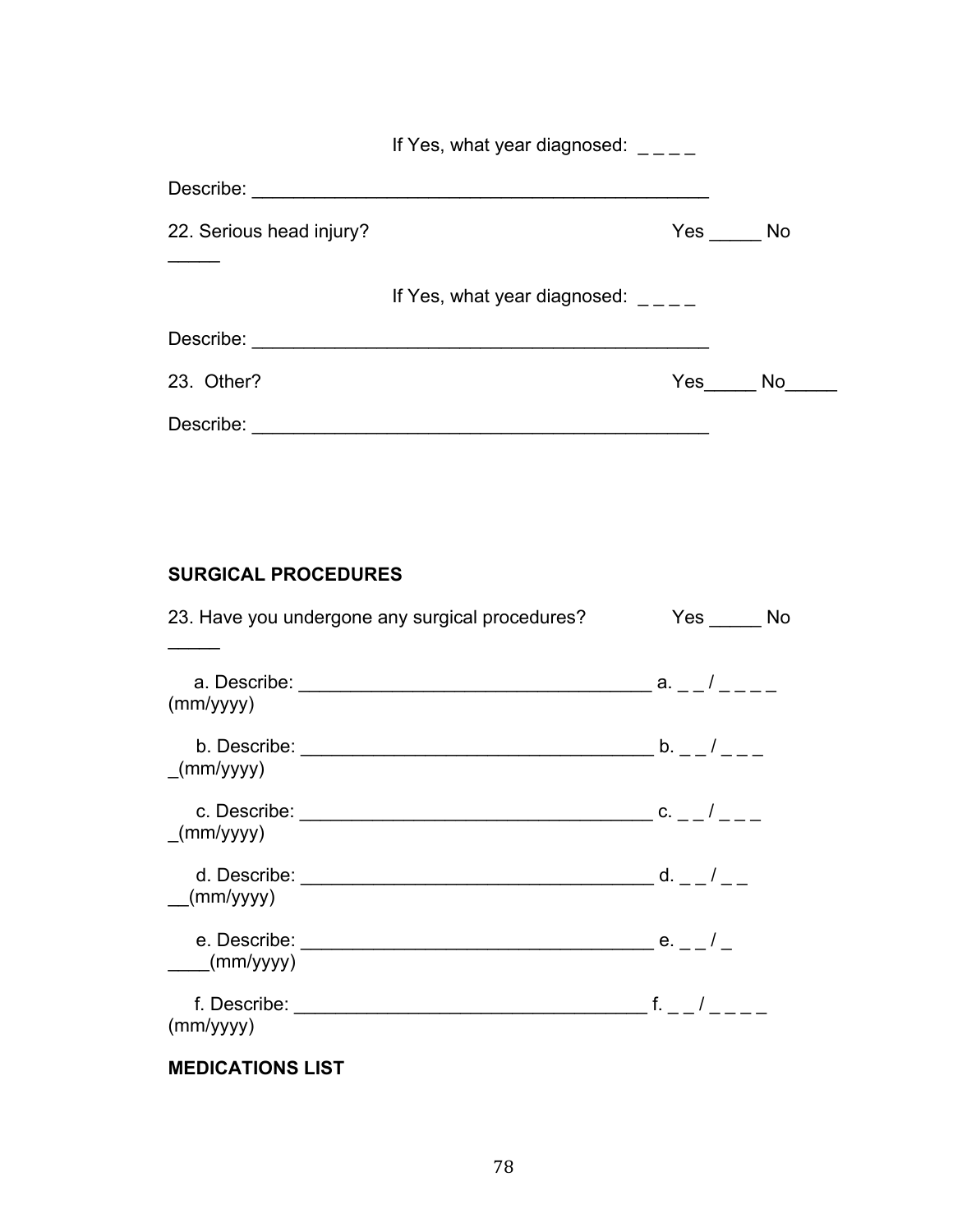|                          | 24. Are you currently taking any prescription medications? Yes _____ No       |                                 |              |                |
|--------------------------|-------------------------------------------------------------------------------|---------------------------------|--------------|----------------|
|                          | If yes, please list the name, dose, and date you began taking the medication: |                                 |              |                |
| (mm/yyyy)                |                                                                               | Dose: __________ a. _ _ / _ _ _ |              |                |
| (mm/yyyy)                |                                                                               |                                 |              |                |
| (mm/yyyy)                |                                                                               |                                 |              |                |
| (mm/yyyy)                |                                                                               |                                 |              |                |
| (mm/yyyy)                |                                                                               |                                 |              |                |
| (mm/yyyy)                |                                                                               |                                 |              |                |
|                          | 25. Are you taking any over-the-counter medications?                          |                                 |              | $Yes \_\_No$   |
| If yes please            |                                                                               |                                 |              |                |
|                          |                                                                               |                                 |              |                |
|                          | 26. Are you taking any vitamins, dietary, or herbal supplements? Yes ______   |                                 |              | N <sub>o</sub> |
| If yes, please describe: |                                                                               |                                 |              |                |
|                          | 27. Are you using any drugs, including illicit drugs,                         |                                 |              | $Yes \_\_No$   |
| not listed above?        |                                                                               |                                 |              |                |
| <b>FOR WOMEN ONLY</b>    |                                                                               |                                 |              |                |
|                          | 28. Have you had a hysterectomy?                                              |                                 | $Yes \_\_No$ |                |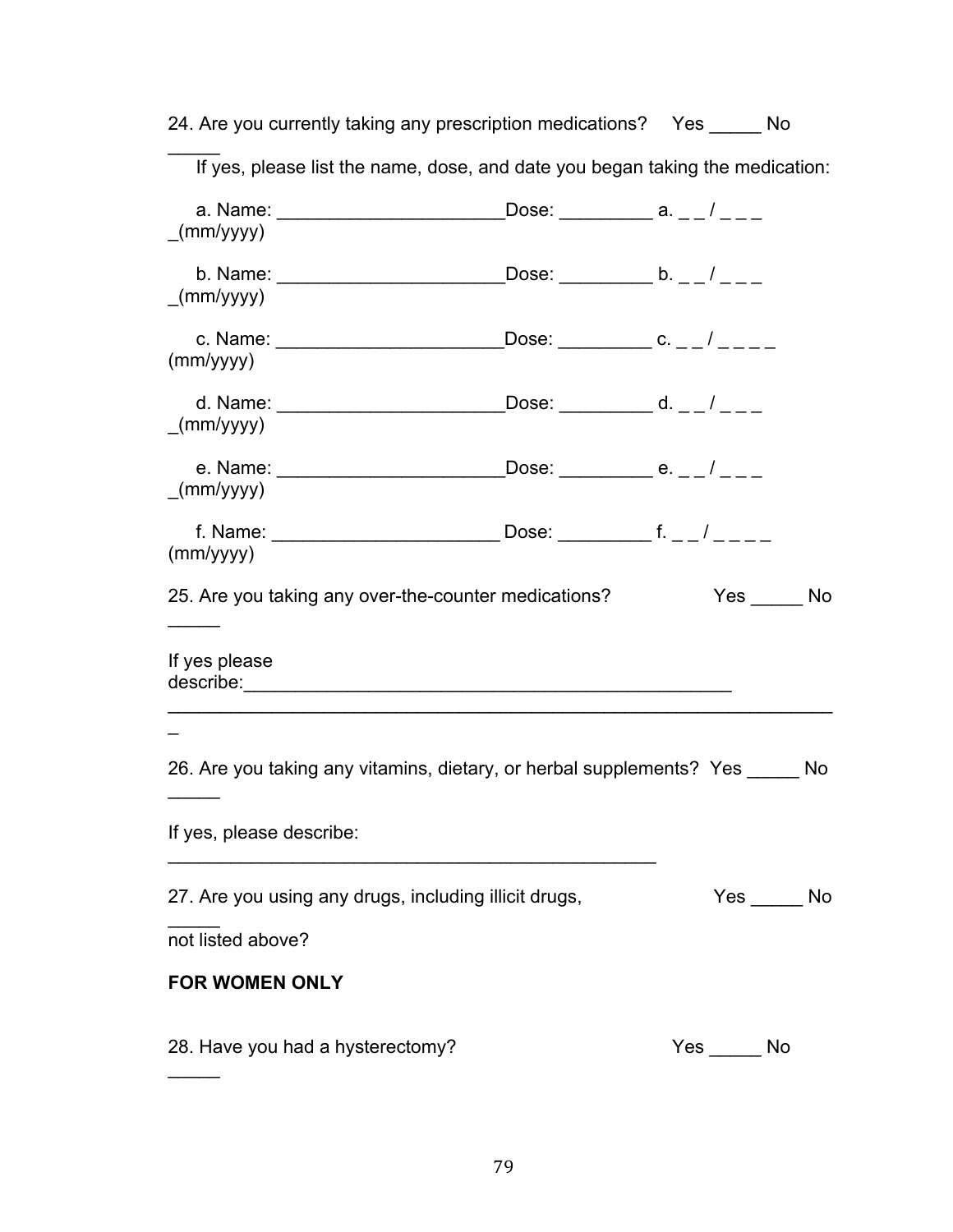| If yes, what year:                                               |                       |
|------------------------------------------------------------------|-----------------------|
| 29. Have you completed menopause?                                | $Yes \_\_No$          |
| If yes, what year:                                               |                       |
| IF NO TO THE PREVIOUS TWO                                        |                       |
| 30. Are you pregnant, possibly pregnant, trying to become Yes No |                       |
| pregnant, or breast feeding?                                     |                       |
| 31. What was the date of your last menstrual period?             | $\frac{-1}{(mm/yyy)}$ |
| 32. Are you using a reliable method of birth control?            | $Yes \_\_No$          |
| If yes, what type:                                               |                       |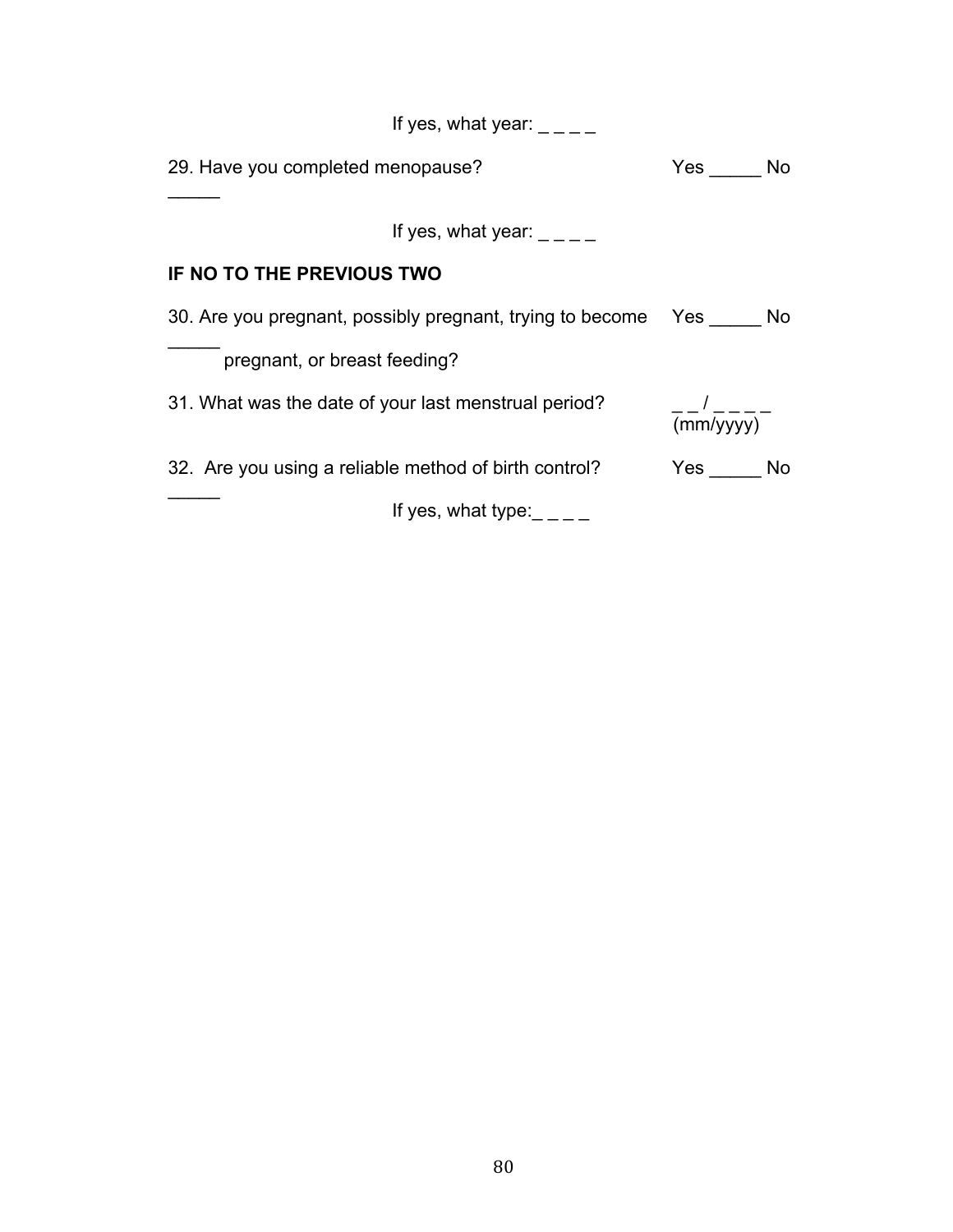#### **APPENDIX F**

**Survey INSTRUCTIONS: Please rate how strongly you agree or disagree with each of the following statements.**  $+5 =$  Strongly Agree  $0 =$  Neutral  $-5 =$ **= Strongly Disagree** 1. I enjoved the taste of the beet juice drink. +5 +4 +3 +2 +1 0 -1 -2 -3 -4 -5 2. The amount of beet juice I was asked to drink was acceptable. +5 +4 +3 +2 +1 0 -1 -2 -3 - $4 \quad -5$ 3. I experienced an upset stomach or other digestive discomfort during and/or after I drank the beet juice beverage. +5 +4 +3 +2 +1 0 -1 -2 -3 -4 -5 4. I experienced a headache on the day I drank the beet juice beverage. +5 +4 +3 +2 +1 0 -1 -2 -3 -4 -5 5. I found that the beet juice changed the color of my urine. +5 +4 +3 +2 +1 0 -1 -2 -3 -4 -5 

Did the beet juice beverage have any other effects (positive or negative) not covered in the previous questions?

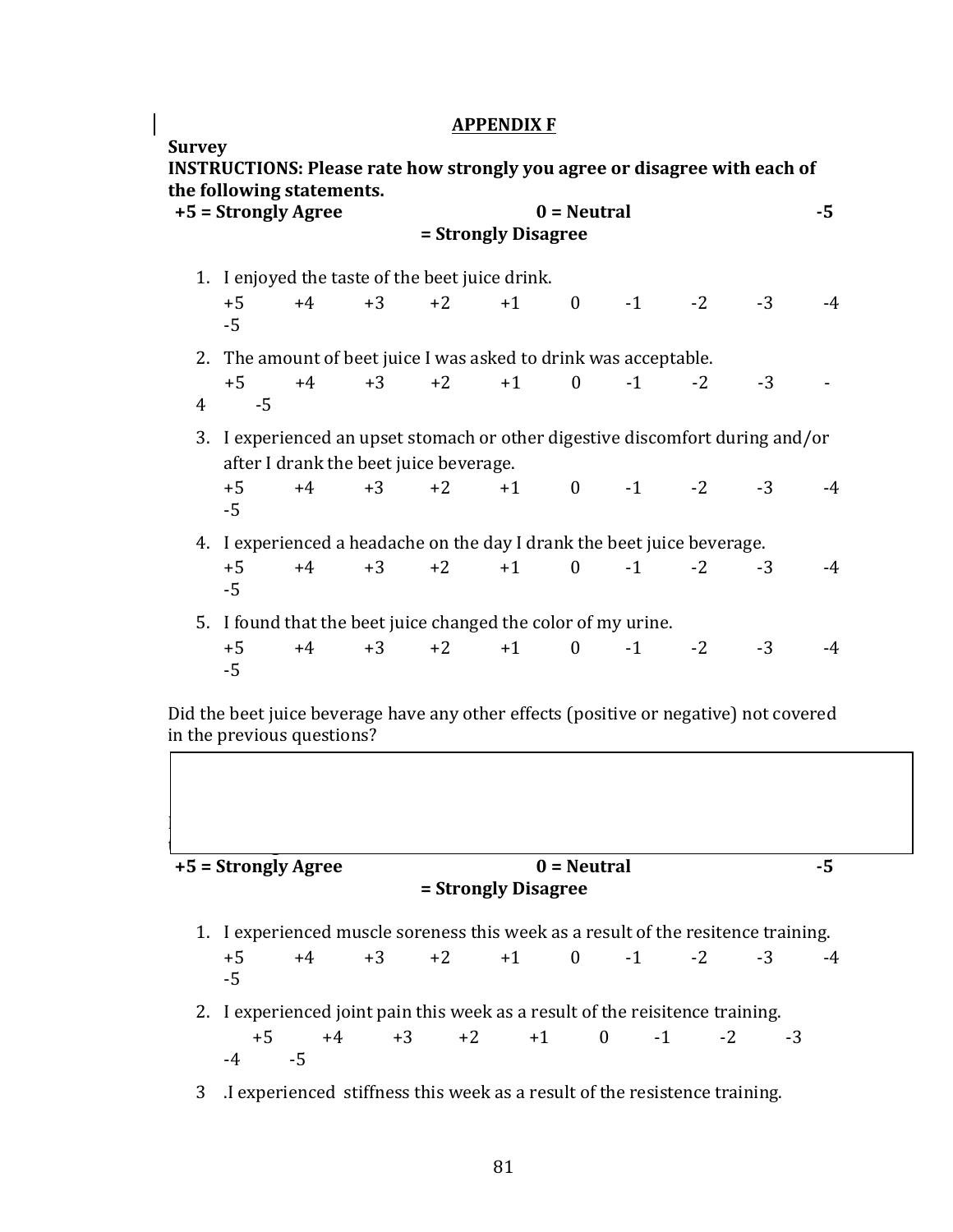+5 +4 +3 +2 +1 0 -1 -2 -3 -4 -5 4. I experienced an injury this week as a result of the reisitence training. +5 +4 +3 +2 +1 0 -1 -2 -3 -4 -5 

Did the beet juice beverage have any other effects (positive or negative) not covered in the previous questions?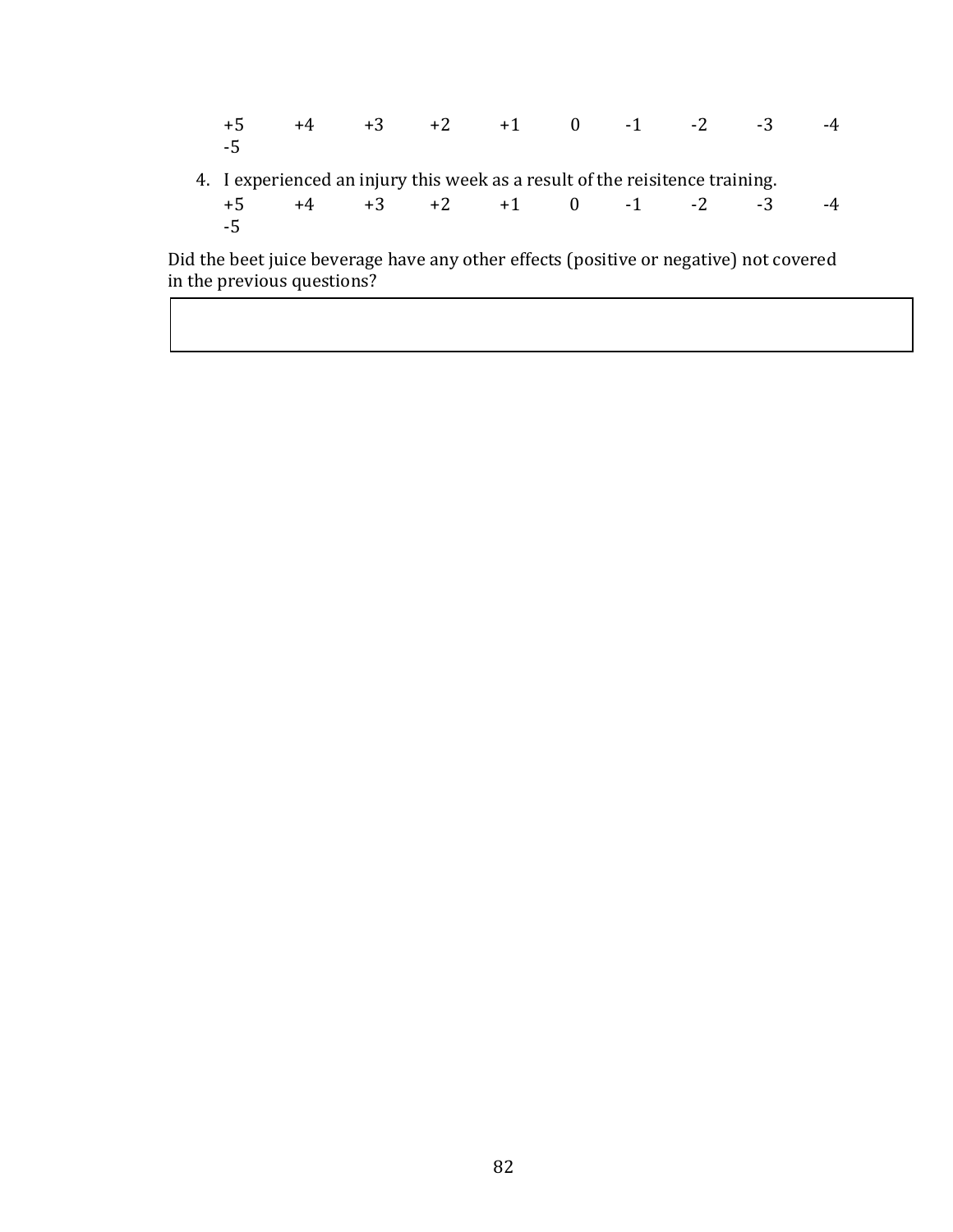#### **Samuel J. Tweedie, CSCS**

7740 Southside Blvd Jacksonville, Fl, 32256 (904) 508-6202 Email: sjtweedie22@gmail.com

#### **Employment History:**

**Owner/Strength Coach** June 2014 – current Becoming Alpha Performance, LLC 6251 Beach Blvd, Jacksonville, Fl, 32216 Self-employed Duties: Perform all duties of coaching and teaching clientele on proper exercise technique and form. Manage finances and accounts, marketing and analytics, and client assessments. Any and all duties required for success of the business.

#### **Personal Trainer** Dates worked: October 2012-current

Employer: Gainesville Health and Fitness

4820 Newbury Rd. Gainesville, Fl, 32607

Supervisor: Scott Larkin (352) 377-4955

Duties: Greet new clients and offer incentives of having a personal trainer to oversee their fitness goals. Plan, develop, and institute training programs for clients in order to progress towards set goals. Record statistics in order to establish baselines, improvements and monitor progress. Provide encouragement, support, and basic nutrition education.

**Head of Fitness** Dates worked: June 17, 2012- August 15, 2012

Employer: Camp Micah

156 Moose Cove Lodge Rd, Bridgton, ME 04009

Supervisor: Mark Lipof (207) 647-8999 may be contacted

Duties: Inventory and record supplies in fitness facility as well as recommend and submit orders to athletics director for new equipment. Design fitness programs for incoming campers and communicate to fitness staff what responsibilities will be assigned to each person. Ensure that fitness staff is competent to work with campers without direct supervision for minor activities such as warm up, stretching and cool down. Oversee initial fitness assessment of campers and evaluate periodically during the summer. Monitor daily exercise sessions and evaluate each camper for proper form, correct intensity to reach goals, and ensure adequate hydration to prevent injury.

**Produce Associate** Dates worked: October 2011- June 2012,

Employer: SAM's Club

Store 6333, 47 Haskell Rd. Bangor, ME 04401

Supervisor: John Surette, (207) 947-4606 may be contacted

Duties: Opening and closing of produce area of club involving the receiving, recording and inspection of freight for accuracy and condition. Monitor levels of product on the floor and restock accordingly. Assist and orient new produce associates with proper job procedures such as proper stocking, reworking of damaged product, disposal of damaged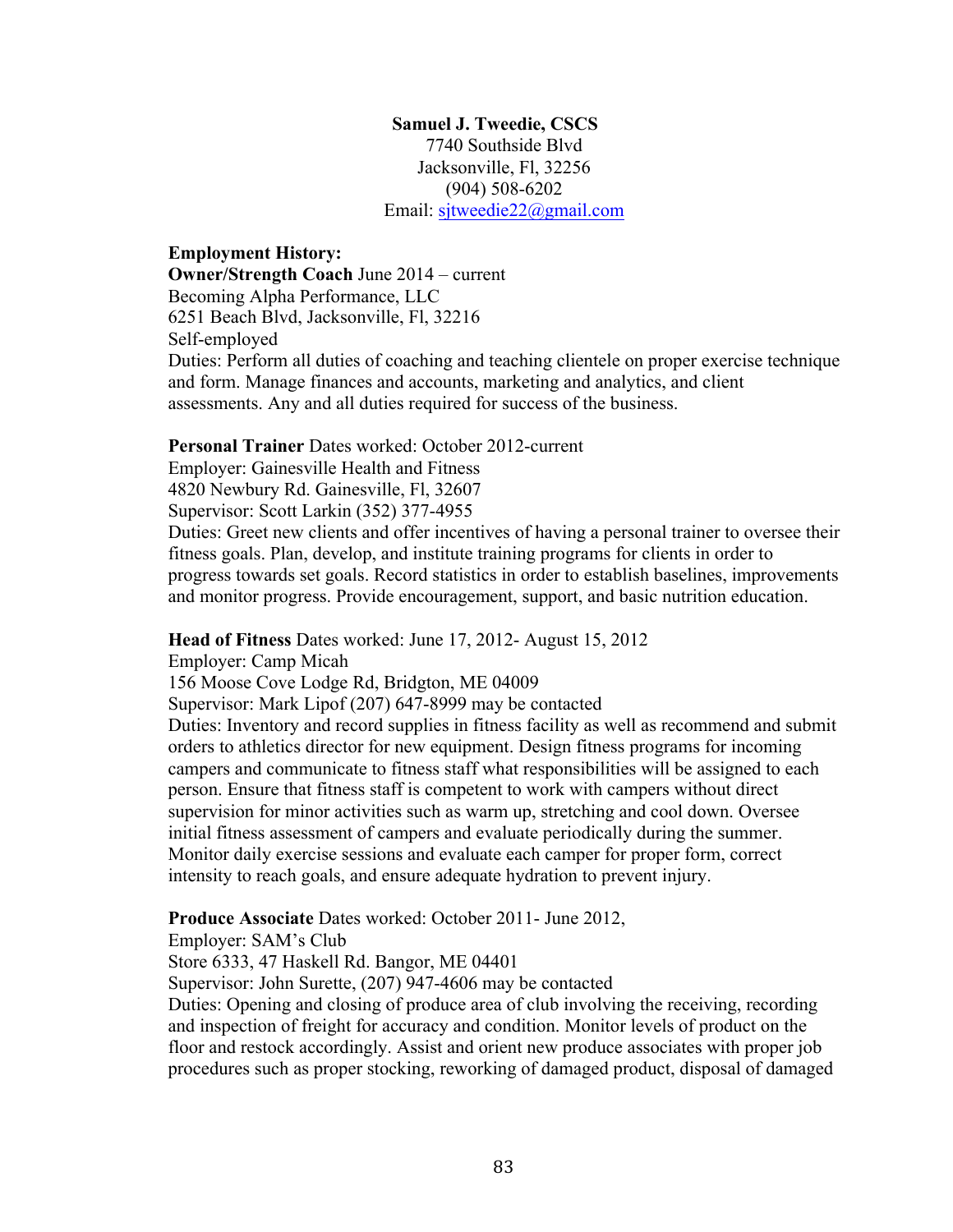product and other closing tasks. Assist customers with questions and concerns related to products in store.

**Bartender** Dates worked: March 2011- April 2012 Employer: Curva Ultra Lounge 103 Park Street, Orono, ME, 04469 Supervisor: Kory Tibbetts (207) 756-4155 may be contacted Duties: Direct new employees on proper opening and closing procedures including proper recording of liquor levels, cash flow procedures, as well as stocking of the storage cabinet. Other responsibilities include creating new drink recipes to increase business, assist with marketing to local population and mixing drinks.

#### **Personal Trainer/ Level III Cardiac Rehab/Pulmonary Rehab Exercise Instructor/ Fitness Instructor**

Dates worked: May 2009- December 2010

Employer: Bangor YMCA

17 Second St., Bangor, ME 04401

Supervisor: Kevin Dunton (207) 478-7372 may be contacted

Duties: Open fitness center on certain mornings and close down fitness center most nights. Greet new clients and offer incentives of having a personal trainer to oversee their fitness goals. Plan, develop, and institute training programs for clients in order to progress towards set goals. Record statistics in order to establish baselines, improvements and monitor progress. Provide encouragement and support as well as providing basic nutrition education. Assist with directing new fitness center employees on proper opening, closing, general maintenance procedures and member interactions. During my employment several fitness competitions were conducted for members and my involvement included overseeing my team to lose the most weight, design team fitness programs, and record measurements of each team member during the challenge. As a Level III Cardiac Rehab Instructor I worked with cardiac patients who no longer needed the direct supervision of an ACSM Cardiac Rehab Level I/II instructor in order to continue improving their health under the supervision of a cardiac nurse. As a Pulmonary Rehab instructor I worked with Pulmonary Rehab patients in order to continue improving their fitness, health, breathing and overall wellness under the direct supervision of a pulmonary nurse.

#### **Personal Trainer** Dates worked: May 2009- July 2009

Employer: University of Maine Student Recreation and Fitness Center University of Maine, College Ave., Orono, Maine Supervisor: Meghan Ramos, no longer employed, may not be contacted Duties: Greet new clients and offer incentives of having a personal trainer to oversee their fitness goals. Plan, develop, and institute training programs for clients in order to progress towards set goals. Record statistics in order to establish baselines, improvements and monitor progress. Provide encouragement, support, and basic nutrition education.

**First Aid Responder** Dates worked: September 2007- May 2008 Employer: Kessock Sports Medicine Center